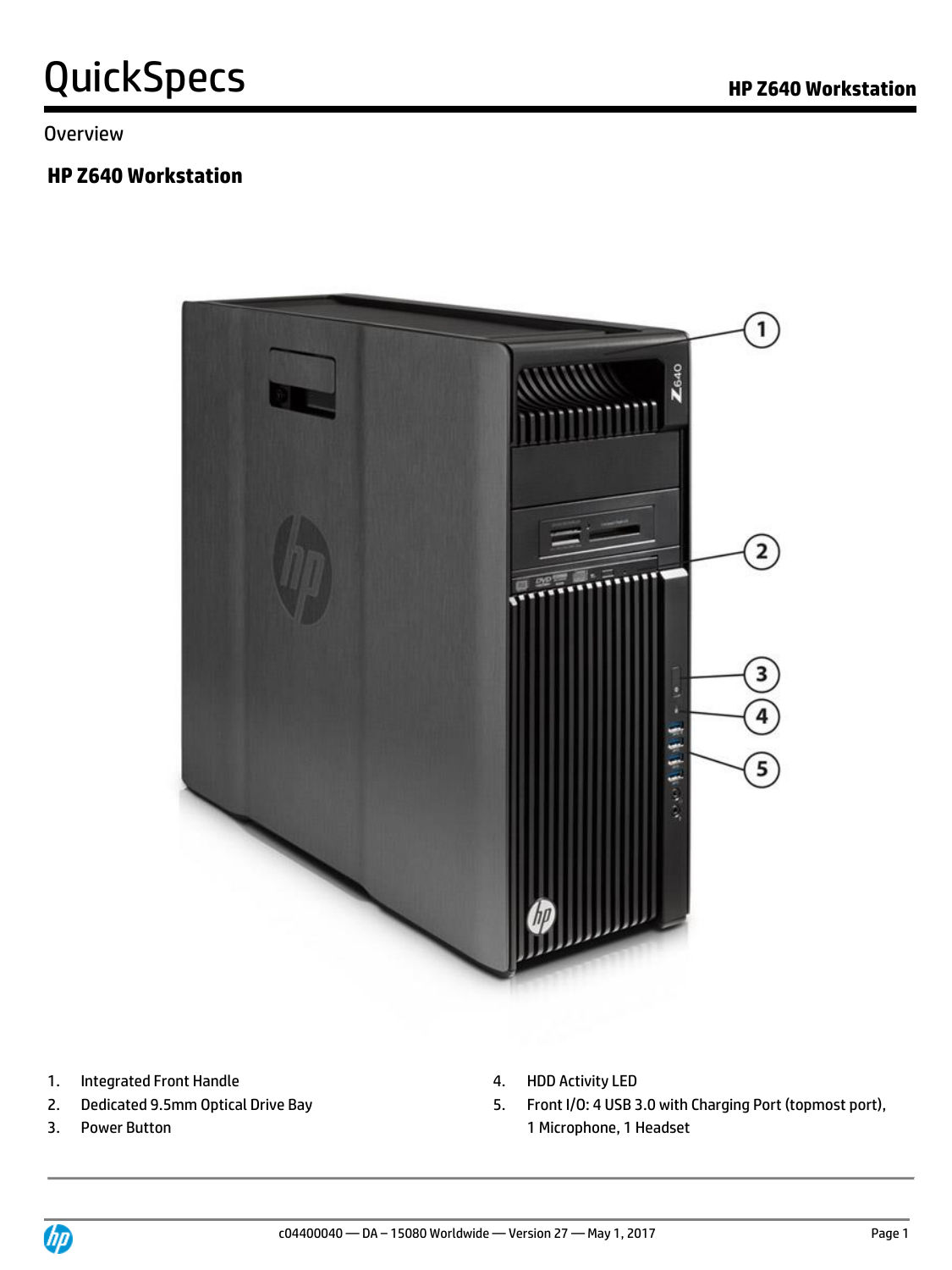### Overview



- 
- 
- 8. 6 6Gb/s SATA Ports 14.
- 
- 
- 11. Rear I/O: Rear Power Button, 4 USB 3.0, 2 USB 2.0, PS/2 Ports, 1 RJ-45 to Integrated GbE, 1 Audio Line In, 1 Audio Line Out

#### 6. 2 External 5.25" Bays 12. Intel® Xeon® Processors: E5-1600 v3 family or E5-2600 v3/v4 family

- 7. 2 Internal 3.5" Bays 13. 4 DIMM Slots for DDR4 ECC Registered Memory
	- 2<sup>nd</sup> CPU and Memory Riser Module with 4 DIMM slots
- 9. Rear Flip-Up Handle 15. 2 PCIe x16 Gen 3 Slots
- 10. 925W, 90% Efficient Power Supply 16. 1 PCIe x8 Gen 3, 1 PCIe x1 Gen 2, 1 PCIe x4 Gen 2, 1 PCI Slot

### **Overview**

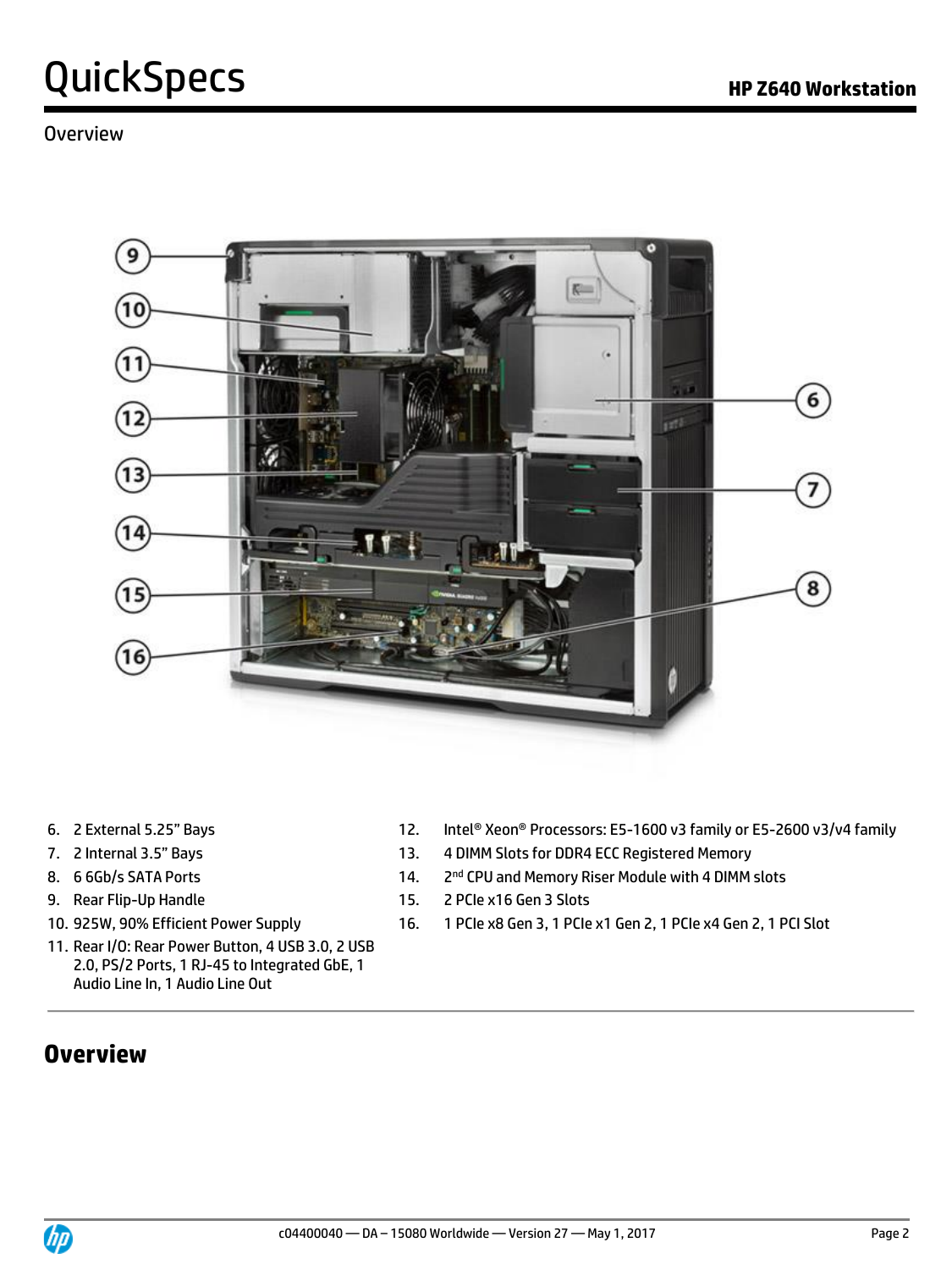#### Overview

### **Overview**

**Form Factor** Rackable Minitower

**Operating Systems** Preinstalled:

- Windows 10 Pro 64-bit
- Windows 10 Pro 64 to Windows 7 Professional 64-bit
- Windows 10 Home 64 High-end
- Windows 7 Professional 64-bit
- Windows 8.1 Pro 64-bit
- HP Installer Kit for Linux (includes drivers for 64-bit OS versions of RHEL 6.6, RHEL 7, SUSE Linux Enterprise Desktop 11, Ubuntu 14.04)
- Red Hat Enterprise Linux Desktop (Paper license with 1 year support; no preinstalled OS)

#### Supported:

- Windows 8/8.1 Enterprise 64-bit
- Windows 7 Enterprise 64-bit
- Red Hat Enterprise Linux Desktop 6, 7
- SUSE Linux Enterprise Desktop 11 SP3, 12

**Notes:** For detailed OS/hardware support information for Linux, see: [http://www.hp.com/support/linux\\_hardware\\_matrix](http://www.hp.com/support/linux_hardware_matrix)

#### **Available Processors**

| <b>Name</b>                                                                              | <b>Cores</b> | <b>Clock</b><br><b>Speed</b><br>(GHz) | Cache<br>(MB) | <b>Memory</b><br><b>Speed</b><br>(MT/s) | QPI (GT/s) | Hyper-<br><b>Threading</b> | <b>Featuring</b><br>Intel <sup>®</sup> vPro™<br><b>Technology</b> | Intel <sup>®</sup> Turbo<br><b>Boost</b><br>Technology <sup>1</sup> | <b>TDP</b><br>(W) |
|------------------------------------------------------------------------------------------|--------------|---------------------------------------|---------------|-----------------------------------------|------------|----------------------------|-------------------------------------------------------------------|---------------------------------------------------------------------|-------------------|
| Intel <sup>®</sup> Xeon <sup>®</sup><br>E5-1680 v4 processor                             | 8            | 3.4                                   | 20            | 2400                                    |            | <b>YES</b>                 | <b>YES</b>                                                        | 2, 4, 6                                                             | 140               |
| Intel <sup>®</sup> Xeon®<br>E5-1660 v4 processor                                         | 8            | 3.2                                   | 20            | 2400                                    |            | <b>YES</b>                 | <b>YES</b>                                                        | 2, 4, 6                                                             | 140               |
| Intel <sup>®</sup> Xeon <sup>®</sup><br>E5-1650 v4 processor                             | 6            | 3.6                                   | 15            | 2400                                    |            | <b>YES</b>                 | <b>YES</b>                                                        | 2, 2, 4                                                             | 140               |
| Intel <sup>®</sup> Xeon <sup>®</sup><br>E5-1630 v4 processor                             | 4            | 3.7                                   | 10            | 2400                                    |            | <b>YES</b>                 | <b>YES</b>                                                        | 1, 1, 3                                                             | 140               |
| Intel <sup>®</sup> Xeon <sup>®</sup><br>E5-1620 v4 processor                             | 4            | 3.5                                   | 10            | 2400                                    |            | <b>YES</b>                 | <b>YES</b>                                                        | 1, 3                                                                | 140               |
| Intel <sup>®</sup> Xeon®<br>E5-1607 v4 processor<br>Intel <sup>®</sup> Xeon <sup>®</sup> | 4            | 3.1                                   | 10            | 2133                                    |            | NO.                        | <b>YES</b>                                                        | N/A                                                                 | 140               |
| E5-1603 v4 processor                                                                     | 4            | 2.8                                   | 10            | 2133                                    |            | N <sub>O</sub>             | <b>YES</b>                                                        | N/A                                                                 | 140               |
| Intel <sup>®</sup> Xeon <sup>®</sup><br>E5-1680 v3 processor                             | 8            | 3.2                                   | 20            | 2133                                    | -          | <b>YES</b>                 | <b>YES</b>                                                        | 3, 6                                                                | 140               |
| Intel <sup>®</sup> Xeon®<br>E5-1660 v3 processor                                         | 8            | 3.0                                   | 20            | 2133                                    |            | <b>YES</b>                 | <b>YES</b>                                                        | 3, 5                                                                | 140               |
| Intel <sup>®</sup> Xeon <sup>®</sup><br>E5-1650 v3 processor                             | 6            | 3.5                                   | 15            | 2133                                    | -          | <b>YES</b>                 | <b>YES</b>                                                        | 1, 3                                                                | 140               |
| Intel <sup>®</sup> Xeon®<br>E5-1630 v3 processor                                         | 4            | 3.7                                   | 10            | 2133                                    |            | <b>YES</b>                 | <b>YES</b>                                                        | 1, 1                                                                | 140               |
| Intel <sup>®</sup> Xeon®<br>E5-1620 v3 processor                                         | 4            | 3.5                                   | 10            | 2133                                    | -          | <b>YES</b>                 | <b>YES</b>                                                        | 1, 1                                                                | 140               |
| Intel <sup>®</sup> Xeon <sup>®</sup><br>E5-1607 v3 processor                             | 4            | 3.1                                   | 10            | 1866                                    |            | NO.                        | <b>YES</b>                                                        | N/A                                                                 | 140               |
| Intel <sup>®</sup> Xeon <sup>®</sup><br>E5-1603 v3 processor                             | 4            | 2.8                                   | 10            | 1866                                    |            | N <sub>0</sub>             | <b>YES</b>                                                        | N/A                                                                 | 140               |

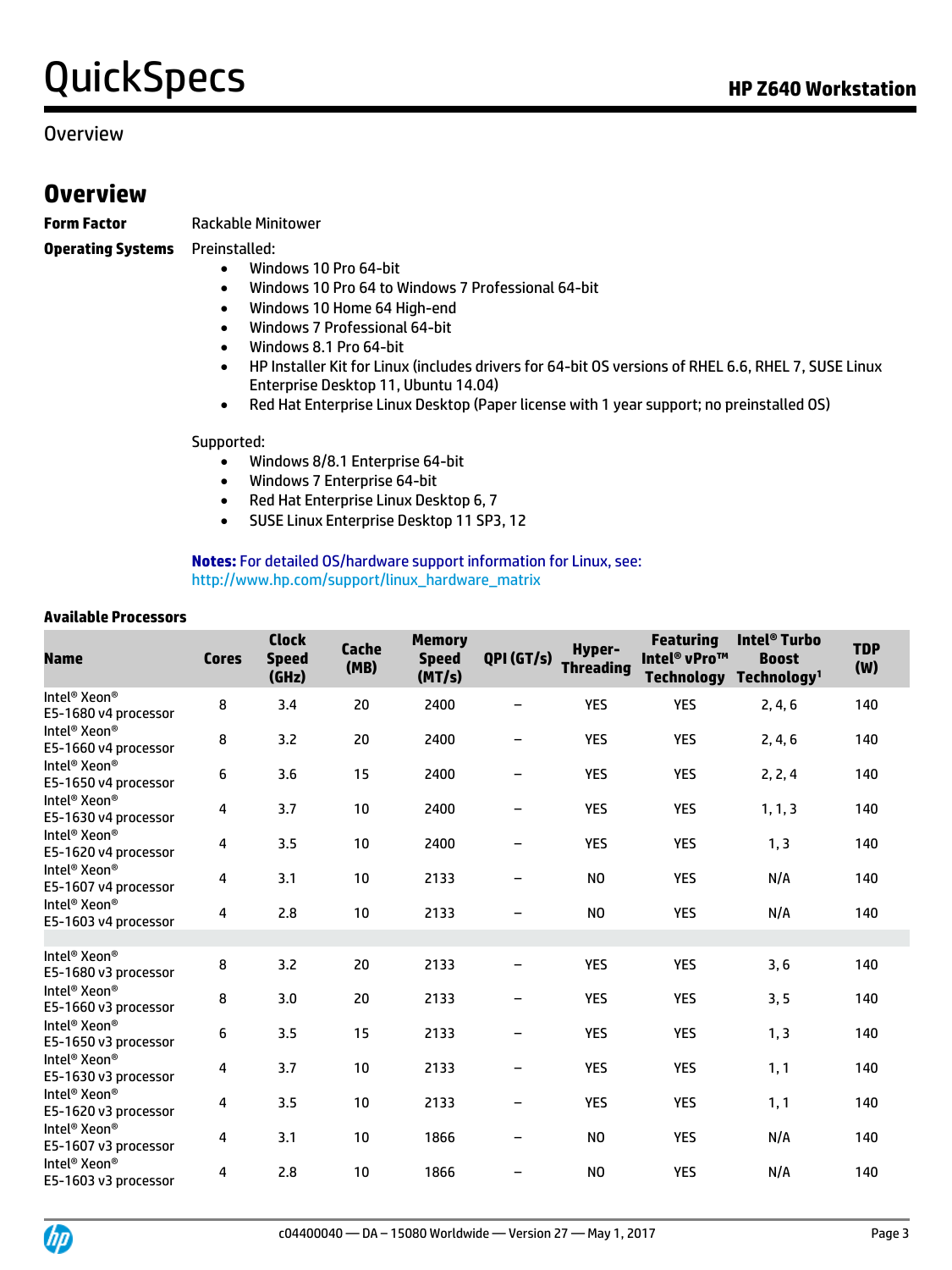### **Overview**

| Intel <sup>®</sup> Xeon <sup>®</sup><br>E5-1680 v3 processor | 8  | 3.2 | 20 | 2133 | $\overline{\phantom{m}}$ | YES        | YES        | 3, 6  | 140 |
|--------------------------------------------------------------|----|-----|----|------|--------------------------|------------|------------|-------|-----|
| Intel <sup>®</sup> Xeon®<br>E5-2699 v3 processor             | 18 | 2.3 | 45 | 2133 | 9.6                      | <b>YES</b> | <b>YES</b> | 5, 13 | 145 |
| Intel <sup>®</sup> Xeon <sup>®</sup><br>E5-2697 v3 processor | 14 | 2.6 | 35 | 2133 | 9.6                      | <b>YES</b> | <b>YES</b> | 5,10  | 145 |
| Intel <sup>®</sup> Xeon®<br>E5-2695 v3 processor             | 14 | 2.3 | 35 | 2133 | 9.6                      | <b>YES</b> | YES        | 5,10  | 120 |
| Intel <sup>®</sup> Xeon <sup>®</sup><br>E5-2683 v3 processor | 14 | 2.0 | 35 | 2133 | 9.6                      | <b>YES</b> | <b>YES</b> | 5, 10 | 120 |
| Intel <sup>®</sup> Xeon <sup>®</sup><br>E5-2690 v3 processor | 12 | 2.6 | 30 | 2133 | 9.6                      | <b>YES</b> | YES        | 5, 9  | 135 |
| Intel <sup>®</sup> Xeon <sup>®</sup><br>E5-2680 v3 processor | 12 | 2.5 | 30 | 2133 | 9.6                      | <b>YES</b> | <b>YES</b> | 4,8   | 120 |
| Intel <sup>®</sup> Xeon <sup>®</sup><br>E5-2670 v3 processor | 12 | 2.3 | 30 | 2133 | 9.6                      | <b>YES</b> | <b>YES</b> | 3,8   | 120 |
| Intel <sup>®</sup> Xeon®<br>E5-2660 v3 processor             | 10 | 2.6 | 25 | 2133 | 9.6                      | <b>YES</b> | YES        | 3, 7  | 105 |
| Intel <sup>®</sup> Xeon <sup>®</sup><br>E5-2650 v3 processor | 10 | 2.3 | 25 | 2133 | 9.6                      | <b>YES</b> | <b>YES</b> | 3, 7  | 105 |
| Intel <sup>®</sup> Xeon <sup>®</sup><br>E5-2667 v3 processor | 8  | 3.2 | 20 | 2133 | 9.6                      | <b>YES</b> | YES        | 2, 4  | 135 |
| Intel <sup>®</sup> Xeon <sup>®</sup><br>E5-2640 v3 processor | 8  | 2.6 | 20 | 1866 | 8.0                      | <b>YES</b> | <b>YES</b> | 2,8   | 90  |
| Intel <sup>®</sup> Xeon®<br>E5-2630 v3 processor             | 8  | 2.4 | 20 | 1866 | 8.0                      | <b>YES</b> | <b>YES</b> | 2,8   | 85  |
| Intel <sup>®</sup> Xeon®<br>E5-2643 v3 processor             | 6  | 3.4 | 20 | 2133 | 9.6                      | <b>YES</b> | YES        | 2, 3  | 135 |
| Intel <sup>®</sup> Xeon <sup>®</sup><br>E5-2620 v3 processor | 6  | 2.4 | 15 | 1866 | 8.0                      | <b>YES</b> | <b>YES</b> | 2,8   | 85  |
| Intel <sup>®</sup> Xeon <sup>®</sup><br>E5-2609 v3 processor | 6  | 1.9 | 15 | 1600 | 6.4                      | NO.        | YES        | N/A   | 85  |
| Intel <sup>®</sup> Xeon <sup>®</sup><br>E5-2603 v3 processor | 6  | 1.6 | 15 | 1600 | 6.4                      | NO.        | <b>YES</b> | N/A   | 85  |
| Intel <sup>®</sup> Xeon®<br>E5-2637 v3 processor             | 4  | 3.5 | 15 | 2133 | 9.6                      | <b>YES</b> | <b>YES</b> | 1, 2  | 135 |
| Intel <sup>®</sup> Xeon <sup>®</sup><br>E5-2623 v3 processor | 4  | 3.0 | 10 | 1866 | 8.0                      | YES        | <b>YES</b> | 3, 5  | 105 |
| Intel <sup>®</sup> Xeon <sup>®</sup><br>E5-2699 v4 processor | 22 | 2.2 | 55 | 2400 | 9.6                      | <b>YES</b> | <b>YES</b> | 6, 14 | 145 |
| Intel <sup>®</sup> Xeon <sup>®</sup><br>E5-2697 v4 processor | 18 | 2.3 | 45 | 2400 | 9.6                      | YES        | <b>YES</b> | 5, 13 | 145 |
| Intel® Xeon®<br>E5-2695 v4 processor                         | 18 | 2.1 | 45 | 2400 | 9.6                      | <b>YES</b> | <b>YES</b> | 5, 12 | 120 |
| Intel <sup>®</sup> Xeon <sup>®</sup><br>E5-2690 v4 processor | 14 | 2.6 | 35 | 2400 | 9.6                      | YES        | <b>YES</b> | 6, 9  | 135 |
| Intel <sup>®</sup> Xeon <sup>®</sup><br>E5-2683 v4 processor | 16 | 2.1 | 40 | 2400 | 9.6                      | <b>YES</b> | <b>YES</b> | 5, 9  | 120 |
| Intel <sup>®</sup> Xeon <sup>®</sup><br>E5-2680 v4 processor | 14 | 2.4 | 35 | 2400 | 9.6                      | YES        | YES        | 5, 9  | 120 |
| Intel <sup>®</sup> Xeon <sup>®</sup><br>E5-2667 v4 processor | 8  | 3.2 | 25 | 2400 | 9.6                      | YES        | <b>YES</b> | 3,4   | 135 |
| Intel® Xeon®<br>E5-2660 v4 processor                         | 14 | 2.0 | 35 | 2400 | 9.6                      | <b>YES</b> | YES        | 4,12  | 105 |
| Intel <sup>®</sup> Xeon <sup>®</sup><br>E5-2650 v4 processor | 12 | 2.2 | 30 | 2400 | 9.6                      | YES        | <b>YES</b> | 3, 7  | 105 |
| Intel <sup>®</sup> Xeon <sup>®</sup><br>E5-2643 v4 processor | 6  | 3.4 | 20 | 2400 | 9.6                      | YES        | YES        | 2, 3  | 135 |

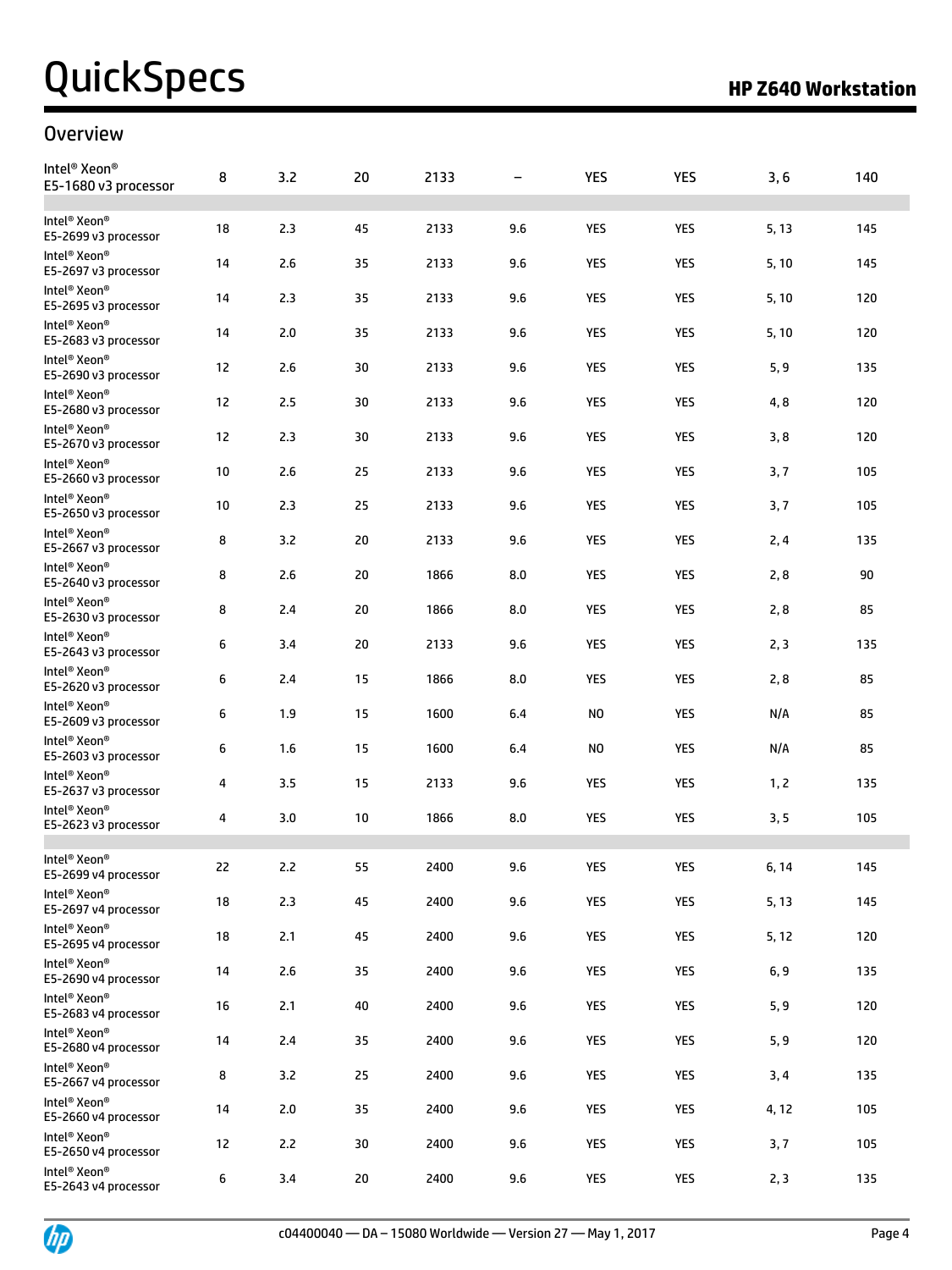#### Overview

| Intel <sup>®</sup> Xeon <sup>®</sup><br>E5-2640 v4 processor | 10 | 2.4 | 25 | 2133 | 8.0 | YES | YES | 2, 10 | 90  |
|--------------------------------------------------------------|----|-----|----|------|-----|-----|-----|-------|-----|
| Intel <sup>®</sup> Xeon <sup>®</sup><br>E5-2637 v4 processor | 4  | 3.5 | 15 | 2400 | 9.6 | YES | YES | 1, 2  | 135 |
| Intel <sup>®</sup> Xeon <sup>®</sup><br>E5-2630 v4 processor | 10 | 2.2 | 25 | 2133 | 8.0 | YES | YES | 2, 9  | 85  |
| Intel <sup>®</sup> Xeon <sup>®</sup><br>E5-2623 v4 processor | 4  | 2.6 | 10 | 2133 | 8.0 | YES | YES | 2, 6  | 85  |
| Intel <sup>®</sup> Xeon <sup>®</sup><br>E5-2620 v4 processor | 8  | 2.1 | 20 | 2133 | 8.0 | YES | YES | 2,9   | 85  |
| Intel <sup>®</sup> Xeon <sup>®</sup><br>E5-2609 v4 processor | 8  | 1.7 | 20 | 1866 | 6.4 | NO. | YES | N/A   | 85  |
| Intel <sup>®</sup> Xeon <sup>®</sup><br>E5-2603 v4 processor | 6  | 1.7 | 15 | 1866 | 6.4 | NO. | YES | N/A   | 85  |

<sup>1</sup>The specifications shown in this column represent the following: (all core maximum turbo steps, one core maximum turbo steps). Turbo boost stepping occurs in 100MHz increments. Processors that do not have turbo functionality are denoted as N/A.

**NOTE:** Z640 systems configured with an E5-1600 series processor may not add a 2nd processor. To support two processors, an E5- 2600 series processor must be chosen.

#### **Available Processor Disclaimers** When ordering two processors, the second processor must be the same as the first. Intel® processor numbers are not a measurement of higher performance. Processor numbers differentiate features within each processor family, not across different processor families. See:

[http://www.intel.com/products/processor\\_number/](http://www.intel.com/products/processor_number/) for details.

Multi-Core technologies are designed to improve performance of multithreaded software products and hardware-aware multitasking operating systems and may require appropriate operating system software for full benefits; check with software provider to determine suitability; Not all customers or software applications will necessarily benefit from use of these technologies.

64-bit computing on Intel® 64 architecture requires a computer system with a processor, chipset, BIOS, operating system, device drivers, and applications enabled for Intel® 64 architecture. Processor will not operate (including 32-bit operation) without an Intel® 64 architecture-enabled BIOS. Performance will vary depending on your hardware and software configurations. See: <http://www.intel.com/info/em64t> for more information.

**I/O Expansion Slots**(see system board section for more details)

**Color Color Hematite Brushed Aluminum and HP Black Slot 1** (top):

PCI Express Gen2 x1 with open-ended connector\*

(Not available when 2nd processor/memory module is installed)

#### **Slot 2:**

PCI Express Gen3 x16 Full-height, Full-length (with extender)

Full-height, Half-length

#### **Slot 3:**

PCI Express Gen2 x4 with open-ended connector\* Full-height, Full-length (with extender)

#### **Slot 4:**

PCI Express Gen3 x8 with open-ended connector\* Full-height, Full-length (with extender)

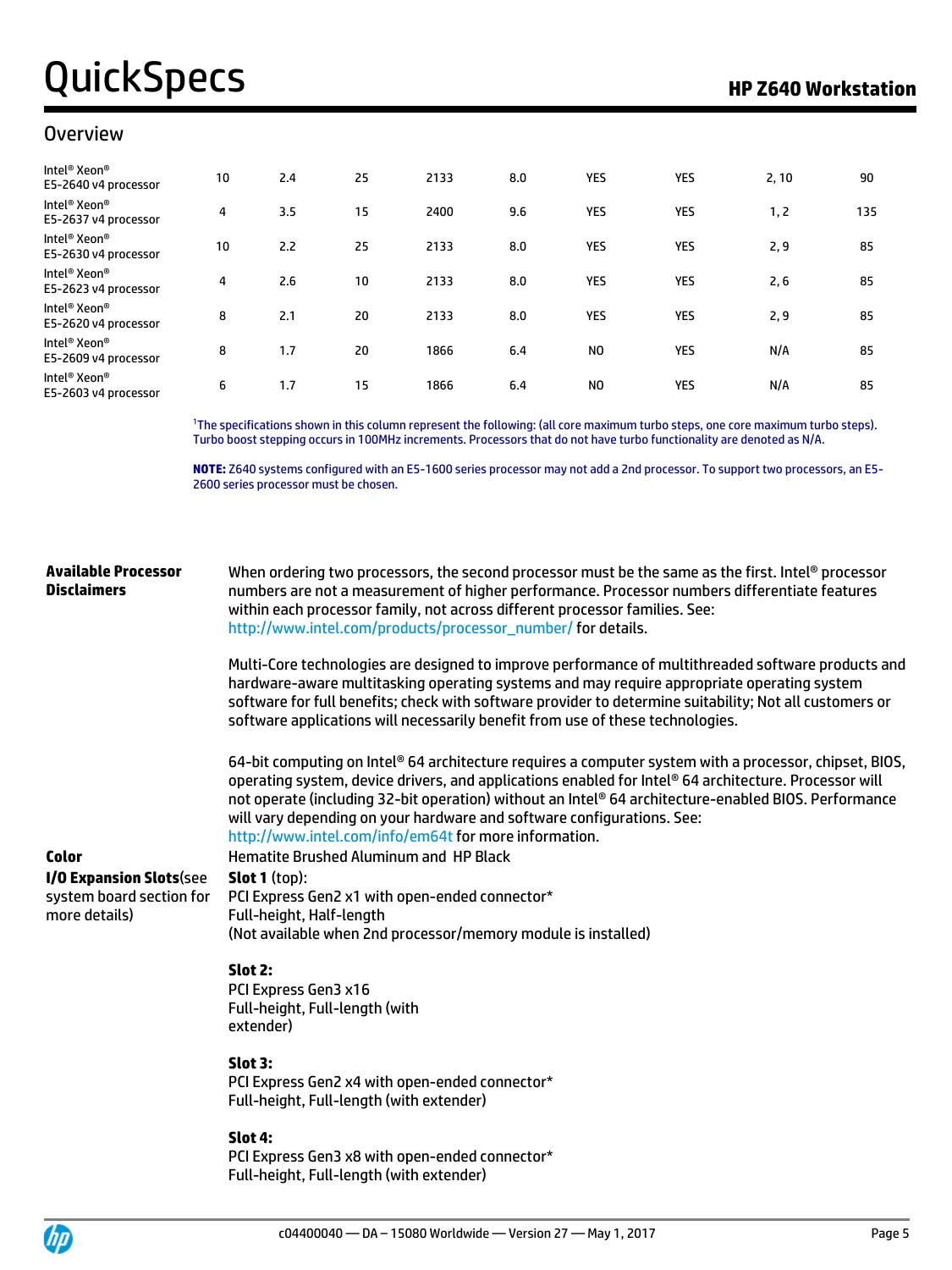#### **Overview**

|                                                                    | Slot 5:<br>PCI Express Gen3 x16<br>Full-height, Full-length (with<br>extender)                                                                                                                                                                                                                                    |                                                                                                                                                                                                                                                                                                         |  |  |  |  |  |
|--------------------------------------------------------------------|-------------------------------------------------------------------------------------------------------------------------------------------------------------------------------------------------------------------------------------------------------------------------------------------------------------------|---------------------------------------------------------------------------------------------------------------------------------------------------------------------------------------------------------------------------------------------------------------------------------------------------------|--|--|--|--|--|
|                                                                    | Slot 6:<br>PCI 32bit/33MHz<br>Full-height, Full-length (with extender)<br>lower bandwidth connector/slot.                                                                                                                                                                                                         | * Open-ended connector allows a greater bandwidth (e.g., x16) card to be installed physically into a                                                                                                                                                                                                    |  |  |  |  |  |
| <b>Expansion Bays (see</b><br>Storage section for more<br>details) | 2 external 5.25" bays<br>$\bullet$<br>1 dedicated 9.5mm slim optical disk drive bay                                                                                                                                                                                                                               | 2 internal 3.5" bays (with acoustic dampening rail assemblies preinstalled)<br>3rd and 4th 3.5" HDD each occupy one external bay<br>3rd and 4th 2.5" HDD/SSD occupy a single external bay within a 2:1 carrier                                                                                          |  |  |  |  |  |
| Front I/O                                                          | 4 USB 3.0, 1 Headset, 1 Microphone                                                                                                                                                                                                                                                                                |                                                                                                                                                                                                                                                                                                         |  |  |  |  |  |
| Rear I/O                                                           | connector.                                                                                                                                                                                                                                                                                                        | 4 USB 3.0, 2 USB 2.0, 2 PS/2, 1 RJ-45 (NIC), 1 Audio Line-In, 1<br>Audio Line-Out. Serial supported with optional connector on PCI bracket cabled to system board                                                                                                                                       |  |  |  |  |  |
| <b>Internal USB</b>                                                | 1 USB 3.0 port available by a 2x10 header.                                                                                                                                                                                                                                                                        | 2 USB 2.0 ports available with a single 2x5 header. The 2x5 header can be converted to a standard<br>(Type-A) USB connector through the use one HP Internal USB Port Kit (EM165AA). This port kit uses one<br>half of the 2x5 header. The 2x5 header also supports up to one 15-in-1 Media Card Reader. |  |  |  |  |  |
| <b>Chassis Dimensions</b><br>$(H \times W \times D)$               | <b>Footprint Dimensions:</b><br>H: 17.45" [442.9mm]<br>W: 6.75" [171.45mm]<br>D: 18.3" [464.8mm] (measured to the rear of service panel)<br><b>Maximum Dimensions:</b><br>H: 17.45" [442.9mm]<br>W: 6.75" [171.45mm]<br>D: 18.65" [473.3mm] (measured to rear PCIe retainer clips)<br><b>Rack utilization: 4U</b> |                                                                                                                                                                                                                                                                                                         |  |  |  |  |  |
| <b>System Weight</b>                                               | Actual weight depends upon configuration<br>Minimum configuration: 15.0 kg (33.1 lbs.)<br>Typical configuration: 17.0 kg (37.5 lbs.)<br>Maximum configuration: 21.8 kg (48.0 lbs.)                                                                                                                                |                                                                                                                                                                                                                                                                                                         |  |  |  |  |  |
| <b>Temperature</b>                                                 | <b>Operating:</b><br><b>Non-operating</b>                                                                                                                                                                                                                                                                         | 5° to 35°C (40° to 95° F)<br>-40° to 60°C (-40° to 140°F)                                                                                                                                                                                                                                               |  |  |  |  |  |
| <b>Humidity</b>                                                    | <b>Operating:</b><br><b>Non-operating</b>                                                                                                                                                                                                                                                                         | 8% to 85% relative humidity, non-condensing<br>8% to 90% relative humidity, non-condensing                                                                                                                                                                                                              |  |  |  |  |  |
|                                                                    | <b>Operating:</b>                                                                                                                                                                                                                                                                                                 | 3,048m (10,000ft)                                                                                                                                                                                                                                                                                       |  |  |  |  |  |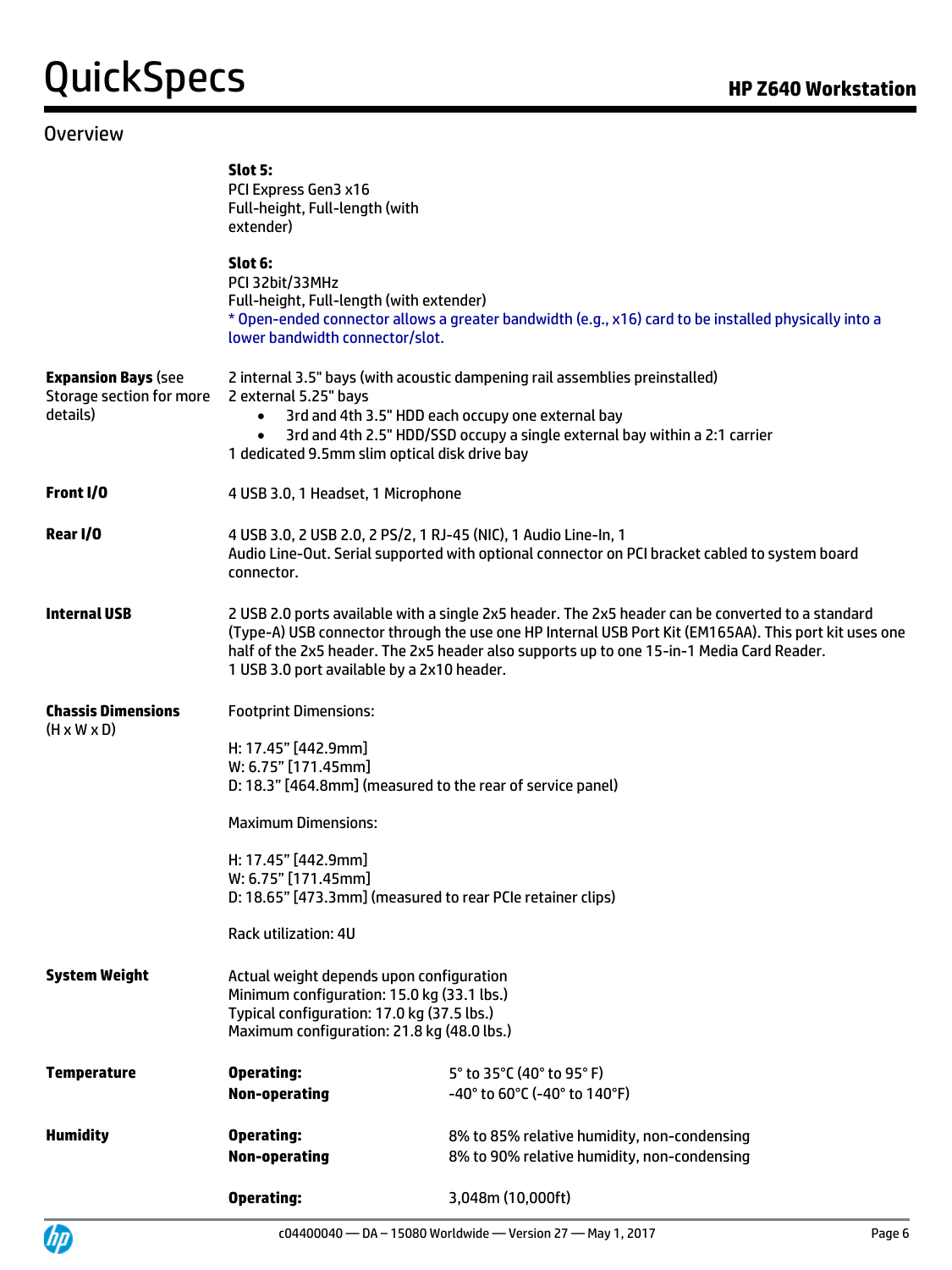#### **Overview**

| Maximum Altitude (non- Non-operating<br>pressurized) |                                                                                                                            | 9,144m (30,000ft)                                                                                                                                                       |
|------------------------------------------------------|----------------------------------------------------------------------------------------------------------------------------|-------------------------------------------------------------------------------------------------------------------------------------------------------------------------|
| <b>Power Supply</b>                                  | cables                                                                                                                     | Tool-free 925W 90% Efficient wide-ranging, active Power Factor Correction, with two graphics power                                                                      |
|                                                      | 925P1A_925W_EC0S%203892_Report%20(2).pdf                                                                                   | The Power Supply Efficiency Report for this product may be found at this link:<br>http://www.plugloadsolutions.com/psu_reports/HEWLETT%20PACKARD_D12-                   |
| <b>Interfaces Supported</b>                          | 15-in-1 Media Card Reader (optional)<br>6-channel SATA interfaces (6 @ 6.0 Gb/s). 6 channels are eSATA<br>USB 2.0, USB 3.0 | configurable for use with eSATA CTO/AMO Kit (No hot plug / hot swap supported).<br>Factory integrated RAID available for SATA/SAS drives (RAID 0, 0 Data, 1, 5, and 10) |
| <b>Workstation ISV</b><br><b>Certifications</b>      | See the latest list of certifications at                                                                                   | http://www.hp.com/united-states/campaigns/workstations/partnerships.html                                                                                                |

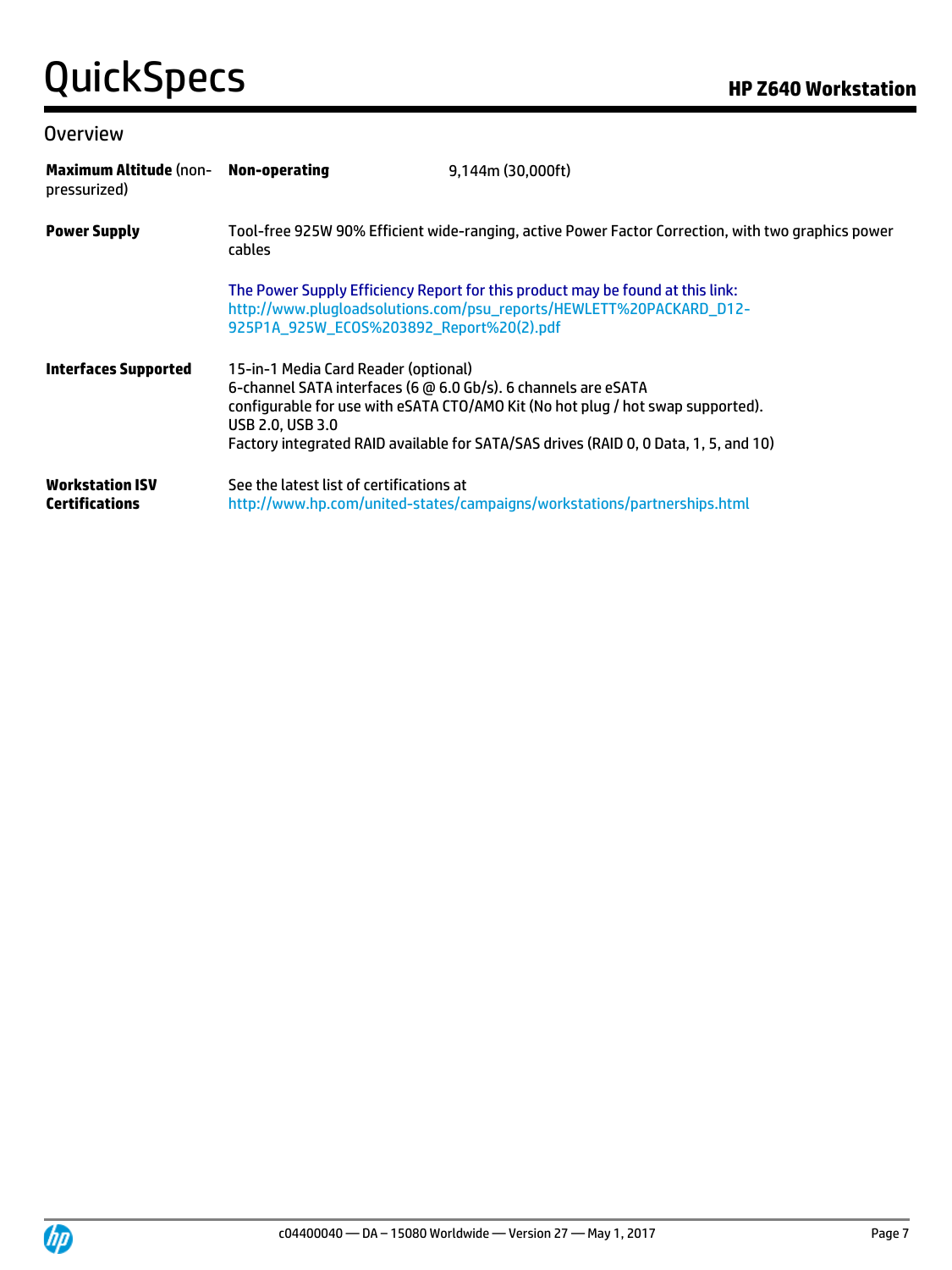### Supported Components

**Option** 

|                                                         | <b>Factory</b><br><b>Configured</b> | <b>Option</b><br>Kit | opuvn<br><b>Kit Part</b><br><b>Number</b> | <b>Support</b><br><b>Notes</b> |
|---------------------------------------------------------|-------------------------------------|----------------------|-------------------------------------------|--------------------------------|
| Intel® Xeon® E5-1600 v4 Series CPU                      |                                     |                      |                                           |                                |
| Intel <sup>®</sup> Xeon® E5-1680 v4 3.4 2400 8C CPU     | Y                                   | N                    |                                           |                                |
| Intel <sup>®</sup> Xeon® E5-1660 v4 3.2 2400 8C CPU     | Υ                                   | N                    |                                           |                                |
| Intel® Xeon® E5-1650 v4 3.6 2400 6C CPU                 | Υ                                   | N                    |                                           |                                |
| Intel <sup>®</sup> Xeon® E5-1630 v4 3.7 2400 4C CPU     | Y                                   | N                    |                                           |                                |
| Intel <sup>®</sup> Xeon® E5-1620 v4 3.5 2400 4C CPU     | Υ                                   | N                    |                                           |                                |
| Intel <sup>®</sup> Xeon® E5-1607 v4 3.1 2133 4C CPU     | Υ                                   | N                    |                                           |                                |
| Intel <sup>®</sup> Xeon® E5-1603 v4 2.8 2133 4C CPU     | Y                                   | N                    |                                           |                                |
| Intel® Xeon® E5-1600 v3 Series CPU                      |                                     |                      |                                           |                                |
| Intel <sup>®</sup> Xeon® E5-1630 v3 3.7 2133 4C CPU     | Y                                   | N                    |                                           |                                |
| Intel <sup>®</sup> Xeon® E5-1620 v3 3.5 2133 4C CPU     | Υ                                   | N                    |                                           |                                |
| Intel® Xeon® E5-1603 v3 2.8 1866 4C CPU                 | Υ                                   | N                    |                                           |                                |
| Z640 Intel® Xeon® E5-2600 v3 Series CPU                 |                                     |                      |                                           |                                |
| Intel® Xeon® E5-2630 v3 2.4 1866 8C CPU                 | Y                                   | Y                    | J9P98AA                                   |                                |
| Intel® Xeon® E5-2643 v3 3.4 2133 6C CPU                 | Y                                   | Y                    | J9P93AA                                   |                                |
| Intel <sup>®</sup> Xeon® E5-2620 v3 2.4 1866 6C CPU     | Υ                                   | Υ                    | J9Q00AA                                   |                                |
| Intel® Xeon® E5-2600 v4 Series CPU                      |                                     |                      |                                           |                                |
| Intel <sup>®</sup> Xeon® E5-2699 v4 2.2 2400 22C 2ndCPU | Y                                   | Y                    | <b>T9U26AA</b>                            |                                |
| Intel <sup>®</sup> Xeon® E5-2697 v4 2.3 2400 18C 2ndCPU | Υ                                   | Y                    | <b>T9U25AA</b>                            |                                |
| Intel® Xeon® E5-2695 v4 2.1 2400 18C 2ndCPU             | Y                                   | Y                    | <b>T9U24AA</b>                            |                                |
| Intel <sup>®</sup> Xeon® E5-2690 v4 2.6 2400 14C 2ndCPU | Υ                                   | Y                    | <b>T9U23AA</b>                            |                                |
| Intel <sup>®</sup> Xeon® E5-2683 v4 2.1 2400 16C 2ndCPU | Y                                   | Υ                    | <b>T9U22AA</b>                            |                                |
| Intel <sup>®</sup> Xeon® E5-2680 v4 2.4 2400 14C 2ndCPU | Υ                                   | Υ                    | T9U21AA                                   |                                |
| Intel <sup>®</sup> Xeon® E5-2667 v4 3.2 2400 8C 2ndCPU  | Υ                                   | Y                    | <b>T9U20AA</b>                            |                                |
| Intel® Xeon® E5-2660 v4 2.0 2400 14C 2ndCPU             | Y                                   | Y                    | <b>T9U19AA</b>                            |                                |
| Intel <sup>®</sup> Xeon® E5-2650 v4 2.2 2400 12C 2ndCPU | Υ                                   | Υ                    | <b>T9U18AA</b>                            |                                |
| Intel <sup>®</sup> Xeon® E5-2643 v4 3.4 2400 6C 2ndCPU  | Υ                                   | Y                    | <b>T9U17AA</b>                            |                                |
| Intel® Xeon® E5-2640 v4 2.4 2133 10C 2ndCPU             | Υ                                   | Υ                    | <b>T9U16AA</b>                            |                                |
| Intel <sup>®</sup> Xeon® E5-2637 v4 3.5 2400 4C 2ndCPU  | Υ                                   | Υ                    | <b>T9U15AA</b>                            |                                |
| Intel® Xeon® E5-2630 v4 2.2 2133 10C 2ndCPU             | Υ                                   | Υ                    | <b>T9U14AA</b>                            |                                |
| Intel® Xeon® E5-2623 v4 2.6 2133 4C 2ndCPU              | Υ                                   | Y                    | T9U13AA                                   |                                |
| Intel <sup>®</sup> Xeon® E5-2620 v4 2.1 2133 8C 2ndCPU  | Υ                                   | Υ                    | <b>T9U12AA</b>                            |                                |
| Intel <sup>®</sup> Xeon® E5-2609 v4 1.7 1866 8C 2ndCPU  | Υ                                   | Υ                    | <b>T9U11AA</b>                            |                                |
| Intel® Xeon® E5-2603 v4 1.7 1866 6C 2ndCPU              | Υ                                   | Υ                    | <b>T9U10AA</b>                            |                                |
|                                                         |                                     |                      |                                           |                                |

**Note 1:** When ordering two processors, the second processor must be the same as the first. Intel® processor numbers are not a measurement of higher performance. Processor numbers differentiate features within each processor family, not across different processor families. See: [http://www.intel.com/products/processor\\_number/](http://www.intel.com/products/processor_number/) for details.

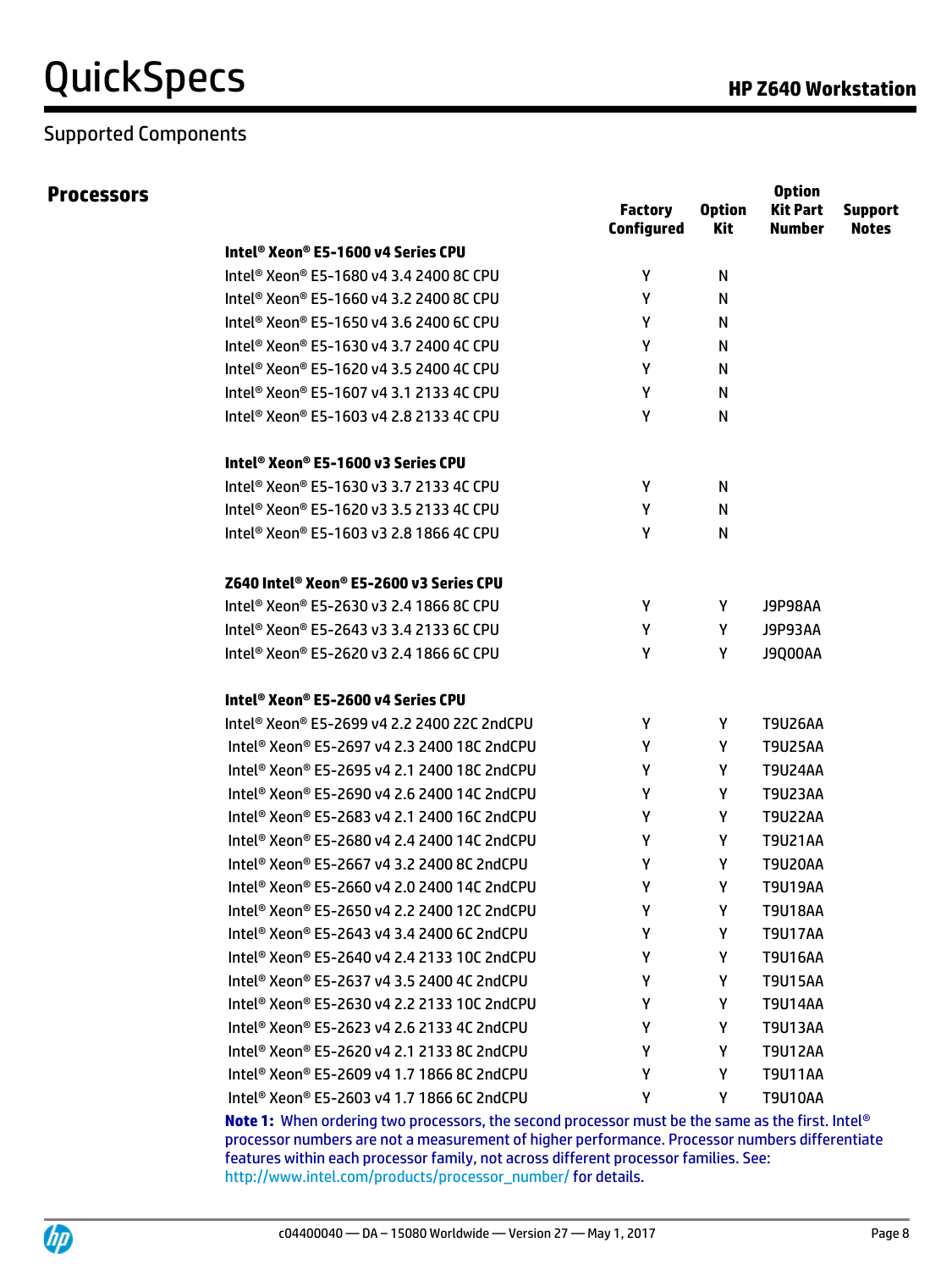### Supported Components

Multi-Core technologies are designed to improve performance of multithreaded software products and hardware-aware multitasking operating systems and may require appropriate operating system software for full benefits; check with software provider to determine suitability; Not all customers or software applications will necessarily benefit from use of these technologies.

64-bit computing on Intel® 64 architecture requires a computer system with a processor, chipset, BIOS, operating system, device drivers, and applications enabled for Intel® 64 architecture. Processor will not operate (including 32-bit operation) without an Intel® 64 architecture-enabled BIOS. Performance will vary depending on your hardware and software configurations. See: <http://www.intel.com/info/em64t> for more information.

- Z640 processor AMO kits include:
- 2nd CPU/Memory Module (riser)
- processor
- heatsink

First processor (CPU0) upgrades are not supported by HP.

| Monitors/<br><b>Displays</b> |                                                     | <b>Factory</b><br>Configured | <b>Option</b><br>Kit | <b>Option</b><br><b>Kit Part</b><br><b>Number</b> | <b>Support</b><br><b>Notes</b> |
|------------------------------|-----------------------------------------------------|------------------------------|----------------------|---------------------------------------------------|--------------------------------|
|                              | HP Z Display Z30i 30-inch IPS LED Backlit Monitor   |                              |                      |                                                   |                                |
|                              | HP Z Display Z27i 27-inch IPS LED Backlit Monitor   |                              |                      |                                                   |                                |
|                              | HP Z Display Z24i 24-inch IPS LED Backlit Monitor   |                              |                      |                                                   |                                |
|                              | HP Z Display Z23i 23-inch IPS LED Backlit Monitor   |                              |                      |                                                   |                                |
|                              | HP Z Display Z22i 21.5-inch IPS LED Backlit Monitor |                              |                      |                                                   |                                |
|                              | HP DreamColor Z27x Professional Display             |                              |                      |                                                   |                                |
|                              | HP DreamColor Z24x Professional Display             |                              |                      |                                                   |                                |

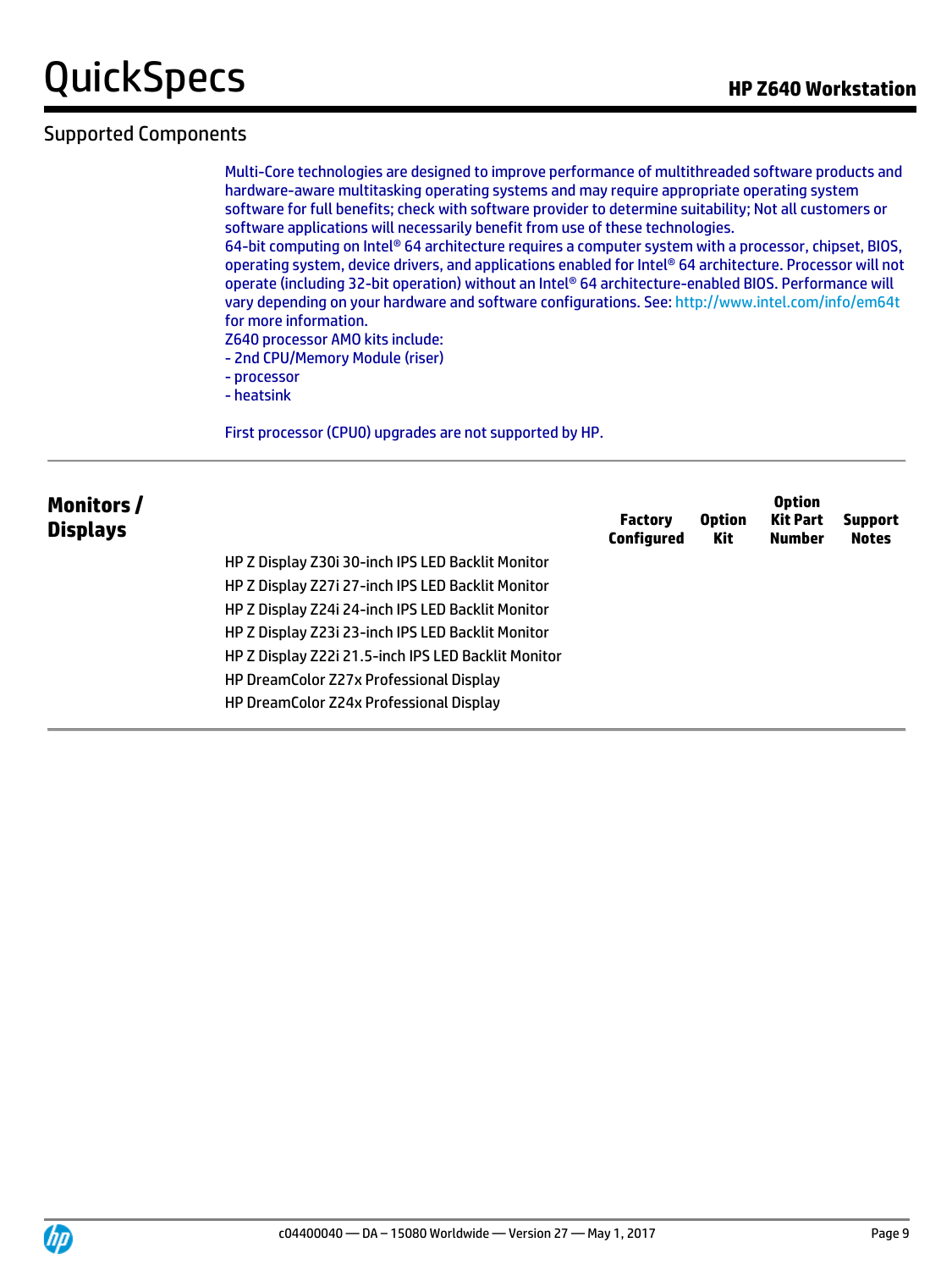### Supported Components

### **Storage/Hard Drives**

| <b>SAS Hard Drives</b>  |                                                                                                                                                                                                                              | <b>Factory</b><br><b>Configured</b> | <b>Option</b><br>Kit | <b>Option</b><br><b>Kit Part</b><br><b>Number</b> | <b>Support</b><br><b>Notes</b> |
|-------------------------|------------------------------------------------------------------------------------------------------------------------------------------------------------------------------------------------------------------------------|-------------------------------------|----------------------|---------------------------------------------------|--------------------------------|
|                         | <b>SAS Hard Drives for HP Workstations</b>                                                                                                                                                                                   |                                     |                      |                                                   |                                |
|                         | HP 1.2TB SAS 10K SFF HDD                                                                                                                                                                                                     | Y                                   | Y                    | E2P04AA                                           |                                |
|                         | HP 600GB SAS 10K SFF HDD                                                                                                                                                                                                     | Y                                   | Y                    | A2Z21AA                                           |                                |
|                         | HP 300GB SAS 10K SFF HDD                                                                                                                                                                                                     | Y                                   | Y                    | A2Z20AA                                           |                                |
|                         | 600GB SAS 15K SFF HDD                                                                                                                                                                                                        | Y                                   | Y                    | <b>L5B75AA</b>                                    |                                |
|                         | 300GB SAS 15K SFF HDD                                                                                                                                                                                                        | Υ                                   | Y                    | L5B74AA                                           |                                |
|                         | <b>NOTES:</b><br>Up to (4) 2.5-inch 15K rpm SAS drives: 300, 600 GB; 2.4 TB max                                                                                                                                              |                                     |                      |                                                   |                                |
|                         | Up to (4) 2.5-inch 10K rpm SAS drives: 300, 600 GB, 1.2 TB; 4.8 TB max                                                                                                                                                       |                                     |                      |                                                   |                                |
|                         | <b>NOTE:</b> SAS controller add-in card required                                                                                                                                                                             |                                     |                      |                                                   |                                |
|                         | NOTE: 3rd and 4th SFF SAS HDDs require and will be automatically installed into a single 2:1 5.25"<br>external bay adapter. This hardware is required when installing 3rd/4th HDDs using Aftermarket<br>Option (AMO) drives. |                                     |                      |                                                   |                                |
|                         | <b>Removable Boot Drive option</b>                                                                                                                                                                                           |                                     |                      |                                                   |                                |
| <b>SATA Hard Drives</b> | <b>SATA Hard Drives for HP Workstations</b>                                                                                                                                                                                  |                                     |                      |                                                   |                                |
|                         | 500GB SATA 7200 rpm 6Gb/s 3.5" HDD                                                                                                                                                                                           | Y                                   | Y                    | LQ036AA                                           |                                |
|                         | 1TB SATA 7200 rpm 6Gb/s 3.5" HDD                                                                                                                                                                                             | Y                                   | Y                    | LQ037AA                                           |                                |
|                         | 1TB SATA 7200 rpm 6Gb/s 3.5" HDD (Enterprise<br>Class)                                                                                                                                                                       | Y                                   | Y                    | WOR10AA                                           |                                |
|                         | 1TB SATA 7200 rpm 6Gb/s 3.5" HDD (Enterprise<br>Class)                                                                                                                                                                       | Y                                   | Y                    | WOR10AA                                           |                                |
|                         | 2.0TB SATA 7200 rpm 6Gb/s 3.5" HDD                                                                                                                                                                                           | Y                                   | Y                    | QB576AA                                           |                                |
|                         | 3.0TB SATA 7200 rpm 6Gb/s 3.5" HDD                                                                                                                                                                                           | Υ                                   | Y                    | QF298AA                                           |                                |
|                         | 4TB SATA 7200 rpm 6Gb/s 3.5" HDD<br>(Enterprise Class)                                                                                                                                                                       | Υ                                   | Y                    | K4T76AA                                           |                                |
|                         | 500GB SATA 7.2K SED SFF HDD                                                                                                                                                                                                  | Y                                   | Y                    | D8N29AA                                           |                                |
|                         | 1TB SATA 7200 rpm 8GB 3.5" SSHD (hybrid)                                                                                                                                                                                     | Y                                   | Y                    | <b>M7S54AA</b>                                    |                                |
|                         | <b>NOTES:</b><br>Up to (4) 3.5-inch 7200 rpm SATA drives: 500 GB, 1.0, 2.0, 3.0, 4.0 TB; 16.0 TB max                                                                                                                         |                                     |                      |                                                   |                                |
|                         | Up to (1) 2.5-inch SATA Self-Encrypting Drive (SED): 500 GB Opal 1                                                                                                                                                           |                                     |                      |                                                   |                                |
|                         | Up to (1) 3.5-inch 7200 RPM SATA Solid State Hybrid Drive (SSHD): 1TB + 8GB NAND                                                                                                                                             |                                     |                      |                                                   |                                |
|                         | NOTE: 3rd and 4th HDDs require and will be automatically installed into a 3.5" to 5.25" external bay                                                                                                                         |                                     |                      |                                                   |                                |

adapter. This hardware is required when installing 3rd/4th HDDs using Aftermarket Option (AMO) drives.

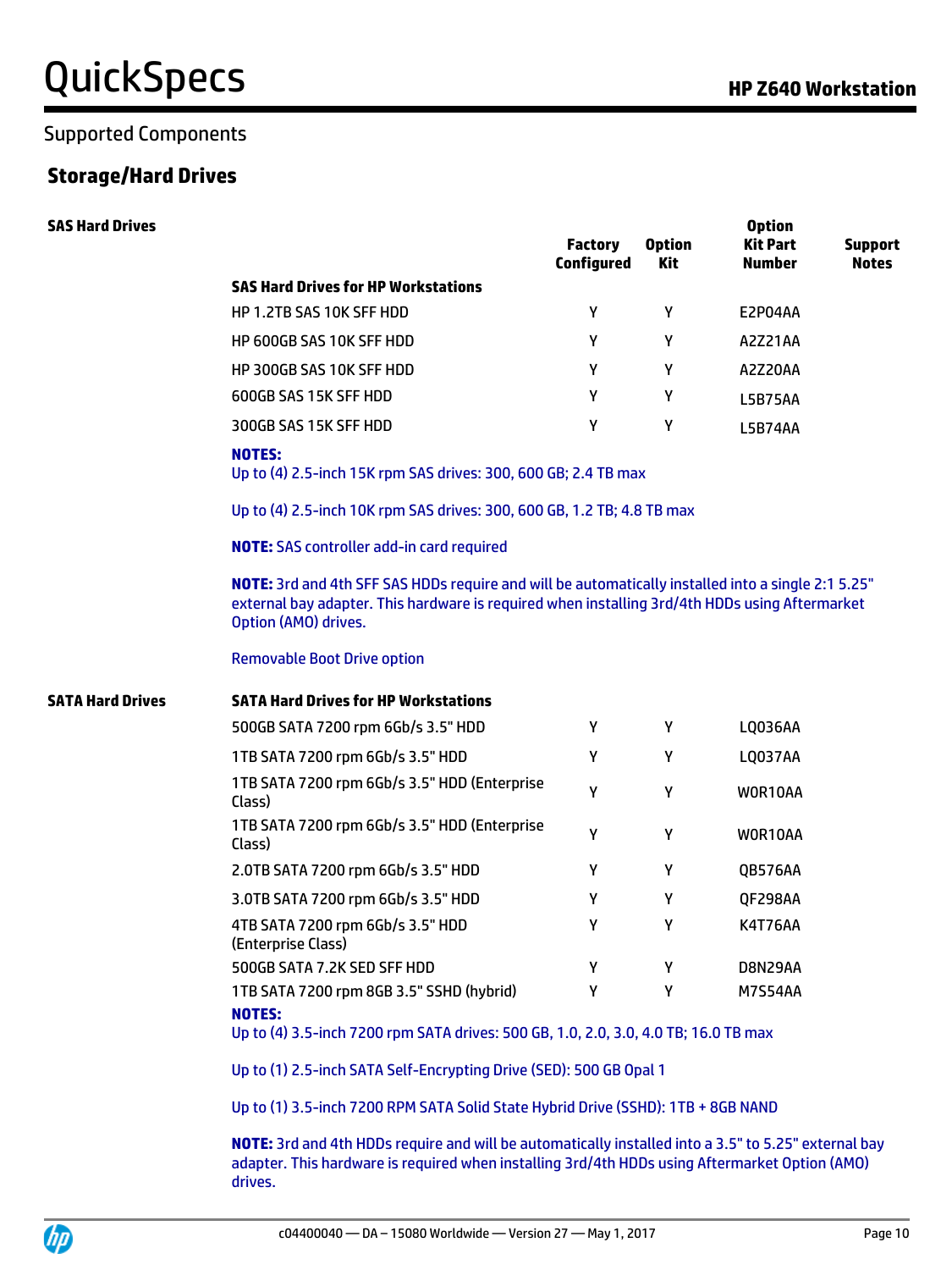### Supported Components

**UP** 

#### Removable Boot Drive option

| <b>SATA Solid State Drives</b><br>(SSDs) | <b>HP Solid State Drives (SSDs) for Workstations</b>                                                                                                                                                           |   |   |                |        |
|------------------------------------------|----------------------------------------------------------------------------------------------------------------------------------------------------------------------------------------------------------------|---|---|----------------|--------|
|                                          | HP 128GB SATA 6Gb/s SSD                                                                                                                                                                                        | Υ | Υ | A3D25AA        |        |
|                                          | HP 256GB SATA 6Gb/s SSD                                                                                                                                                                                        | Υ | Y | A3D26AA        |        |
|                                          | HP 512GB SATA 6Gb/s SSD                                                                                                                                                                                        | Y | Y | D8F30AA        |        |
|                                          | HP 1TB SATA 6Gb/s SSD                                                                                                                                                                                          | Y | Y | <b>F3C96AA</b> |        |
|                                          | HP 2TB SATA 6Gb/s SSD                                                                                                                                                                                          | Υ | Υ | Y6P08AA        |        |
|                                          | HP 256GB SATA 6Gb/s SED Opal 2 SSD                                                                                                                                                                             |   |   | <b>G7U67AA</b> |        |
|                                          | HP 512GB SATA SED SSD                                                                                                                                                                                          | Y | Υ | N8T26AA        |        |
|                                          | HP Enterprise Class 240GB SATA SSD                                                                                                                                                                             | Υ | Υ | <b>T3U07AA</b> |        |
|                                          | HP Enterprise Class 480GB SATA SSD<br><b>NOTES:</b>                                                                                                                                                            | Υ | Υ | <b>T3U08AA</b> |        |
|                                          | Up to (4) 2.5-inch 6Gb/s SATA Solid State Drives: 128, 256, 512 GB, 1 TB; 4.0 TB max                                                                                                                           |   |   |                |        |
|                                          | Up to (1) 2.5-inch 6Gb/s SATA Self-Encrypting Solid State Drive (SED SSD): 256 GB Opal 2, 512 GB Opal<br>2                                                                                                     |   |   |                |        |
|                                          | Up to (4) 2.5-inch HP Enterprise Class 6Gb/s SATA Solid State Drives: 240, 480 GB; 1.9 TB max.                                                                                                                 |   |   |                |        |
|                                          | 3rd and 4th SSDs require and will be automatically installed into a single 2:1 5.25" external bay<br>adapter. This hardware is required when installing 3rd/4th SSDs using Aftermarket Option (AMO)<br>drives. |   |   |                |        |
| <b>PCIe SSDs</b>                         | <b>PCIe SSDs for HP Workstations</b>                                                                                                                                                                           |   |   |                |        |
|                                          | HP Z Turbo Drive 512GB SSD                                                                                                                                                                                     | Y | Y | G3G89AA        |        |
|                                          | HP Z Turbo Drive 256GB SSD                                                                                                                                                                                     | Y | Y | G3G88AA        |        |
|                                          | HP Z Turbo Drive G2 512GB SSD                                                                                                                                                                                  | Υ | Y | M1F74AA        |        |
|                                          | HP Z Turbo Drive G2 256GB SSD                                                                                                                                                                                  | Υ | Y | M1F73AA        |        |
|                                          | HP Z Turbo Drive G2 1TB SSD                                                                                                                                                                                    | Υ | Υ | <b>T9H98AA</b> |        |
|                                          | HP Z Turbo Drive G2 256GB TLC SSD                                                                                                                                                                              | Υ | Y | Y1T46AA        |        |
|                                          | HP Z Turbo Drive G2 512GB TLC SSD                                                                                                                                                                              | Υ | Y | <b>Y1T49AA</b> |        |
|                                          | HP Z Turbo Drive G2 1TB TLC SSD                                                                                                                                                                                | Y | Y | <b>Y1T52AA</b> |        |
|                                          | HP Z Turbo Drive G2 256GB SED SSD                                                                                                                                                                              | Υ | Υ | <b>Y1T55AA</b> |        |
|                                          |                                                                                                                                                                                                                | Υ | Υ | <b>Y1T58AA</b> |        |
|                                          | HP Z Turbo Drive G2 512GB SED SSD                                                                                                                                                                              |   |   |                |        |
|                                          | <b>HP Z Turbo Drive Quad Pro</b>                                                                                                                                                                               |   |   |                |        |
|                                          | HP Z Turbo Drive G2 1TB TLC SSD                                                                                                                                                                                | Υ | Υ | Y1T52AA        |        |
|                                          | HP Z Turbo Drive G2 512GB TLC SSD                                                                                                                                                                              | Υ | Υ | Y1T49AA        |        |
|                                          | HP Z Turbo Drive G2 256GB TLC SSD                                                                                                                                                                              | Y | Y | Y1T46AA        |        |
|                                          | HP Z Turbo Drive Quad Pro 256GB SSD module                                                                                                                                                                     | N | Y | N2N00AA        | Note 1 |
|                                          | HP Z Turbo Drive Quad Pro 512GB SSD module                                                                                                                                                                     | N | Y | N2N01AA        | Note 1 |
|                                          | HP Z Turbo Drive Quad Pro 1TB SSD module                                                                                                                                                                       | Y | Y | T9J00AA        | Note 1 |
|                                          | HP Z Turbo Drive Quad Pro 2x256GB PCIe SSD                                                                                                                                                                     | Υ | Υ | N2M98AA        |        |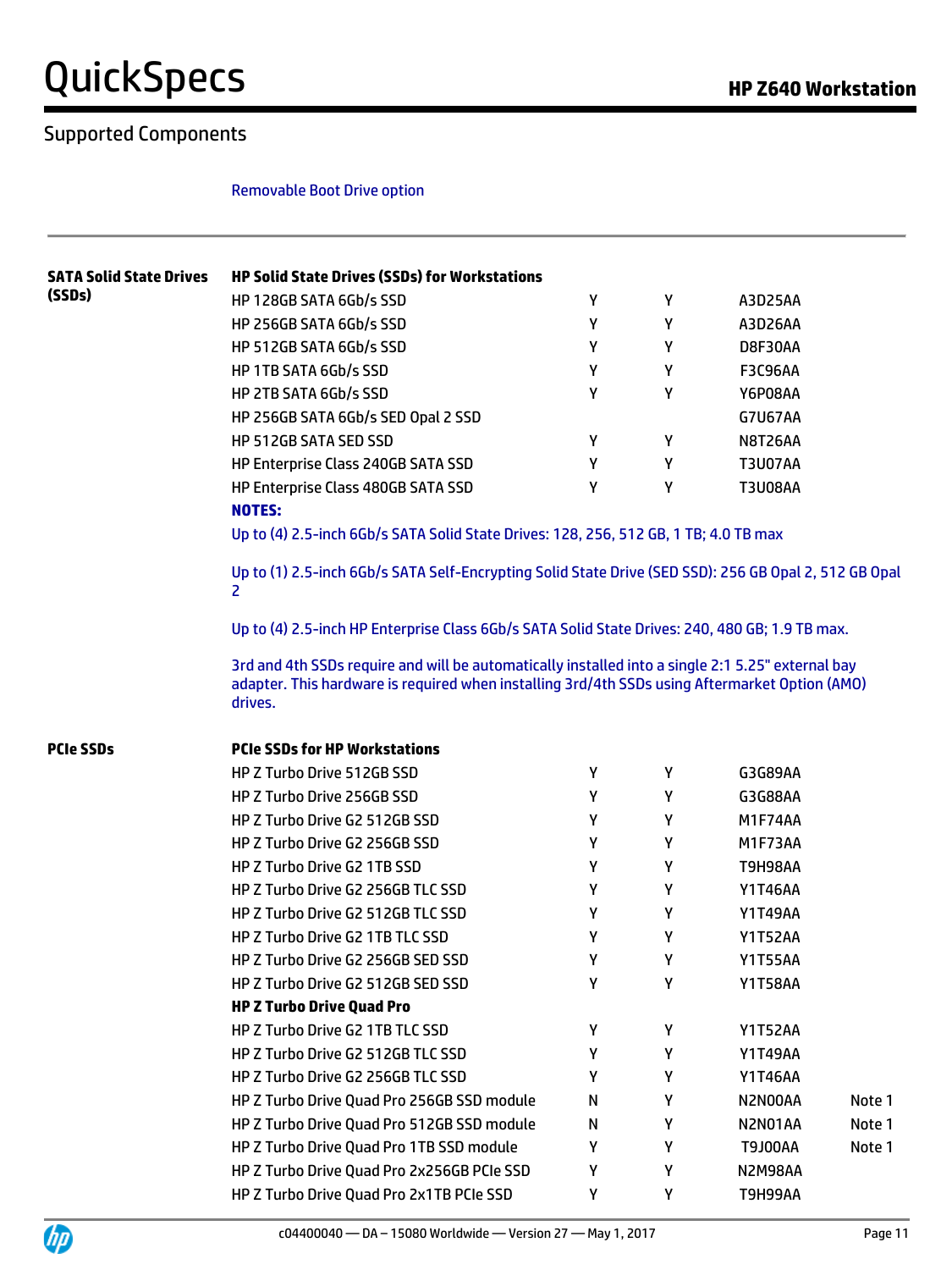### Supported Components

#### **Intel® 750 Series AIC PCIe SSD**

|       | Intel® 750 Series AIC 400GB PCIe SSD                                                                                                                                                                                                                                                          |   | γ | Y4A61AV |  |
|-------|-----------------------------------------------------------------------------------------------------------------------------------------------------------------------------------------------------------------------------------------------------------------------------------------------|---|---|---------|--|
|       | Intel® 750 Series AIC 800GB PCIe SSD                                                                                                                                                                                                                                                          | γ | Υ | Y4A62AV |  |
|       | Intel <sup>®</sup> 750 Series AIC 1.2TB PCIe SSD                                                                                                                                                                                                                                              | γ | γ | Y4A63AV |  |
|       | <b>NOTES:</b><br>Up to (4) PCI Express Solid State Drives: 256, 512 GB, 1 TB; 4.0 TB max (via Quad Pro)<br>Up to (1) Intel® 750 Series PCIe SSD: 400GB, 800GB, 1.2TB<br>PCIe SSDs are not available with SAS controller or SAS HDDs                                                           |   |   |         |  |
|       | <b>NOTE 1: M.2 SSD module only</b><br><b>NOTE 2: Dual M.2 SSD modules plus carrier</b>                                                                                                                                                                                                        |   |   |         |  |
| NOTES | For hard drives, 1 GB = 1 billion bytes; TB = 1 trillion bytes. Actual formatted capacity is less. Up to 12<br>GB of hard drive (or system disk) is reserved for the system recovery software (XP and XP Pro). Up to 3<br>GB of system disk is reserved for system recovery software (Vista). |   |   |         |  |
|       |                                                                                                                                                                                                                                                                                               |   |   |         |  |

#### **Hard Drive Controllers Factory Configured Option Kit Option Kit Part Number Support Notes Integrated SATA 6.0 Gb/s Controller** Integrated SATA 6.0 Gb/s Controller Y N Six ports **Factory integrated RAID on motherboard for SATA drives** RAID 0 Configuration – Striped Array Note 1 Note 1 Note 1 RAID 1 Configuration – Mirrored Array Note 1 Note 1 Note 1 RAID 10 Configuration - Striped/Mirrored Array New Y N Note 1 RAID 0 Data Configuration -- Boot/OS Drive + 2 Drive Striped Array <sup>Y</sup> <sup>N</sup> Note 1 **LSI 9217-4i4e 8-port SAS 6Gb/s RAID Card** LSI 9217-4i4e 8-port SAS 6Gb/s RAID Card V Y Y E0X20AA **LSI 9270-8i SAS 6Gb/s ROC RAID Card and iBBU9 Battery Backup Unit** LSI 9270-8i SAS 6Gb/s ROC RAID Card Y Y E0X21AA LSI iBBU09 Battery Backup Unit N N Y E0X19AA **Integrated RAID for PCIe SSDs** RAID 0 Data Configuration The Context Context Context Context Context Context Context Context Context Context Context Context Context Context Context Context Context Context Context Context Context Context Context Context SATA hardware RAID is supported on Linux systems that have support for the Intel® RSTe technology. The Linux kernel, with built-in software RAID, provides excellent functionality and performance. It is a good alternative to hardware-based RAID. Please visit

[http://www.hp.com/support/linux\\_hardware\\_matrix](http://www.hp.com/support/linux_hardware_matrix) for RAID capabilities with Linux.

All drives must be identical in type and capacity.

RAID arrays greater than 2 TB are fully supported.

**NOTE 1:** Requires hard drives with identical speed, capacity, and interface.

**NOTE 2:** Specific user-configured hardware SAS RAID configurations are supported on this Linux system. IS: Striping of 2 or more HDDs into a single logical volume IM: Mirroring of 2 HDDs into a single logical volume

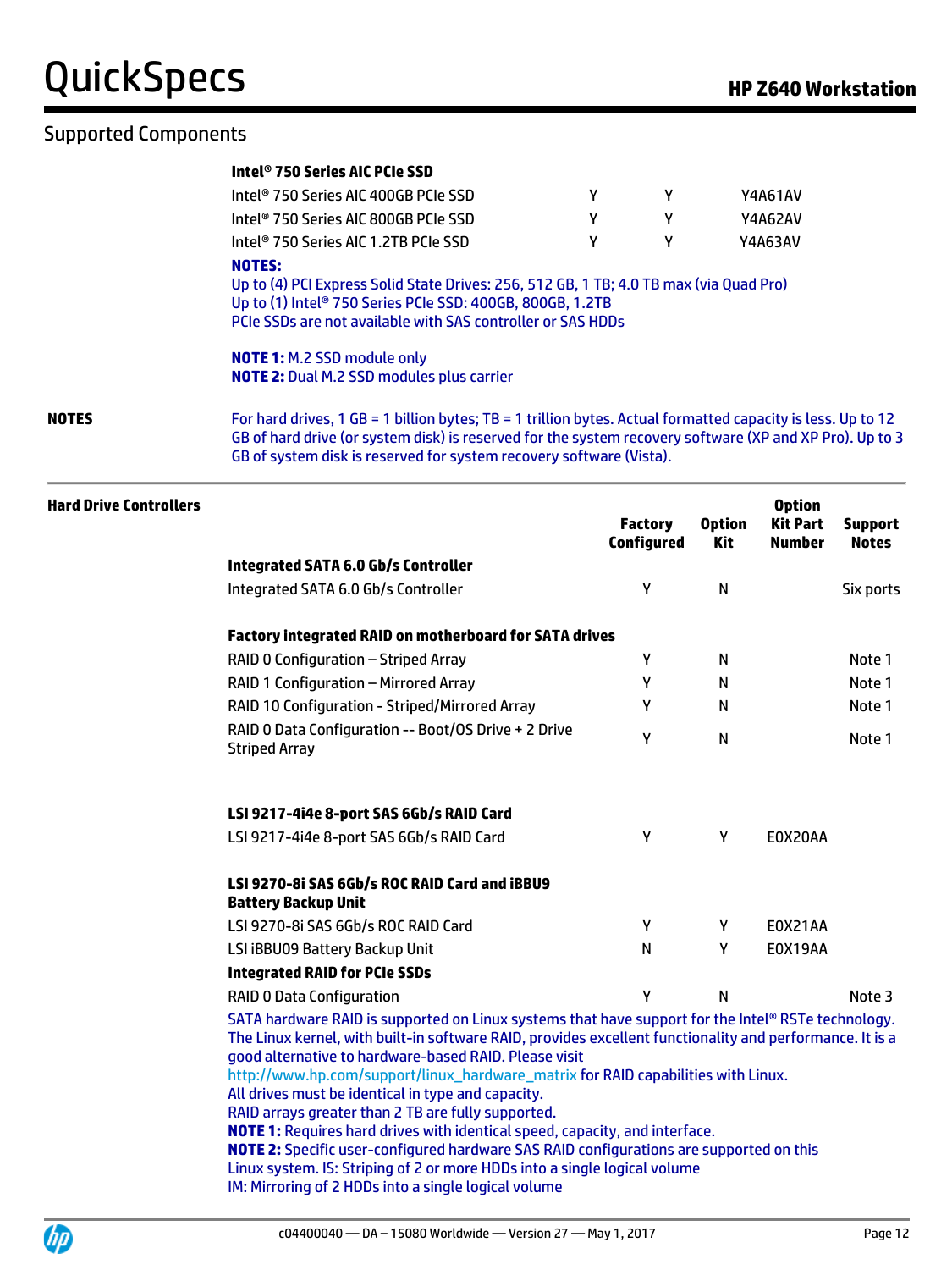

IME: Mirroring of 3 or more HDDs into a single logical volume. For details, please visit [http://www.hp.com/support/linux\\_hardware\\_matrix](http://www.hp.com/support/linux_hardware_matrix) **NOTE 3:** PCIe SSDs NOT available for Boot RAID Configuration

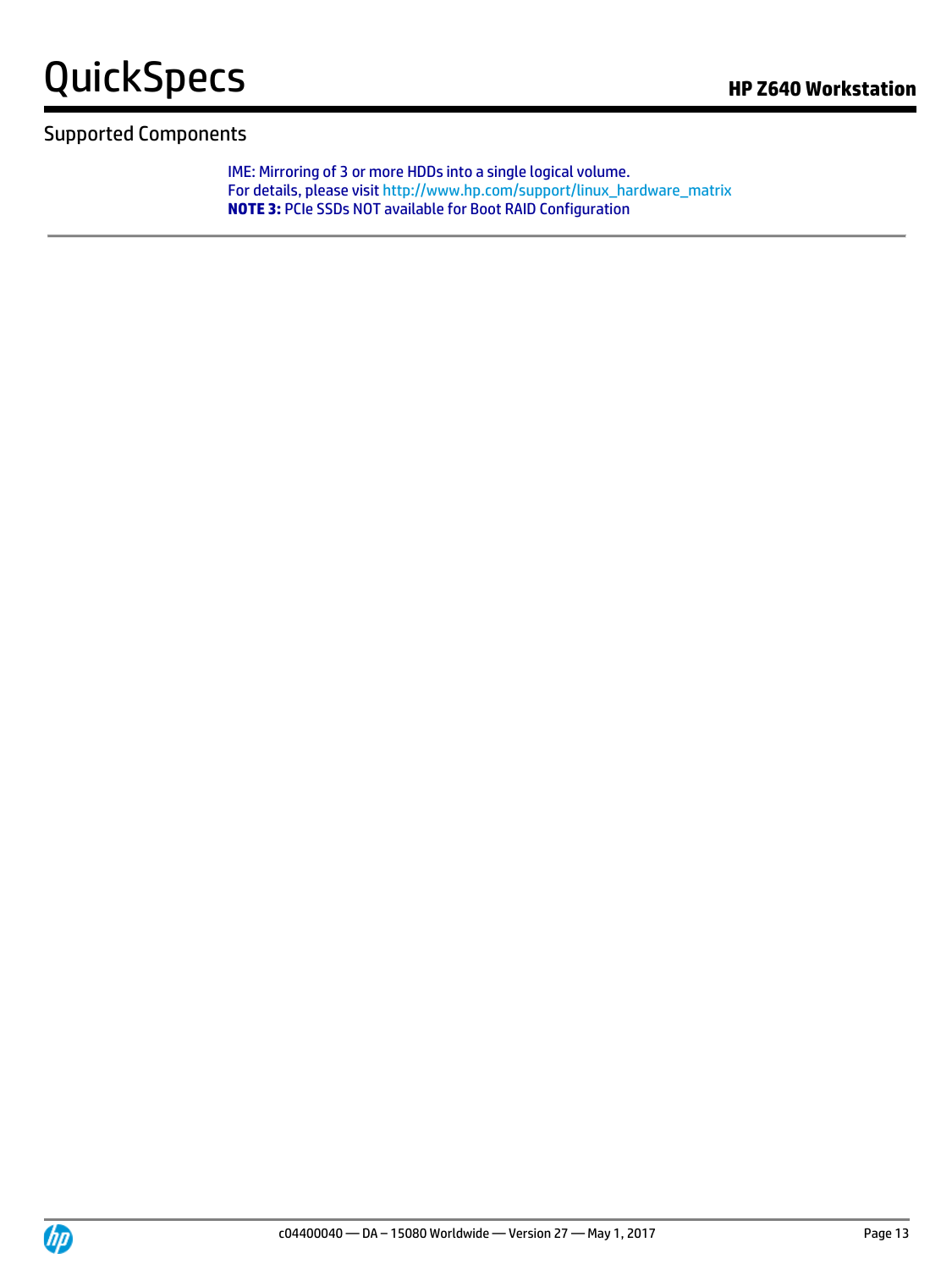### **Graphics**

|                                                             | <b>Factory</b>               |   | <b>Option Kit Part</b> |                                 | <b>Supported</b> |        |
|-------------------------------------------------------------|------------------------------|---|------------------------|---------------------------------|------------------|--------|
|                                                             | <b>Configured Option Kit</b> |   | <b>Number</b>          | <b>Support Notes # of cards</b> |                  | Mixed? |
| <b>Professional 2D</b>                                      |                              |   |                        |                                 |                  |        |
| NVIDIA NVS 310 1GB Graphics                                 | Y                            | Y | <b>M6V51AA</b>         | Note 1                          | 3                |        |
| NVIDIA NVS 315 1GB Graphics                                 | Υ                            | Υ | E1U66AA                | Note 2                          | 4                |        |
| NVIDIA NVS 510 2GB Graphics                                 | Υ                            | Υ | <b>C2J98AA</b>         | Note 1                          | 2                |        |
| <b>Entry 3D</b>                                             |                              |   |                        |                                 |                  |        |
| NVIDIA <sup>®</sup> Quadro® K620 2GB Graphics               | Υ                            | Υ | <b>J3G87AA</b>         |                                 | $\overline{2}$   | Yes    |
| NVIDIA <sup>®</sup> Quadro® K420 2GB Graphics               | Υ                            | Υ | N1T07AA                |                                 | $\overline{2}$   | Yes    |
| AMD FirePro W2100 2GB Graphics                              | Υ                            | Υ | <b>J3G91AA</b>         |                                 | $\overline{c}$   | Yes    |
| Mid-range 3D                                                |                              |   |                        |                                 |                  |        |
| NVIDIA <sup>®</sup> Quadro <sup>®</sup> K1200 4GB Graphics  | Y                            | Υ | L4D16AA                |                                 | 2                | Yes    |
| NVIDIA <sup>®</sup> Quadro® K2200 4GB Graphics              | γ                            | γ | J3G88AA                |                                 | $\overline{2}$   | Yes    |
| NVIDIA <sup>®</sup> Quadro® M2000 4GB Graphics              | Υ                            | Y | <b>T7T60AA</b>         |                                 | $\overline{c}$   |        |
| NVIDIA <sup>®</sup> Quadro® P2000 5GB Graphics              | Υ                            | γ | 1ME41AA                |                                 | $\overline{c}$   |        |
| AMD FirePro W4300 4GB Graphics                              | Υ                            | Υ | <b>T7T58AA</b>         |                                 | $\overline{c}$   | Yes    |
| AMD FirePro W5100 4GB Graphics                              | Υ                            | γ | <b>J3G92AA</b>         |                                 | $\overline{2}$   | Yes    |
| <b>High End 3D</b>                                          |                              |   |                        |                                 |                  |        |
| NVIDIA <sup>®</sup> Quadro <sup>®</sup> P4000 8GB Graphics  | γ                            | Υ | 1ME40AA                |                                 | $\overline{c}$   |        |
| NVIDIA <sup>®</sup> Quadro® M4000 8GB Graphics              | Υ                            | Y | <b>M6V52AA</b>         |                                 | $\overline{c}$   | Yes    |
| NVIDIA <sup>®</sup> Quadro® M5000 8GB Graphics              | Υ                            | γ | <b>M6V53AA</b>         |                                 | 1                | Yes    |
| NVIDIA <sup>®</sup> Quadro <sup>®</sup> M6000 24GB Graphics | γ                            | γ | <b>T7T61AA</b>         |                                 | 1                | Yes    |
| NVIDIA <sup>®</sup> Quadro® P5000 16GB Graphics             | Υ                            | Y | Z0B13AA                |                                 | $\overline{2}$   |        |
| AMD FirePro™ W7100 8GB Graphics                             | Υ                            | Υ | <b>J3G93AA</b>         |                                 | $\overline{c}$   | Yes    |
| Radeon Pro <sup>™</sup> WX7100 8GB Graphics*                | Y                            | γ | Z0B14AA                |                                 | $\overline{2}$   | No     |
| <b>Ultra 3D</b>                                             |                              |   |                        |                                 |                  |        |
| NVIDIA <sup>®</sup> Quadro® P6000 24GB Graphics             | Υ                            | γ | <b>Z0B12AA</b>         |                                 | $\overline{c}$   | Yes    |

#### **NOTE 1:** If 1st card is NVS 510, 2nd card must be NVS 510 or NVS 310. **NOTE 2:** 4th NVS 310 or NVS 315 supported as AMO-only

| <b>High Performance GPU</b><br><b>Computing</b> |                                                                                                                                                                             | <b>Factory</b><br>Configured | <b>Option</b><br>Kit | <b>Option</b><br><b>Kit Part</b> | <b>Number</b> Support Notes |
|-------------------------------------------------|-----------------------------------------------------------------------------------------------------------------------------------------------------------------------------|------------------------------|----------------------|----------------------------------|-----------------------------|
|                                                 | NVIDIA Tesla K40 Workstation Coprocessor                                                                                                                                    | ν                            |                      | F4A88AA                          | Note 1                      |
|                                                 | NOTE 1: Tesla K40 is supported with QK5200, QK620 or QK2200.<br>Not supported with 2 graphics cards.<br>Not supported with OS WIN7 32-bit.<br>Not supported with OS WIN8.0. |                              |                      |                                  |                             |

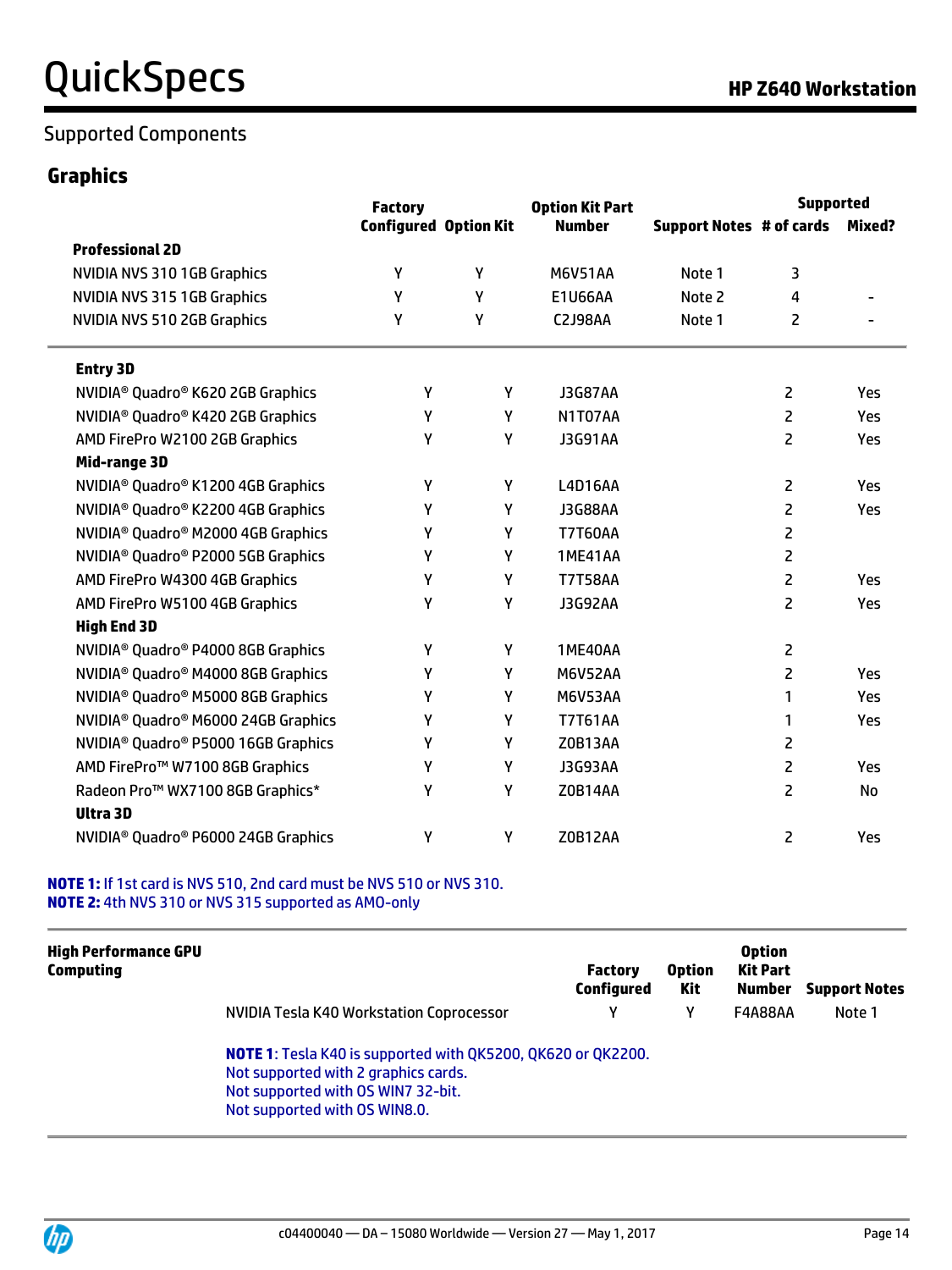#### **Graphics Cable Adapters**

|                                          | <b>Factory</b>               |   | <b>Option Kit</b><br><b>Part</b> |                      |            | <b>Supported</b>         |  |  |
|------------------------------------------|------------------------------|---|----------------------------------|----------------------|------------|--------------------------|--|--|
|                                          | <b>Configured Option Kit</b> |   | <b>Number</b>                    | <b>Support Notes</b> | # of cards | Mixed?                   |  |  |
| HP DisplayPort To DVI-D Adapter (4-Pack) |                              | N |                                  |                      |            |                          |  |  |
| HP DisplayPort To VGA Adapter 2nd        |                              | N |                                  |                      |            | ۰                        |  |  |
| HP DisplayPort To DVI-D Adapter (6-Pack) |                              | Ν |                                  |                      |            | ۰                        |  |  |
| HP DisplayPort To DVI-D Adapter (2-Pack) |                              | N |                                  |                      |            | $\overline{\phantom{0}}$ |  |  |
| HP DisplayPort to Dual Link DVI Adapter  | ν                            | γ | NR078AA                          |                      |            | ۰                        |  |  |
| HP DisplayPort To VGA Adapter            |                              | γ | AS615AA                          |                      |            | ۰                        |  |  |
| HP DisplayPort To DVI-D Adapter          |                              |   | FH973AA                          |                      |            | ۰                        |  |  |
|                                          |                              |   |                                  |                      |            |                          |  |  |

#### **Memory CTO**

| LIU                                    |                                         |                      |
|----------------------------------------|-----------------------------------------|----------------------|
| <b>DDR4-2133 ECC Registered DIMMs</b>  | <b>Option Kit Part</b><br><b>Number</b> | <b>Support Notes</b> |
| 8GB DDR4-2133 ECC Registered RAM       | J9P82AA                                 | 1,2                  |
| 16GB DDR4-2133 ECC Registered RAM      | <b>J9P83AA</b>                          | 1,2                  |
| DDR4-2400 ECC Registered DIMMs         |                                         |                      |
| HP 4GB (1x4GB) DDR4-2400 ECC Reg RAM   | T9V38AA                                 |                      |
| HP 8GB (1x8GB) DDR4-2400 ECC Reg RAM   | T9V39AA                                 |                      |
| HP 16GB (1x16GB) DDR4-2400 ECC Reg RAM | T9V40AA                                 |                      |
| HP 32GB (1x32GB) DDR4-2400 ECC Reg RAM | <b>T9V41AA</b>                          |                      |
| <b>NOTES:</b>                          |                                         |                      |

#### **NOTES:**

For details on the supported memory configurations on the HP Z640 Workstation, please refer to the System Technical Specifications - System Board section of this document. Each processor supports up to 4 channels of DDR4 memory. To realize full performance at least 1 DIMM must be inserted into each channel.

With single-processor configurations, 4 DIMM slots are available. 4 additional DIMM slots are available with the 2nd CPU & Memory Module.

The CPUs determine the speed at which the memory is clocked. If an 1866MT/s capable CPU is used in the system, the maximum speed the memory will run at is 1866MT/s, regardless of the specified speed of the memory.

ONLY registered and load reduced DDR4 DIMMs are supported. DDR3 DIMMs ARE NOT SUPPORTED.

### **Multimedia and Audio Devices**

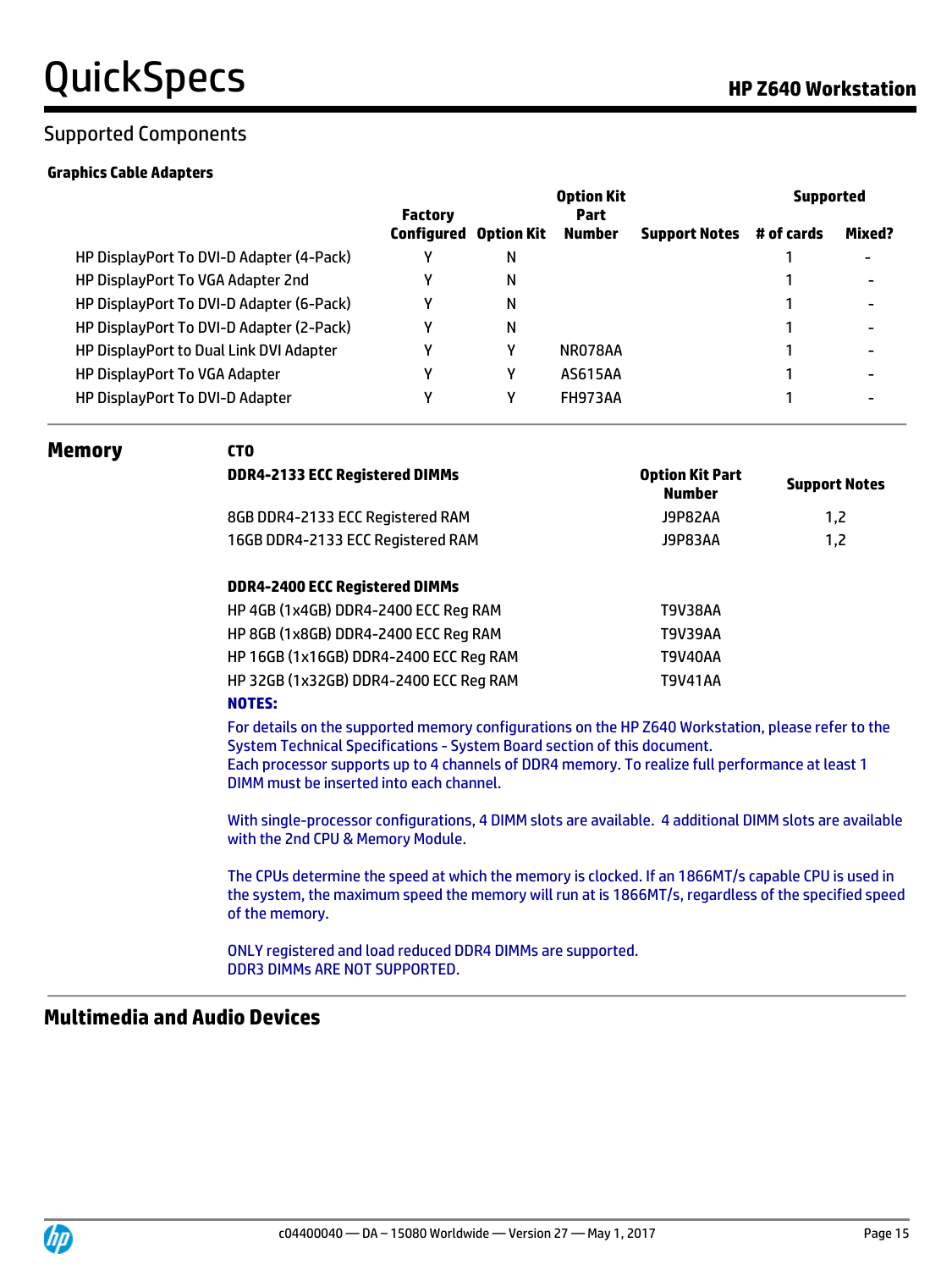### Supported Components

### **Multimedia and Audio Devices**

|                                    | <b>Factory</b><br>Configured | <b>Option</b><br>Kit | <b>Option</b><br><b>Kit Part</b> Support<br>Number | <b>Notes</b> |
|------------------------------------|------------------------------|----------------------|----------------------------------------------------|--------------|
| Integrated Realtek HD ALC221 Audio |                              | N.                   |                                                    |              |

### **Optical and Removable Storage**

|                                             | <b>Factory</b><br><b>Configured</b> | <b>Option</b><br>Kit | <b>Option</b><br><b>Kit Part</b><br><b>Number</b> | <b>Support Notes</b> |
|---------------------------------------------|-------------------------------------|----------------------|---------------------------------------------------|----------------------|
| <b>HP SlimTray Optical Drives</b>           |                                     |                      |                                                   |                      |
| <b>HP 9.5mm Slim DVD Writer</b>             | γ                                   | γ                    | 1HH49AV                                           |                      |
| <b>HP 9.5mm Slim DVD-ROM Drive</b>          | γ                                   | γ                    | K3R63AA                                           | Note 1               |
| HP 9.5mm Slim BDXL Blu-Ray Writer           | γ                                   | γ                    | K3R65AA                                           | Note 2               |
| <b>HP DX115 Removable Drive Enclosure</b>   |                                     |                      |                                                   |                      |
| <b>HP DX115 Removable HDD Frame/Carrier</b> | N                                   | γ                    | <b>FZ576AA</b>                                    | Note 3               |
| <b>HP DX115 Removable HDD Carrier</b>       | N                                   | γ                    | <b>NB792AA</b>                                    | Note 4               |
| <b>HP 15-in-1 Media Card Reader</b>         |                                     |                      |                                                   |                      |
| HP 15-in-1 Media Card Reader                | γ                                   | γ                    | G1S79AA                                           |                      |

Actual speeds may vary. Does not permit copying of commercially available DVD movies or other copyright protected materials. Intended for creation and storage of your original material and other lawful uses. Double Layer discs can store more data than single layer discs. However, double-layer discs burned with this drive may not be compatible with many existing single-layer DVD drives and players.

With Blu-ray, certain disc, digital connection, compatibility and/or performance issues may arise, and do not constitute defects in the product. Flawless playback on all systems is not guaranteed. In order for some Blu-ray titles to play, they may require a DVI or HDMI digital connection and your display may require HDCP support. HD-DVD movies cannot be played on this workstation.

**NOTE 1:** Not supported as a 2nd Optical Drive.

**NOTE 2:** Cannot be ordered in combination with another Blu-ray Writer.

**NOTE 3:** Only one DX115 device can be installed into Z640. This device can only be installed into the top optical (5.25") bay.

**NOTE 4:** Carrier requires a Z640 to have the DX115 frame installed. This part number is for the carrier only.

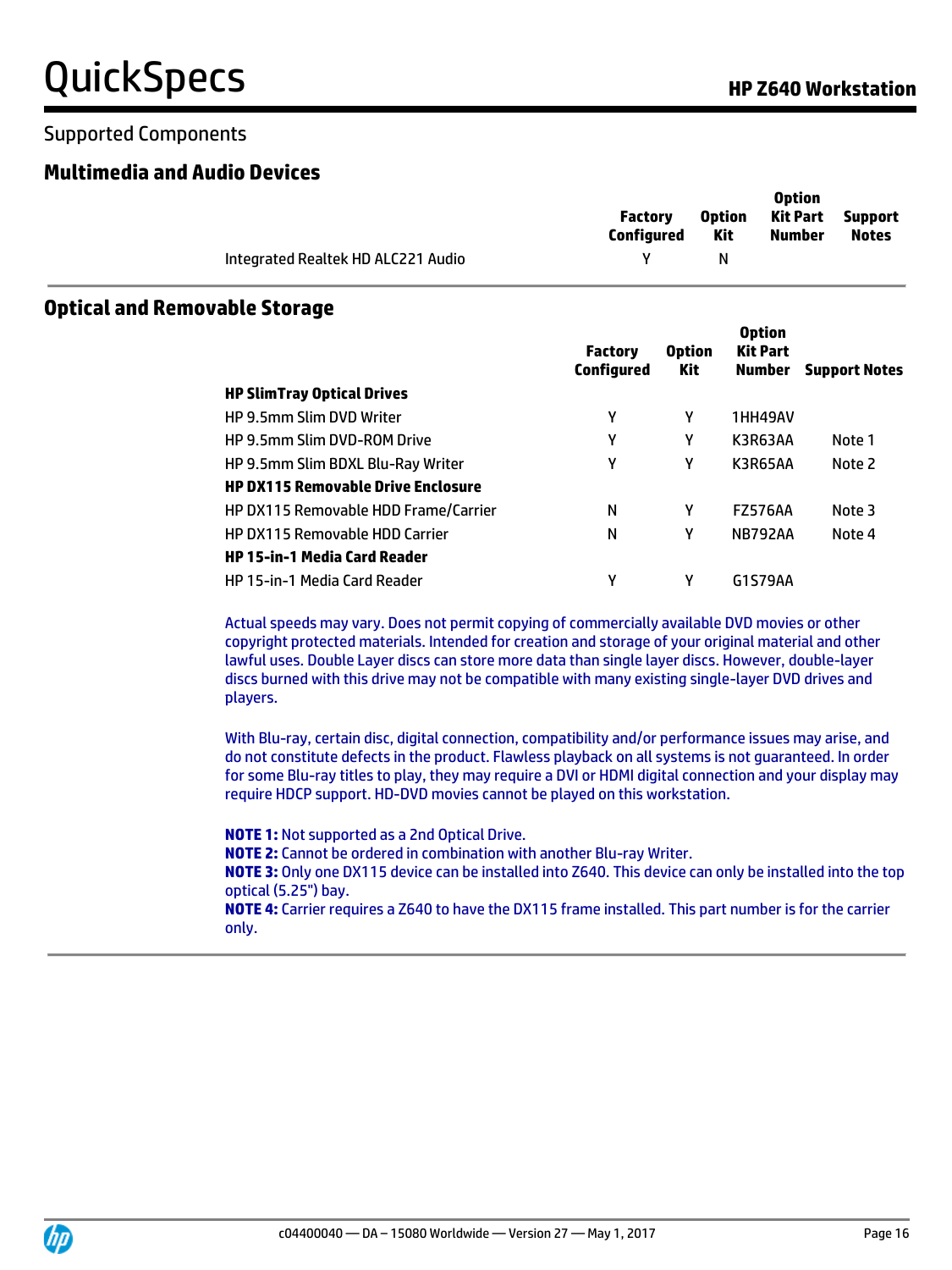### Supported Components

| <b>Controller Cards</b> |                                           | <b>Factory</b><br><b>Configured</b> | <b>Option Kit</b> | <b>Option Kit Part</b><br>Number | <b>Support Notes</b> |
|-------------------------|-------------------------------------------|-------------------------------------|-------------------|----------------------------------|----------------------|
|                         | HP IEEE 1394b FireWire® PCIe Card         |                                     |                   | <b>NK653AA</b>                   |                      |
|                         | HP Thunderbolt™ 2 PCIe 1-port I/O<br>Card |                                     |                   | <b>F3F43AA</b>                   | Note 1               |

**NOTE 1**: Compatible with NVIDIA® Quadro® K620, K2200, K4200 only.

### **Networking and Communications**

|                                                                          | <b>Factory</b><br>Configured | <b>Option Kit</b> | <b>Option Kit Part</b><br><b>Number</b> | <b>Support Notes</b> |
|--------------------------------------------------------------------------|------------------------------|-------------------|-----------------------------------------|----------------------|
| Integrated Intel® I218LM PCIe GbE<br>Controller                          | γ                            | N                 |                                         |                      |
| Intel <sup>®</sup> Ethernet I210-T1 PCIe NIC                             | Υ                            | γ                 | E0X95AA                                 |                      |
| HP X520 10GbE Dual Port Adapter                                          | Υ                            | γ                 | <b>C3N52AA</b>                          |                      |
| <b>HP 10GbE SFP+ SR Transceiver</b>                                      | γ                            | γ                 | <b>C3N53AA</b>                          |                      |
| <b>HP 10GbE SFP+ SR Transceiver</b>                                      | Υ                            | γ                 | <b>C3N53AA</b>                          |                      |
| <b>HP 361T PCIe Dual Port Gigabit NIC</b>                                | Ν                            | γ                 | C3N37AA                                 | Note 1               |
| Intel <sup>®</sup> 7260 802.11 a/b/g/n PCIe<br><b>WLAN NIC*</b>          | N                            | γ                 | F2P07AA                                 |                      |
| Intel <sup>®</sup> 8260 802.11 a/b/g/n/ac<br>with Bluetooth 4.2 PCIe NIC | N                            | γ                 | NOS95AA                                 |                      |

**NOTE 1**: "Gigabit" Ethernet indicates compliance with IEEE standard 802.3ab for Gigabit Ethernet, and does not connote actual operating speed of 1 Gb/sec. For high speed transmission, connection to a Gigabit Ethernet server and network infrastructure is required.

\* Wireless access point and internet service required. Availability of public wireless access points limited.

### **Racking and Physical Security**

|                                                         | <b>Factory</b><br>Configured | <b>Option Kit</b> | <b>Option Kit Part</b><br><b>Number</b> | <b>Support Notes</b> |
|---------------------------------------------------------|------------------------------|-------------------|-----------------------------------------|----------------------|
| <b>HP Solenoid Hood Lock &amp; Hood</b><br>Sensor       | v                            | N                 |                                         |                      |
| <b>HP Business PC Security Lock Kit</b>                 | N                            | v                 | <b>PV606AA</b>                          |                      |
| HP Z6/8 Adjustable Rail Rack Kit,<br><b>Flush Mount</b> | N                            | v                 | <b>B8S55AA</b>                          |                      |
| <b>HP Keyed Cable Lock 10mm</b>                         | N                            | v                 | T1A62AA                                 |                      |

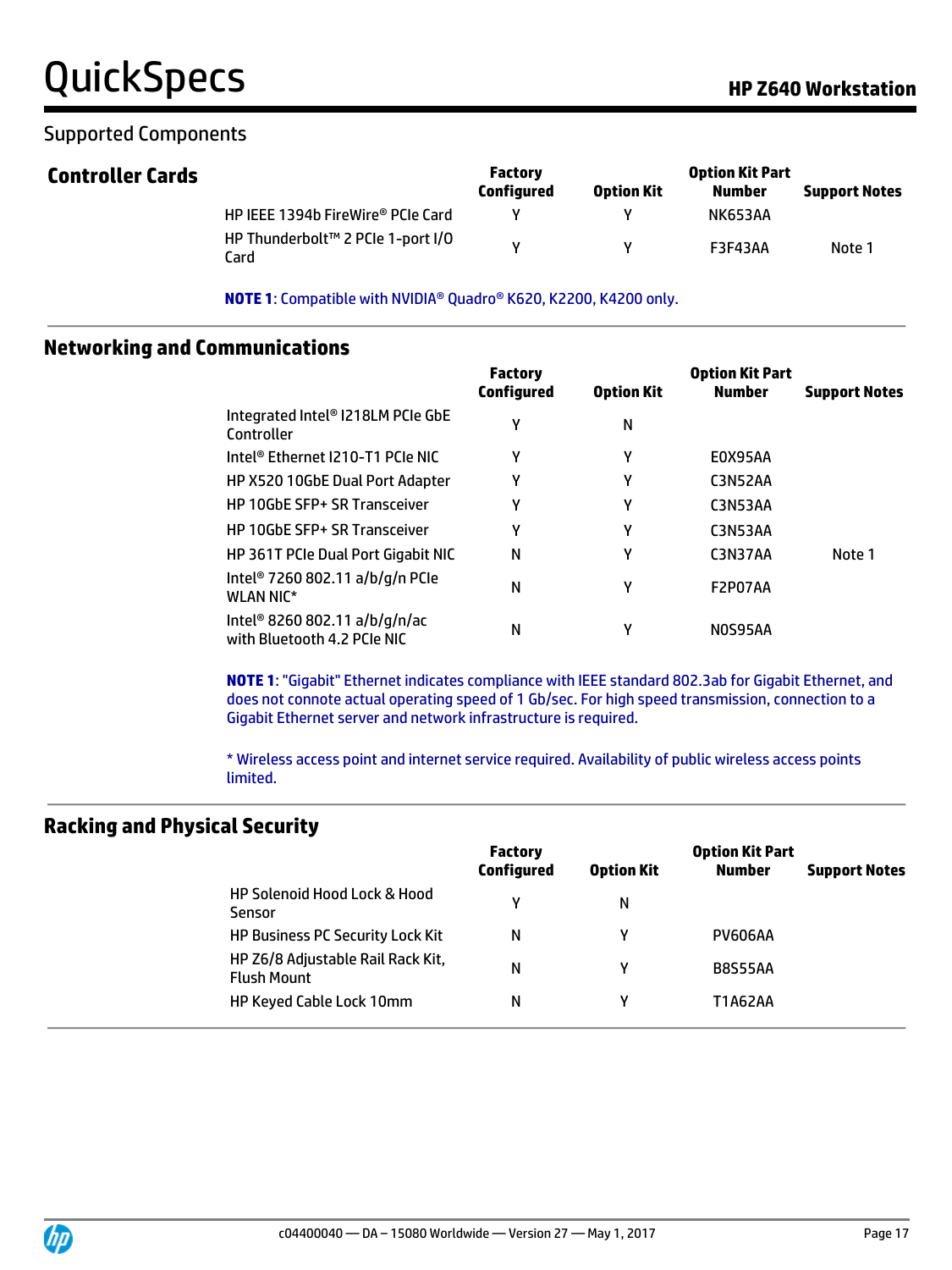### Supported Components

**Input Devices** 

|                                                    | <b>Factory</b><br><b>Configured</b> | <b>Option Kit</b> | <b>Option Kit Part</b><br>Number | <b>Support</b><br><b>Notes</b> |
|----------------------------------------------------|-------------------------------------|-------------------|----------------------------------|--------------------------------|
| HP PS/2 Keyboard                                   | Υ                                   | γ                 | QY774AA                          |                                |
| HP USB Keyboard                                    | γ                                   | γ                 | QY776AA                          |                                |
| <b>HP USB Smart Card Keyboard</b>                  | γ                                   | γ                 | <b>E6D77AA</b>                   |                                |
| HP Wireless Keyboard and Mouse                     | γ                                   | γ                 | 0Y449AA                          |                                |
| HP PS/2 Mouse                                      | γ                                   | γ                 | QY775AA                          |                                |
| <b>HP USB Optical Mouse</b>                        | γ                                   | γ                 | QY777AA                          |                                |
| HP USB 1000dpi Laser Mouse                         | γ                                   | γ                 | QY778AA                          |                                |
| HP USB Optical 3-Button 2.9M OEM<br>Mouse          | γ                                   | γ                 | <b>ET424AA</b>                   |                                |
| <b>HP USB Hardened Mouse</b>                       | γ                                   | γ                 | <b>P1N77AA</b>                   |                                |
| HP SpaceMouse Pro USB 3D Input<br><b>Device</b>    | N                                   | γ                 | B4A20AA                          |                                |
| HP SpacePilot Pro 3D USB<br>Intelligent Controller | N                                   | γ                 | <b>WH343AA</b>                   |                                |
| <b>3Dconnexion CADMouse</b>                        | Y                                   | Υ                 | M5C35AA                          |                                |
| HP PS/2 Business Slim Keyboard                     | γ                                   | γ                 | N3R86AA                          |                                |
| HP USB Business Slim Keyboard                      | γ                                   | γ                 | N3R87AA                          |                                |
| <b>HP Wireless Business Slim</b><br>Keyboard       | γ                                   | γ                 | N3R88AA                          | Note 1                         |

**NOTE 1:** Combo kit includes wireless mouse

| Other Hardware |                                                            | <b>Factory</b><br>Configured | <b>Option Kit</b> | <b>Option Kit Part</b><br><b>Number</b> | <b>Support</b><br><b>Notes</b> |
|----------------|------------------------------------------------------------|------------------------------|-------------------|-----------------------------------------|--------------------------------|
|                | <b>HP Internal USB Port Kit</b>                            | N                            | γ                 | <b>EM165AA</b>                          | Note 1                         |
|                | <b>HP eSATA PCI Cable Kit</b>                              | N                            | γ                 | GM110AA                                 | Note 2                         |
|                | <b>HP Serial Port Adapter</b>                              | γ                            | γ                 | <b>PA716A</b>                           |                                |
|                | HP Optical Bay HDD Mounting<br><b>Bracket</b>              | N                            | γ                 | <b>NO099AA</b>                          | Note 3                         |
|                | HP 2.5in HDD/SSD 2-in-1 ODD Bay<br><b>Bracket</b>          | N                            | γ                 | K4T74AA                                 | Note 4                         |
|                | <b>HP Power Cord Kit</b>                                   | N                            | γ                 | <b>DM293A</b>                           |                                |
|                | <b>HP Workstation Mouse Pad</b>                            | γ                            | Ν                 |                                         | Japan only                     |
|                | <b>HP ENERGY STAR<sup>®</sup> Enabled</b><br>Configuration | γ                            | N                 |                                         |                                |

**Note 1:** The HP Internal USB Port kit has a single USB 2.0 type A connector.

**Note 2:** No hot plug / hot swap supported

**Note 3:** NQ099AA used to install 3rd/4th 3.5" HDDs in Z640 in the factory or when purchasing Aftermarket Option (AMO) drives

**Note 4:** K4T74AA used to install 3rd/4th 2.5" HDD/SSDs in Z640 in the factory or when purchasing Aftermarket Option (AMO) drives

| <b>Software</b> |                                       | <b>Factory</b><br><b>Configured</b> | <b>Option Kit</b> | <b>Option Kit</b><br>Part Number | <b>Support Notes</b> |
|-----------------|---------------------------------------|-------------------------------------|-------------------|----------------------------------|----------------------|
|                 | <b>HP Performance Advisor</b>         |                                     |                   |                                  | Note 1               |
|                 | HP Remote Graphics Software (RGS) 7.1 |                                     |                   |                                  | Note 2               |
|                 | MS Office Home & Business 2016        |                                     |                   |                                  | Note 3               |

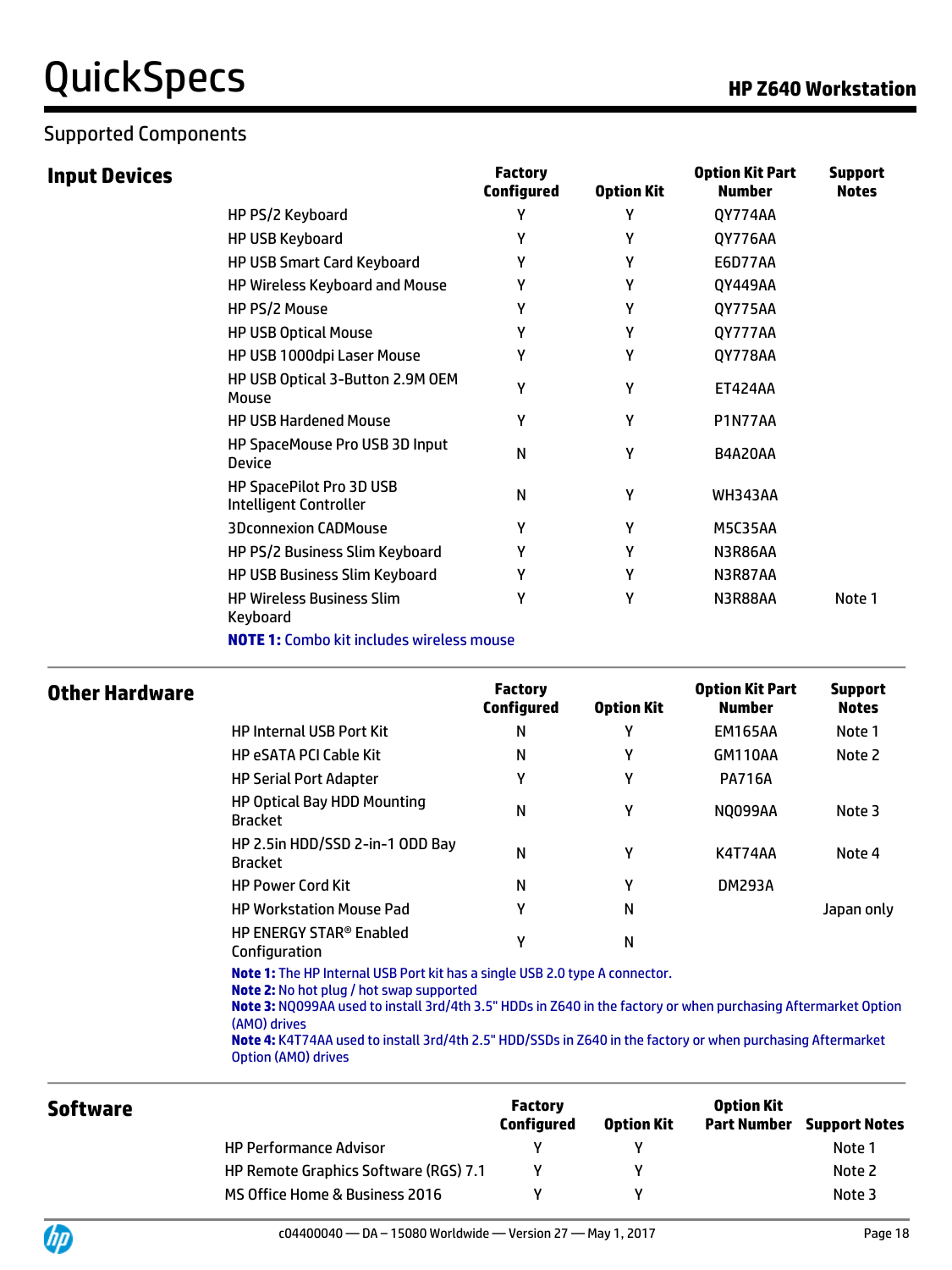|                          | <b>Cyberlink Media Suite &amp; PowerDVD</b>                                                                                                                                                                                                             |   | N |                      |
|--------------------------|---------------------------------------------------------------------------------------------------------------------------------------------------------------------------------------------------------------------------------------------------------|---|---|----------------------|
|                          | <b>Foxit PhantomPDF Express</b>                                                                                                                                                                                                                         | v | N |                      |
|                          | <b>NOTE 1:</b> Available as a free download here: http://www.hp.com/go/performanceadvisor<br><b>NOTE 2:</b> Supported operating systems:<br>• Windows 7 Professional 32/64<br>• Windows 8.1 Professional 32/64<br>$\cdot$ RHEL v6.3, 7<br>• SLED 11 SP3 |   |   |                      |
|                          | For more information, go to: http://www.hp.com/go/rgs<br><b>NOTE 3:</b> Must select as a Configure to Order option.                                                                                                                                     |   |   |                      |
| <b>Operating Systems</b> | Windows 10 Pro 64                                                                                                                                                                                                                                       |   |   | <b>Support Notes</b> |
|                          | Windows 10 Pro downgrade to Windows 7 Professional 64                                                                                                                                                                                                   |   |   |                      |

Windows 10 Home 64 Note 1 HP Linux Installer Kit Red Hat Enterprise Linux (RHEL) Workstation - Paper License (1yr) Note 2 **NOTE 1:** Windows 10 Home High-End, not supported with dual-processor configurations **NOTE 2:** This second OS must be ordered with the HP Linux Intaller Kit as the first OS.

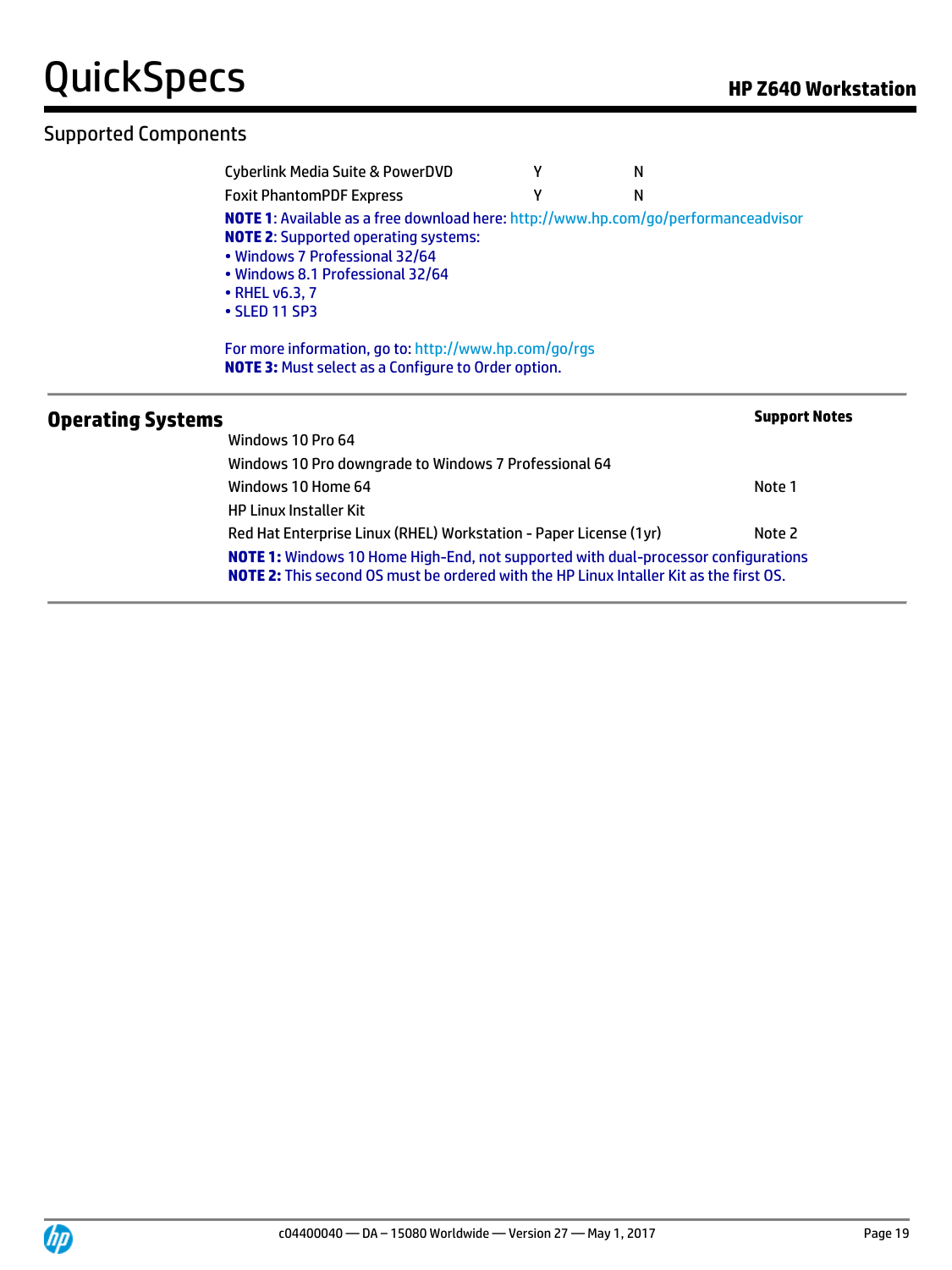### System Technical Specifications

### **System Board**

| <b>System Board Form</b><br><b>Factor</b> | Main System Board:<br>24 x 31 cm<br>9.6 x 12.2 inches                                      |
|-------------------------------------------|--------------------------------------------------------------------------------------------|
|                                           | 2nd CPU/Memory Board (optional):<br>14.9 x 29.2 cm<br>5.85 x 11.50 inches                  |
| <b>Processor Socket</b>                   | LGA2011R3<br>1st CPU on system board<br>2nd CPU on optional 2nd CPU/Memory Module          |
| <b>CPU Bus Speed</b>                      | QPI: Up to 9.6GT/second, depending on processor                                            |
| <b>Chipset</b>                            | Intel <sup>®</sup> C612 Chipset                                                            |
|                                           | Super I/O Controller Nuvoton NPCD379H (SIO-12)                                             |
| <b>Memory Expansion</b><br><b>Slots</b>   | 4 on system board(CPUO) + 4 on optional 2nd CPU/Memory Module(CPU1)                        |
| <b>Memory Type</b><br><b>Supported</b>    | DDR4, RDIMM (Registered), ECC: 4GB, 8GB and 16GB<br>DDR4, LRDIMM (Load Reduced), ECC: 32GB |
| <b>Memory Modes</b>                       | NUMA (Non-Uniform Memory Architecture), Memory Node Interleave                             |
| <b>Memory Speed</b><br><b>Supported</b>   | 1600MT/s, 1866MHz and 2133MT/s                                                             |

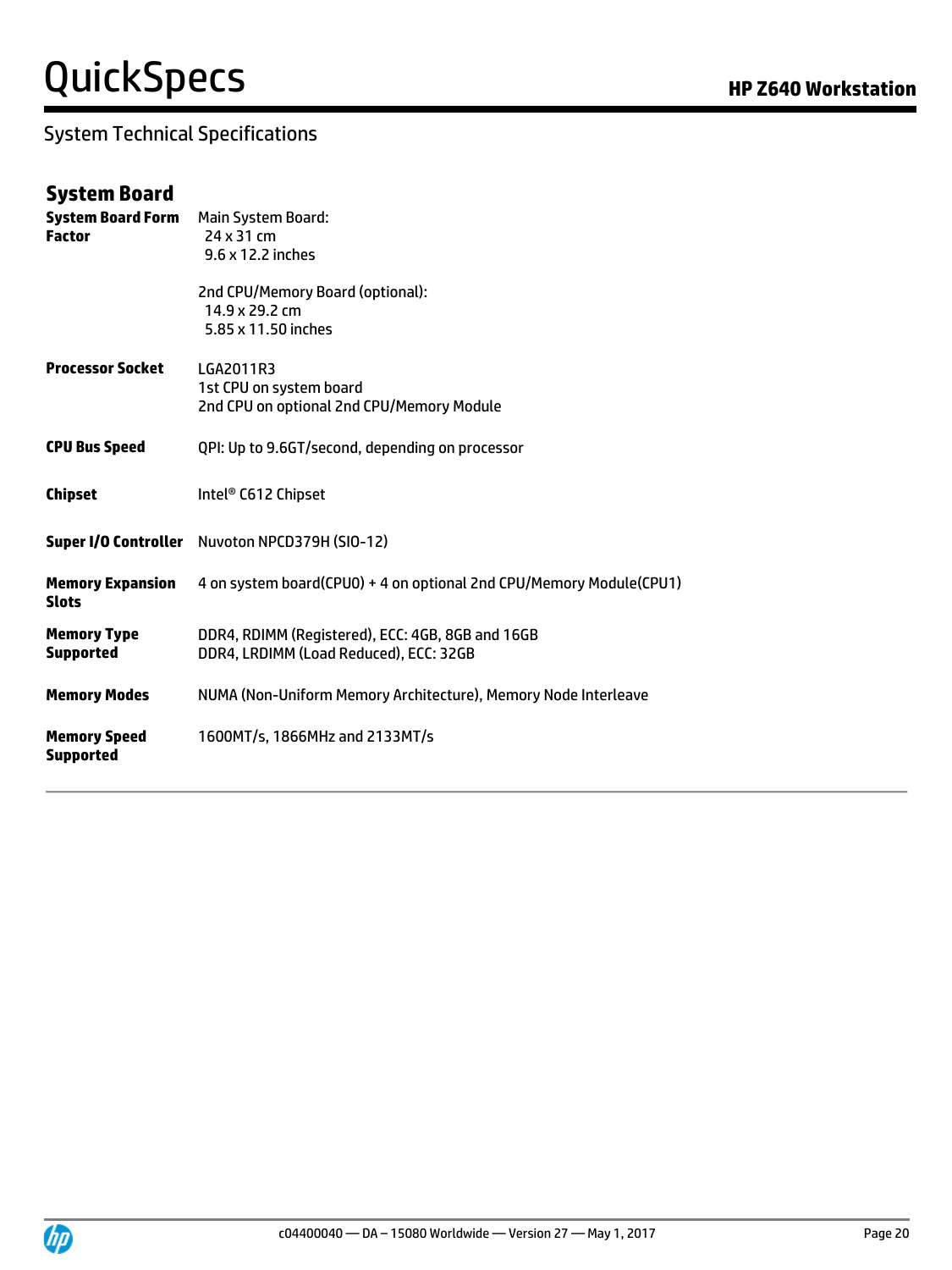### System Technical Specifications

|                        |                       |                | <b>CPUO</b>                             |       |                |                     |  |  |  |
|------------------------|-----------------------|----------------|-----------------------------------------|-------|----------------|---------------------|--|--|--|
|                        |                       |                | <b>Front Slots</b><br><b>Rear Slots</b> |       |                |                     |  |  |  |
| <b>Capacity</b>        | <b>Notes</b>          | DIMM1          | DIMM3                                   | DIMM6 | DIMM8          | Rating              |  |  |  |
| 4 GB                   | *                     | 4 GB           |                                         |       |                | Fair                |  |  |  |
| 8 GB                   |                       | 4 GB<br>8 GB   |                                         |       | 4 GB           | Good<br>Fair        |  |  |  |
| 12 GB                  |                       | 4 GB           | 4 GB                                    |       | 4 GB           | <b>Better</b>       |  |  |  |
| 16 GB                  |                       | 4 GB<br>8 GB   | 4 GB                                    | 4 GB  | 4 GB<br>8 GB   | <b>Best</b><br>Good |  |  |  |
| 24 GB                  | $\tilde{\phantom{a}}$ | 8 GB           | 4 GB                                    | 4 Gb  | 8 GB           | <b>Better</b>       |  |  |  |
| 32 GB                  |                       | 8 GB<br>16 GB  | 8 GB                                    | 8 GB  | 8 GB<br>16 GB  | <b>Best</b><br>Good |  |  |  |
| 48 GB                  | $\tilde{\phantom{a}}$ | 16 GB          | 8 GB                                    | 8 GB  | 16 GB          | <b>Better</b>       |  |  |  |
| 64 GB                  | $\tilde{\phantom{a}}$ | 16 GB<br>32 GB | 16 GB                                   | 16 GB | 16 GB<br>32 GB | <b>Best</b><br>Good |  |  |  |
| 128 GB                 |                       | 32 GB          | 32 GB                                   | 32 GB | 32 GB          | <b>Best</b>         |  |  |  |
| <b>Slot Load Order</b> |                       | 1              | 3                                       | 4     | 2              |                     |  |  |  |

|                        |                       | <b>Dual Processor</b> |       |       |                   |                       |                    |       |                   |                             |
|------------------------|-----------------------|-----------------------|-------|-------|-------------------|-----------------------|--------------------|-------|-------------------|-----------------------------|
|                        |                       | CPU <sub>0</sub>      |       |       |                   | CPU <sub>1</sub>      |                    |       |                   |                             |
|                        |                       | <b>Front Slots</b>    |       |       | <b>Rear Slots</b> |                       | <b>Front Slots</b> |       | <b>Rear Slots</b> |                             |
| <b>Capacity</b>        | <b>Notes</b>          | DIMM1                 | DIMM3 | DIMM6 | DIMM8             | DIMM1                 | DIMM <sub>2</sub>  | DIMM3 | DIMM4             | Rating                      |
| 8 GB                   |                       | 4 GB                  |       |       |                   | 4 GB                  |                    |       |                   | Fair                        |
| <b>16 GB</b>           |                       | 4 GB<br>8 GB          |       |       | 4 GB              | 4 GB<br>8 GB          |                    |       | 4 GB              | Good<br>Fair                |
| 32 GB                  |                       | 4 GB<br>8 GB<br>16 GB | 4 GB  | 4 GB  | 4 GB<br>8 GB      | 4 GB<br>8 GB<br>16 GB | 4 GB               | 4 GB  | 4 GB<br>8 GB      | <b>Best</b><br>Good<br>Fair |
| 48 GB                  | $\tilde{\phantom{a}}$ | 8 GB                  | 4 GB  | 4 GB  | 8 GB              | 8 GB                  | 4 GB               | 4 GB  | 8 GB              | <b>Better</b>               |
| 64 GB                  |                       | 8 GB                  | 8 GB  | 8 GB  | 8 GB              | 8 GB                  | 8 GB               | 8 GB  | 8 GB              | Best                        |
| 96 GB                  | $\tilde{\phantom{a}}$ | 16 GB                 | 8 GB  | 8 GB  | 16 GB             | 16 GB                 | 8 GB               | 8 GB  | 16 GB             | <b>Better</b>               |
| 128 GB                 |                       | 16 GB<br>32 GB        | 16 GB | 16 GB | 16 GB<br>32 GB    | 16 GB<br>32 GB        | 16 GB              | 16 GB | 16 GB<br>32 GB    | Best<br>Good                |
| 256 GB                 |                       | 32 GB                 | 32 GB | 32 GB | 32 GB             | 32 GB                 | 32 GB              | 32 GB | 32 GB             | Best                        |
| <b>Slot Load Order</b> |                       | 1                     | 5     | 7     | 3                 | 2                     | 6                  | 8     | 4                 |                             |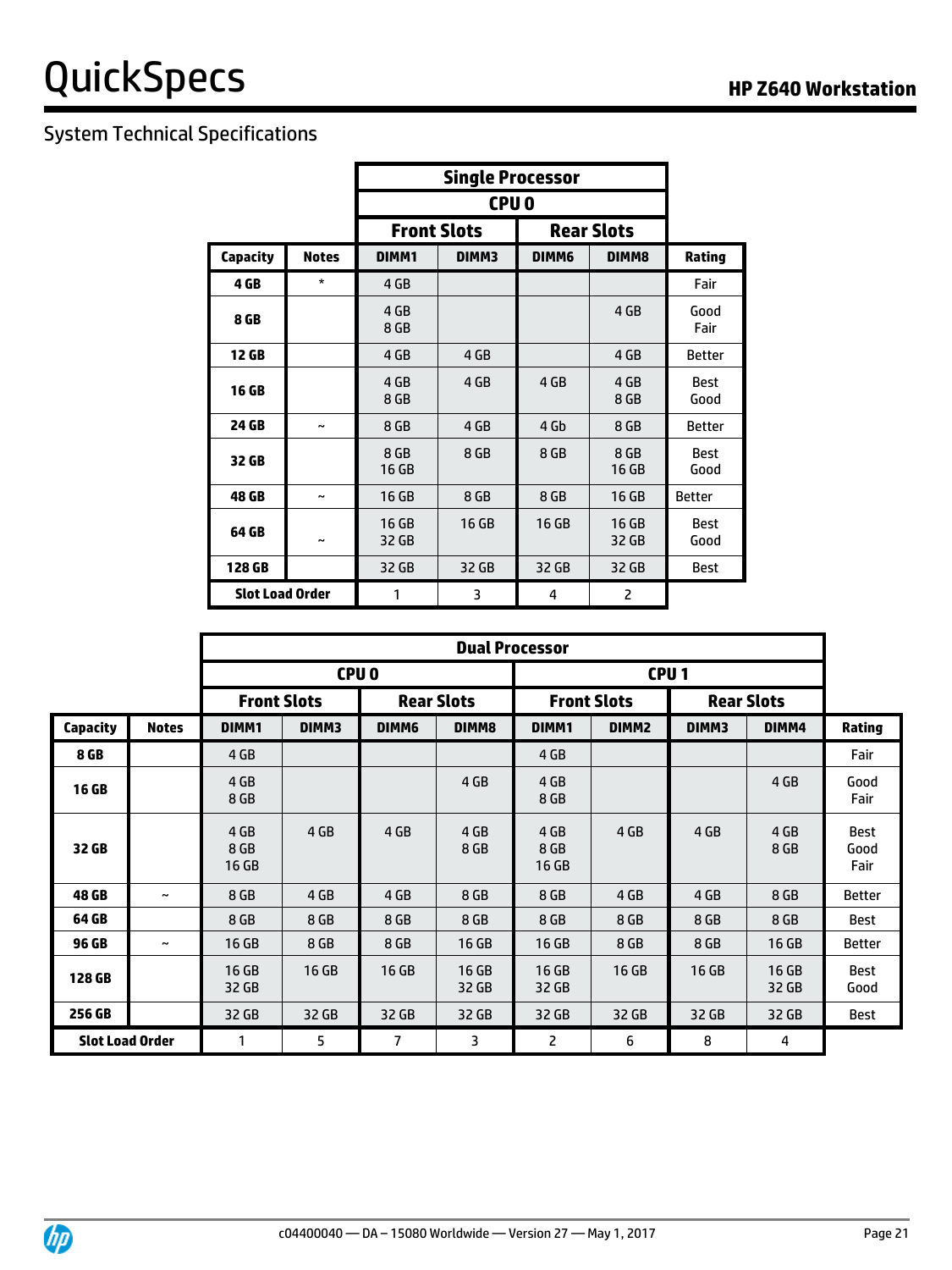### System Technical Specifications

#### **Memory Loading Order:**

**Load Order for Single Processor Configuration**



#### **Load Order for Dual Processor Configuration**



| <b>Maximum Memory</b>                       | Supports up to 256GB with two processors.<br>Please refer to the table above for details on how supported memory configurations are installed in<br>your system.                                                                                                                                                                                                                                                                                                                                                                                                                                                                             |
|---------------------------------------------|----------------------------------------------------------------------------------------------------------------------------------------------------------------------------------------------------------------------------------------------------------------------------------------------------------------------------------------------------------------------------------------------------------------------------------------------------------------------------------------------------------------------------------------------------------------------------------------------------------------------------------------------|
|                                             | * For 32 bit operating systems, there is a memory limit of 4GB.                                                                                                                                                                                                                                                                                                                                                                                                                                                                                                                                                                              |
| <b>Memory Configuration</b><br>(Supported)  | ~ Although technically possible, these configurations are not available to order at this time.<br>Not all memory configurations possible are represented above.<br>$\bullet$<br>Only Registered and LR ECC DIMMs are supported.<br>$\bullet$<br>Do not install memory modules into memory slots if corresponding processor is not installed.<br>$\bullet$<br>Dual processor configurations with memory modules installed for only one processor is not<br>$\bullet$<br>supported.<br>RDIMM (Registered) and LRDIMM (Load Reduced) memory cannot be mixed. All memory<br>$\bullet$<br>installed in the system must be either RDIMM or LRDIMM. |
| <b>PCI Express Connectors Slot 1 (top):</b> | PCI Express Gen2 x1 with open-ended connector*<br>Full-height, Half-length<br>(not available when 2nd CPU/Memory Module is installed)                                                                                                                                                                                                                                                                                                                                                                                                                                                                                                        |
|                                             | Slot 2:<br>PCI Express Gen3 x16<br>Full-height, Full-length (with extender)                                                                                                                                                                                                                                                                                                                                                                                                                                                                                                                                                                  |

**Slot 3:**

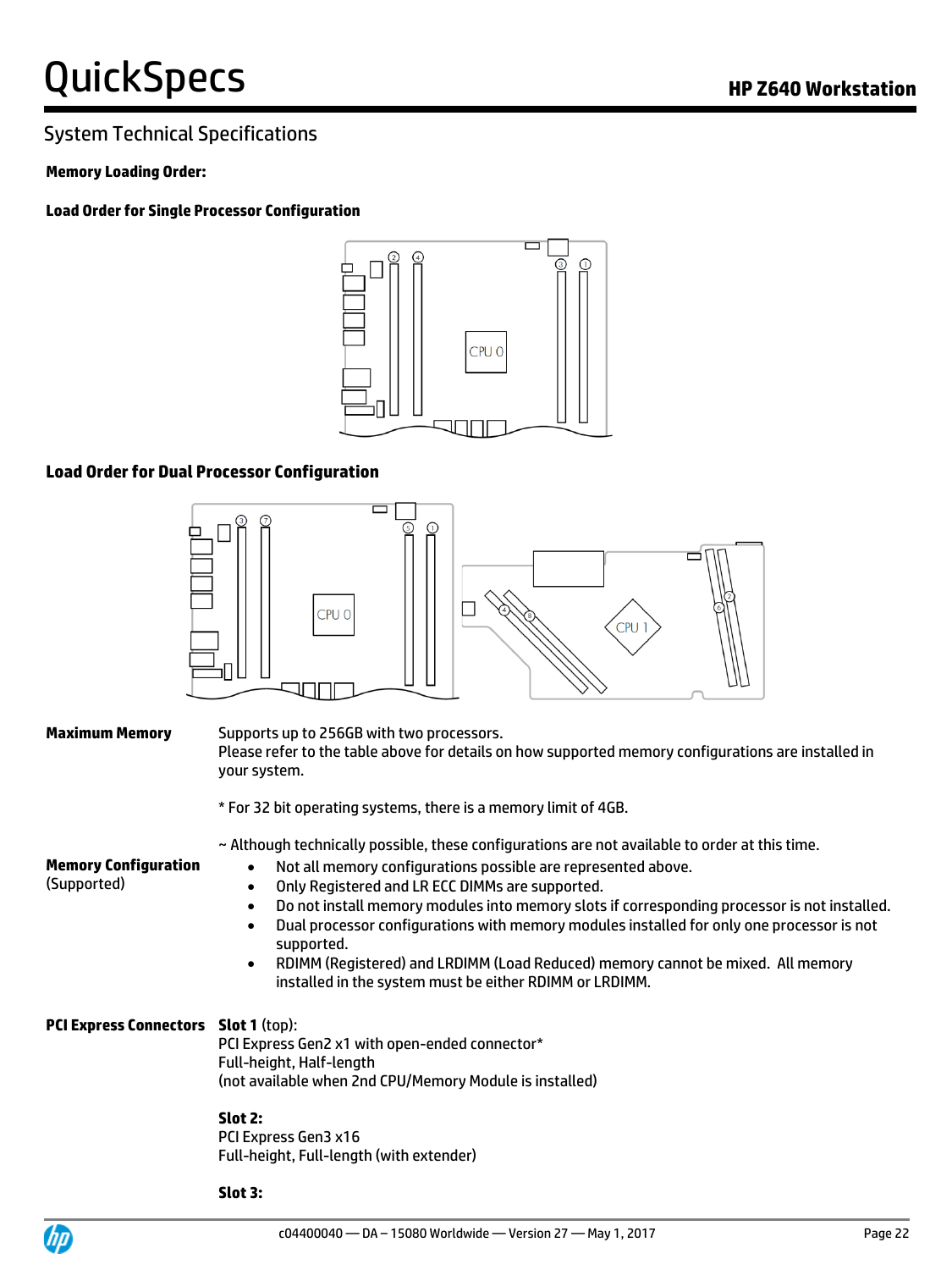### System Technical Specifications

|                                             | PCI Express Gen2 x4 with open-ended connector*<br>Full-height, Full-length (with extender)                                                                                                                                                                                                                                                                                                                                                                  |                                                                                                                                                   |
|---------------------------------------------|-------------------------------------------------------------------------------------------------------------------------------------------------------------------------------------------------------------------------------------------------------------------------------------------------------------------------------------------------------------------------------------------------------------------------------------------------------------|---------------------------------------------------------------------------------------------------------------------------------------------------|
|                                             | Slot 4:<br>PCI Express Gen3 x8 with open-ended connector*<br>Full-height, Full-length (with extender)<br>Slot 5:<br>PCI Express Gen3 x16<br>Full-height, Full-length (with extender)                                                                                                                                                                                                                                                                        |                                                                                                                                                   |
|                                             | lower bandwidth connector/slot                                                                                                                                                                                                                                                                                                                                                                                                                              | * Open-ended connector allows a greater bandwidth (e.g. x16) card to be installed physically into a                                               |
| <b>PCI Connectors (5.0V)</b>                | Slot 6:<br>PCI 32bit/33MHz<br>Full-height, Full-length (with extender)                                                                                                                                                                                                                                                                                                                                                                                      |                                                                                                                                                   |
| <b>Supported Drive</b><br><b>Interfaces</b> | <b>SATA</b>                                                                                                                                                                                                                                                                                                                                                                                                                                                 | 2 SATA @6Gb/s, supports RAID 0, 1 and NCQ.<br>4 sSATA @6Gb/s, Supports RAID 0,1,10 and NCQ.<br>Factory integrated RAID is Microsoft Windows only. |
|                                             | <b>Serial Attached SCSI</b>                                                                                                                                                                                                                                                                                                                                                                                                                                 | <b>Requires Optional PCIe card</b>                                                                                                                |
| <b>Integrated RAID</b>                      | SATA: RAID 0, 1<br><b>SSATA: RAID 0, 1, 10</b><br>RAID 0 configuration - striped array<br>(supported and configure to order)<br>RAID 1 configuration - mirrored array<br>(supported and configure to order)<br>RAID 5 parity striping (supported but<br>not configure to order)<br>RAID 10 striped and mirrored array.<br><b>Operating system instead</b>                                                                                                   | *HW RAID functionality not supported by Linux. Use SW RAID functionality provided in the Red Hat                                                  |
| <b>Integrated Graphics</b>                  | No                                                                                                                                                                                                                                                                                                                                                                                                                                                          |                                                                                                                                                   |
| <b>Network Controller</b>                   | Integrated Intel® I-218 Gbit LAN<br>Memory Integrated 3KB receive buffer<br>and 3KB transmit buffer<br>Data rates supported 10/100/1000<br>Mb/s<br>Compliance IEEE 802.1as, 802.1p,<br>802.1Q, 802.3, 802.3ab, 802.3az, 802.3i<br>802.3u, 802.3x, 802.3z<br>Bus architecture PCIe 1.0 x1 and SMBus<br>Power requirement 0.5 watts<br><b>Boot ROM support</b><br>Network transfer rates:<br>10BASE-T (half-duplex) 10 Mb/s<br>10BASE-T (full-duplex) 20 Mb/s |                                                                                                                                                   |

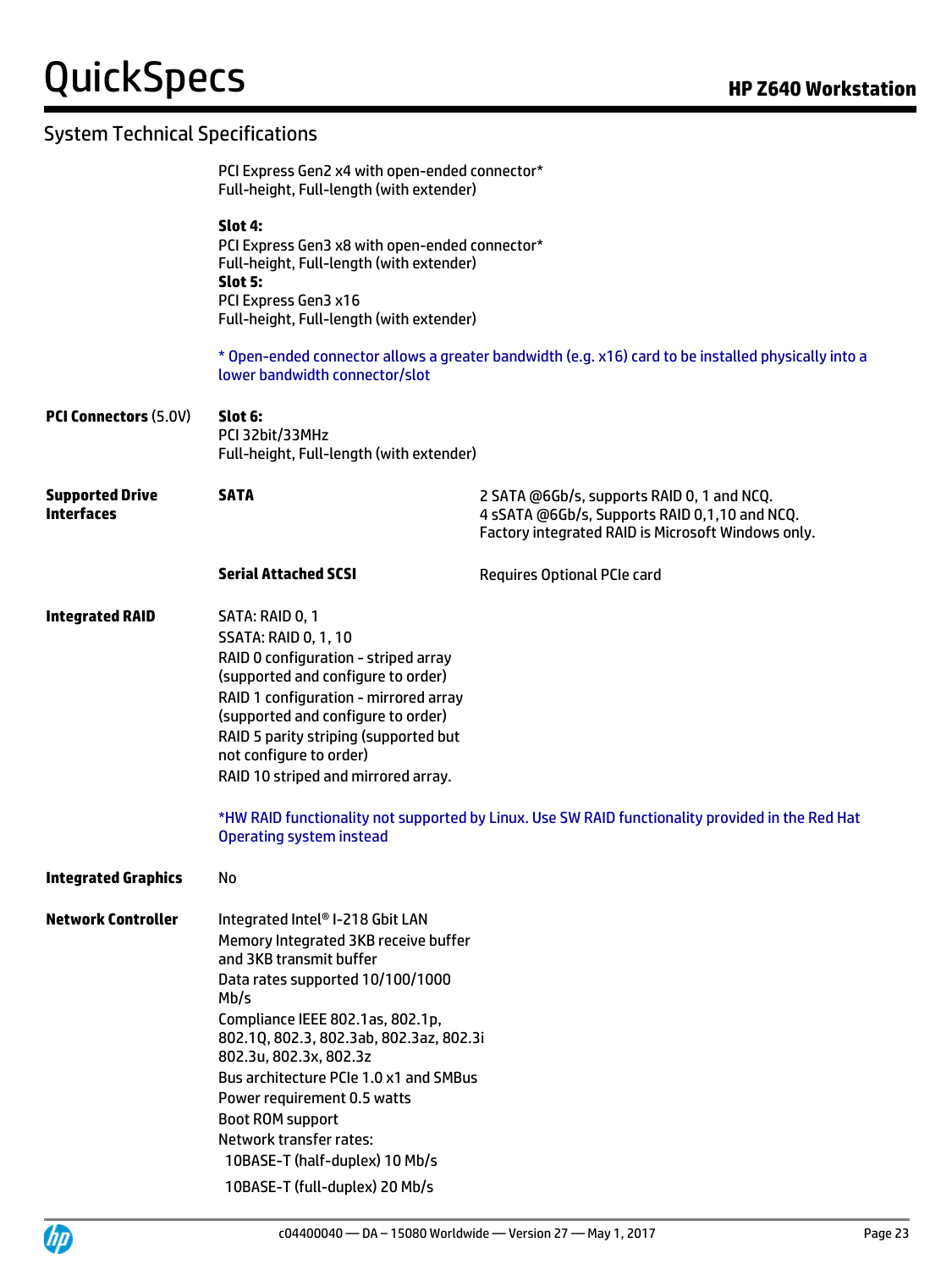### System Technical Specifications

| 100BASE-TX (half-duplex) 100 Mb/s                                                              |                                                                                                                            |  |  |  |  |
|------------------------------------------------------------------------------------------------|----------------------------------------------------------------------------------------------------------------------------|--|--|--|--|
| 100BASE-TX (full-duplex) 200 Mb/s                                                              |                                                                                                                            |  |  |  |  |
| Management capabilities: WOL, auto MDI crossover, PXE, Multi-port teaming, RSS, Advanced cable |                                                                                                                            |  |  |  |  |
| diagnostics. AMT 9.1 support, vPro compliant                                                   |                                                                                                                            |  |  |  |  |
|                                                                                                | Supported on all SATA and sSATA ports configurable with optional eSATA* After-Market Option cable kit)                     |  |  |  |  |
| <b>Front</b>                                                                                   | None                                                                                                                       |  |  |  |  |
| Rear                                                                                           | 2 IEEE 1394b (requires optional PCIe card)                                                                                 |  |  |  |  |
| <b>Internal</b>                                                                                | None                                                                                                                       |  |  |  |  |
| <b>Front</b>                                                                                   | $4 - USB3.0$                                                                                                               |  |  |  |  |
| Rear                                                                                           | 4 - USB 3.0                                                                                                                |  |  |  |  |
|                                                                                                | $2 - USB$ 2.0                                                                                                              |  |  |  |  |
|                                                                                                | One 2x5 header with two USB 2.0 ports. The 2x5 header can be<br>converted to a standard (Type-A) USB connector through the |  |  |  |  |
|                                                                                                | use one HP Internal USB Port Kit (EM165AA). This port kit uses                                                             |  |  |  |  |
|                                                                                                | one half of the 2x5 header.                                                                                                |  |  |  |  |
|                                                                                                | One 2x10 header with one USB 3.0 port.                                                                                     |  |  |  |  |
| Realtek ALC221                                                                                 |                                                                                                                            |  |  |  |  |
| Yes                                                                                            |                                                                                                                            |  |  |  |  |
|                                                                                                |                                                                                                                            |  |  |  |  |
| One for each CPU socket                                                                        |                                                                                                                            |  |  |  |  |
| Rear System Chassis Fan Header<br>Front System Chassis Fan Header                              |                                                                                                                            |  |  |  |  |
| Yes                                                                                            |                                                                                                                            |  |  |  |  |
|                                                                                                |                                                                                                                            |  |  |  |  |
| Yes                                                                                            |                                                                                                                            |  |  |  |  |
| Yes (includes speaker and intrusion sensor signals)                                            |                                                                                                                            |  |  |  |  |
| <b>Clear Password Jumper</b> Yes                                                               |                                                                                                                            |  |  |  |  |
| One internal header                                                                            |                                                                                                                            |  |  |  |  |
| No                                                                                             |                                                                                                                            |  |  |  |  |
|                                                                                                | 1000BASE-T (full-duplex) 2000 Mb/s<br>* hot plug / hot swap not supported with eSATA<br><b>Internal</b>                    |  |  |  |  |

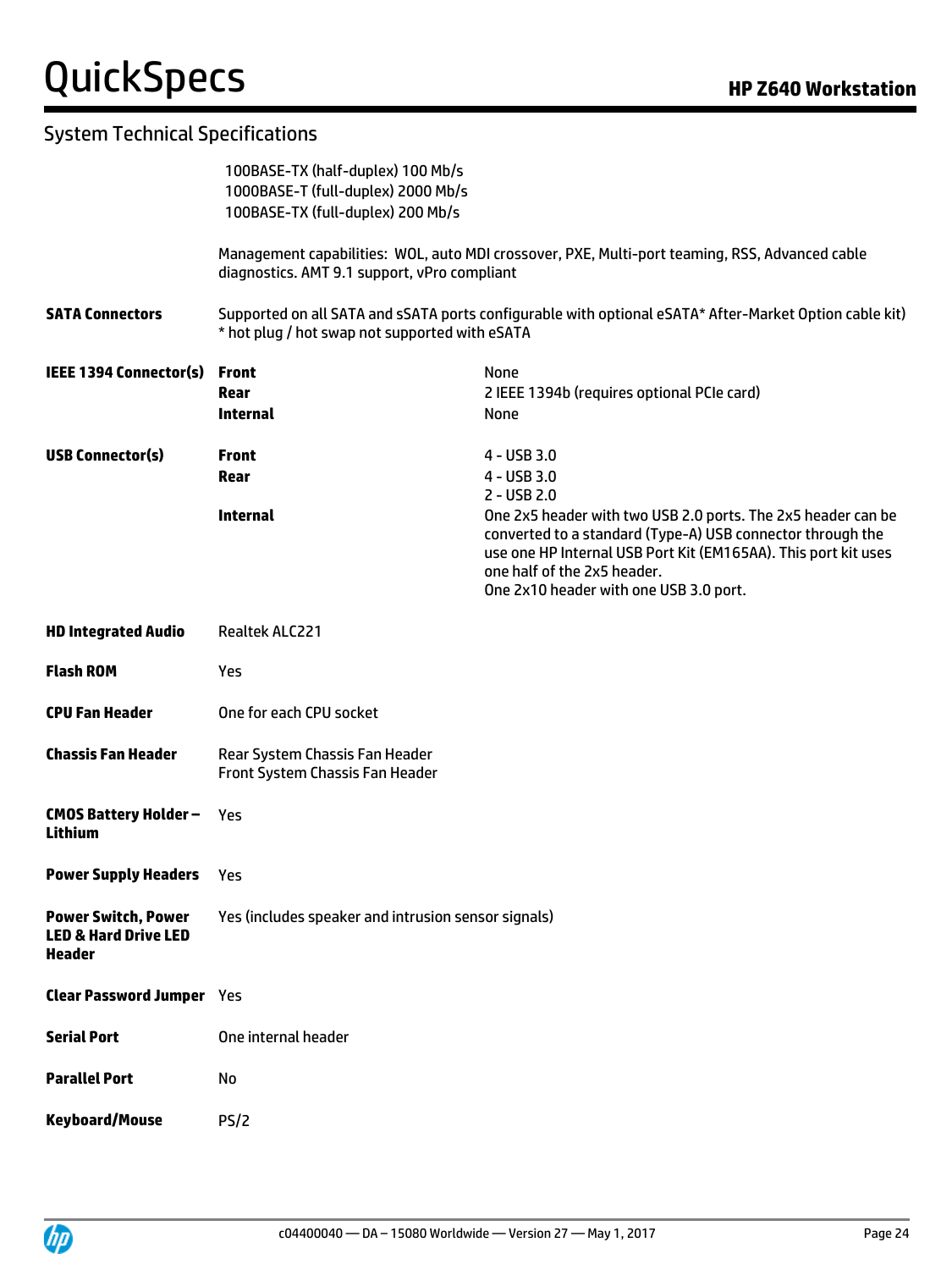### System Technical Specifications

### **Z640 Required Power Supply Info**

| <b>Power Supply</b>                                                                                                     | 925W 90% Efficient, Custom PSU<br>(Wide Ranging, Active PFC)                                                                                                                                                                                       |                |  |  |
|-------------------------------------------------------------------------------------------------------------------------|----------------------------------------------------------------------------------------------------------------------------------------------------------------------------------------------------------------------------------------------------|----------------|--|--|
|                                                                                                                         | 90-269 VAC                                                                                                                                                                                                                                         |                |  |  |
| <b>Operating Voltage Range</b><br><b>Rated Voltage Range</b>                                                            | 100-240V                                                                                                                                                                                                                                           | 118V           |  |  |
| <b>Rated Line Frequency</b>                                                                                             | 50-60 Hz                                                                                                                                                                                                                                           | 400 Hz         |  |  |
| <b>Operating Line Frequency Range</b>                                                                                   | 47-66 Hz                                                                                                                                                                                                                                           | 393-407 Hz     |  |  |
| <b>Rated Input Current</b>                                                                                              |                                                                                                                                                                                                                                                    |                |  |  |
|                                                                                                                         | 11.3 A @ 100-240 V                                                                                                                                                                                                                                 | 11.3 A @ 400 V |  |  |
| <b>Heat Dissipation</b><br>(Configuration and software dependent)                                                       | Typical = 2105 btu/hr (530 kcal/hr)<br>Maximum = 3629 btu/hr (914 kcal/hr)                                                                                                                                                                         |                |  |  |
| <b>Power Supply Fan</b>                                                                                                 |                                                                                                                                                                                                                                                    |                |  |  |
| <b>ENERGY STAR Qualified</b>                                                                                            | 92x25 mm variable speed                                                                                                                                                                                                                            |                |  |  |
| (Configuration dependent)                                                                                               | Yes                                                                                                                                                                                                                                                |                |  |  |
|                                                                                                                         | Yes, 90% Efficient                                                                                                                                                                                                                                 |                |  |  |
| 80 PLUS® Compliant                                                                                                      | The Z640 925W power supply efficiency report can be found at this link:<br>http://www.plugloadsolutions.com/psu_reports/HEWLETT%20PACKARD_D<br>12-925P1A_925W_ECOS%203892_Report%20(2).pdf                                                         |                |  |  |
| <b>FEMP Standby Power Compliant @115V</b><br>(<2W in S5 - Power Off)                                                    | Yes                                                                                                                                                                                                                                                |                |  |  |
| <b>EuP Compliant @ 230V</b>                                                                                             |                                                                                                                                                                                                                                                    |                |  |  |
| (<0.5 W in S5 - Power Off)                                                                                              | Yes                                                                                                                                                                                                                                                |                |  |  |
| <b>CECP Compliant @ 220V</b>                                                                                            | Yes; Configuration dependent                                                                                                                                                                                                                       |                |  |  |
| (<4W in S3 - Suspend to RAM)                                                                                            |                                                                                                                                                                                                                                                    |                |  |  |
| <b>Power Consumption in sleep mode</b><br>(as defined by ENERGY STAR) - Suspend to RAM (S3)<br>(Instantly Available PC) | $20W$                                                                                                                                                                                                                                              |                |  |  |
| <b>Built-in Self-Test LED</b>                                                                                           | Yes                                                                                                                                                                                                                                                |                |  |  |
| <b>Surge Tolerant Full Ranging Power Supply</b><br>(withstands power surges up to 2000V)                                | Yes                                                                                                                                                                                                                                                |                |  |  |
| <b>Access Panel Solenoid Lock Header</b>                                                                                | Yes                                                                                                                                                                                                                                                |                |  |  |
| <b>Access Panel Intrusion</b>                                                                                           | Yes                                                                                                                                                                                                                                                |                |  |  |
| <b>Sensor Header</b>                                                                                                    | Integrated in Front User Interface (Power Switch, Power LED, HDD LED,<br>Speaker) Cable                                                                                                                                                            |                |  |  |
| <b>Multibay Header</b>                                                                                                  | No                                                                                                                                                                                                                                                 |                |  |  |
| <b>Integrated Gigabit Ethernet</b>                                                                                      | Integrated Intel® I-218 Gbit LAN                                                                                                                                                                                                                   |                |  |  |
| <b>Wake on LAN</b>                                                                                                      | Yes                                                                                                                                                                                                                                                |                |  |  |
| ASF 1.0/2.0 (Alert Standard Format)                                                                                     | <b>No</b>                                                                                                                                                                                                                                          |                |  |  |
| <b>TPM</b>                                                                                                              | Trusted Platform Module (TPM) 1.2 (Infineon SLB 9660). Common Criteria<br>EAL4+ Certified. Upgradable to TPM 2.0 through Firmware v5.51 upgrade<br>(Infineon SLB9665)*                                                                             |                |  |  |
|                                                                                                                         | Convertible to FIPS 140-2 Certified mode. When the SLB 9660 is converted<br>(via Firmware v5.51) to TPM 2.0 mode then it is renamed as SLB 9665. Once<br>converted to TPM2.0 the SLB9665 is CC EAL4+ certified. CG TPM Certified<br>products list: |                |  |  |
|                                                                                                                         | http://www.trustedcomputinggroup.org/certification/tpmcertifiedproducts/                                                                                                                                                                           |                |  |  |
|                                                                                                                         | <b>NOTE:</b> TPM 2.0 is not available for Win 7 32-bit                                                                                                                                                                                             |                |  |  |
| <b>Password Clear Header</b>                                                                                            | Yes                                                                                                                                                                                                                                                |                |  |  |
| <b>AUX IN (audio)</b>                                                                                                   | No                                                                                                                                                                                                                                                 |                |  |  |

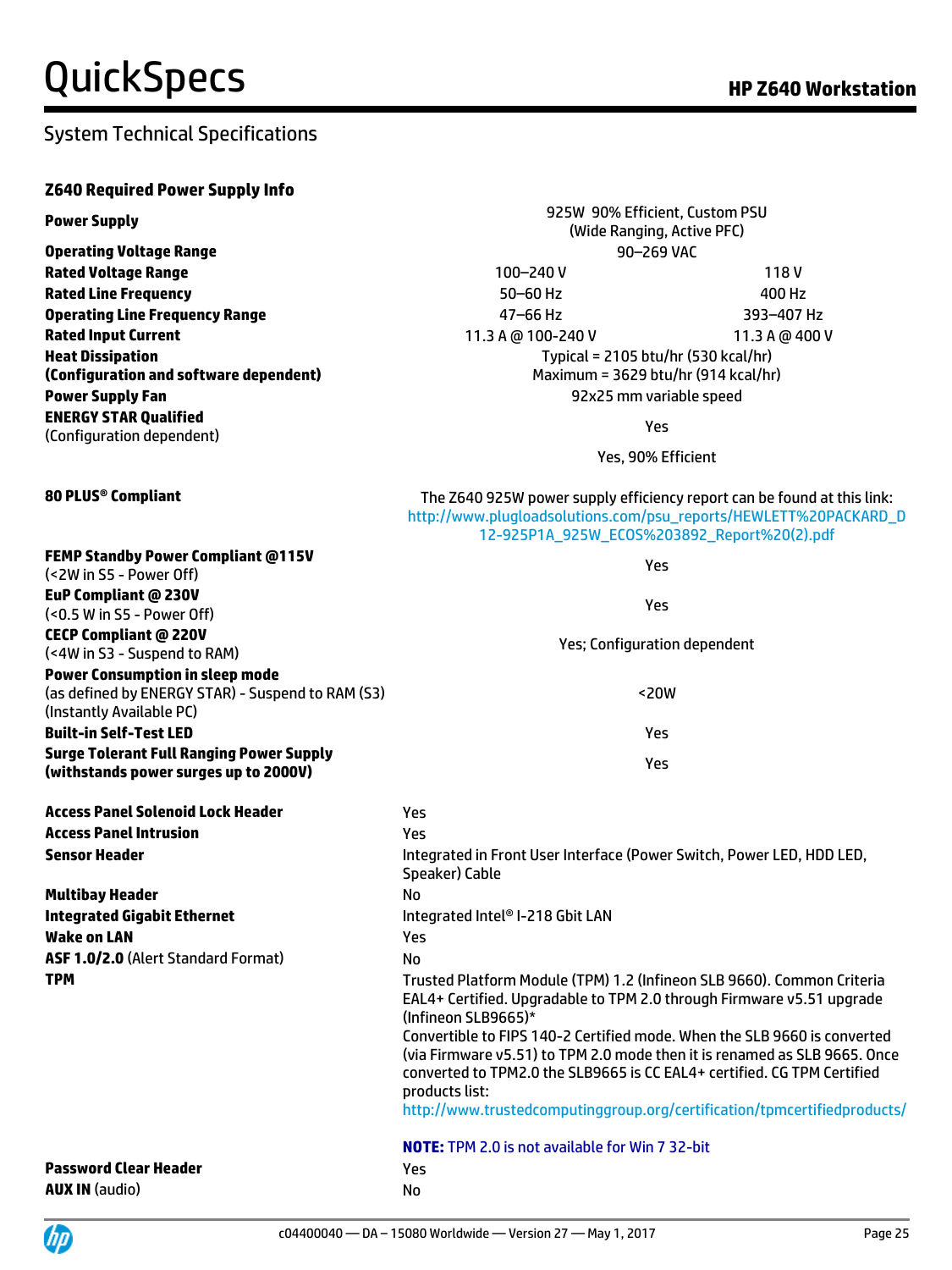### System Technical Specifications

**Clear CMOS Button** Yes

**Memory Fan Header** CPU0 Memory Fan Header; CPU1 Memory Fan Header

### **SYSTEM CONFIGURATION**

| <b>Example Z640</b>          | Processor             | 1x Intel <sup>®</sup> Xeon® E5-1603 v3 (Quad-core) |                                           |                    |                                                                                   |                    |                     |
|------------------------------|-----------------------|----------------------------------------------------|-------------------------------------------|--------------------|-----------------------------------------------------------------------------------|--------------------|---------------------|
| <b>Configuration #1</b>      | Memory                |                                                    | 1x 4GB DDR4-2133 (Registered DIMM)        |                    |                                                                                   |                    |                     |
|                              | <b>Graphics</b>       | 1x NVIDIA NVS 310                                  |                                           |                    |                                                                                   |                    |                     |
| <b>ENERGY STAR QUALIFIED</b> | Disks/Optical         |                                                    | 1x 500GB SATA 7200 ; 1x Slim DVD-ROM SATA |                    |                                                                                   |                    |                     |
|                              | Power Supply          | 925W 90% Custom PSU                                |                                           |                    |                                                                                   |                    |                     |
|                              | <b>Other</b>          | N/A                                                |                                           |                    |                                                                                   |                    |                     |
| <b>Energy Consumption</b>    |                       |                                                    | <b>115 VAC</b>                            |                    | <b>230 VAC</b>                                                                    |                    | <b>100 VAC</b>      |
|                              |                       | <b>LAN Enabled</b>                                 | <b>LAN Disabled</b>                       | <b>LAN Enabled</b> | <b>LAN Disabled</b>                                                               | <b>LAN Enabled</b> | <b>LAN Disabled</b> |
|                              | Windows Idle (S0)     |                                                    | 56.68 W                                   |                    | 55.98 W                                                                           |                    | 55.96 W             |
|                              | Windows Busy Typ (S0) | 110.76 W<br>106.57 W                               |                                           |                    |                                                                                   | 110.89 W           |                     |
|                              | Windows Busy Max (S0) | 114.16W<br>112.25 W                                |                                           | 114.16 W           |                                                                                   |                    |                     |
|                              | Sleep (S3)            | 2.26 W                                             | 2.16W                                     | 2.49 W             | 2.39W                                                                             | 2.25W              | 2.15W               |
|                              | Off (S5)              | 0.924W                                             | 0.805 W                                   | 1.02W              | 0.992 W                                                                           | 0.815W             | 0.792W              |
|                              | Zero Power Mode (ErP) |                                                    | 0.203 W                                   | 0.388 W            |                                                                                   | 0.201 W            |                     |
| <b>Heat Dissipation**</b>    |                       |                                                    | <b>115 VAC</b>                            |                    | <b>230 VAC</b>                                                                    |                    | <b>100 VAC</b>      |
|                              |                       | <b>LAN Enabled</b>                                 | <b>LAN Disabled</b>                       | <b>LAN Enabled</b> | <b>LAN Disabled</b>                                                               | <b>LAN Enabled</b> | <b>LAN Disabled</b> |
|                              | Windows Idle (S0)     |                                                    | 193.39 btu/hr                             |                    | 191.00 btu/hr                                                                     | 190.94 btu/hr      |                     |
|                              | Windows Busy Typ (S0) | 377.91 btu/hr<br>363.61 btu/hr                     |                                           |                    | 378.36 btu/hr                                                                     |                    |                     |
|                              | Windows Busy Max (S0) | 389.51 btu/hr<br>383.00 btu/hr                     |                                           |                    | 389.51 btu/hr                                                                     |                    |                     |
|                              | Sleep (S3)            |                                                    |                                           |                    | 7.72 btu/hr   7.37 btu/hr   8.51 btu/hr   8.17 btu/hr   7.69 btu/hr   7.33 btu/hr |                    |                     |
|                              | Off (S5)              |                                                    |                                           |                    | 3.15 btu/hr 2.75 btu/hr 3.48 btu/hr 3.38 btu/hr 2.78 btu/hr 2.70 btu/hr           |                    |                     |
|                              | Zero Power Mode (ErP) |                                                    | 0.695 btu/hr                              |                    | 1.325 btu/hr                                                                      |                    | 0.668 btu/hr        |

| <b>Example Z640</b>       | Processor             |                                       |                     | 2x Intel® Xeon® E5-2643 v3 (Dual Six-core) |                     |                    |                     |  |  |
|---------------------------|-----------------------|---------------------------------------|---------------------|--------------------------------------------|---------------------|--------------------|---------------------|--|--|
| <b>Configuration #2</b>   | Memory                | 8x 8GB DDR4-2133 (Registered DIMM)    |                     |                                            |                     |                    |                     |  |  |
|                           | Graphics              | 1x NVIDIA <sup>®</sup> Quadro® K5200  |                     |                                            |                     |                    |                     |  |  |
|                           | Disks/Optical         | 4x 2TB SATA 7200 ; 1x Slim DVDRW SATA |                     |                                            |                     |                    |                     |  |  |
|                           | Power Supply          | 925W 90% Custom PSU                   |                     |                                            |                     |                    |                     |  |  |
|                           | <b>Other</b>          | N/A                                   |                     |                                            |                     |                    |                     |  |  |
| <b>Energy Consumption</b> |                       |                                       | <b>115 VAC</b>      |                                            | <b>230 VAC</b>      |                    | 100 VAC             |  |  |
|                           |                       | <b>LAN Enabled</b>                    | <b>LAN Disabled</b> | <b>LAN Enabled</b>                         | <b>LAN Disabled</b> | <b>LAN Enabled</b> | <b>LAN Disabled</b> |  |  |
|                           | Windows Idle (S0)     | 82.62 W                               |                     |                                            | 82.36 W             | 83.10 W            |                     |  |  |
|                           | Windows Busy Typ (S0) |                                       | 399.09 W            | 397.52 W                                   |                     | 399.46 W           |                     |  |  |
|                           | Windows Busy Max (S0) |                                       | 497.57 W            |                                            | 495.56 W            |                    | 492.48 W            |  |  |
|                           | Sleep (S3)            | 4.718W                                | 4.612W              | 4.864 W                                    | 4.759 W             | 4.699 W            | 4.581 W             |  |  |
|                           | Off (S5)              | 0.992W                                | 0.813 W             | 1.042 W                                    | 0.988W              | 0.823 W            | 0.793W              |  |  |
|                           | Zero Power Mode (ErP) | 0.204 W<br>0.202 W<br>0.384W          |                     |                                            |                     |                    |                     |  |  |
| <b>Heat Dissipation**</b> |                       |                                       | <b>115 VAC</b>      |                                            | <b>230 VAC</b>      |                    | <b>100 VAC</b>      |  |  |
|                           |                       | <b>LAN Enabled</b>                    | <b>LAN Disabled</b> | <b>LAN Enabled</b>                         | <b>LAN Disabled</b> | <b>LAN Enabled</b> | LAN Disabled        |  |  |

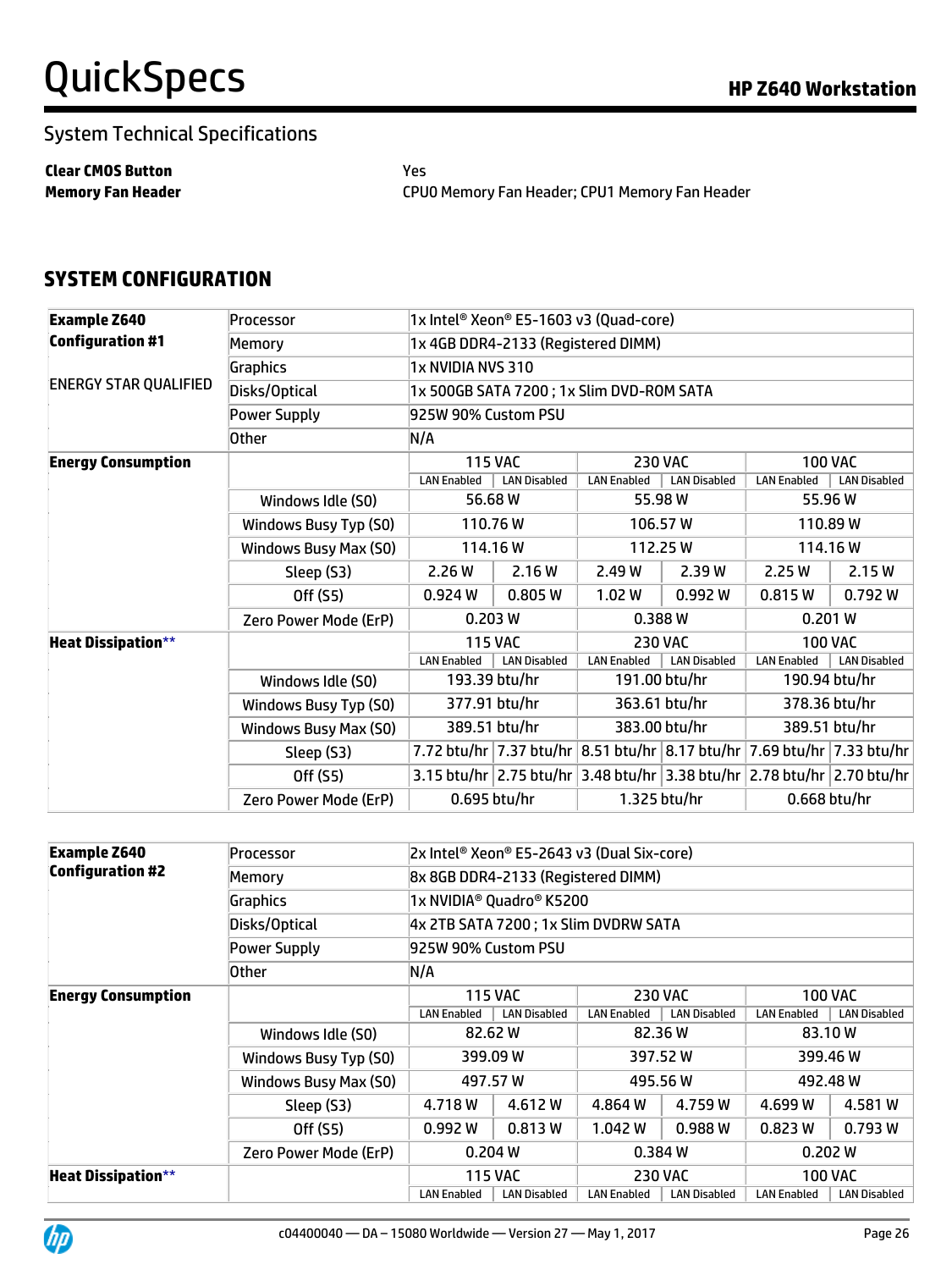### System Technical Specifications

| Windows Idle (S0)     |        | 281.90 btu/hr                                                                          |        | 281.01 btu/hr  |              | 283.54 btu/hr  |  |                |
|-----------------------|--------|----------------------------------------------------------------------------------------|--------|----------------|--------------|----------------|--|----------------|
| Windows Busy Typ (S0) |        | 1361.70 btu/hr                                                                         |        |                |              | 1356.34 btu/hr |  | 1362.95 btu/hr |
| Windows Busy Max (S0) |        | 1697.71 btu/hr                                                                         |        | 1690.85 btu/hr |              | 1680.34 btu/hr |  |                |
| Sleep (S3)            | 16.09  | 15.74                                                                                  | 16.60  | 16.24          | 16.03        | 15.63          |  |                |
|                       | btu/hr | btu/hr                                                                                 | btu/hr | btu/hr         | btu/hr       | btu/hr         |  |                |
| Off (S5)              |        | 3.15 btu/hr $ 2.77$ btu/hr $ 3.56$ btu/hr $ 3.37$ btu/hr $ 2.81$ btu/hr $ 2.71$ btu/hr |        |                |              |                |  |                |
| Zero Power Mode (ErP) |        | 0.694 btu/hr                                                                           |        | 1.311 btu/hr   | 0.689 btu/hr |                |  |                |

**Note:** Power consumption measurements do not take advantage of the Intel® Turbo Boost Technology. As a result, power consumption measurements may be higher.

### **DECLARED NOISE EMISSIONS**

| <b>System Configuration</b> | <b>Processor Info</b> | $ 1x $ Intel® Xeon® E5-2650 v3 2.30 GHz |
|-----------------------------|-----------------------|-----------------------------------------|
| (Entry level)               | Memory Info           | $ 2x 8 GB DDR4-2133 MT/s RDIMM$         |
|                             | <b>Graphics Info</b>  | 1x NVIDIA NVS 310                       |
|                             | Disks/Optical/Floppy  | 1x 1 TB SATA 7200 RPM                   |
|                             |                       | 1x Blu-ray DVD-RW                       |

| Declared Noise Emissions<br>(in accordance with ISO |                                                | <b>Sound Power (LWAd, bels)</b> | Deskside Sound Pressure<br>(LpAm, decibels) |
|-----------------------------------------------------|------------------------------------------------|---------------------------------|---------------------------------------------|
| 7779 and ISO 9296)                                  | lidle                                          | 3.3                             | 16                                          |
|                                                     | <b>Hard drive Operating</b><br>(random reads)  | 3.5                             | 17                                          |
|                                                     | <b>DVD-ROM Operating</b><br>(sequential reads) | 4.5                             | 31                                          |

### **ENVIRONMENTAL DATA**

| Environmental<br>Requirements | <b>Temperature</b>      | Operating: 5°C to 35°C (40°F to 95°F)                                                                                                  |
|-------------------------------|-------------------------|----------------------------------------------------------------------------------------------------------------------------------------|
|                               |                         | Non-operating: -40°C to 60°C (-40°F to 140°F)                                                                                          |
|                               | <b>Humidity</b>         | Operating: 8% to 85% RH, non-condensing                                                                                                |
|                               |                         | Non-operating: 8% to 90% RH, non-condensing                                                                                            |
|                               | <b>Maximum Altitude</b> | Operating: 3,048 m (10,000 ft)                                                                                                         |
|                               |                         | Non-operating: 9,144 m (30,000 ft)                                                                                                     |
|                               | <b>Dynamic (new)</b>    | <b>Shock</b>                                                                                                                           |
|                               |                         | Operating: 1/2-sine: 40 g, 2-3ms (~62 cm/sec)                                                                                          |
|                               |                         | Non-operating:                                                                                                                         |
|                               |                         | $1/2$ -sine: 160 cm/s, 2-3ms (~105 g)                                                                                                  |
|                               |                         | square: 20 g, 422 cm/s                                                                                                                 |
|                               |                         | <b>NOTE:</b> Values represent individual shock events and do not indicate                                                              |
|                               |                         | repetitive shock events.                                                                                                               |
|                               |                         | <b>Vibration</b>                                                                                                                       |
|                               |                         | Operating random: 0.5 g (rms), 5-300 Hz, up to 0.0025 g <sup>2</sup> /Hz                                                               |
|                               |                         | Non-operating random: 2.0 g (rms), 5-500 Hz, up to 0.0150 g <sup>2</sup> /Hz                                                           |
|                               |                         | <b>NOTE:</b> Values do not indicate continuous vibration.                                                                              |
|                               | Cooling                 | Above 1524m (5,000 ft.) altitude, maximum operating temperature is de-<br>rated by 1°C (1.8°F) per 305m (1,000 ft.) elevation increase |
|                               |                         |                                                                                                                                        |

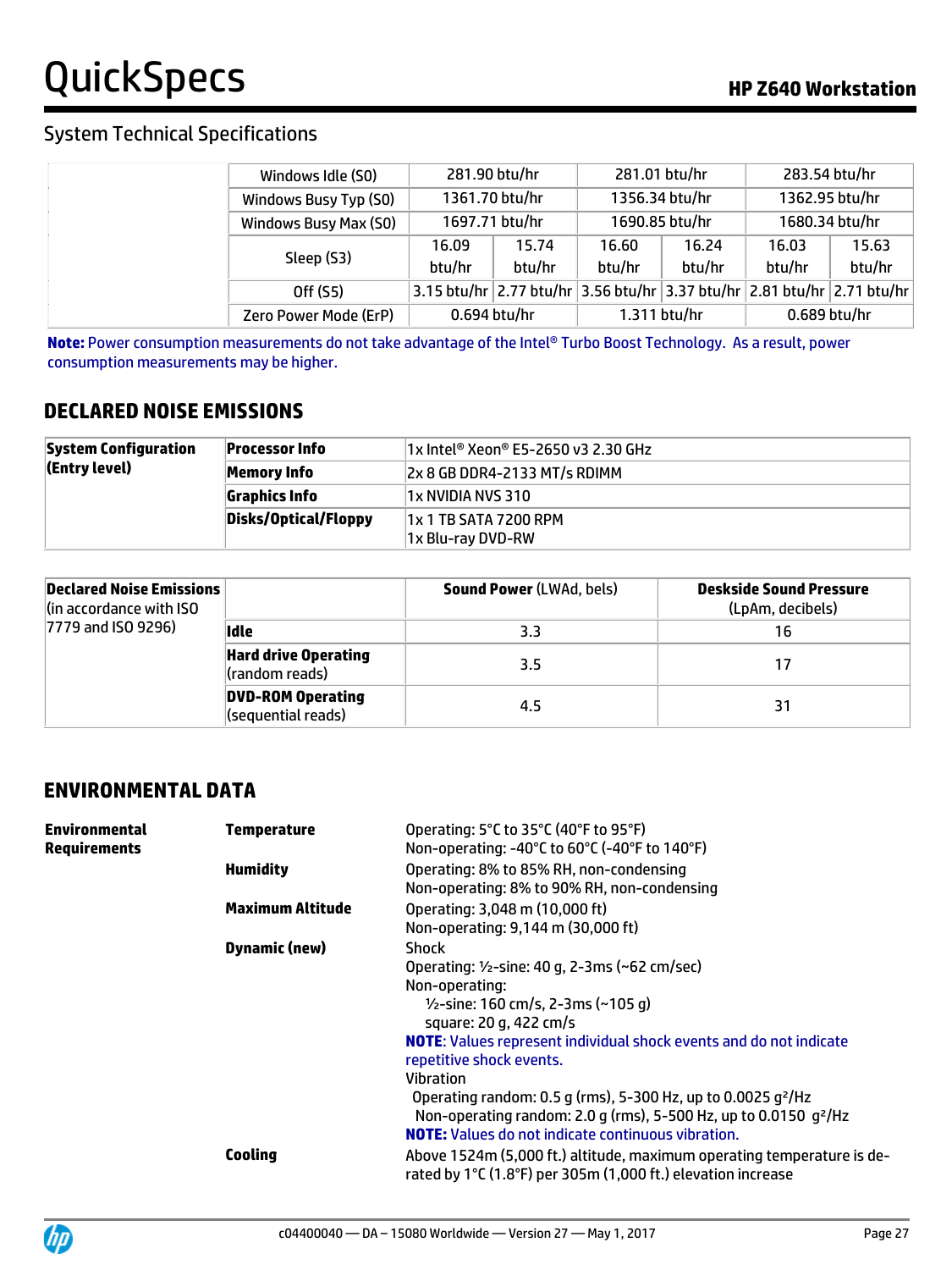### System Technical Specifications

### **Physical Security and Serviceability**

| <b>Access Panel</b>                                                   | Tool-less<br>Includes system board and memory information                                                                                 |
|-----------------------------------------------------------------------|-------------------------------------------------------------------------------------------------------------------------------------------|
| <b>Optical Drive</b>                                                  | Tool-less, no carrier or rails required                                                                                                   |
| <b>Hard Drives</b>                                                    | <b>Tool-less</b>                                                                                                                          |
|                                                                       | Integrated blind-mate drive carriers                                                                                                      |
|                                                                       | Optional 5.25" external bay carriers                                                                                                      |
| <b>Expansion Cards</b>                                                | Tool-less                                                                                                                                 |
| <b>Processor Socket</b>                                               | 1st socket on main system board. 2nd socket on optional 2nd CPU/Memory Module.                                                            |
|                                                                       | Green User Touch Points Yes, on primary serviceable components                                                                            |
| <b>Color-coordinated Cables Yes</b><br>and Connectors                 |                                                                                                                                           |
| <b>Memory</b>                                                         | Tool-less                                                                                                                                 |
| <b>System Board</b>                                                   | Tool-less<br>2nd CPU/Memory Module: Tool-less                                                                                             |
| <b>Dual Color Power and HD</b> Yes<br><b>LED on Front of Computer</b> |                                                                                                                                           |
| <b>Configuration Record SW Yes</b>                                    |                                                                                                                                           |
| <b>Over-Temp Warning on</b><br>Screen                                 | Yes, at POST screen on reboot.                                                                                                            |
| <b>Restore CD/DVD Set</b>                                             | Yes, restores the computer to its original factory shipping image - Can be obtained via HP Support.                                       |
| <b>Dual Function Front</b><br><b>Power Switch</b>                     | Yes, also acts as a reset switch when held for 4 seconds.                                                                                 |
| <b>Padlock Support</b>                                                | No                                                                                                                                        |
| <b>Cable Lock Support</b>                                             | Yes, Kensington Cable Lock (optional): Prevents entire system theft only. 3mm x 7mm slot at rear of<br>system                             |
| <b>Universal Chassis Clamp</b><br><b>Lock Support</b>                 | No                                                                                                                                        |
| <b>Solenoid Lock and Hood</b><br><b>Sensor</b>                        | Access Panel Solenoid Lock: Yes (optional). Activated remotely to prevent system entry.<br>Access Panel Intrusion Sensor: Yes (optional). |

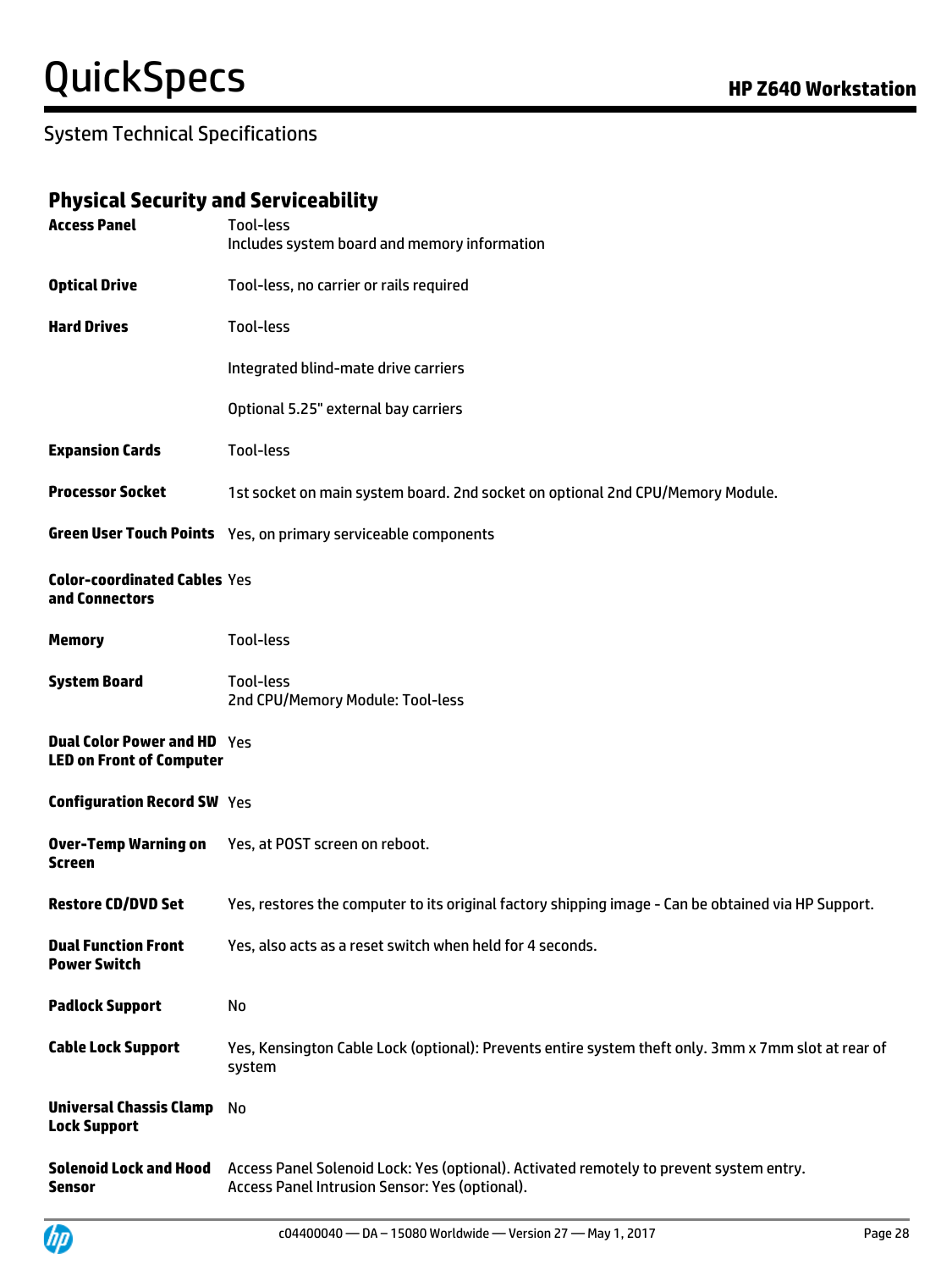### System Technical Specifications

| <b>Rear Port Control Cover</b>                                      | No                                                                                                                                                                                                                                         |
|---------------------------------------------------------------------|--------------------------------------------------------------------------------------------------------------------------------------------------------------------------------------------------------------------------------------------|
| <b>Removable Media</b><br><b>Write/Boot Control</b>                 | Yes, user can prevent the workstation from writing to or booting from removable media.                                                                                                                                                     |
| <b>Power-On Password</b>                                            | Yes, prevents an unauthorized person from booting up the computer.                                                                                                                                                                         |
| <b>Setup Password</b><br>3.3V Aux Power LED on<br><b>System PCA</b> | Yes, prevents an unauthorized person from changing the system configuration.<br>Yes                                                                                                                                                        |
| <b>NIC LEDs (integrated)</b><br>(Green & Amber)                     | Yes                                                                                                                                                                                                                                        |
| <b>CPUs and Heatsinks</b>                                           | CPU heatsink removal requires a T-15 Torx or flat blade screwdriver. CPU removal is tool-less.                                                                                                                                             |
| <b>Power Supply Diagnostic Yes</b><br><b>LED</b>                    |                                                                                                                                                                                                                                            |
| <b>Front Power Button</b>                                           | Yes                                                                                                                                                                                                                                        |
| <b>Rear Power Button</b>                                            | Yes                                                                                                                                                                                                                                        |
| <b>Front Power LED</b>                                              | Yes, white (normal), red (fault)                                                                                                                                                                                                           |
| Front Hard Drive Activity Yes, green<br><b>LED</b>                  |                                                                                                                                                                                                                                            |
| <b>Front ODD Activity LED</b>                                       | Yes                                                                                                                                                                                                                                        |
| <b>Internal Speaker</b>                                             | Yes                                                                                                                                                                                                                                        |
|                                                                     | <b>System/Emergency ROM</b> Recovers corrupted system BIOS                                                                                                                                                                                 |
| <b>Flash Recovery</b>                                               |                                                                                                                                                                                                                                            |
| <b>Cooling Solutions</b>                                            | Air cooled forced convection                                                                                                                                                                                                               |
| <b>Power Supply Fans</b>                                            | $1 - 92$ mm                                                                                                                                                                                                                                |
| <b>CPU Heatsink Fan</b>                                             | 1st CPU: 1 - 92mm<br>Optional 2nd CPU: 1 - 92mm                                                                                                                                                                                            |
| <b>Memory Heatsink Fan</b>                                          | Optional 2nd CPU/Memory Module: rear bank: 1 - 80mm.                                                                                                                                                                                       |
| <b>HP Vision Diagnostics</b><br><b>Offline Edition</b>              | <b>HP Vision Diagnostics Offline Edition</b><br>The diagnostics utility enables you to perform testing and to view critical computer hardware and<br>software configuration information from various sources. This utility enables you to: |
|                                                                     | Run diagnostics                                                                                                                                                                                                                            |

**UP**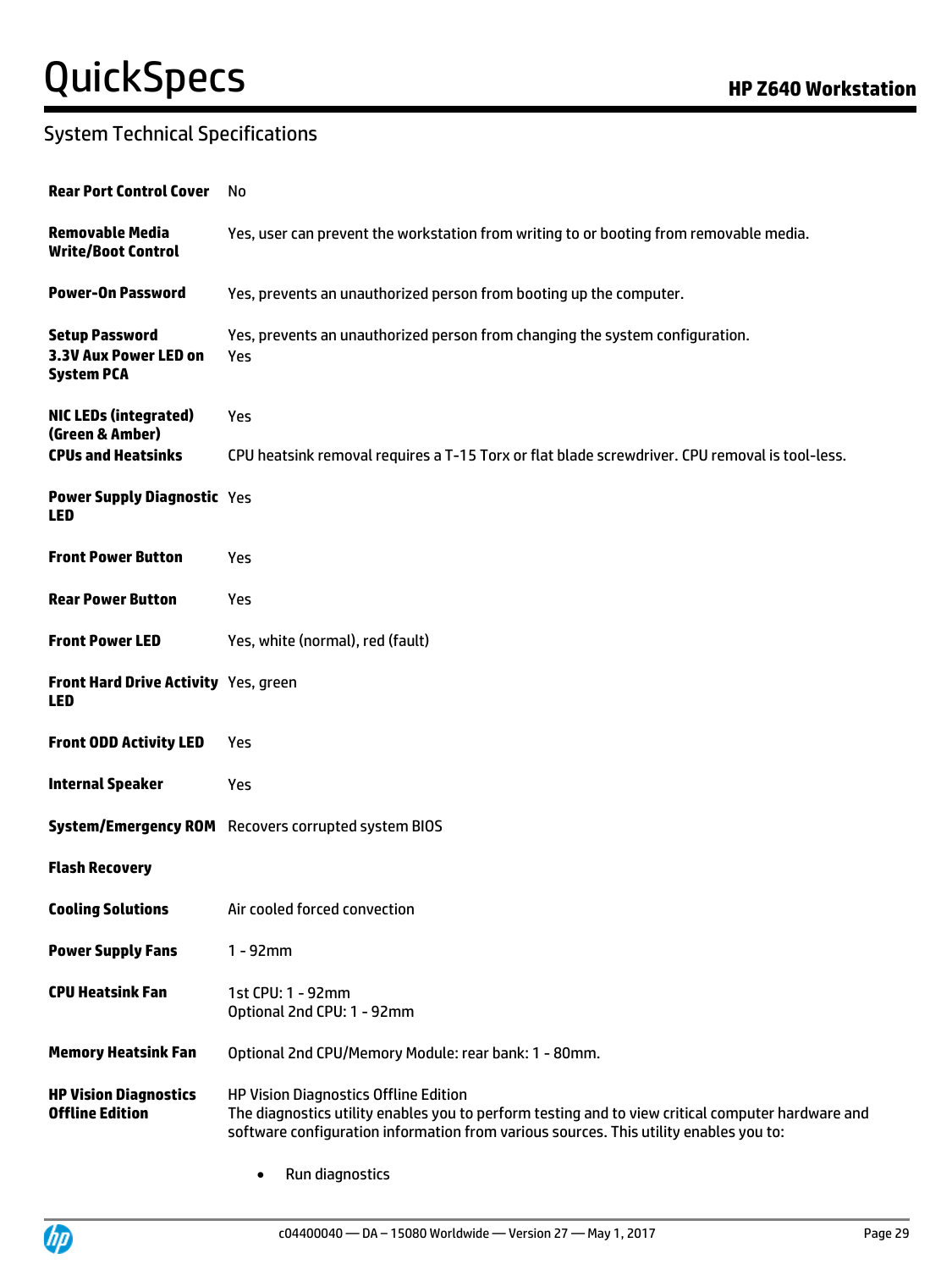### System Technical Specifications

View the hardware configuration of the system

### Key features and benefits HP Vision Diagnostics simplifies the process of effectively identifying, diagnosing, and isolating the

hardware issues. In addition to robust management tools, service tools can be invaluable in quickly resolving system problems. To streamline the service process and resolve problems quickly, it is necessary to have the right information available at the time that a service call is placed. The primary information requirement, which is also the one that provides the greatest Vision into potential system issues, is the configuration of the system. Vision diagnostics helps provide higher system availability. Typical uses of the Vision Diagnostics are:

- Testing and diagnosing apparent hardware failures
- Documenting system configurations for upgrade planning, standardization, inventory tracking, disaster recovery, and maintenance
- Sending configuration information to another location for more in-depth analysis

Entered using F2

| <b>Access Panel Key Lock</b> | Yes, prevents removal of the access panel and all internal components including devices installed in |
|------------------------------|------------------------------------------------------------------------------------------------------|
|                              | the external 5.25" bays.                                                                             |

- **ACPI-Ready Hardware** Advanced Configuration and Power Management Interface (ACPI).
	- Allows the system to wake from a low power mode
	- Controls system power consumption, making it possible to place individual cards and peripherals in a low-power or powered-off state without affecting other elements of the system

#### **Trusted Platform Module**  Yes, Infineon TPM 1.2 Certified **Chip**

| <b>Integrated Chassis</b><br><b>Handles</b>               | Yes                                                                                                   |
|-----------------------------------------------------------|-------------------------------------------------------------------------------------------------------|
| <b>Power Supply</b>                                       | Tool-less.<br>Includes integrated handle.                                                             |
| <b>PCI Card Retention</b>                                 | Yes, tool-less<br>Rear (all)<br>Middle (full-height cards)<br>Front (full-length cards with extender) |
| <b>Flash ROM</b>                                          | <b>SPI ROM</b>                                                                                        |
| <b>Diagnostic Power Switch</b> Yes<br><b>LED on board</b> |                                                                                                       |
| <b>Clear Password Jumper</b>                              | Yes                                                                                                   |
| <b>Clear CMOS Button</b>                                  | Yes                                                                                                   |

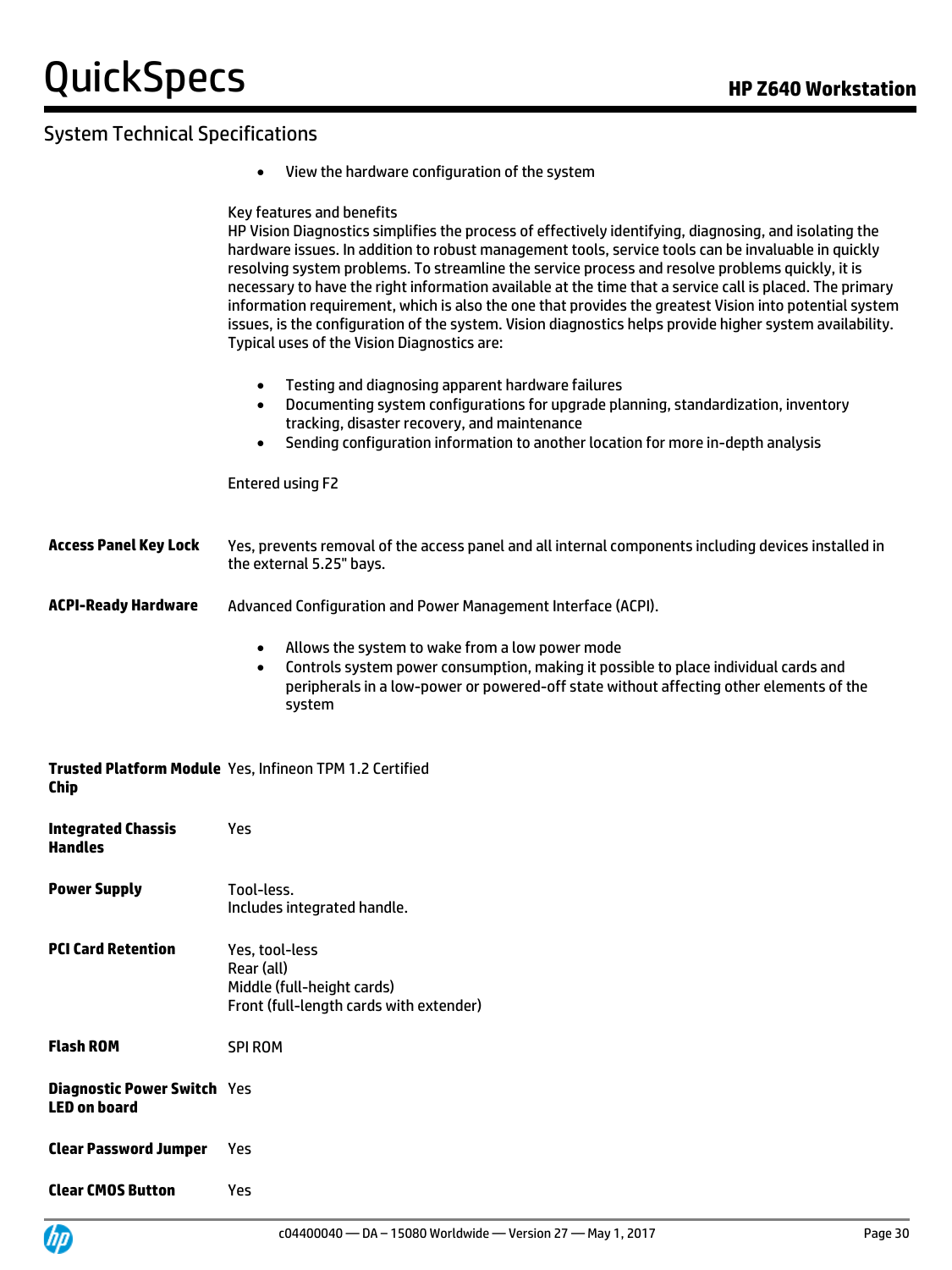### System Technical Specifications

| <b>CMOS Battery Holder</b> | Yes. |
|----------------------------|------|
|----------------------------|------|

**DIMM Connectors** Yes

### **BIOS**

| <b>BIOS 32-bit Services</b>                                               | Standard BIOS 32-Bit Service Directory Proposal v0.4                                                                                                                                                                                                                                                                                                                                      |  |
|---------------------------------------------------------------------------|-------------------------------------------------------------------------------------------------------------------------------------------------------------------------------------------------------------------------------------------------------------------------------------------------------------------------------------------------------------------------------------------|--|
| PCI 3.0 Support                                                           | Full BIOS support for PCI Express through industry standard interfaces                                                                                                                                                                                                                                                                                                                    |  |
| ATAPI                                                                     | ATAPI Removable Media Device BIOS Specification Version 1.0                                                                                                                                                                                                                                                                                                                               |  |
| <b>BBS</b>                                                                | <b>BIOS Boot Specification v1.01</b>                                                                                                                                                                                                                                                                                                                                                      |  |
| <b>WMI Support</b>                                                        | WMI is Microsoft's implementation of Web-Based Enterprise Management (WBEM) for Windows. WMI is<br>fully compliant with the Distributed Management Task Force (DMTF) Common Information Model (CIM)<br>and WBEM specifications.                                                                                                                                                           |  |
| BIOS Boot Spec 1.01+                                                      | Provides more control over how and from what devices the workstation will boot                                                                                                                                                                                                                                                                                                            |  |
| <b>BIOS Power On</b>                                                      | Users can define a specific date and time for the system to power on                                                                                                                                                                                                                                                                                                                      |  |
| <b>ROM Based Computer</b><br><b>Setup Utility (F10)</b>                   | Review and customize system configuration settings controlled by the BIOS                                                                                                                                                                                                                                                                                                                 |  |
| <b>System/Emergency ROM</b><br><b>Flash Recovery with</b><br><b>Video</b> | Recovers system BIOS in corrupted Flash ROM                                                                                                                                                                                                                                                                                                                                               |  |
| <b>Replicated Setup</b>                                                   | Saves BIOS settings to diskette or USB flash device in human readable file. Repset.exe utility can then<br>replicate these settings on machines being deployed without entering Computer Configuration Utility<br>(F10 Setup).                                                                                                                                                            |  |
| <b>SMBIOS</b>                                                             | System Management BIOS 2.7 for system management information                                                                                                                                                                                                                                                                                                                              |  |
| <b>Boot Control</b>                                                       | Disables the ability to boot from removable media on supported devices                                                                                                                                                                                                                                                                                                                    |  |
| <b>Memory Change Alert</b>                                                | Alerts management console if memory is removed or changed                                                                                                                                                                                                                                                                                                                                 |  |
| <b>Thermal Alert</b>                                                      | Monitors the temperature state within the chassis. Three modes:                                                                                                                                                                                                                                                                                                                           |  |
|                                                                           | NORMAL - normal temperature ranges.<br>$\bullet$<br>ALERTED - excessive temperatures are detected. Raises a flag so action can be taken to avoid<br>$\bullet$<br>shutdown or provide for a smoother system shutdown.<br>SHUTDOWN - excessive temperatures are encountered. Automatically shuts down the<br>$\bullet$<br>computer without warning before hardware component damage occurs. |  |

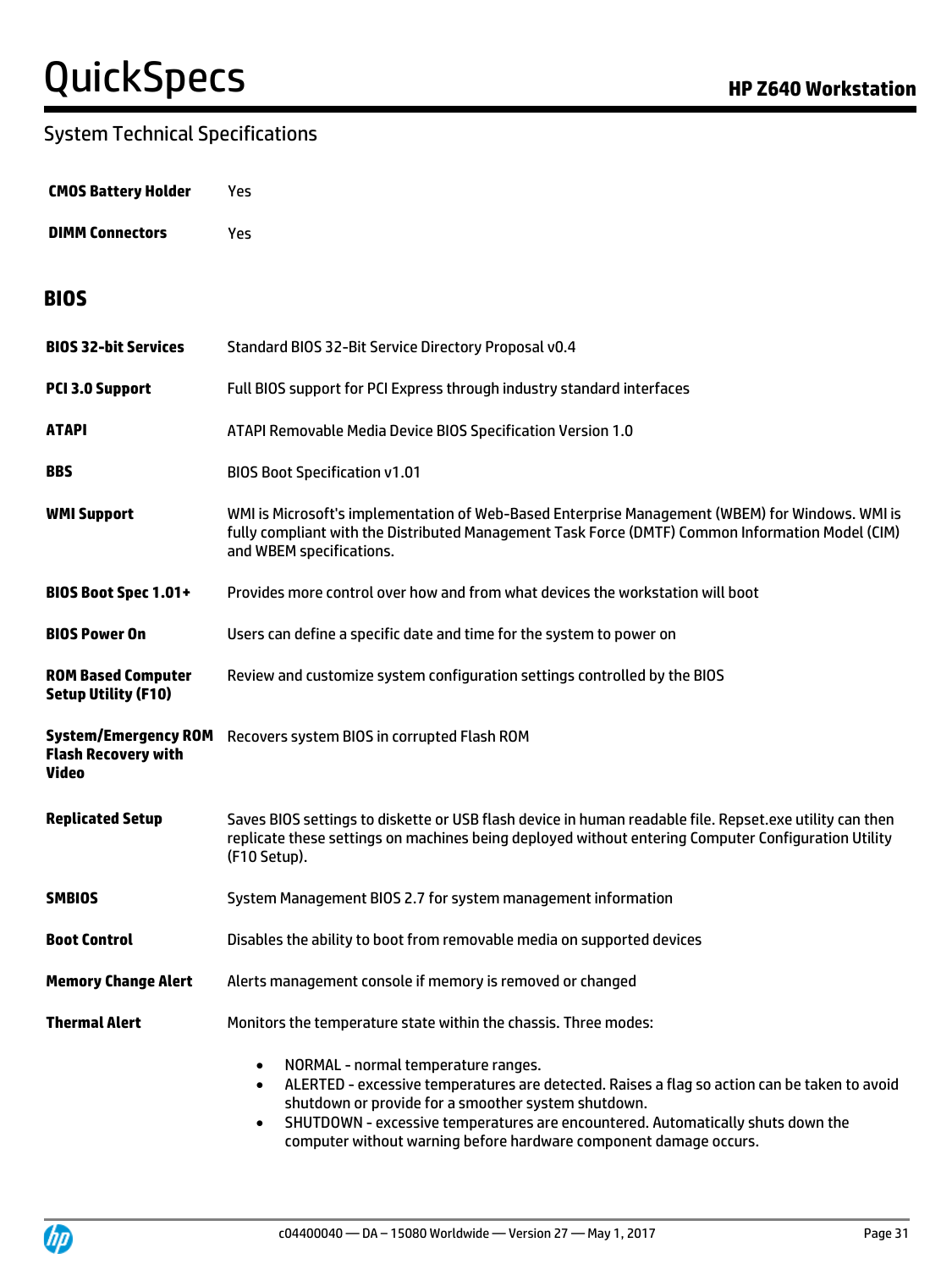### System Technical Specifications

| <b>Remote ROM Flash</b>                                                                       | Provides secure, fail-safe ROM image management from a central network console                                                                                                                                                                                                                                                                                                                                |
|-----------------------------------------------------------------------------------------------|---------------------------------------------------------------------------------------------------------------------------------------------------------------------------------------------------------------------------------------------------------------------------------------------------------------------------------------------------------------------------------------------------------------|
| <b>ACPI (Advanced</b><br><b>Configuration and Power</b><br><b>Management Interface)</b>       | Allows the system to enter and resume from low power modes (sleep states).<br>Enables an operating system to control system power consumption based on the dynamic workload.<br>Makes it possible to place individual cards and peripherals in a low-power or powered-off state without<br>affecting other elements of the system.<br>Supports ACPI 4.0 for full compatibility with 64-bit operating systems. |
| <b>Ownership Tag</b>                                                                          | A user-defined string stored in non-volatile memory that is displayed in the BIOS splash screen                                                                                                                                                                                                                                                                                                               |
| <b>Shutdown</b>                                                                               | Remote Wakeup/Remote System administrators can power on, restart, and power off a client computer from a remote location                                                                                                                                                                                                                                                                                      |
| <b>Instantly Available PC</b><br><b>(Suspend to RAM - ACPI</b><br>sleep state S3)             | Allows for very low power consumption with quick resume time                                                                                                                                                                                                                                                                                                                                                  |
| <b>Remote System</b><br><b>Installation via F12 (PXE</b><br>2.1) (Remote Boot from<br>Server) | Allows a new or existing system to boot over the network and download software, including the<br>operating system                                                                                                                                                                                                                                                                                             |
| <b>ROM revision levels</b>                                                                    | Reports the system BIOS revision level in Computer Configuration Utility (F10 Setup). Version is<br>available through an industry standard interface (SMBIOS) so that management SW applications can<br>use and report this information.                                                                                                                                                                      |
| <b>System board revision</b><br>level                                                         | Allows management SW to read revision level of the system board<br>Revision level is digitally encoded into the HW and cannot be modified                                                                                                                                                                                                                                                                     |
| <b>Start-up Diagnostics</b><br>(Power-on Self-Test)                                           | Assesses system health at boot time with selectable levels of testing                                                                                                                                                                                                                                                                                                                                         |
| <b>Auto Setup when new</b><br>hardware installed                                              | System automatically detects the addition of new hardware                                                                                                                                                                                                                                                                                                                                                     |
|                                                                                               | Keyboard-less Operation The system can be booted without a keyboard                                                                                                                                                                                                                                                                                                                                           |
| <b>Localized ROM Setup</b>                                                                    | Common BIOS image supports System Configuration Utility (F10 Setup) menus in 12 languages with<br>local keyboard mappings                                                                                                                                                                                                                                                                                     |
| <b>Asset Tag</b>                                                                              | Allows the user or MIS to set a unique tag string in non-volatile memory                                                                                                                                                                                                                                                                                                                                      |
| <b>Per-slot Control</b>                                                                       | Allows I/O slot parameters (option ROM enable/disable, bus latency) to be configured individually                                                                                                                                                                                                                                                                                                             |
| <b>Adaptive Cooling</b>                                                                       | Fan control parameters are set according to detected hardware configuration for optimal acoustics                                                                                                                                                                                                                                                                                                             |
| <b>Pre-boot Diagnostics</b>                                                                   | Early (pre-video) critical errors are reported via beeps and blinks on the power LED                                                                                                                                                                                                                                                                                                                          |

#### **Industry Standard Specification Support**

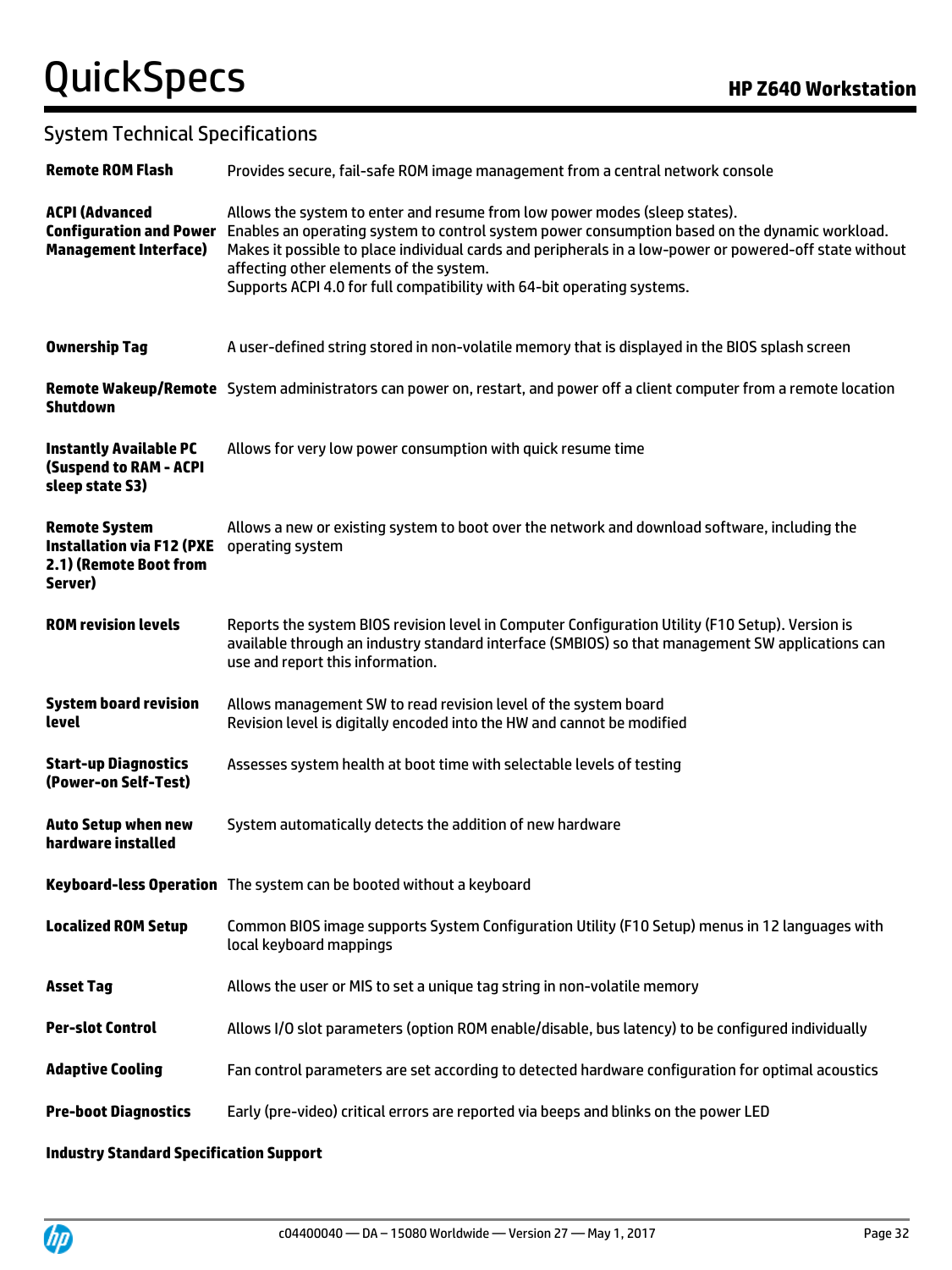### System Technical Specifications

| <b>UEFI Specification</b><br><b>Revision</b> | 2.3.1                                                                                                                                                                                                    |
|----------------------------------------------|----------------------------------------------------------------------------------------------------------------------------------------------------------------------------------------------------------|
| <b>Industry Standard</b>                     | <b>Revision Supported by the BIOS</b>                                                                                                                                                                    |
| <b>ACPI</b>                                  | Advanced Configuration and Power Management Interface, Version 4.0                                                                                                                                       |
| ATA (IDE)                                    | AT Attachment 6 with Packet Interface (ATA/ATAPI-6), Revision 3b                                                                                                                                         |
| <b>CD Boot</b>                               | "El Torito" Bootable CD-ROM Format Specification Version 1.0                                                                                                                                             |
| <b>EDD</b>                                   | <b>Enhanced Disk Drive Specification Version 1.1</b><br>$\bullet$<br><b>BIOS Enhanced Disk Drive Specification Version 3.0</b><br>$\bullet$                                                              |
| <b>EHCI</b>                                  | Enhanced Host Controller Interface for Universal Serial Bus, Revision 1.0                                                                                                                                |
| <b>PCI</b>                                   | PCI Local Bus Specification, Revision 2.3<br>$\bullet$<br>PCI Power Management Specification, Revision 1.1<br>$\bullet$<br>PCI Firmware Specification, Revision 3.0, Draft 0.7<br>$\bullet$              |
| <b>PCI Express</b>                           | PCI Express Base Specification, Revision 2.0<br>PCI Express Base Specification, Revision 3.0                                                                                                             |
| <b>PMM</b>                                   | POST Memory Manager Specification, Version 1.01                                                                                                                                                          |
| <b>SATA</b>                                  | Serial ATA Specification, Revision 1.0a<br>$\bullet$<br>Serial ATA 3 Gb/s: Serial ATA Specification, Revision 2.5<br>$\bullet$<br>Serial ATA 6 Gb/s: Serial ATA Specification, Revision 3.0<br>$\bullet$ |
| <b>SPD</b>                                   | PC SDRAM Serial Presence Detect (SPD) Specification, Revision 1.2B                                                                                                                                       |
| TPM                                          | Trusted Computing Group TPM Specification Version 1.2                                                                                                                                                    |
| <b>UHCI</b>                                  | Universal Host Controller Interface Design Guide, Revision 1.1                                                                                                                                           |
| <b>USB</b>                                   | <b>Universal Serial Bus Revision 1.1 Specification</b>                                                                                                                                                   |
|                                              | <b>Universal Serial Bus Revision 2.0 Specification</b>                                                                                                                                                   |
|                                              | <b>Universal Serial Bus Revision 3.0 Specification</b>                                                                                                                                                   |
| <b>SMBIOS</b>                                | System Management BIOS Reference Specification, Version 2.7                                                                                                                                              |

### External BIOS Simulator found at[: http://h20464.www2.hp.com/index.html](http://h20464.www2.hp.com/index.html)

### **Social and Environmental Responsibility**

**Eco-Label Certifications &**  This product has received or is in the process of being certified to the following approvals and may be **Declarations** labeled with one or more of these marks:

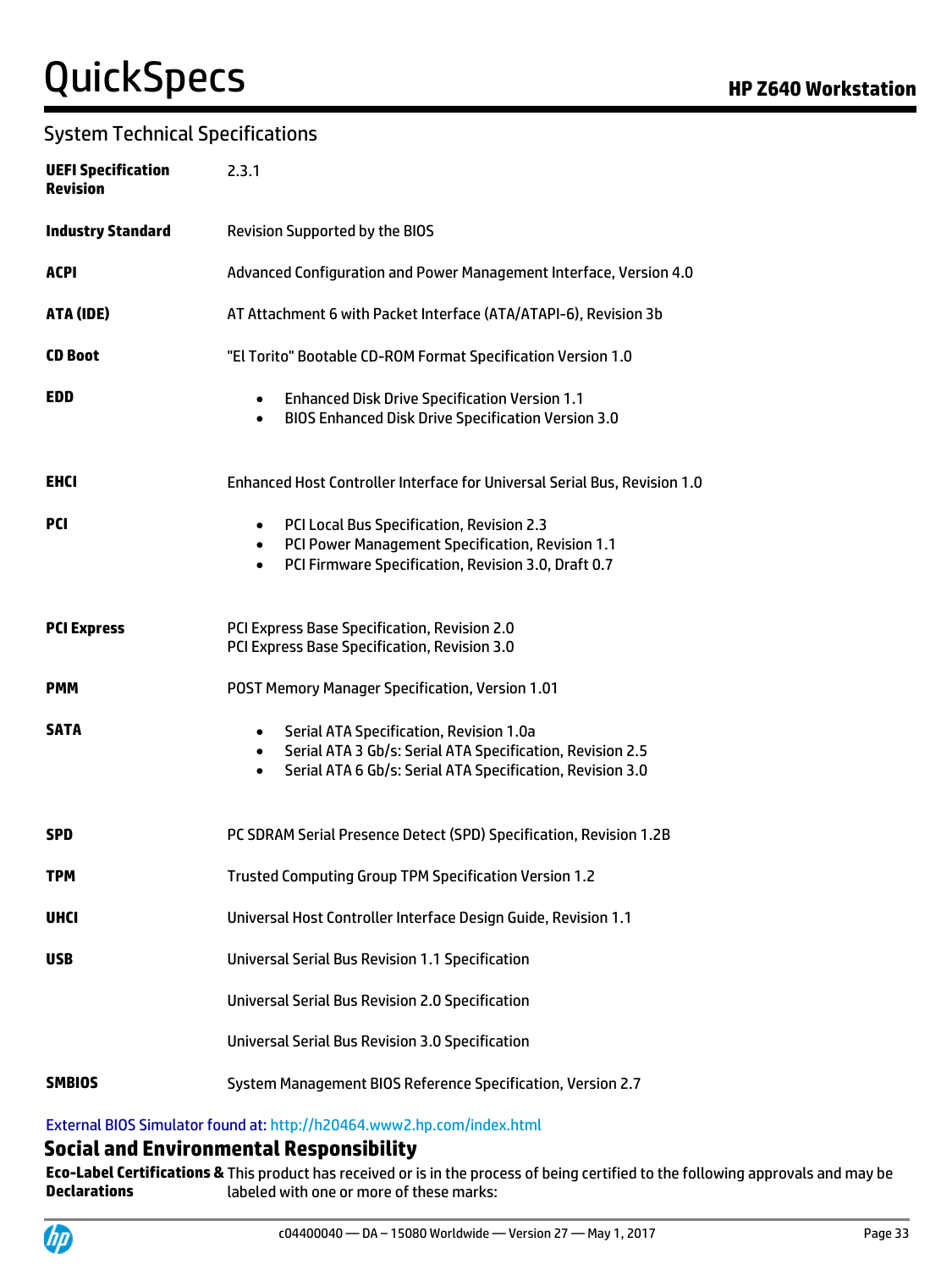### System Technical Specifications

- US Federal Energy Management Program (FEMP)
- China Energy Conservation Program
- The ECO Declaration (TED)

| <b>Batteries</b>                                 | The battery in this product complies with EU Directive 2006/66/EC<br>Battery size: CR2032 (coin cell)<br>Battery type: Lithium Metal                                                                                                                                                                                                                                                                                                                                                                                                                                                   |
|--------------------------------------------------|----------------------------------------------------------------------------------------------------------------------------------------------------------------------------------------------------------------------------------------------------------------------------------------------------------------------------------------------------------------------------------------------------------------------------------------------------------------------------------------------------------------------------------------------------------------------------------------|
|                                                  | The battery in this product does not contain:                                                                                                                                                                                                                                                                                                                                                                                                                                                                                                                                          |
|                                                  | Mercury greater than 5ppm by weight<br>Cadmium greater than 10ppm by weight<br>$\bullet$<br>Lead greater than 40ppm by weight<br>$\bullet$                                                                                                                                                                                                                                                                                                                                                                                                                                             |
|                                                  | Restricted Material Usage This product meets the material restrictions specified in HP's General Specification for the<br>Environment. http://www.hp.com/hpinfo/globalcitizenship/environment/pdf/gse.pdf<br>HP Inc. is committed to compliance with all applicable environmental laws and regulations, including<br>the European Union Restriction of Hazardous Substances (RoHS) Directive. HP's goal is to exceed<br>compliance obligations by meeting the requirements of the RoHS Directive on a worldwide basis.                                                                 |
| <b>Low Halogen Statement</b>                     | This product is low-halogen except for power cords, external cables and peripherals. The following<br>customer-configurable internal components may not be low-halogen: 3 1/2" SAS HDDs, LSI 9270-8i SAS<br>ROC RAID Card, and LSI 9217-4i4e SAS ROC RAID Card. Service parts obtained after purchase may not<br>be low-halogen.                                                                                                                                                                                                                                                       |
| and Recycling                                    | End-of-Life Management HP Inc. offers end-of-life HP product return and recycling programs in many geographic areas. To<br>recycle your product, please go to: http://www.hp.com/recycle or contact your nearest HP sales office.<br>Products returned to HP will be recycled, recovered or disposed of in a responsible manner. This<br>product is greater than 90% recyclable by weight when properly disposed of at end of life.                                                                                                                                                    |
| <b>HP Inc. Corporate</b><br><b>Environmental</b> | For more information about HP's commitment to the environment:                                                                                                                                                                                                                                                                                                                                                                                                                                                                                                                         |
| <b>Information</b>                               | Global Citizenship Report: http://www.hp.com/hpinfo/globalcitizenship/gcreport/index.html                                                                                                                                                                                                                                                                                                                                                                                                                                                                                              |
|                                                  | <b>Eco-label certifications:</b><br>http://www.hp.com/hpinfo/globalcitizenship/environment/productdesign/ecolabels.html                                                                                                                                                                                                                                                                                                                                                                                                                                                                |
|                                                  | ISO 14001 certificates:<br>http://www.hp.com/hpinfo/globalcitizenship/environment/operations/envmanagement.html                                                                                                                                                                                                                                                                                                                                                                                                                                                                        |
| <b>Additional Information</b>                    | This HP product is designed to comply with the Waste Electrical and Electronic Equipment<br>$\bullet$<br>(WEEE) Directive - 2002/96/EC.<br>http://www.hp.com/hpinfo/globalcitizenship/environment/productdata/disassemblyworksta<br>$\bullet$<br>tio.html<br>Plastics parts weighing over 25 grams used in the product are marked per ISO 11469 and<br>$\bullet$<br>ISO1043.<br>EPEAT Gold - ENERGY STAR qualified configurations of this product are in compliance with the<br>$\bullet$<br>IEEE 1680 (EPEAT) standard at the Gold level where HP registers workstation products. See |

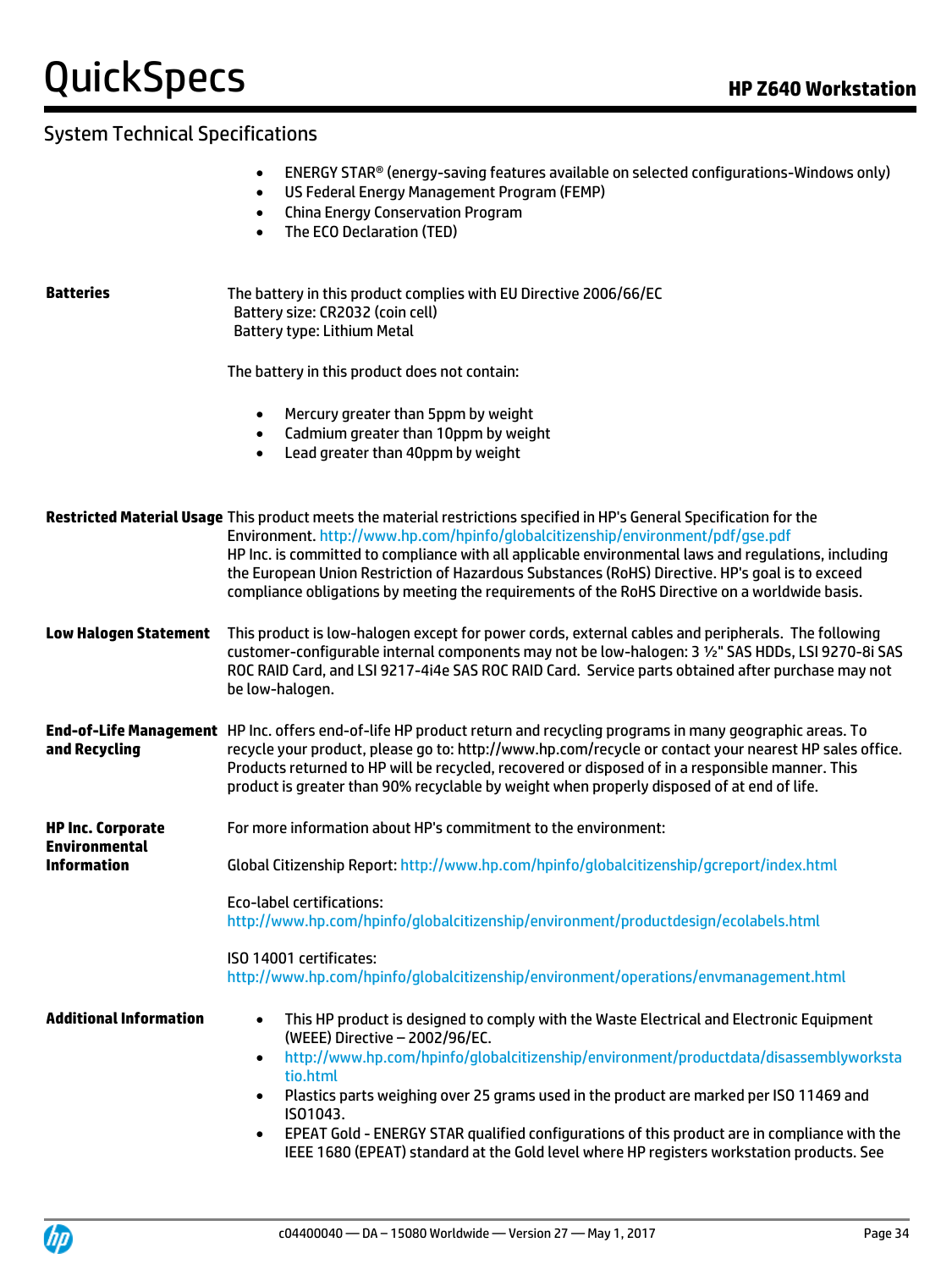### System Technical Specifications

<http://ww2.epeat.net/CompanyDetail.aspx?CompanyID=24> for registration status in your country.

**Packaging** HP Workstation product packaging meets the HP General Specification for the Environment at [http://www.hp.com/hpinfo/globalcitizenship/society/gen\\_specifications.html](http://www.hp.com/hpinfo/globalcitizenship/society/gen_specifications.html) Does not contain restricted substances listed in HP Standard 011-1 General Specification for the Environment Does not contain ozone-depleting substances (ODS) Does not contain heavy metals (lead, mercury, cadmium or hexavalent chromium) in excess of 100 ppm sum total for all heavy metals listed Maximizes the use of post-consumer recycled content materials in packaging materials All packaging material is recyclable All packaging material is designed for ease of disassembly Reduced size and weight of packages to improve transportation fuel efficiency Plastic packaging materials are marked according to ISO 11469 and DIN 6120 standards formatting **Packaging Materials Internal Example 2** Cushions and plastic bags made of low density polyethylene (LDPE). **External External** Outer carton, accessories carton, and insert made of corrugated paper board. **Manageability Industry Standard Specifications** This product meets the following industry standard specifications for manageability functionality: DASH 1.1 required functionalities via Intel® LAN on motherboard **Intel® Active Management Technology (AMT)** Intel® Active Management Technology (AMT) 9.1 An advanced set of remote management features and functionality providing IT administrators the latest and most effective tools to remotely discover, heal, and protect networked client systems regardless of the system's health or power state. AMT 9.1 includes the following advanced management functions: Power Management (on, off, reset, graceful shutdown, sleep and hibernate) Support in Max Power Savings (Shutdown and Hibernate Modes) Hardware Inventory (includes BIOS and firmware revisions) Hardware Alerting Agent Presence System Defense Filters Serial Over LAN (SOL) IDE Redirect ME Wake-on-LAN (WOL) DASH 1.1 compliance IPv6 Support Fast Call for Help - a client inside or outside the firewall may initiate a call for help via BIOS screen, periodic connections, or alert triggered connection

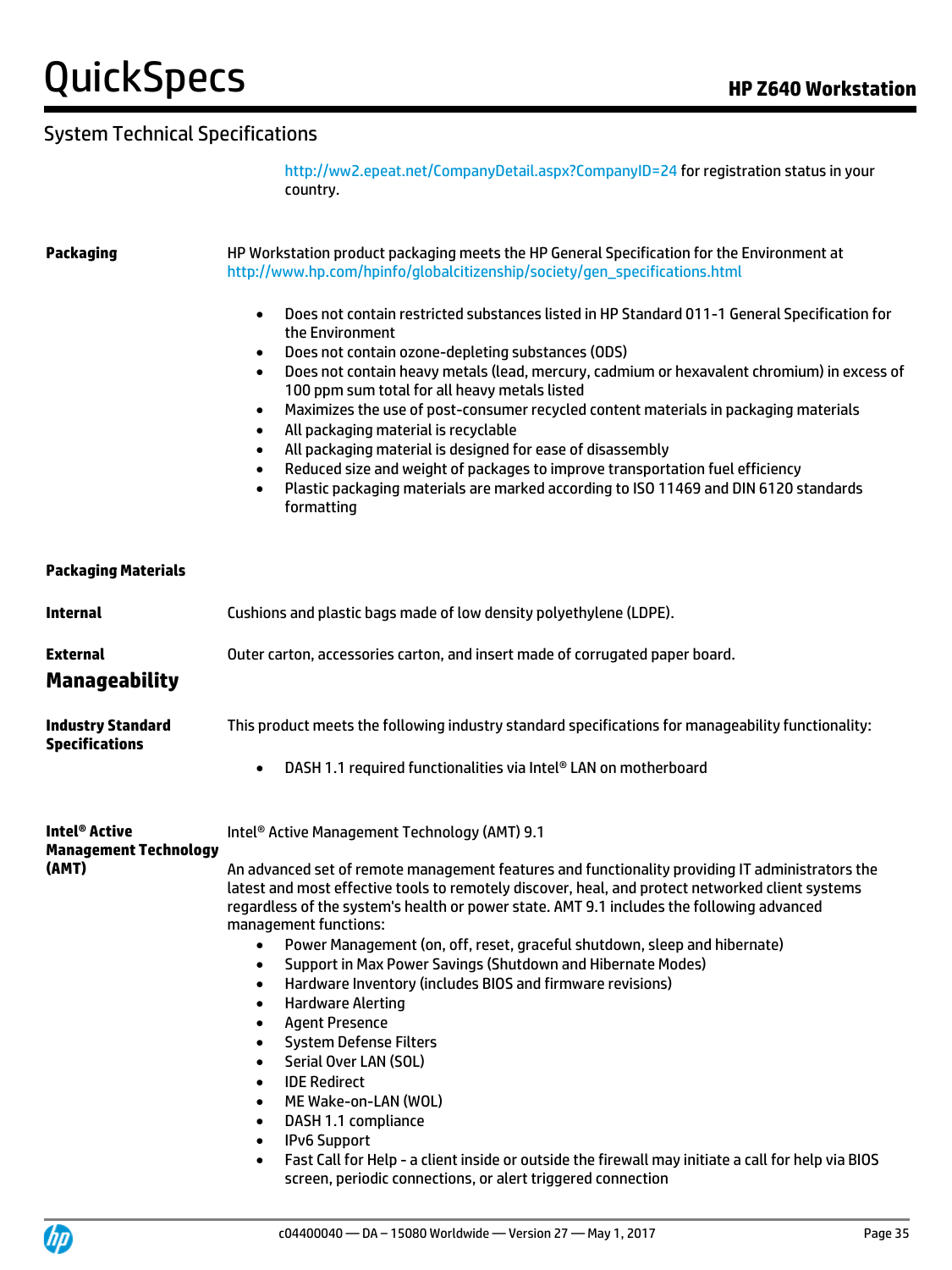### System Technical Specifications

|                                                          | Remote Scheduled Maintenance - pre-schedule when the system connects to the IT or service<br>provider console for maintenance.<br>Remote Alerts - automatically alert IT or service provider if issues arise<br>Access Monitor - Provides oversight into Intel® AMT actions to support security requirements<br><b>PC Alarm Clock</b><br>$\bullet$<br><b>Microsoft NAP Support</b><br>Host Base set-up and configuration<br>Management Engine (ME) firmware roll back<br><b>Local Time Sync to UTC</b><br>Remote Memory Dump Command - Creates memory dump for debug<br>$\bullet$ |
|----------------------------------------------------------|-----------------------------------------------------------------------------------------------------------------------------------------------------------------------------------------------------------------------------------------------------------------------------------------------------------------------------------------------------------------------------------------------------------------------------------------------------------------------------------------------------------------------------------------------------------------------------------|
|                                                          | <b>Intel® vPro™ Technology</b> The HP Z640 Workstation supports Intel® vPro™ technology when configured as outlined below:<br>Intel® Xeon® processor E5-1600 v3 product family or E5-2600 v3/v4 product family featuring<br>$\bullet$<br>Intel <sup>®</sup> vPro <sup>™</sup> Technology<br>Intel <sup>®</sup> C612 chipset<br>$\bullet$<br>Intel <sup>®</sup> I218LM GbE LAN<br>$\bullet$                                                                                                                                                                                        |
| <b>Remote Manageability</b><br><b>Software Solutions</b> | The HP Z640 Workstation is supported on the following remote manageability software consoles:<br>LANDesk Management Suite (HP recommended solution)<br>$\bullet$<br>Microsoft System Center Configuration Manager<br>$\bullet$<br><b>HP Client Automation Enterprise</b><br>$\bullet$<br>For questions or support for manageability needs, please visit http://www.hp.com/go/easydeploy                                                                                                                                                                                           |
| <b>System Software</b><br>Manager                        | For questions or support for SSM, please visit: http://www.hp.com/go/ssm                                                                                                                                                                                                                                                                                                                                                                                                                                                                                                          |
| <b>Service, Support, and</b><br><b>Warranty</b>          | On-site Warranty and Service (Note 1): Three-years, limited warranty and service offering delivers on-<br>site, next business-day (Note 2) service for parts and labor and includes free telephone support (Note<br>3) 8am - 5pm. Global coverage (Note 2) ensures that any product purchased in one country and<br>transferred to another, non-restricted country will remain fully covered under the original warranty<br>and service offering.                                                                                                                                 |
|                                                          | <b>NOTE 1:</b> Terms and conditions may vary by country. Certain restrictions and exclusions apply.                                                                                                                                                                                                                                                                                                                                                                                                                                                                               |
|                                                          | NOTE 2: On-site service may be provided pursuant to a service contract between HP and an authorized<br>HP third-party provider, and is not available in certain countries. Global service response times are<br>based on commercially reasonable best effort and may vary by country.                                                                                                                                                                                                                                                                                             |
|                                                          | NOTE 3: Technical telephone support applies only to HP-configured, HP and HP-qualified, third-party<br>hardware and software. Toll-free calling and 24x7 support service may not be available in some<br>countries.                                                                                                                                                                                                                                                                                                                                                               |
|                                                          | HP Care Pack Services extend service contracts beyond the standard warranties. Service starts from<br>date of hardware purchase. To choose the right level of service for your HP product, use the HP Care<br>Pack Services Lookup Tool at http://www.hp.com/go/lookuptool. Additional HP Care Pack Services<br>information by product is available at http://www.hp.com/hps/carepack. Service levels and response<br>times for HP Care Packs may vary depending on your geographic location.                                                                                     |
| <b>Product Change</b><br><b>Notification</b>             | Program to proactively communicate Product Change Notifications (PCNs) and Customer<br>Advisories by email to customers, based on a user-defined profile.                                                                                                                                                                                                                                                                                                                                                                                                                         |

Advisories by email to customers, based on a user-defined profile.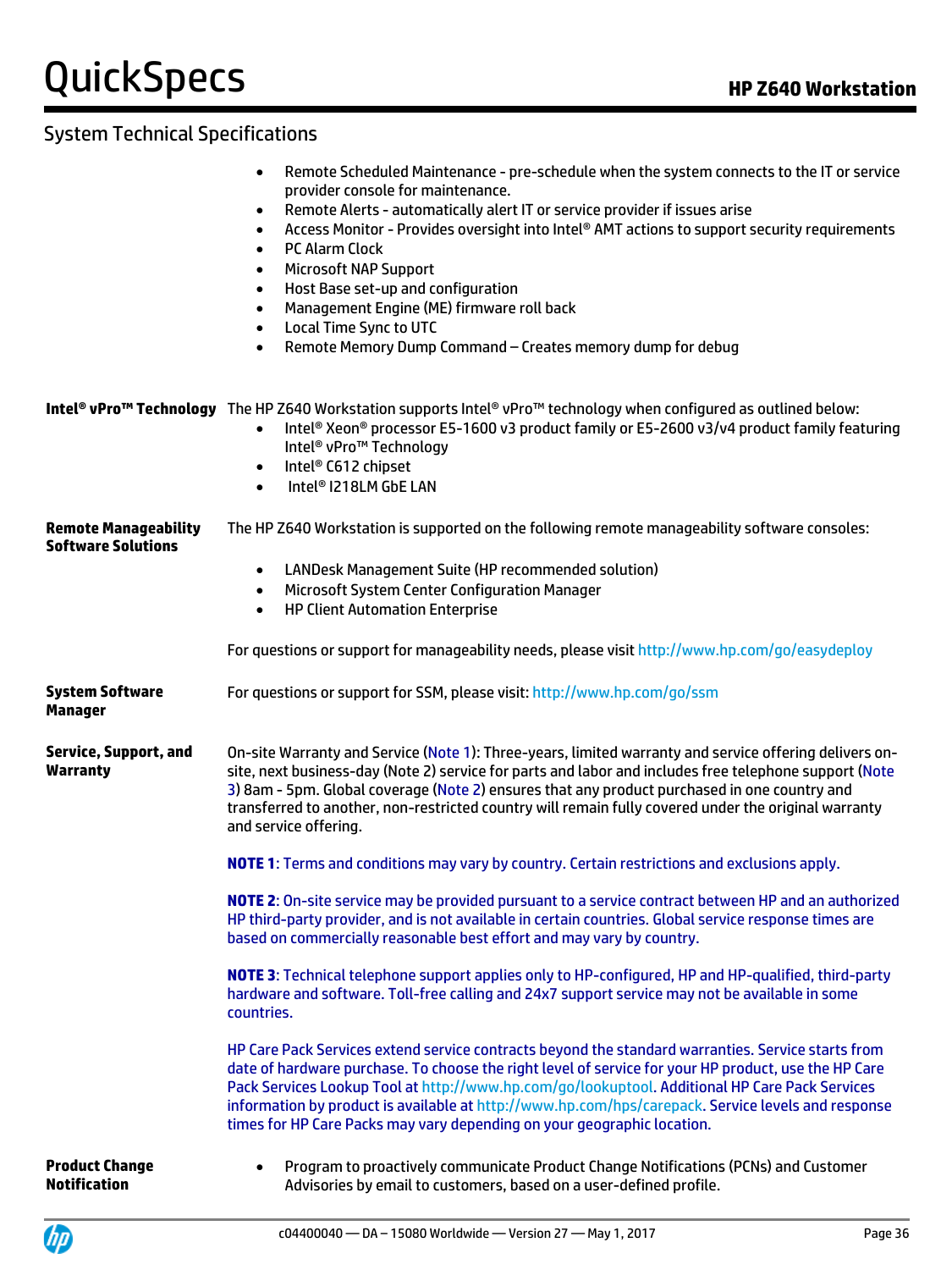# **QuickSpecs HP Z640 Workstation**

#### System Technical Specifications

- PCNs provide advance notification of hardware and software changes to be implemented in the factory providing time to plan for transition.
- Customer Advisories provide concise, effective problem resolution, greatly reducing the need to call technical support.

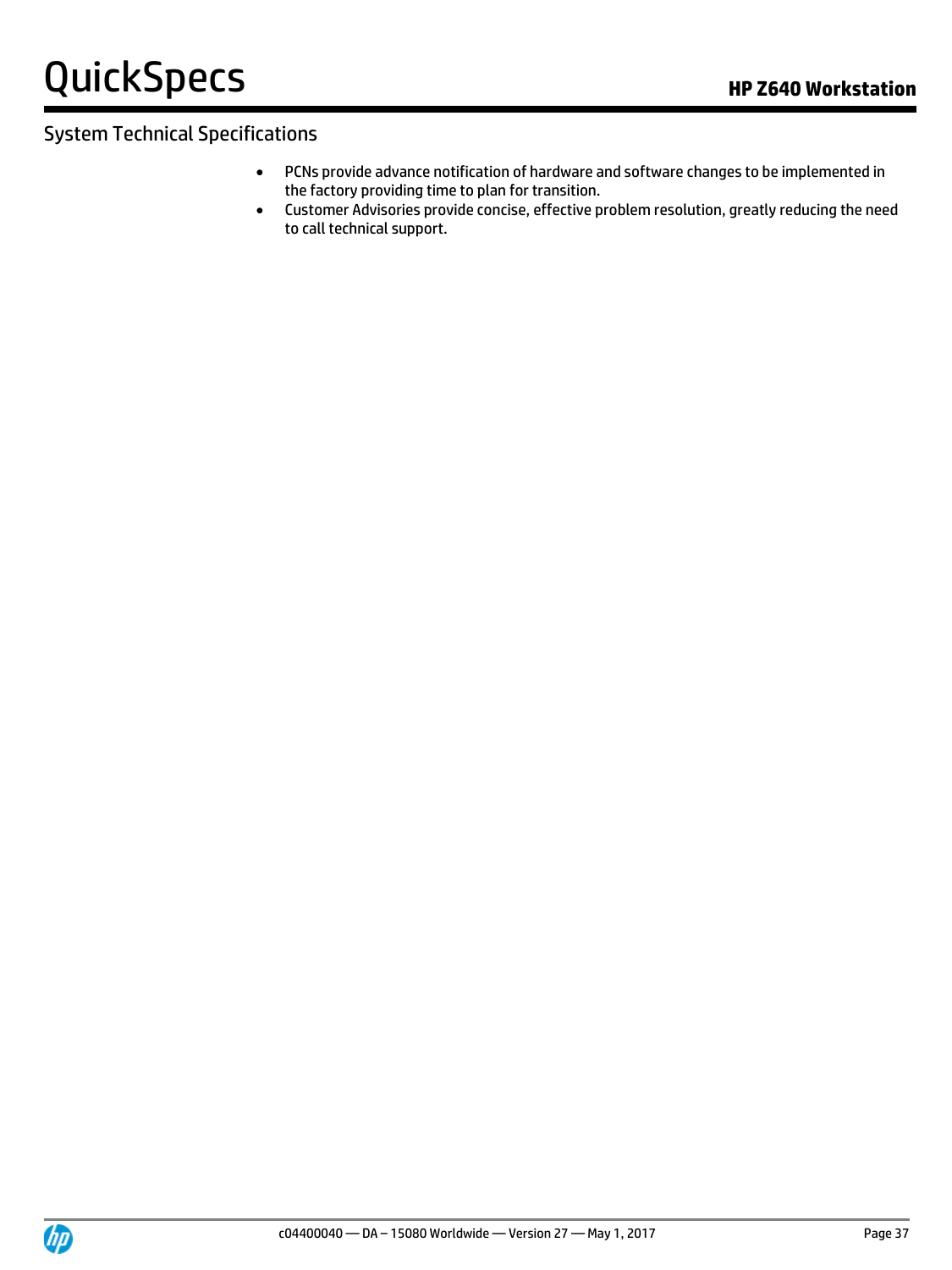#### Stable & Consistent Offerings

|                    | As part of its commitment to hardware, software, and solution innovation, HP is proud to introduce<br>this breakthrough platform configuration stability to HP Workstation customers. HP Stable &<br>Consistent Offerings are built on the foundation of a carefully chosen set of components designed and<br>tested to work with HP Z Workstation platforms through their end of life. These components and their<br>corresponding HP Workstation platform compatibility are outlined in this section. |                                                                                                                                                                                                                                                                                                                                                             |  |  |  |
|--------------------|---------------------------------------------------------------------------------------------------------------------------------------------------------------------------------------------------------------------------------------------------------------------------------------------------------------------------------------------------------------------------------------------------------------------------------------------------------------------------------------------------------|-------------------------------------------------------------------------------------------------------------------------------------------------------------------------------------------------------------------------------------------------------------------------------------------------------------------------------------------------------------|--|--|--|
|                    |                                                                                                                                                                                                                                                                                                                                                                                                                                                                                                         | HP Stable & Consistent Offerings are available worldwide to all HP Workstation customers—no special<br>programs, no additional cost-no kidding. Simply select your hardware and software components<br>when you customize your HP Workstation and be assured that you'll be able to buy that same<br>configuration throughout the lifecycle of the product. |  |  |  |
| <b>Processors</b>  | <b>Product #</b>                                                                                                                                                                                                                                                                                                                                                                                                                                                                                        | <b>Offering</b>                                                                                                                                                                                                                                                                                                                                             |  |  |  |
|                    | J6F22AV                                                                                                                                                                                                                                                                                                                                                                                                                                                                                                 | Intel® Xeon® E5-1603 v3 2.8GHz 4-core 10MB 1866                                                                                                                                                                                                                                                                                                             |  |  |  |
|                    | J6F20AV                                                                                                                                                                                                                                                                                                                                                                                                                                                                                                 | Intel <sup>®</sup> Xeon® E5-1620 v3 3.5GHz 4-core 10MB 2133                                                                                                                                                                                                                                                                                                 |  |  |  |
|                    | J6F19AV                                                                                                                                                                                                                                                                                                                                                                                                                                                                                                 | Intel <sup>®</sup> Xeon® E5-1630 v3 3.7GHz 4-core 10MB 2133                                                                                                                                                                                                                                                                                                 |  |  |  |
|                    | J6F31AV                                                                                                                                                                                                                                                                                                                                                                                                                                                                                                 | Intel <sup>®</sup> Xeon® E5-2643 v3 3.4GHz 6-core 20MB 2133 1st                                                                                                                                                                                                                                                                                             |  |  |  |
|                    | J6F49AV                                                                                                                                                                                                                                                                                                                                                                                                                                                                                                 | Intel <sup>®</sup> Xeon® E5-2643 v3 3.4GHz 6-core 20MB 2133 2nd                                                                                                                                                                                                                                                                                             |  |  |  |
|                    | J6F38AV                                                                                                                                                                                                                                                                                                                                                                                                                                                                                                 | Intel <sup>®</sup> Xeon <sup>®</sup> E5-2620 v3 2.4GHz 6-core 15MB 1866 1st                                                                                                                                                                                                                                                                                 |  |  |  |
|                    | <b>J6F56AV</b>                                                                                                                                                                                                                                                                                                                                                                                                                                                                                          | Intel <sup>®</sup> Xeon® E5-2620 v3 2.4GHz 6-core 15MB 1866 2nd                                                                                                                                                                                                                                                                                             |  |  |  |
|                    | J6F36AV                                                                                                                                                                                                                                                                                                                                                                                                                                                                                                 | Intel <sup>®</sup> Xeon® E5-2630 v3 2.4GHz 8-core 20MB 1866 1st                                                                                                                                                                                                                                                                                             |  |  |  |
|                    | J6F54AV                                                                                                                                                                                                                                                                                                                                                                                                                                                                                                 | Intel <sup>®</sup> Xeon® E5-2630 v3 2.4GHz 8-core 20MB 1866 2nd                                                                                                                                                                                                                                                                                             |  |  |  |
| <b>Hard Drives</b> | <b>Product #</b>                                                                                                                                                                                                                                                                                                                                                                                                                                                                                        | <b>Offering</b>                                                                                                                                                                                                                                                                                                                                             |  |  |  |
|                    | <b>J3J74AV</b>                                                                                                                                                                                                                                                                                                                                                                                                                                                                                          | 500GB 7200 RPM SATA 1st Hard Disk Drive                                                                                                                                                                                                                                                                                                                     |  |  |  |
|                    | <b>J3J95AV</b>                                                                                                                                                                                                                                                                                                                                                                                                                                                                                          | 500GB 7200 RPM SATA 2nd Hard Disk Drive                                                                                                                                                                                                                                                                                                                     |  |  |  |
|                    | <b>J3K16AV</b>                                                                                                                                                                                                                                                                                                                                                                                                                                                                                          | 500GB 7200 RPM SATA 3rd Hard Disk Drive                                                                                                                                                                                                                                                                                                                     |  |  |  |
|                    | J3K36AV                                                                                                                                                                                                                                                                                                                                                                                                                                                                                                 | 500GB 7200 RPM SATA 4th Hard Disk Drive                                                                                                                                                                                                                                                                                                                     |  |  |  |
|                    | <b>J3J75AV</b>                                                                                                                                                                                                                                                                                                                                                                                                                                                                                          | 1TB 7200 RPM SATA 1st Hard Disk Drive                                                                                                                                                                                                                                                                                                                       |  |  |  |
|                    | <b>J3J96AV</b>                                                                                                                                                                                                                                                                                                                                                                                                                                                                                          | 1TB 7200 RPM SATA 2nd Hard Disk Drive                                                                                                                                                                                                                                                                                                                       |  |  |  |
|                    | <b>J3K17AV</b>                                                                                                                                                                                                                                                                                                                                                                                                                                                                                          | 1TB 7200 RPM SATA 3rd Hard Disk Drive                                                                                                                                                                                                                                                                                                                       |  |  |  |
|                    | J3K37AV                                                                                                                                                                                                                                                                                                                                                                                                                                                                                                 | 1TB 7200 RPM SATA 4th Hard Disk Drive                                                                                                                                                                                                                                                                                                                       |  |  |  |
| Graphics           | Product #                                                                                                                                                                                                                                                                                                                                                                                                                                                                                               | <b>Offering</b>                                                                                                                                                                                                                                                                                                                                             |  |  |  |
|                    | <b>J1P91AV</b>                                                                                                                                                                                                                                                                                                                                                                                                                                                                                          | NVIDIA NVS 510 2GB 1st Graphics                                                                                                                                                                                                                                                                                                                             |  |  |  |
|                    | J1Q03AV                                                                                                                                                                                                                                                                                                                                                                                                                                                                                                 | NVIDIA NVS 510 2GB 2nd Graphics                                                                                                                                                                                                                                                                                                                             |  |  |  |
|                    | <b>J1P93AV</b>                                                                                                                                                                                                                                                                                                                                                                                                                                                                                          | NVIDIA <sup>®</sup> Quadro® K620 2GB 1st Graphics                                                                                                                                                                                                                                                                                                           |  |  |  |
|                    | <b>J1Q05AV</b>                                                                                                                                                                                                                                                                                                                                                                                                                                                                                          | NVIDIA <sup>®</sup> Quadro® K620 2GB 2nd Graphics                                                                                                                                                                                                                                                                                                           |  |  |  |
|                    | <b>J1P94AV</b>                                                                                                                                                                                                                                                                                                                                                                                                                                                                                          | NVIDIA <sup>®</sup> Quadro® K2200 4GB 1st Graphics                                                                                                                                                                                                                                                                                                          |  |  |  |
|                    | J1Q06AV                                                                                                                                                                                                                                                                                                                                                                                                                                                                                                 | NVIDIA <sup>®</sup> Quadro <sup>®</sup> K2200 4GB 2nd Graphics                                                                                                                                                                                                                                                                                              |  |  |  |
|                    | <b>J1P98AV</b>                                                                                                                                                                                                                                                                                                                                                                                                                                                                                          | AMD FirePro W2100 2GB 1st Graphics                                                                                                                                                                                                                                                                                                                          |  |  |  |
|                    | J1Q09AV                                                                                                                                                                                                                                                                                                                                                                                                                                                                                                 | AMD FirePro W2100 2GB 2nd Graphics                                                                                                                                                                                                                                                                                                                          |  |  |  |
| Memory             | <b>Product#</b>                                                                                                                                                                                                                                                                                                                                                                                                                                                                                         | <b>Offering</b>                                                                                                                                                                                                                                                                                                                                             |  |  |  |
|                    | G8X26AV                                                                                                                                                                                                                                                                                                                                                                                                                                                                                                 | 8GB DDR4-2133 (1x8GB) Registered RAM 1CPU                                                                                                                                                                                                                                                                                                                   |  |  |  |
|                    | <b>G8X30AV</b>                                                                                                                                                                                                                                                                                                                                                                                                                                                                                          | 16GB DDR4-2133 (2x8GB) Registered RAM 1CPU                                                                                                                                                                                                                                                                                                                  |  |  |  |

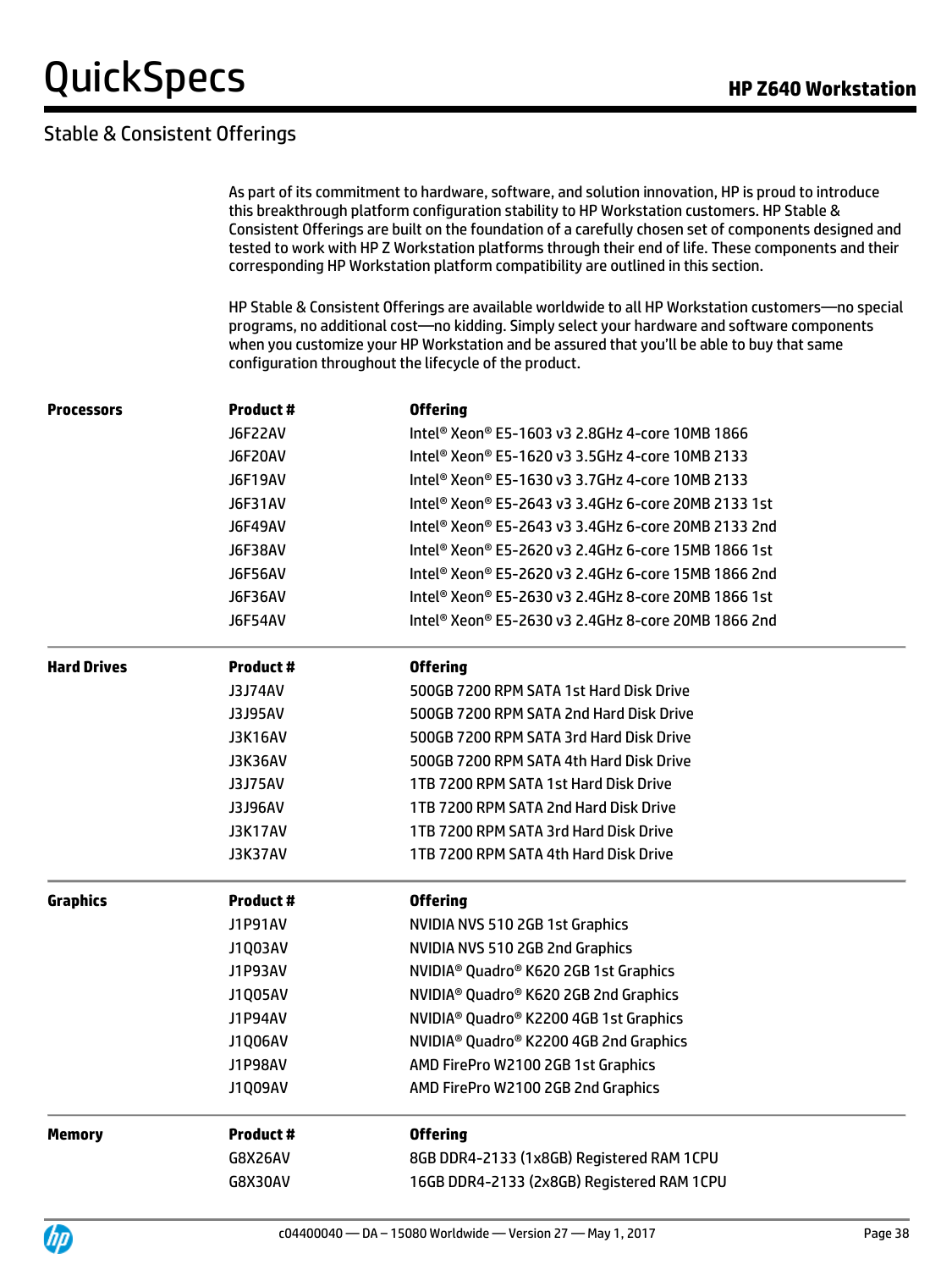#### Stable & Consistent Offerings

|                              | G8U64AV   | Slim DVDRW SATA 2nd Optical Disk Drive       |
|------------------------------|-----------|----------------------------------------------|
| <b>Storage</b>               | F2D70AV   | Slim DVDRW SATA 1st Optical Disk Drive       |
| <b>Optical and Removable</b> | Product # | <b>Offering</b>                              |
|                              | G8X42AV   | 128GB DDR4-2133 (8x16GB) Registered RAM 2CPU |
|                              | G8X33AV   | 64GB DDR4-2133 (4x16GB) Registered RAM 1CPU  |
|                              |           |                                              |
|                              | G8X40AV   | 32GB DDR4-2133 (2x16GB) Registered RAM 2CPU  |
|                              | G8X32AV   | 32GB DDR4-2133 (2x16GB) Registered RAM 1CPU  |
|                              | G8X41AV   | 64GB DDR4-2133 (8x8GB) Registered RAM 2CPU   |
|                              | G8X38AV   | 32GB DDR4-2133 (4x8GB) Registered RAM 2CPU   |
|                              | G8X31AV   | 32GB DDR4-2133 (4x8GB) Registered RAM 1CPU   |
|                              | G8X37AV   | 16GB DDR4-2133 (2x8GB) Registered RAM 2CPU   |
|                              |           |                                              |

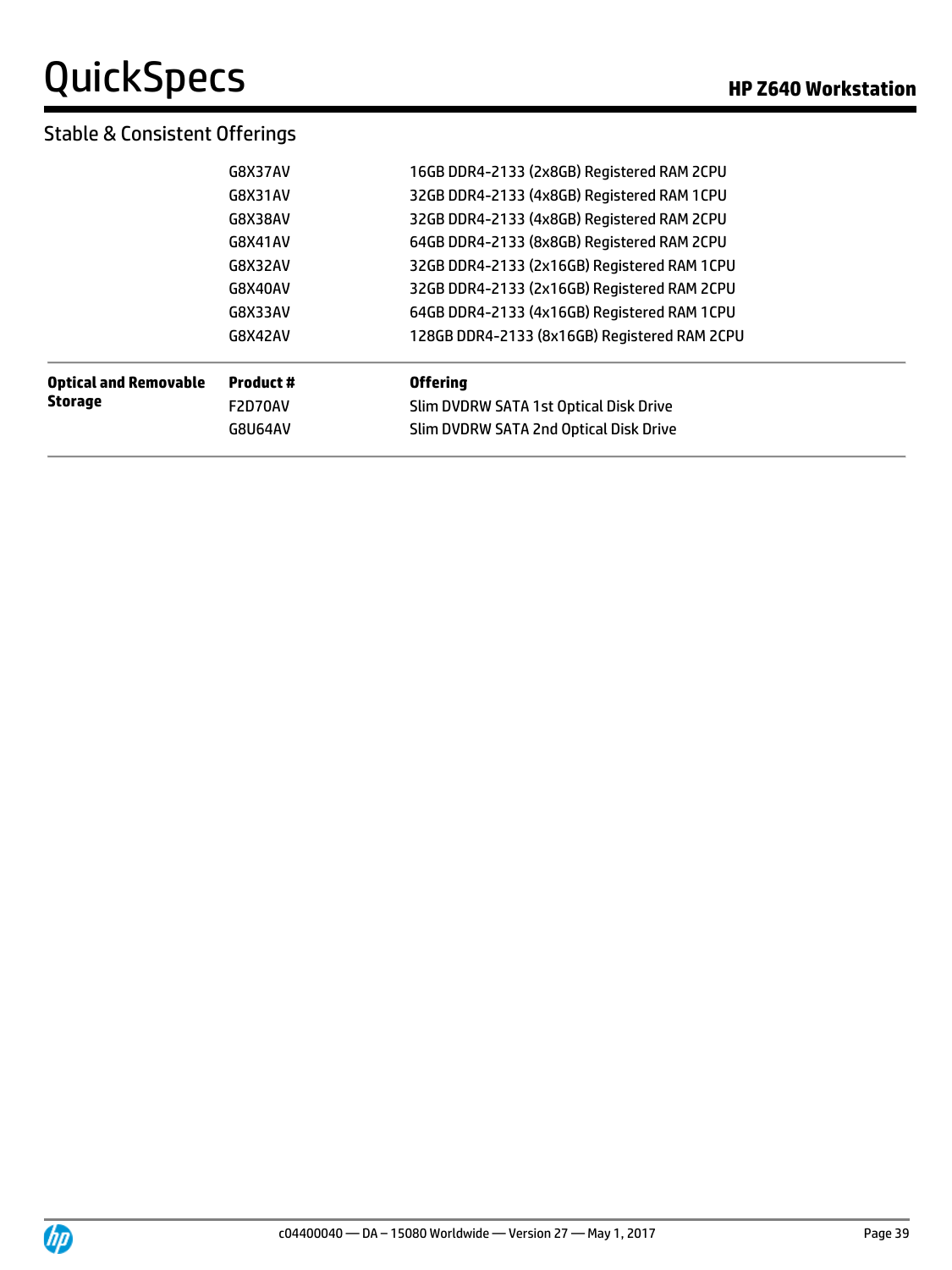#### Technical Specifications - Processors

Intel® Xeon® E5-1603 v4 2.8 2133 4C CPU Intel® Xeon® E5-1607 v4 3.1 2133 4C CPU Intel® Xeon® E5-1620 v4 3.5 2400 4C CPU Intel® Xeon® E5-1630 v4 3.7 2400 4C CPU Intel® Xeon® E5-1650 v4 3.6 2400 6C CPU Intel® Xeon® E5-1660 v4 3.2 2400 8C CPU Intel® Xeon® E5-1680 v4 3.4 2400 8C CPU

Intel® Xeon® E5-1630 v3 3.7 2133 4C CPU Intel® Xeon® E5-1620 v3 3.5 2133 4C CPU Intel® Xeon® E5-1603 v3 2.8 1866 4C CPU

Intel® Xeon® E5-2603 v3 1.6 1600 6C CPU J9Q02AA Intel® Xeon® E5-2609 v3 1.9 1600 6C CPU J9Q01AA Intel® Xeon® E5-2620 v3 2.4 1866 6C CPU J9Q00AA Intel® Xeon® E5-2623 v3 3.0 1866 4C CPU J9P99AA Intel® Xeon® E5-2630 v3 2.4 1866 8C CPU J9P98AA Intel® Xeon® E5-2640 v3 2.6 1866 8C CPU J9P97AA Intel® Xeon® E5-2637 v3 3.5 2133 4C CPU J9P96AA Intel® Xeon® E5-2650 v3 2.3 2133 10C CPU J9P95AA Intel® Xeon® E5-2660 v3 2.6 2133 10C CPU J9P94AA Intel® Xeon® E5-2643 v3 3.4 2133 6C CPU J9P93AA Intel® Xeon® E5-2670 v3 2.3 2133 12C CPU J9P92AA Intel® Xeon® E5-2680 v3 2.5 2133 12C CPU J9P91AA Intel® Xeon® E5-2683 v3 2.0 2133 14C CPU J9P90AA Intel® Xeon® E5-2667 v3 3.2 2133 8C CPU J9P89AA Intel® Xeon® E5-2690 v3 2.6 2133 12C CPU J9P88AA Intel® Xeon® E5-2695 v3 2.3 2133 14C CPU J9P87AA Intel® Xeon® E5-2697 v3 2.6 2133 14C CPU J9P86AA Intel® Xeon® E5-2699 v3 2.3 2133 18C CPU J9P85AA

Z640 Intel® Xeon® E5-2643 v4 3.4 2400 6C 2ndCPU Z640 Intel® Xeon® E5-2640 v4 2.4 2133 10C 2ndCPU T9U16AA Z640 Intel® Xeon® E5-2637 v4 3.5 2400 4C 2ndCPU T9U15AA Z640 Intel® Xeon® E5-2630 v4 2.2 2133 10C 2ndCPU T9U14AA Z640 Intel® Xeon® E5-2623 v4 2.6 2133 4C 2ndCPU T9U13AA Z640 Intel® Xeon® E5-2620 v4 2.1 2133 8C 2ndCPU T9U12AA Z640 Intel® Xeon® E5-2609 v4 1.7 1866 8C 2ndCPU T9U11AA Z640 Intel® Xeon® E5-2603 v4 1.7 1866 6C 2ndCPU T9U10AA

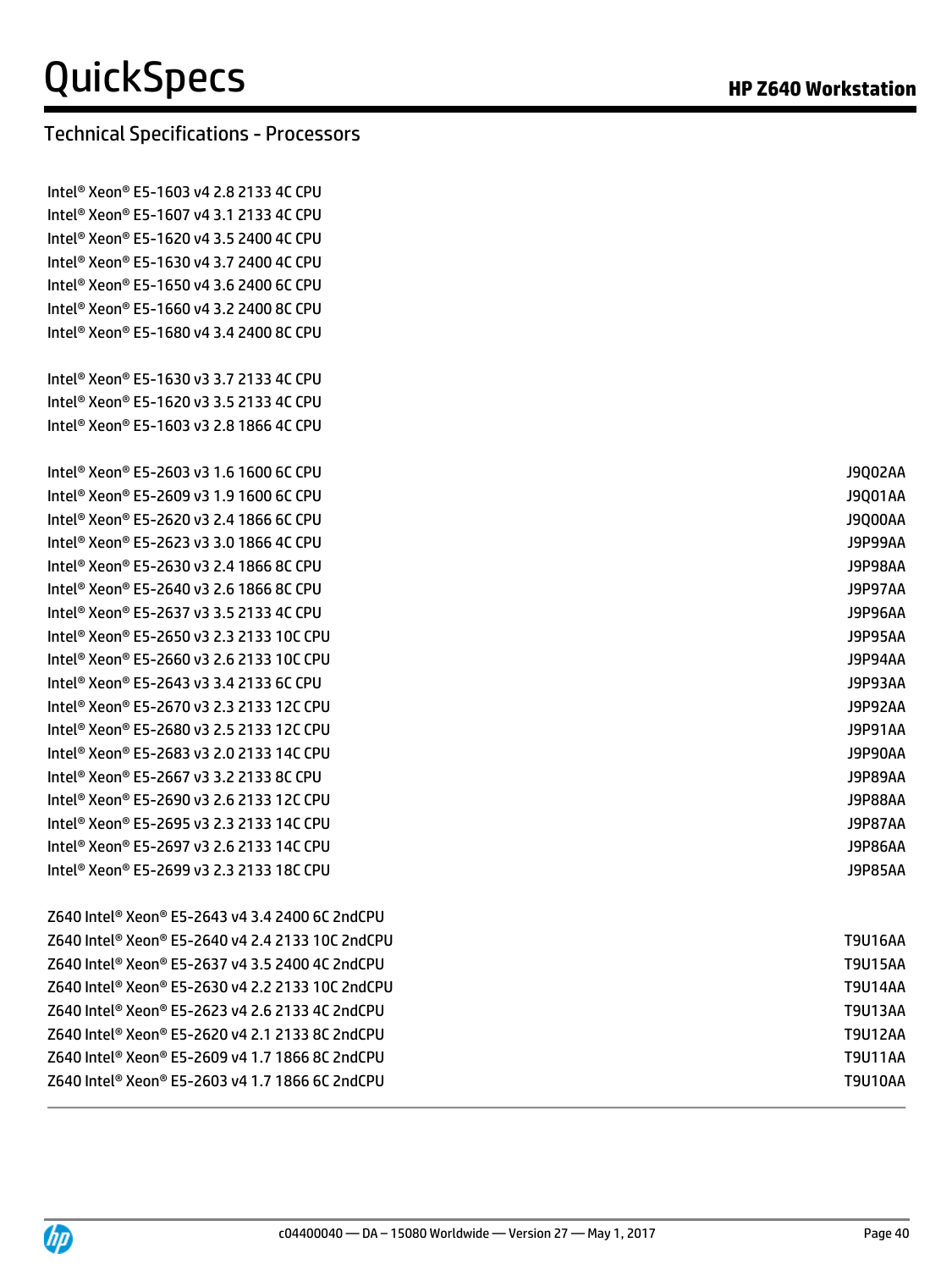#### **STORAGE/HARD DRIVES**

| <b>SAS Hard Drives for</b> | 600GB SAS 15K SFF HDD           | <b>Capacity</b>                                                                       | 600GB                          |                   |
|----------------------------|---------------------------------|---------------------------------------------------------------------------------------|--------------------------------|-------------------|
| <b>HP Workstations</b>     |                                 | <b>Height</b>                                                                         | 5.9 in; 15 cm                  |                   |
|                            |                                 | <b>Width</b>                                                                          | Media Diameter 3.5 in; 8.9 cm  |                   |
|                            |                                 | <b>Interface</b>                                                                      | 12Gb/s SAS                     |                   |
|                            |                                 | Synchronous Transfer Rate (Maximum) Up to 1200 MB/s (SAS single port)                 |                                |                   |
|                            |                                 | <b>Buffer</b>                                                                         | <b>128MB</b>                   |                   |
|                            |                                 | <b>Seek Time (typical reads, includes</b><br>controller overhead, including settling) | <b>Average</b>                 | 2.0 <sub>ms</sub> |
|                            |                                 | <b>Rotational Speed</b>                                                               | 15K rpm                        |                   |
|                            |                                 | <b>Operating Temperature</b>                                                          | 41° to 131° F (5° to 55° C)    |                   |
|                            | <b>600GB SAS 15K SFF HDD</b>    | <b>Capacity</b>                                                                       | 600GB                          |                   |
|                            |                                 | <b>Height</b>                                                                         | 5.9 in; 15 cm                  |                   |
|                            |                                 | <b>Width</b>                                                                          | Media Diameter 3.5 in; 8.9 cm  |                   |
|                            |                                 | <b>Interface</b>                                                                      | 12Gb/s SAS                     |                   |
|                            |                                 | Synchronous Transfer Rate (Maximum) Up to 1200 MB/s (SAS single port)                 |                                |                   |
|                            |                                 | <b>Buffer</b>                                                                         | <b>128MB</b>                   |                   |
|                            |                                 | <b>Seek Time (typical reads, includes</b><br>controller overhead, including settling) | <b>Average</b>                 | 2.0 <sub>ms</sub> |
|                            |                                 | <b>Rotational Speed</b>                                                               | 15K rpm                        |                   |
|                            |                                 | <b>Operating Temperature</b>                                                          | 41° to 131° F (5° to 55° C)    |                   |
|                            | 300GB SAS 10K rpm 6Gb/s         | Capacity                                                                              | 300GB                          |                   |
|                            | 3.5" HDD                        | <b>Height</b>                                                                         | 0.6 in; 1.53 cm                |                   |
|                            |                                 | <b>Width</b>                                                                          | Media Diameter 2.5 in; 6.36 cm |                   |
|                            |                                 |                                                                                       | <b>Physical Size</b>           | 2.75 in; 6.99 cm  |
|                            |                                 | Interface                                                                             | SAS                            |                   |
|                            |                                 | Synchronous Transfer Rate (Maximum) Up to 600 MB/s                                    |                                |                   |
|                            |                                 | <b>Buffer</b>                                                                         | 64MB                           |                   |
|                            |                                 | Cache                                                                                 | multi-segmentable cache buffer |                   |
|                            |                                 | <b>Seek Time (typical reads, includes</b>                                             | <b>Single Track</b>            | $0.4$ ms (max)    |
|                            |                                 | controller overhead, including settling)                                              | Average                        | 3.6 <sub>ms</sub> |
|                            |                                 |                                                                                       | <b>Full Stroke</b>             | $7.3 \text{ ms}$  |
|                            |                                 | <b>Rotational Speed</b>                                                               | 10,000 rpm                     |                   |
|                            |                                 | <b>Logical Blocks</b>                                                                 | 585,937,500                    |                   |
|                            |                                 | <b>Operating Temperature</b>                                                          | 41° to 131° F (5° to 55° C)    |                   |
|                            | <b>HP 600GB SAS 10K SFF HDD</b> | <b>Capacity</b>                                                                       | 600GB                          |                   |
|                            |                                 | <b>Height</b>                                                                         | 0.6 in; 1.53 cm                |                   |
|                            |                                 | <b>Width</b>                                                                          | Media Diameter 2.5 in; 6.36 cm |                   |
|                            |                                 |                                                                                       | <b>Physical Size</b>           | 2.75 in; 6.99 cm  |
|                            |                                 | <b>Interface</b>                                                                      | SAS 6Gb/s                      |                   |

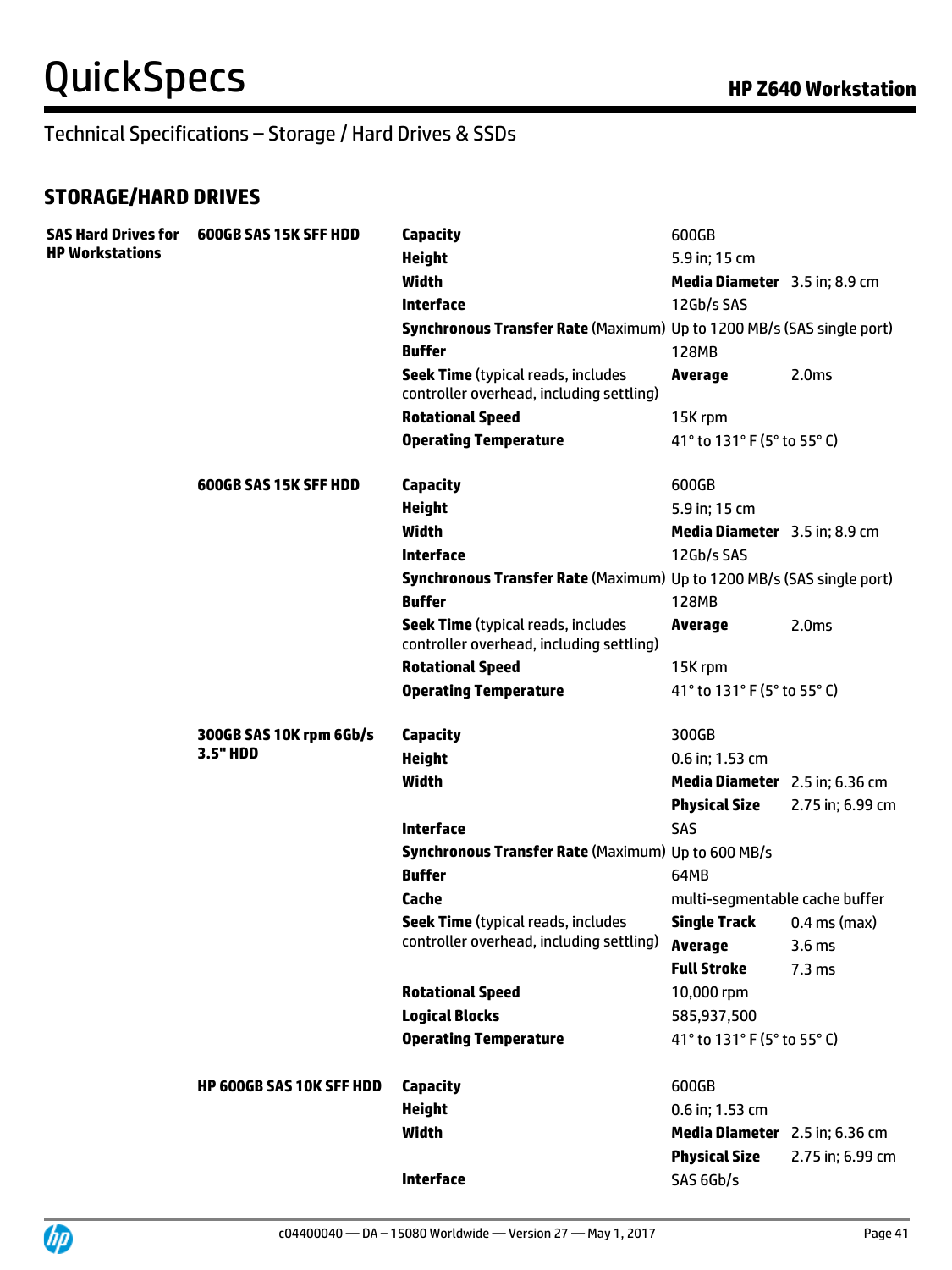|                        |                                                         | <b>Synchronous Transfer Rate</b><br>(Maximum)            | Up to 600MB/s                     |                   |
|------------------------|---------------------------------------------------------|----------------------------------------------------------|-----------------------------------|-------------------|
|                        |                                                         | <b>Buffer</b>                                            | 64MB                              |                   |
|                        |                                                         | Cache                                                    | multi-segmentable cache buffer    |                   |
|                        |                                                         | <b>Seek Time (typical reads, includes</b>                | <b>Single Track</b>               | $0.4$ ms (max)    |
|                        |                                                         | controller overhead, including settling)                 | <b>Average</b>                    | 3.6 <sub>ms</sub> |
|                        |                                                         |                                                          | <b>Full Stroke</b>                | 7.3 <sub>ms</sub> |
|                        |                                                         | <b>Rotational Speed</b>                                  | 10,000 rpm                        |                   |
|                        |                                                         | <b>Logical Blocks</b>                                    | 1,172,123,568                     |                   |
|                        |                                                         | <b>Operating Temperature</b>                             | 41° to 131° F (5° to 55° C)       |                   |
|                        | <b>HP 1.2TB SAS 10K SFF HDD</b>                         | <b>Capacity</b>                                          | 1.2TB                             |                   |
|                        |                                                         | <b>Height</b>                                            | 0.6 in; 1.53 cm                   |                   |
|                        |                                                         | <b>Width</b>                                             | Media Diameter 2.5 in; 6.36 cm    |                   |
|                        |                                                         |                                                          | <b>Physical Size</b>              | 2.75 in; 6.99 cm  |
|                        |                                                         | <b>Interface</b>                                         | SAS 6Gb/s                         |                   |
|                        |                                                         | <b>Synchronous Transfer Rate (Maximum) Up to 600MB/s</b> |                                   |                   |
|                        |                                                         | <b>Buffer</b>                                            | 64MB                              |                   |
|                        |                                                         | Cache                                                    | multi-segmentable cache buffer    |                   |
|                        |                                                         | <b>Seek Time (typical reads, includes</b>                | <b>Single Track</b>               | $0.18ms$ (max)    |
|                        |                                                         | controller overhead, including settling)                 | <b>Average</b>                    | 3.5 <sub>ms</sub> |
|                        |                                                         |                                                          | <b>Full Stroke</b>                | 7.17ms            |
|                        |                                                         | <b>Rotational Speed</b>                                  | 10,000 rpm                        |                   |
|                        |                                                         | <b>Logical Blocks</b>                                    | 2,344,225,968                     |                   |
|                        |                                                         | <b>Operating Temperature</b>                             | 41° to 131° F (5°                 |                   |
|                        |                                                         |                                                          | to 55 $\degree$ C)                |                   |
|                        | SATA Hard Drives for 500GB SATA 7200 rpm 6Gb/s Capacity |                                                          | 500GB                             |                   |
| <b>HP Workstations</b> | 3.5" HDD                                                | <b>Height</b>                                            | 1 in; 2.54 cm                     |                   |
|                        |                                                         | <b>Width</b>                                             | Media Diameter 3.5 in; 8.9 cm     |                   |
|                        |                                                         |                                                          | <b>Physical Size</b>              | 4 in; 10.17 cm    |
|                        |                                                         | <b>Interface</b>                                         | Serial ATA (6.0Gb/s), NCQ enabled |                   |
|                        |                                                         | <b>Synchronous Transfer Rate (Maximum) Up to 600MB/s</b> |                                   |                   |
|                        |                                                         | <b>Buffer</b>                                            | <b>16MB</b>                       |                   |
|                        |                                                         | <b>Seek Time (typical reads, includes</b>                | <b>Single Track</b>               | 2 ms              |
|                        |                                                         | controller overhead, including settling)                 | <b>Average</b>                    | 11 ms             |
|                        |                                                         |                                                          | <b>Full Stroke</b>                | 21 ms             |
|                        |                                                         | <b>Rotational Speed</b>                                  | 7,200 rpm                         |                   |
|                        |                                                         | <b>Logical Blocks</b>                                    | 976,773,168                       |                   |
|                        |                                                         | <b>Operating Temperature</b>                             | 41° to 131° F (5° to 55° C)       |                   |
|                        |                                                         |                                                          |                                   |                   |
|                        | 1TB SATA 7200 rpm 6Gb/s                                 | <b>Capacity</b>                                          | 1 Terabyte (1000 GB)              |                   |
|                        | 3.5" HDD                                                | <b>Height</b>                                            | 1 in; 2.54 cm                     |                   |
|                        |                                                         | Width                                                    | Media Diameter 3.5 in; 8.9 cm     |                   |
|                        |                                                         |                                                          |                                   |                   |



 $\overline{\phantom{a}}$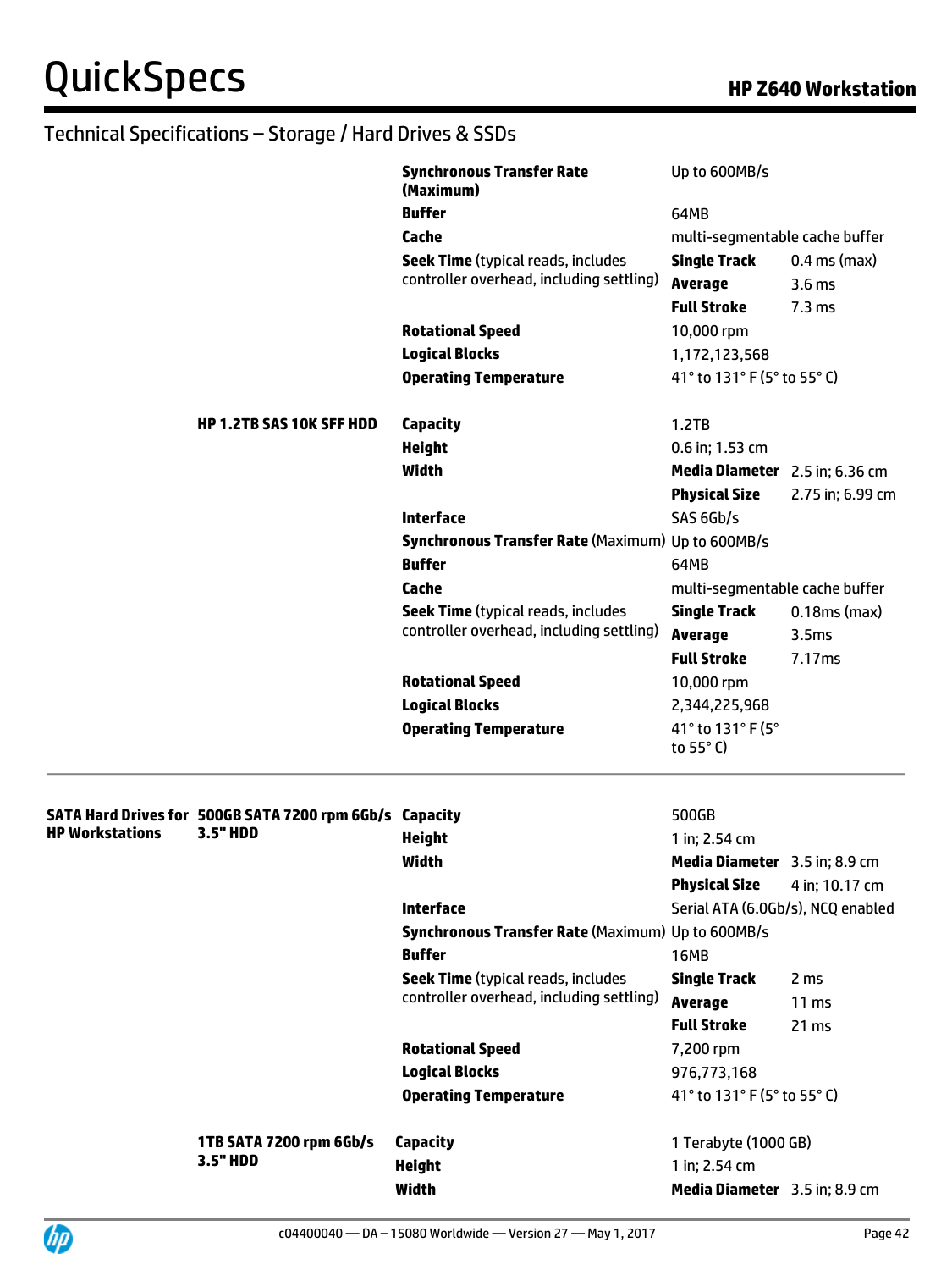|                                                | <b>Interface</b><br><b>Synchronous Transfer Rate (Maximum)</b> Up to 600 MB/s | <b>Physical Size</b><br><b>Serial ATA</b><br>(6.0Gb/s), NCQ<br>enabled | 4 in; 10.17 cm                        |
|------------------------------------------------|-------------------------------------------------------------------------------|------------------------------------------------------------------------|---------------------------------------|
|                                                | <b>Interface</b>                                                              | Serial ATA (6.0Gb/s), NCQ enabled                                      |                                       |
|                                                | <b>Synchronous Transfer Rate (Maximum)</b>                                    | Up to 600 MB/s                                                         |                                       |
|                                                | <b>Buffer</b>                                                                 | 64MB                                                                   |                                       |
|                                                | <b>Seek Time (typical reads, includes</b>                                     | <b>Single Track</b>                                                    | 2 ms                                  |
|                                                | controller overhead, including settling)                                      | <b>Average</b>                                                         | 11 <sub>ms</sub>                      |
|                                                |                                                                               | <b>Full Stroke</b>                                                     | 21 ms                                 |
|                                                | <b>Rotational Speed</b>                                                       | 7,200 rpm                                                              |                                       |
|                                                | <b>Logical Blocks</b>                                                         | 1,953,525,168                                                          |                                       |
|                                                | <b>Operating Temperature</b>                                                  | 41° to 131° F (5° to 55° C)                                            |                                       |
|                                                |                                                                               |                                                                        |                                       |
| 2.0TB SATA 7200 rpm 6Gb/s Capacity             |                                                                               | 2TB                                                                    |                                       |
| 3.5" HDD                                       | <b>Height</b>                                                                 | 1 in; 2.54 cm                                                          |                                       |
|                                                | Width                                                                         | Media Diameter 3.5 in; 8.9 cm                                          |                                       |
|                                                |                                                                               | <b>Physical Size</b>                                                   | 4 in; 10.17 cm                        |
|                                                | <b>Interface</b>                                                              | Serial ATA (6.0 Gb/s), NCQ Enabled                                     |                                       |
|                                                | <b>Synchronous Transfer Rate (Maximum)</b>                                    | Up to 600MB/s                                                          |                                       |
|                                                | <b>Buffer</b>                                                                 | 64MB                                                                   |                                       |
|                                                | <b>Seek Time (typical reads, includes</b>                                     | <b>Single Track</b>                                                    | 1.0 <sub>ms</sub>                     |
|                                                | controller overhead, including settling)                                      | <b>Average</b>                                                         | 11 <sub>ms</sub>                      |
|                                                |                                                                               | <b>Full Stroke</b>                                                     | 18 <sub>ms</sub>                      |
|                                                | <b>Rotational Speed</b>                                                       | 7,200 rpm                                                              |                                       |
|                                                | <b>Logical Blocks</b>                                                         | 3,907,029,168                                                          |                                       |
|                                                | <b>Operating Temperature</b>                                                  | 41° to 131° F (5° to 55° C)                                            |                                       |
|                                                |                                                                               |                                                                        |                                       |
| 3.0TB SATA 7200 rpm 6Gb/s Capacity<br>3.5" HDD |                                                                               | 3.0TB                                                                  |                                       |
|                                                | <b>Height</b>                                                                 | 1 in; 2.54 cm                                                          |                                       |
|                                                | Width                                                                         | Media Diameter 3.5 in; 8.9 cm                                          |                                       |
|                                                |                                                                               | <b>Physical Size</b>                                                   | 4.0 in; 10.17 cm                      |
|                                                | <b>Interface</b>                                                              | Serial ATA (6.0Gb/s), NCQ enabled                                      |                                       |
|                                                | <b>Synchronous Transfer Rate (Maximum)</b><br><b>Buffer</b>                   | Up to 6.0 Gb/s<br>64MB                                                 |                                       |
|                                                | <b>Seek Time (typical reads, includes</b>                                     | <b>Single Track</b>                                                    |                                       |
|                                                | controller overhead, including settling)                                      | <b>Average</b>                                                         | 0.6 <sub>ms</sub><br>11 <sub>ms</sub> |
|                                                |                                                                               | <b>Full Stroke</b>                                                     | Not specified                         |
|                                                | <b>Rotational Speed</b>                                                       | 7200 rpm                                                               |                                       |
|                                                | <b>Operating Temperature</b>                                                  | 41° to 140° F (5° to 60° C)                                            |                                       |
|                                                |                                                                               |                                                                        |                                       |

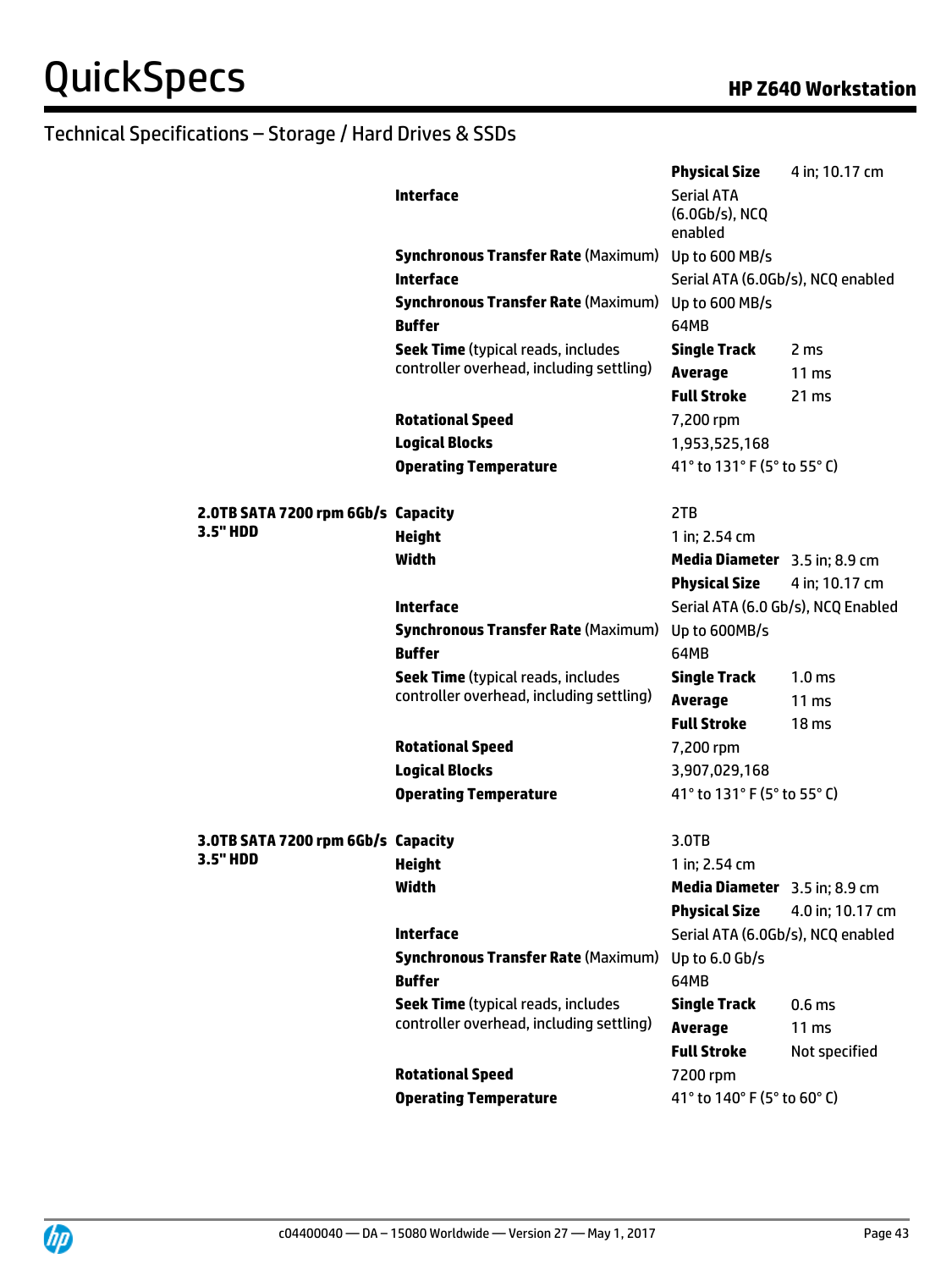| 1TB SATA 7200 rpm 6Gb/s     | <b>Capacity</b>                                             | 1TB                             |                   |
|-----------------------------|-------------------------------------------------------------|---------------------------------|-------------------|
| 3.5" HDD (Enterprise Class) | <b>Protocol</b>                                             | <b>SATA</b>                     |                   |
|                             | <b>Form Factor</b>                                          | 3.5"                            |                   |
|                             | <b>Controller</b>                                           | AHCI                            |                   |
|                             | <b>Reliability (MTBF)</b>                                   | 2.0M hours                      |                   |
|                             | <b>Rated Power On Hours</b>                                 | 8760/yr                         |                   |
|                             | <b>Annualized Failure Rate (based on</b><br>Rated POH)      | < 0.62%                         |                   |
|                             | Rated for 24/7/365 operation                                | <b>YES</b>                      |                   |
|                             | <b>Physical Size (Height)</b>                               | 1 in; 2.54 cm                   |                   |
|                             | <b>Physical Size (Width)</b>                                | 4 in; 10.17 cm                  |                   |
|                             | <b>Media Diameter</b>                                       | 3.5 in; 8.9 cm                  |                   |
|                             | <b>Interface</b>                                            | Serial ATA (6Gb/s), NCQ enabled |                   |
|                             | <b>Synchronous Transfer Rate (Maximum)</b>                  | Up to 600MB/s                   |                   |
|                             | <b>Buffer</b>                                               | <b>128MB</b>                    |                   |
|                             | <b>Seek Time (typical reads, includes</b>                   | <b>Single Track</b>             | 0.32ms            |
|                             | controller overhead, including settling)                    | <b>Average</b>                  | 7.45ms            |
|                             |                                                             | <b>Full Stroke</b>              | 14.2ms            |
|                             | <b>Operating Temperature</b>                                | 41° to 140° F (5° to 60° C)     |                   |
|                             | <b>Performance</b>                                          | Sequential Read up to 226MB/s   |                   |
|                             |                                                             | <b>Sequential</b><br>Write      | up to 226MB/s     |
|                             |                                                             |                                 |                   |
|                             | <b>Enterprise Class Features</b>                            | <b>High Reliability</b>         |                   |
| 4TB SATA 7200 rpm 6Gb/s     | Capacity                                                    | 4TB                             |                   |
| 3.5" HDD (Enterprise Class) | <b>Height</b>                                               | 1 in; 2.54 cm                   |                   |
|                             | Width                                                       | Media Diameter 3.5 in; 8.9 cm   |                   |
|                             |                                                             | <b>Physical Size</b>            | 4 in; 10.17 cm    |
|                             | <b>Interface</b>                                            | Serial ATA (6Gb/s), NCQ enabled |                   |
|                             | <b>Synchronous Transfer Rate (Maximum)</b>                  | Up to 600MB/s                   |                   |
|                             | <b>Buffer</b>                                               | 128MB                           |                   |
|                             | <b>Seek Time (typical reads, includes</b>                   | <b>Single Track</b>             | 0.7 <sub>ms</sub> |
|                             | controller overhead, including settling)                    | <b>Average</b>                  | 8.5ms             |
|                             |                                                             | <b>Full Stroke</b>              | 15.7ms            |
|                             | <b>Rotational Speed</b>                                     | 7,200 rpm                       |                   |
|                             | <b>Operating Temperature</b>                                | 5° to 60° F (-15° to 15.56° C)  |                   |
| 500GB SATA 7.2K SED SFF     | Capacity                                                    | 500GB                           |                   |
| <b>HDD</b>                  | <b>Height</b>                                               | 0.275 in; 0.7 cm                |                   |
|                             | <b>Width</b>                                                | Media Diameter 2.5 in; 6.36 cm  |                   |
|                             |                                                             | <b>Physical Size</b>            | 2.75 in; 6.99 cm  |
|                             | <b>Interface</b>                                            | Serial ATA (6Gb/s)              |                   |
|                             | <b>Synchronous Transfer Rate (Maximum)</b><br><b>Buffer</b> | Up to 600MB/s<br>32MB           |                   |

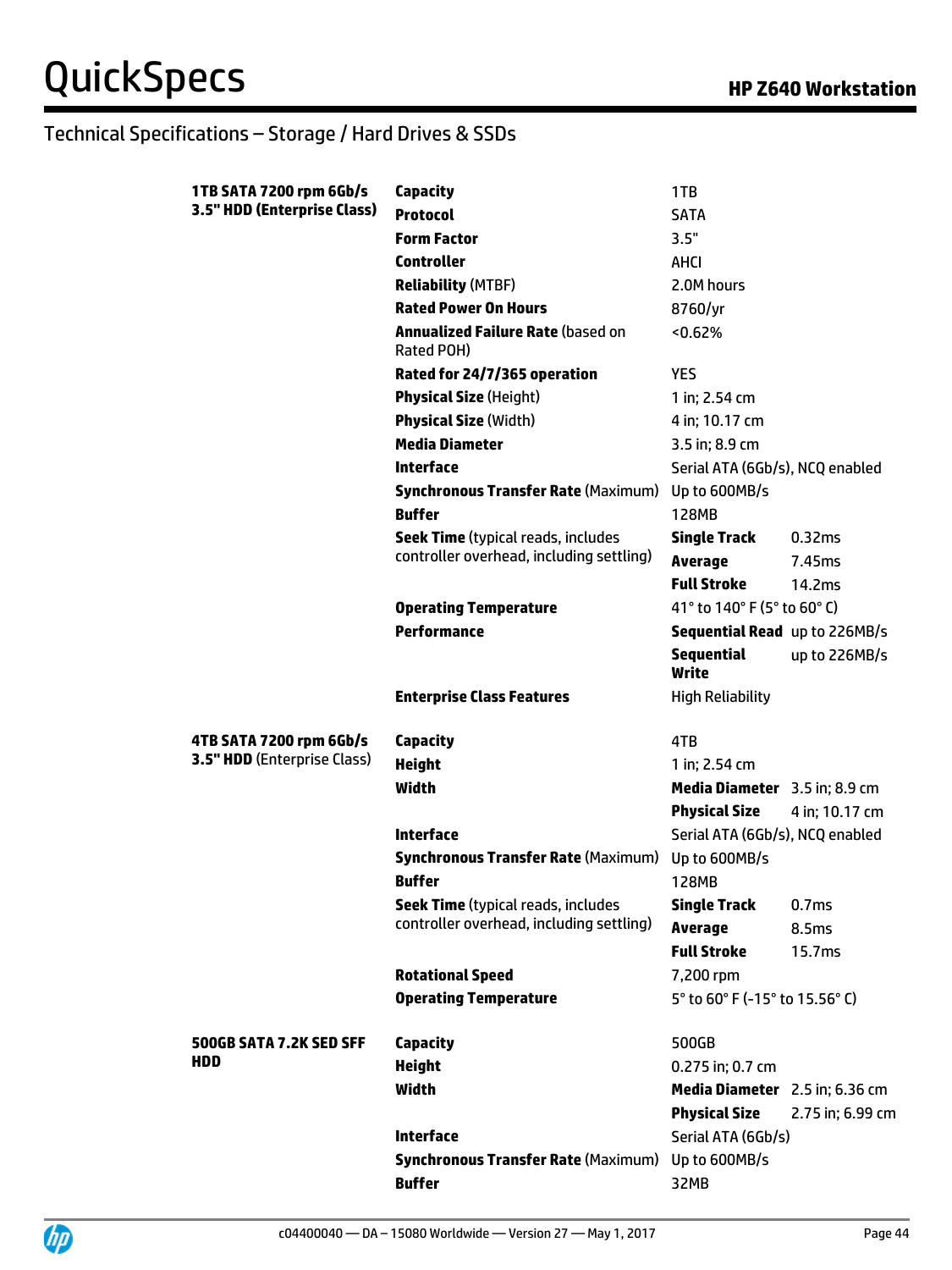|                                                | 1TB SATA 7200 rpm 8GB 3.5" Capacity      | <b>Seek Time (typical reads, includes</b><br>controller overhead, including settling)<br><b>Rotational Speed</b><br><b>Operating Temperature</b> |                               | <b>Single Track</b><br>1 <sub>ms</sub><br>4.2ms<br><b>Average</b><br><b>Full Stroke</b><br>25ms (typical)<br>7,200 rpm<br>32° to 140° F (0° to 60° C) |                                |
|------------------------------------------------|------------------------------------------|--------------------------------------------------------------------------------------------------------------------------------------------------|-------------------------------|-------------------------------------------------------------------------------------------------------------------------------------------------------|--------------------------------|
|                                                |                                          |                                                                                                                                                  |                               | 1TB                                                                                                                                                   |                                |
|                                                | <b>SSHD (hybrid)</b>                     | <b>Height</b>                                                                                                                                    |                               | 1 in; 2.54 cm                                                                                                                                         |                                |
|                                                |                                          | <b>Width</b>                                                                                                                                     |                               |                                                                                                                                                       | Media Diameter 3.5 in; 8.9 cm  |
|                                                |                                          |                                                                                                                                                  |                               | <b>Physical Size</b>                                                                                                                                  | 4 in; 10.17 cm                 |
|                                                |                                          | <b>Interface</b>                                                                                                                                 |                               | 6Gb/s SATA                                                                                                                                            |                                |
|                                                |                                          | <b>Synchronous Transfer Rate (Maximum)</b>                                                                                                       |                               | Up to 600MB/s                                                                                                                                         |                                |
|                                                |                                          | <b>Buffer</b>                                                                                                                                    |                               |                                                                                                                                                       | 64MB standard HDD cache buffer |
|                                                |                                          | <b>Cache</b>                                                                                                                                     |                               | 8GB NAND flash                                                                                                                                        |                                |
|                                                |                                          | <b>Rotational Speed</b>                                                                                                                          |                               | 7200 rpm                                                                                                                                              |                                |
|                                                |                                          | <b>Operating Temperature</b>                                                                                                                     |                               |                                                                                                                                                       | 32° to 140° F (0° to 60° C)    |
|                                                |                                          |                                                                                                                                                  |                               |                                                                                                                                                       |                                |
| <b>SATA SSDs for HP</b><br><b>Workstations</b> | <b>HP 128GB SATA 6Gb/s</b><br><b>SSD</b> | <b>Capacity</b>                                                                                                                                  | 128GB                         |                                                                                                                                                       |                                |
|                                                |                                          | <b>Protocol</b>                                                                                                                                  | <b>SATA</b>                   |                                                                                                                                                       |                                |
|                                                |                                          | <b>Form Factor</b>                                                                                                                               | 2.5"                          |                                                                                                                                                       |                                |
|                                                |                                          | <b>Controller</b>                                                                                                                                | AHCI                          |                                                                                                                                                       |                                |
|                                                |                                          | <b>NAND Type</b>                                                                                                                                 | <b>MLC</b>                    |                                                                                                                                                       |                                |
|                                                |                                          | <b>Endurance</b>                                                                                                                                 | 100TBW (TB Written)           |                                                                                                                                                       |                                |
|                                                |                                          | <b>Reliability (MTTF)</b>                                                                                                                        | 1.5M hours                    |                                                                                                                                                       |                                |
|                                                |                                          | <b>Physical Size (Height)</b>                                                                                                                    | 0.28 in; 0.7 cm               |                                                                                                                                                       |                                |
|                                                |                                          | <b>Physical Size (Width)</b><br><b>Interface</b>                                                                                                 | 2.5 in; 6.36 cm<br>SATA 6Gb/s |                                                                                                                                                       |                                |
|                                                |                                          | <b>Synchronous Transfer</b><br><b>Rate (Maximum)</b>                                                                                             |                               | Up to 550MB/s (Sequential Read)                                                                                                                       |                                |
|                                                |                                          | <b>Operating Temperature</b>                                                                                                                     |                               | 32° to 158° F (0° to 70° C)                                                                                                                           |                                |
|                                                |                                          | <b>Performance</b>                                                                                                                               | <b>Sequential Read</b>        |                                                                                                                                                       | 560 MB/s                       |
|                                                |                                          |                                                                                                                                                  | <b>Sequential Write</b>       |                                                                                                                                                       | 400 MB/s                       |
|                                                |                                          |                                                                                                                                                  | <b>Random Read</b>            |                                                                                                                                                       | <b>90K IOPS</b>                |
|                                                |                                          |                                                                                                                                                  | <b>Random Write</b>           |                                                                                                                                                       | <b>88K IOPS</b>                |
|                                                | HP 256GB SATA 6Gb/s                      | <b>Capacity</b>                                                                                                                                  | 256GB                         |                                                                                                                                                       |                                |
|                                                | <b>SSD</b>                               | <b>Protocol</b>                                                                                                                                  | <b>SATA</b>                   |                                                                                                                                                       |                                |
|                                                |                                          | <b>Form Factor</b>                                                                                                                               | 2.5"                          |                                                                                                                                                       |                                |
|                                                |                                          | <b>Controller</b>                                                                                                                                | <b>AHCI</b>                   |                                                                                                                                                       |                                |
|                                                |                                          | <b>NAND Type</b>                                                                                                                                 | <b>MLC</b>                    |                                                                                                                                                       |                                |
|                                                |                                          | <b>Endurance</b>                                                                                                                                 | 200TBW (TB Written)           |                                                                                                                                                       |                                |
|                                                |                                          | <b>Reliability (MTTF)</b>                                                                                                                        | 1.5M hours                    |                                                                                                                                                       |                                |
|                                                |                                          | <b>Physical Size (Height)</b>                                                                                                                    | 0.28 in; 0.7 cm               |                                                                                                                                                       |                                |
|                                                |                                          | <b>Physical Size (Width)</b>                                                                                                                     | 2.5 in; 6.36 cm               |                                                                                                                                                       |                                |

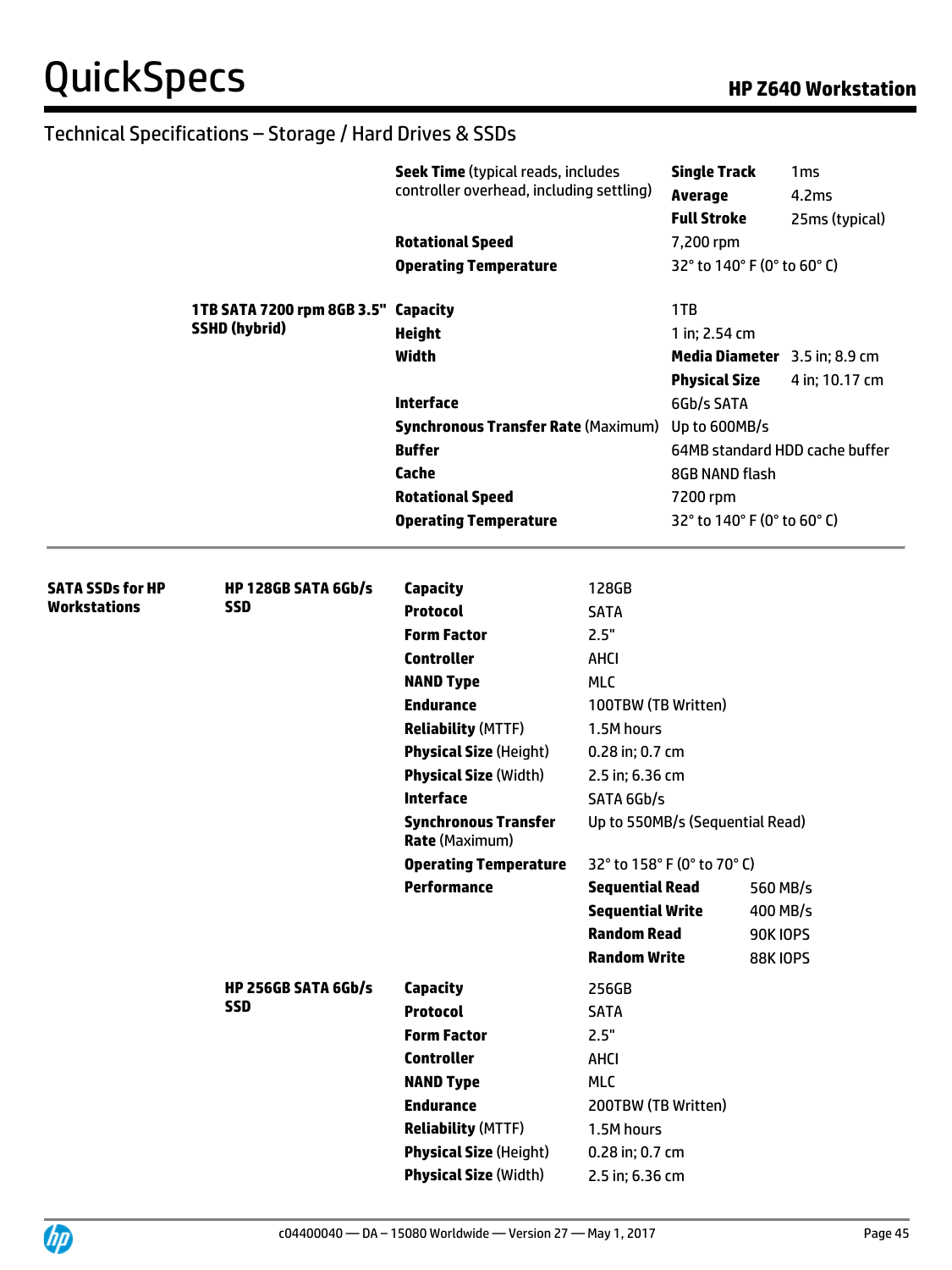|                            | Interface                                            | SATA 6Gb/s                      |                  |
|----------------------------|------------------------------------------------------|---------------------------------|------------------|
|                            | <b>Synchronous Transfer</b><br><b>Rate (Maximum)</b> | Up to 600MB/s                   |                  |
|                            | <b>Operating Temperature</b>                         | 32° to 158° F (0° to 70° C)     |                  |
|                            | Performance                                          | <b>Sequential Read</b>          | 560MB/s (max)    |
|                            |                                                      | <b>Sequential Write</b>         | 510MB/s (max)    |
|                            |                                                      | <b>Random Read</b>              | 100K IOPS (max)  |
|                            |                                                      | <b>Random Write</b>             | 88K IOPS (max)   |
| <b>HP 256GB SATA 6Gb/s</b> | <b>Capacity</b>                                      | 256GB                           |                  |
| <b>SED Opal 2 SSD</b>      | <b>Protocol</b>                                      | <b>SATA</b>                     |                  |
|                            | <b>Form Factor</b>                                   | 2.5"                            |                  |
|                            | <b>Controller</b>                                    | AHCI                            |                  |
|                            | <b>NAND Type</b>                                     | <b>MLC</b>                      |                  |
|                            | <b>Endurance</b>                                     | 200TBW (TB Written)             |                  |
|                            | <b>Reliability (MTTF)</b>                            | 1.5M hours                      |                  |
|                            | <b>Physical Size (Height)</b>                        | 0.28 in; 0.7 cm                 |                  |
|                            | <b>Physical Size (Width)</b>                         | 2.5 in; 6.36 cm                 |                  |
|                            | <b>Interface</b>                                     | 6Gb/s SATA                      |                  |
|                            | <b>Synchronous Transfer</b><br><b>Rate (Maximum)</b> | Up to 550MB/s (Sequential Read) |                  |
|                            | <b>Operating Temperature</b>                         | 32° to 158° F (0° to 70° C)     |                  |
|                            | <b>Performance</b>                                   | <b>Sequential Read</b>          | 560MB/s          |
|                            |                                                      | <b>Sequential Write</b>         | 510 MB/s         |
|                            |                                                      | <b>Random Read</b>              | <b>100KIOPS</b>  |
|                            |                                                      | <b>Random Write</b>             | <b>88K10PS</b>   |
|                            | <b>Self-Encrypting Drive</b><br><b>Support</b>       | OPAL <sub>2</sub>               |                  |
| <b>HP 512GB SATA 6Gb/s</b> | Capacity                                             | 512GB                           |                  |
| <b>SSD</b>                 | <b>Protocol</b>                                      | <b>SATA</b>                     |                  |
|                            | <b>Form Factor</b>                                   | 2.5"                            |                  |
|                            | Controller                                           | <b>AHCI</b>                     |                  |
|                            | <b>NAND Type</b>                                     | <b>MLC</b>                      |                  |
|                            | <b>Endurance</b>                                     | 300TBW (TB Written)             |                  |
|                            | <b>Reliability (MTTF)</b>                            | 1.5M hours                      |                  |
|                            | <b>Physical Size (Height)</b>                        | 0.28 in; 0.7 cm                 |                  |
|                            | <b>Physical Size (Width)</b>                         | 2.5 in; 6.36 cm                 |                  |
|                            | <b>Interface</b>                                     | SATA 6Gb/s                      |                  |
|                            | <b>Synchronous Transfer</b><br><b>Rate (Maximum)</b> | Up to 550MB/s (Sequential Read) |                  |
|                            | <b>Operating Temperature</b>                         | 32° to 158° F (0° to 70° C)     |                  |
|                            | <b>Performance</b>                                   | <b>Sequential Read</b>          | 560 MB/s         |
|                            |                                                      | <b>Sequential Write</b>         | 510 MB/s         |
|                            |                                                      | <b>Random Read</b>              | <b>100K IOPS</b> |
|                            |                                                      | <b>Random Write</b>             | <b>88K10PS</b>   |
|                            |                                                      |                                 |                  |

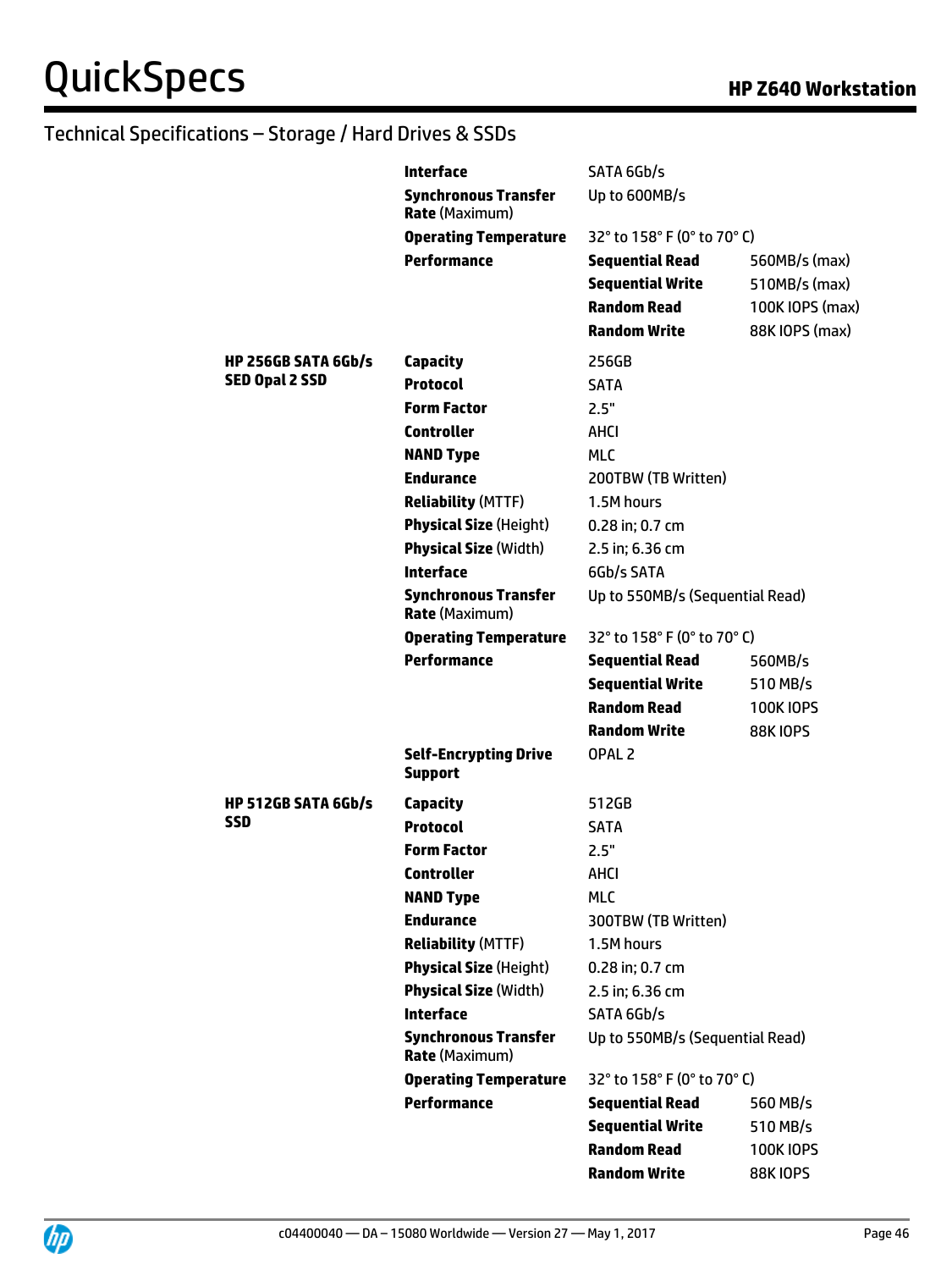| <b>HP 512GB SATA SED SSD</b> | <b>Capacity</b>                                               | 512GB                           |                 |
|------------------------------|---------------------------------------------------------------|---------------------------------|-----------------|
|                              | <b>Protocol</b>                                               | <b>SATA</b>                     |                 |
|                              | <b>Form Factor</b>                                            | 2.5"                            |                 |
|                              | <b>Controller</b>                                             | AHCI                            |                 |
|                              | <b>NAND Type</b>                                              | <b>MLC</b>                      |                 |
|                              | <b>Endurance</b>                                              |                                 |                 |
|                              |                                                               | 300TBW (TB Written)             |                 |
|                              | <b>Reliability (MTTF)</b>                                     | 1.5M hours                      |                 |
|                              | <b>Physical Size (Height)</b><br><b>Physical Size (Width)</b> | 0.28 in; 0.7 cm                 |                 |
|                              |                                                               | 2.5 in; 6.36 cm                 |                 |
|                              | <b>Interface</b>                                              | SATA 6Gb/s                      |                 |
|                              | <b>Synchronous Transfer</b><br><b>Rate (Maximum)</b>          | Up to 600MB/s                   |                 |
|                              | <b>Operating Temperature</b>                                  | 32° to 158° F (0° to 70° C)     |                 |
|                              | <b>Performance</b>                                            | <b>Sequential Read</b>          | 560 MB/s        |
|                              |                                                               | <b>Sequential Write</b>         | 510 MB/s        |
|                              |                                                               | <b>Random Read</b>              | <b>100KIOPS</b> |
|                              |                                                               | <b>Random Write</b>             | <b>88K10PS</b>  |
|                              | <b>Self-Encrypting Drive</b><br><b>Support</b>                | OPAL 1 and 2                    |                 |
| <b>HP 1TB SATA 6Gb/s SSD</b> | <b>Capacity</b>                                               | 1TB                             |                 |
|                              | <b>Protocol</b>                                               | SATA                            |                 |
|                              | <b>Form Factor</b>                                            | 2.5"                            |                 |
|                              | <b>Controller</b>                                             | AHCI                            |                 |
|                              | <b>NAND Type</b>                                              | <b>MLC</b>                      |                 |
|                              | <b>Endurance</b>                                              | 400TBW (TB Written)             |                 |
|                              | <b>Reliability (MTTF)</b>                                     | 1.5M hours                      |                 |
|                              | <b>Physical Size (Height)</b>                                 | 0.28 in; 0.7 cm                 |                 |
|                              | <b>Physical Size (Width)</b>                                  | 2.5 in; 6.36 cm                 |                 |
|                              | <b>Interface</b>                                              | SATA 6Gb/s                      |                 |
|                              | <b>Synchronous Transfer</b><br><b>Rate</b> (Maximum)          | Up to 550MB/s (Sequential Read) |                 |
|                              | <b>Operating Temperature</b>                                  | 32° to 158° F (0° to 70° C)     |                 |
|                              | <b>Performance</b>                                            | <b>Sequential Read</b>          | 560 MB/s        |
|                              |                                                               | <b>Sequential Write</b>         | 510 MB/s        |
|                              |                                                               | <b>Random Read</b>              | <b>100KIOPS</b> |
|                              |                                                               | <b>Random Write</b>             | <b>88K10PS</b>  |
| <b>HP 2TB SATA 6Gb/s SSD</b> | Capacity                                                      | 2TB                             |                 |
|                              | <b>Protocol</b>                                               | <b>SATA</b>                     |                 |
|                              | <b>Form Factor</b>                                            | 2.5"                            |                 |
|                              | <b>Controller</b>                                             | AHCI                            |                 |
|                              | <b>NAND Type</b>                                              | 3D TLC                          |                 |
|                              | <b>Endurance</b>                                              | 400TBW (TB Written)             |                 |
|                              | <b>Reliability (MTTF)</b>                                     | 1.5M hours                      |                 |
|                              | <b>Physical Size (Height)</b>                                 | 0.28 in; 0.7 cm                 |                 |

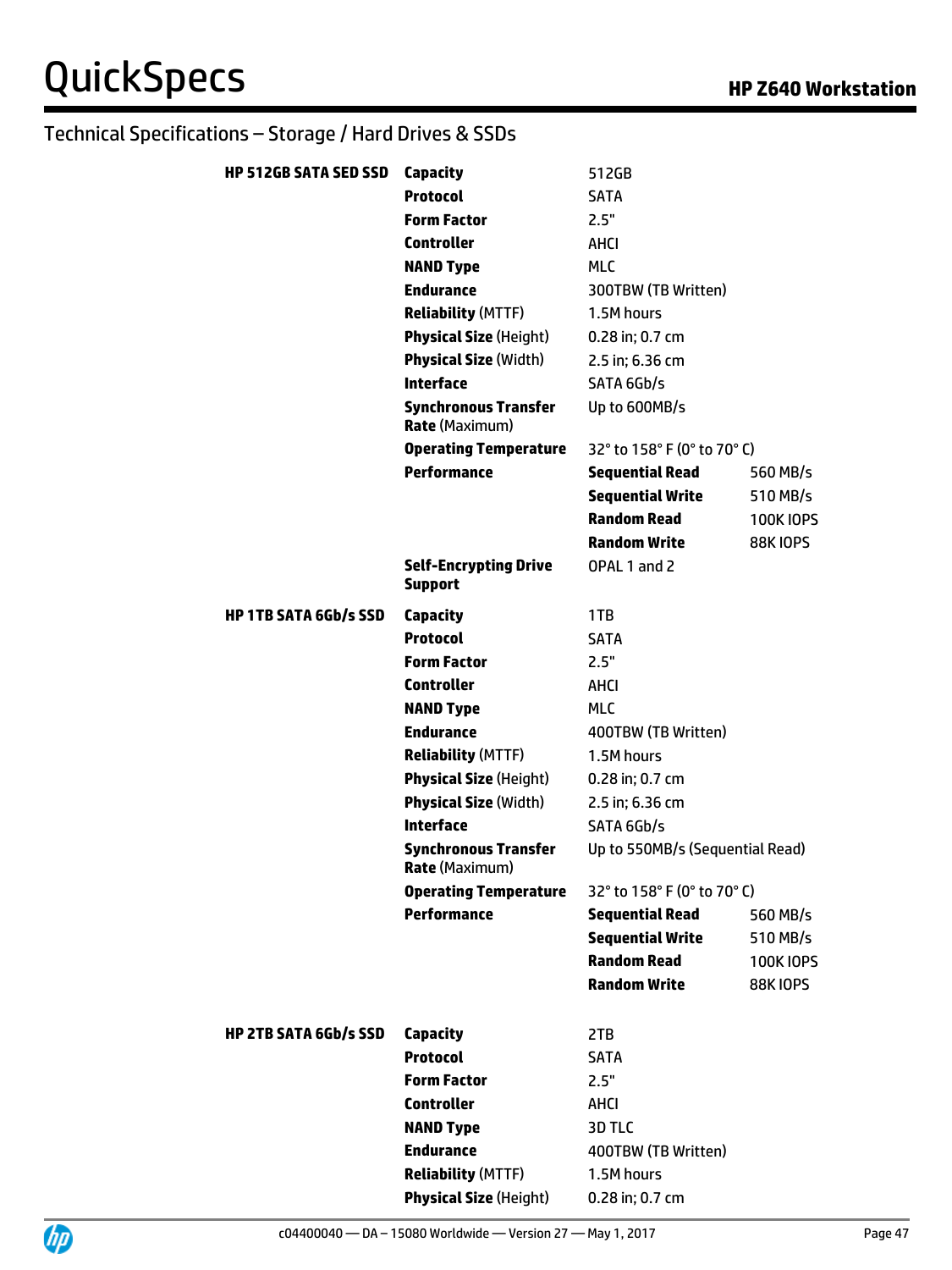|                            | <b>Physical Size (Width)</b>                         | 2.5 in; 6.36 cm                                                   |                 |
|----------------------------|------------------------------------------------------|-------------------------------------------------------------------|-----------------|
|                            | <b>Interface</b>                                     | SATA 6Gb/s                                                        |                 |
|                            | <b>Synchronous Transfer</b><br><b>Rate (Maximum)</b> | Up to 550MB/s (Sequential Read)                                   |                 |
|                            | <b>Operating Temperature</b>                         | 32° to 158° F (0° to 70° C)                                       |                 |
|                            | <b>Performance</b>                                   | <b>Sequential Read</b>                                            | 530 MB/s        |
|                            |                                                      | <b>Sequential Write</b>                                           | 500 MB/s        |
|                            |                                                      | <b>Random Read</b>                                                | <b>92K10PS</b>  |
|                            |                                                      | <b>Random Write</b>                                               | 83K IOPS        |
| <b>HP Enterprise Class</b> | Capacity                                             | 240GB                                                             |                 |
| <b>240GB SATA SSD</b>      | <b>Protocol</b>                                      | <b>SATA</b>                                                       |                 |
|                            | <b>Form Factor</b>                                   | 2.5"                                                              |                 |
|                            | <b>Controller</b>                                    | AHCI                                                              |                 |
|                            | <b>NAND Type</b>                                     | <b>MLC</b>                                                        |                 |
|                            | <b>Endurance</b>                                     | 920TBW (TB Written)                                               |                 |
|                            | <b>Reliability (MTTF)</b>                            | 2.0M hours                                                        |                 |
|                            | <b>Physical Size (Height)</b>                        | 0.28 in; 0.7 cm                                                   |                 |
|                            | <b>Physical Size (Width)</b>                         | 2.5 in; 6.36 cm                                                   |                 |
|                            | <b>Interface</b>                                     | 6Gb/s SATA                                                        |                 |
|                            | <b>Synchronous Transfer</b><br><b>Rate (Maximum)</b> | Up to 600MB/s                                                     |                 |
|                            | <b>Operating Temperature</b>                         | 32° to 158° F (0° to 70° C)                                       |                 |
|                            | <b>Performance</b>                                   | <b>Sequential Read</b>                                            | 420 MB/s        |
|                            |                                                      | <b>Sequential Write</b>                                           | 290 MB/s        |
|                            |                                                      | <b>Random Read</b>                                                | <b>63K IOPS</b> |
|                            |                                                      | <b>Random Write</b>                                               | <b>18K10PS</b>  |
|                            | <b>Enterprise Class Features</b> High Endurance NAND | <b>Power Loss Protection</b><br><b>End-to-End Data Protection</b> |                 |
|                            |                                                      |                                                                   |                 |
| <b>HP Enterprise Class</b> | <b>Capacity</b>                                      | 480GB                                                             |                 |
| <b>480GB SATA SSD</b>      | <b>Protocol</b>                                      | SATA                                                              |                 |
|                            | <b>Form Factor</b>                                   | 2.5"                                                              |                 |
|                            | <b>Controller</b>                                    | AHCI                                                              |                 |
|                            | <b>NAND Type</b>                                     | <b>MLC</b>                                                        |                 |
|                            | <b>Endurance</b>                                     | 1850TBW (TB Written)                                              |                 |
|                            | <b>Reliability (MTTF)</b>                            | 2.0M hours                                                        |                 |
|                            | <b>Physical Size (Height)</b>                        | 0.28 in; 0.7 cm                                                   |                 |
|                            | <b>Physical Size (Width)</b>                         | 2.5 in; 6.36 cm                                                   |                 |
|                            | <b>Interface</b>                                     | 6Gb/s SATA                                                        |                 |
|                            | <b>Synchronous Transfer</b><br><b>Rate (Maximum)</b> | Up to 600MB/s                                                     |                 |
|                            | <b>Operating Temperature</b>                         | 32° to 158° F (0° to 70° C)                                       |                 |

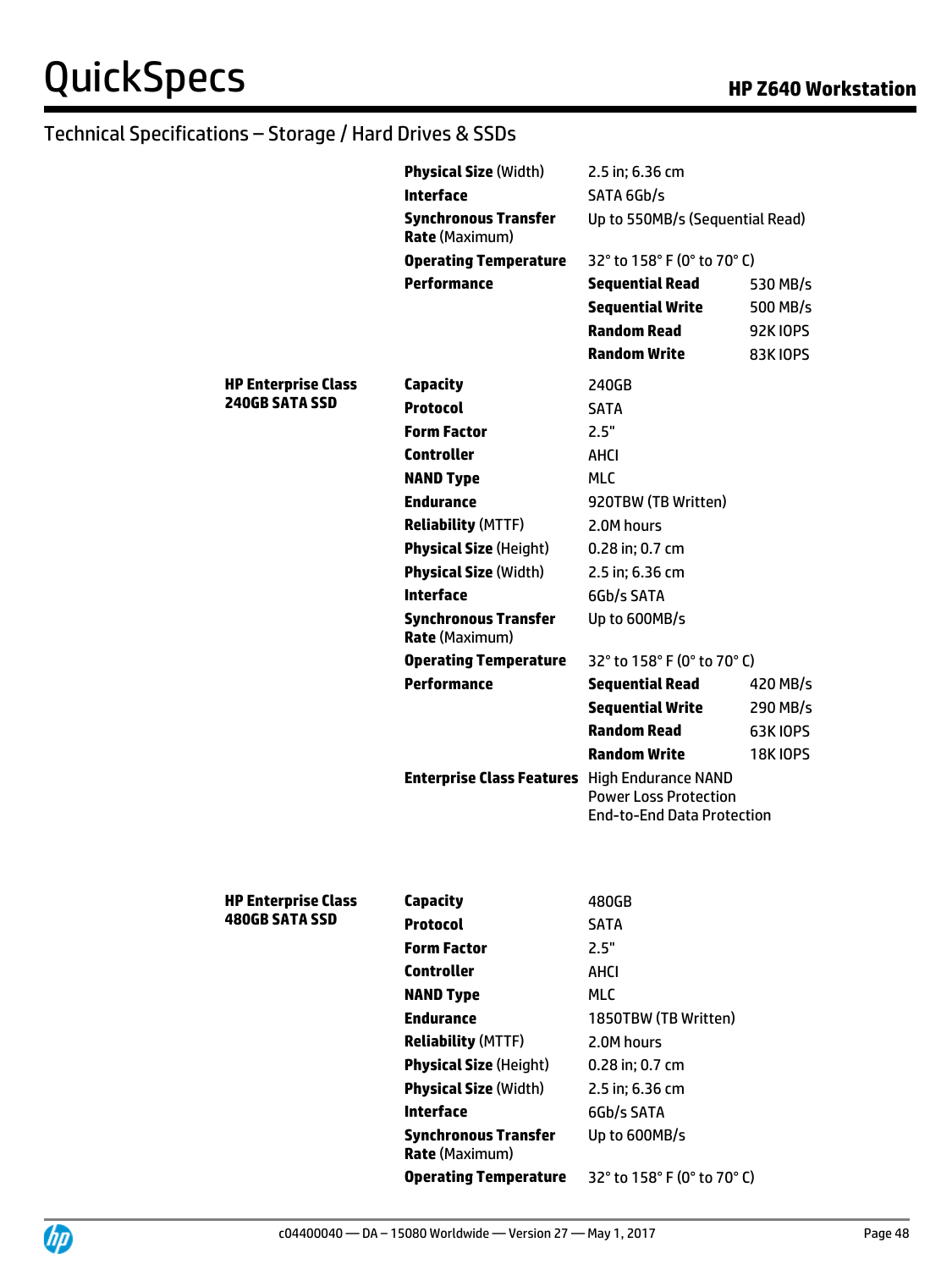|                         |                               | <b>Performance</b><br><b>Enterprise Class Features</b> High Endurance NAND | <b>Sequential Read</b><br><b>Sequential Write</b><br><b>Random Read</b><br><b>Random Write</b><br><b>Power Loss Protection</b><br><b>End-to-End Data Protection</b> | 420 MB/s<br>380 MB/s<br><b>63K10PS</b><br><b>23K10PS</b> |
|-------------------------|-------------------------------|----------------------------------------------------------------------------|---------------------------------------------------------------------------------------------------------------------------------------------------------------------|----------------------------------------------------------|
| <b>PCIe SSDs for HP</b> | <b>HP Z Turbo Drive 256GB</b> | Capacity                                                                   | 256GB                                                                                                                                                               |                                                          |
| <b>Workstations</b>     | <b>SSD</b>                    | <b>Protocol</b>                                                            | PCIe                                                                                                                                                                |                                                          |
|                         |                               | <b>Form Factor</b>                                                         | Half-height, half-length                                                                                                                                            |                                                          |
|                         |                               | <b>Controller</b>                                                          | AHCI                                                                                                                                                                |                                                          |
|                         |                               | <b>NAND Type</b>                                                           | <b>MLC</b>                                                                                                                                                          |                                                          |
|                         |                               | <b>Endurance</b>                                                           | 146TB                                                                                                                                                               |                                                          |
|                         |                               | <b>Interface</b>                                                           | PCI Express 2.0 x4 electrical x4 physical                                                                                                                           |                                                          |
|                         |                               | <b>Operating Temperature</b>                                               | 32° to 158° F (0° to 70° C)                                                                                                                                         |                                                          |
|                         |                               | <b>Performance</b>                                                         | <b>Sequential Read</b>                                                                                                                                              | 1080 MB/s                                                |
|                         |                               |                                                                            | <b>Sequential Write</b>                                                                                                                                             | 800 MB/s                                                 |
|                         |                               |                                                                            | <b>Random Read</b>                                                                                                                                                  | <b>120KIOPS</b>                                          |
|                         |                               |                                                                            | <b>Random Write</b>                                                                                                                                                 | <b>60K10PS</b>                                           |
|                         | <b>HP Z Turbo Drive 512GB</b> | Capacity                                                                   | 512GB                                                                                                                                                               |                                                          |
|                         | <b>SSD</b>                    | <b>Protocol</b>                                                            | PCIe                                                                                                                                                                |                                                          |
|                         |                               | <b>Form Factor</b>                                                         | Half-height, half-length                                                                                                                                            |                                                          |
|                         |                               | <b>Controller</b>                                                          | <b>AHCI</b>                                                                                                                                                         |                                                          |
|                         |                               | <b>NAND Type</b>                                                           | <b>MLC</b>                                                                                                                                                          |                                                          |
|                         |                               | <b>Endurance</b>                                                           | 292TB                                                                                                                                                               |                                                          |
|                         |                               | <b>Interface</b>                                                           | PCI Express 2.0 x4 electrical x4 physical                                                                                                                           |                                                          |
|                         |                               | <b>Operating Temperature</b>                                               | 32° to 158° F (0° to 70° C)                                                                                                                                         |                                                          |
|                         |                               | <b>Performance</b>                                                         | <b>Sequential Read</b>                                                                                                                                              | 1170 MB/s                                                |
|                         |                               |                                                                            | <b>Sequential Write</b>                                                                                                                                             | 950 MB/s                                                 |
|                         |                               |                                                                            | <b>Random Read</b>                                                                                                                                                  | <b>122K10PS</b>                                          |
|                         |                               |                                                                            | <b>Random Write</b>                                                                                                                                                 | <b>72K10PS</b>                                           |
|                         | <b>HP Z Turbo Drive G2</b>    | <b>Capacity</b>                                                            | 256GB                                                                                                                                                               |                                                          |
|                         | <b>256GB SSD</b>              | <b>Protocol</b>                                                            | PCIe                                                                                                                                                                |                                                          |
|                         |                               | <b>Form Factor</b>                                                         | Half-height, half-length                                                                                                                                            |                                                          |
|                         |                               | <b>Controller</b>                                                          | <b>NVMe</b>                                                                                                                                                         |                                                          |
|                         |                               | <b>NAND Type</b>                                                           | <b>MLC</b>                                                                                                                                                          |                                                          |
|                         |                               | <b>Endurance</b>                                                           | 146TB                                                                                                                                                               |                                                          |
|                         |                               | <b>Reliability (MTBF)</b>                                                  | 1.5M hours                                                                                                                                                          |                                                          |
|                         |                               | <b>Interface</b>                                                           | PCI Express 3.0 x4 electrical x4 physical                                                                                                                           |                                                          |
|                         |                               | <b>Operating Temperature</b>                                               | 32° to 158° F (0° to 70° C)                                                                                                                                         |                                                          |
|                         |                               | Performance                                                                | <b>Sequential Read</b>                                                                                                                                              | 2150 MB/s                                                |

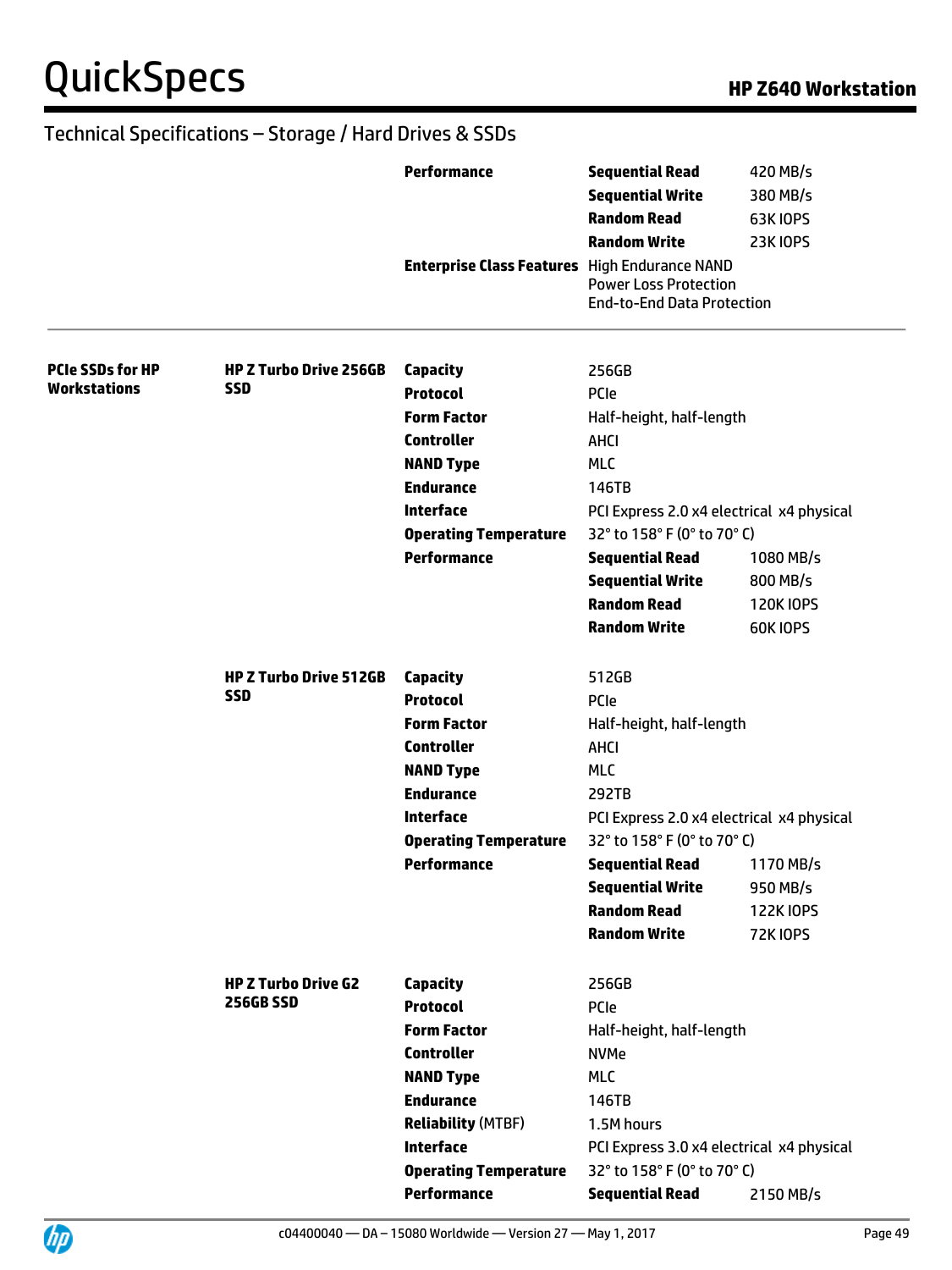|                                |                              | <b>Sequential Write</b>                   | 1260 MB/s           |
|--------------------------------|------------------------------|-------------------------------------------|---------------------|
|                                |                              | <b>Random Read</b>                        | 300K IOPS           |
|                                |                              | <b>Random Write</b>                       | <b>100K IOPS</b>    |
|                                |                              |                                           |                     |
| <b>HP Z Turbo Drive G2</b>     | <b>Capacity</b>              | 512GB                                     |                     |
| <b>512GB SSD</b>               | <b>Protocol</b>              | <b>PCIe</b>                               |                     |
|                                | <b>Form Factor</b>           | Half-height, half-length                  |                     |
|                                | <b>Controller</b>            | <b>NVMe</b>                               |                     |
|                                | <b>NAND Type</b>             | <b>MLC</b>                                |                     |
|                                | <b>Endurance</b>             | 292TB                                     |                     |
|                                | <b>Reliability (MTBF)</b>    | 1.5M hours                                |                     |
|                                | <b>Interface</b>             | PCI Express 3.0 x4 electrical x4 physical |                     |
|                                | <b>Operating Temperature</b> | 32° to 158° F (0° to 70° C)               |                     |
|                                | <b>Performance</b>           | <b>Sequential Read</b>                    | 2150 MB/s           |
|                                |                              | <b>Sequential Write</b>                   | 1550 MB/s           |
|                                |                              | <b>Random Read</b>                        | 300K IOPS           |
|                                |                              | <b>Random Write</b>                       | <b>100K IOPS</b>    |
|                                |                              |                                           |                     |
| <b>HP Z Turbo Drive G2 1TB</b> | Capacity                     | 1TB                                       |                     |
| SSD                            | <b>Protocol</b>              | PCIe                                      |                     |
|                                | <b>Form Factor</b>           | Half-height, half-length                  |                     |
|                                | <b>Controller</b>            | <b>NVMe</b>                               |                     |
|                                | <b>NAND Type</b>             | <b>MLC</b>                                |                     |
|                                | <b>Endurance</b>             | 600TB                                     |                     |
|                                | <b>Reliability (MTTF)</b>    | 1.5M hours                                |                     |
|                                | <b>Interface</b>             | PCI Express 3.0 x4 electrical x4 physical |                     |
|                                | <b>Operating Temperature</b> | 32° to 158° F (0° to 70° C)               |                     |
|                                | <b>Performance</b>           | <b>Sequential Read</b>                    | 2500 MB/s           |
|                                |                              | <b>Sequential Write</b>                   | 1550 MB/s           |
|                                |                              | <b>Random Read</b>                        | 210K IOPS           |
|                                |                              | <b>Random Write</b>                       | <b>130K IOPS</b>    |
|                                |                              |                                           |                     |
| <b>HP Z Turbo Drive G2</b>     | <b>Capacity</b>              | 256GB                                     |                     |
| 256GB TLC SSD                  | <b>Protocol</b>              | PCIe                                      |                     |
|                                | <b>Form Factor</b>           | M.2 in Half-height, half-length card      |                     |
|                                | <b>Controller</b>            | <b>NVMe</b>                               |                     |
|                                | <b>NAND Type</b>             | 3D TLC                                    |                     |
|                                | <b>Endurance</b>             | 75TBW (TB Written)                        |                     |
|                                | <b>Reliability (MTBF)</b>    | 1.5M hours                                |                     |
|                                | <b>Interface</b>             | PCI Express 3.0 x4 electrical x4 physical |                     |
|                                | <b>Operating Temperature</b> | 32° to 158° F (0° to 70° C)               |                     |
|                                | <b>Performance</b>           | <b>Sequential Read</b>                    | 2800 MB/s           |
|                                |                              | <b>Sequential Write</b>                   | 320 MB/s (1100 MB/s |



max/Turbo)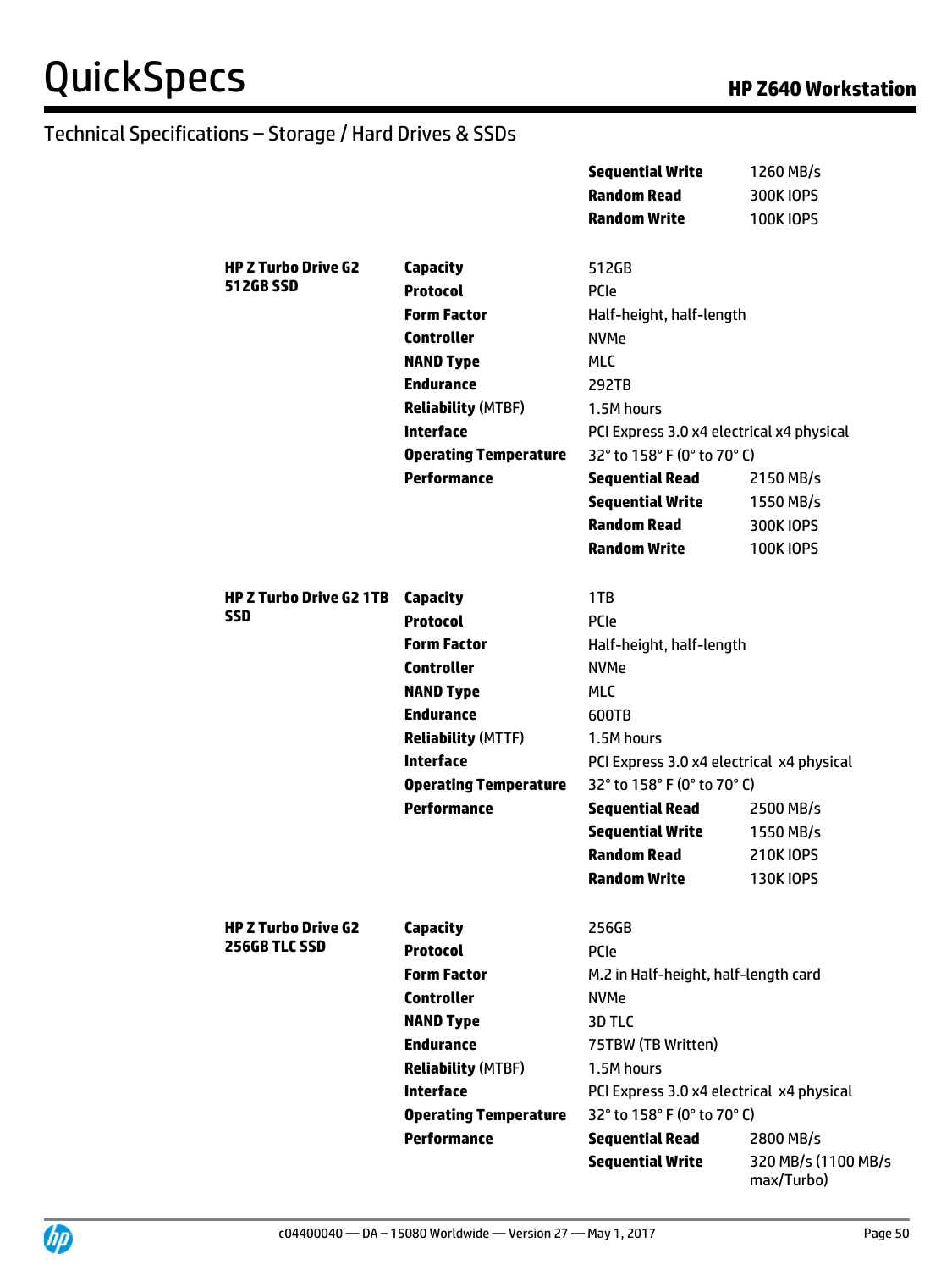|  |                                |                                                    | <b>Random Read</b>                        | <b>250K IOPS</b>                   |
|--|--------------------------------|----------------------------------------------------|-------------------------------------------|------------------------------------|
|  |                                |                                                    | <b>Random Write</b>                       | <b>180K IOPS</b>                   |
|  |                                |                                                    |                                           |                                    |
|  | <b>HP Z Turbo Drive G2</b>     | <b>Capacity</b>                                    | 512GB                                     |                                    |
|  | 512GB TLC SSD                  | <b>Protocol</b>                                    | PCIe                                      |                                    |
|  |                                | <b>Form Factor</b>                                 | M.2 in Half-height, half-length card      |                                    |
|  |                                | <b>Controller</b>                                  | <b>NVMe</b>                               |                                    |
|  |                                | <b>NAND Type</b>                                   | 3D TLC                                    |                                    |
|  |                                | <b>Endurance</b>                                   | 150TBW (TB Written)                       |                                    |
|  |                                | <b>Reliability (MTBF)</b>                          | 1.5M hours                                |                                    |
|  |                                | <b>Interface</b>                                   | PCI Express 3.0 x4 electrical x4 physical |                                    |
|  |                                | <b>Operating Temperature</b>                       | 32° to 158° F (0° to 70° C)               |                                    |
|  |                                | <b>Performance</b>                                 | <b>Sequential Read</b>                    | 2800 MB/s                          |
|  |                                |                                                    | <b>Sequential Write</b>                   | 660 MB/s (1600 MB/s<br>max/Turbo)  |
|  |                                |                                                    | <b>Random Read</b>                        | <b>260KIOPS</b>                    |
|  |                                |                                                    | <b>Random Write</b>                       | <b>260KIOPS</b>                    |
|  |                                |                                                    |                                           |                                    |
|  | <b>HP Z Turbo Drive G2 1TB</b> | Capacity                                           | 1TB                                       |                                    |
|  | <b>SSD</b>                     | <b>Protocol</b>                                    | PCIe                                      |                                    |
|  |                                | <b>Form Factor</b>                                 | M.2 in Half-height, half-length card      |                                    |
|  |                                | <b>Controller</b>                                  | <b>NVMe</b>                               |                                    |
|  |                                | <b>NAND Type</b>                                   | 3D TLC                                    |                                    |
|  |                                | <b>Endurance</b>                                   | 300TBW (TB Written)                       |                                    |
|  |                                | <b>Reliability (MTTF)</b>                          | 1.5M hours                                |                                    |
|  |                                | <b>Interface</b>                                   | PCI Express 3.0 x4 electrical x4 physical |                                    |
|  |                                | <b>Operating Temperature</b>                       | 32° to 158° F (0° to 70° C)               |                                    |
|  |                                | <b>Performance</b>                                 | <b>Sequential Read</b>                    | 3000 MB/s                          |
|  |                                |                                                    | <b>Sequential Write</b>                   | 1150 MB/s (1700 MB/s<br>max/Turbo) |
|  |                                |                                                    | <b>Random Read</b>                        | 360K IOPS                          |
|  |                                |                                                    | <b>Random Write</b>                       | 330K IOPS                          |
|  | <b>HP Z Turbo Drive Quad</b>   | <b>Capacity</b>                                    | 512GB                                     |                                    |
|  | Pro 2x256GB PCIe SSD           | <b>Protocol</b>                                    | PCIe                                      |                                    |
|  |                                | <b>Form Factor</b>                                 | PCIe Card, Full Height PCIe Slot          |                                    |
|  |                                | <b>Controller</b>                                  | <b>NVMe</b>                               |                                    |
|  |                                | <b>NAND Type</b>                                   | <b>MLC</b>                                |                                    |
|  |                                | <b>Endurance</b>                                   | 146TB                                     |                                    |
|  |                                | <b>Reliability (MTTF)</b>                          |                                           |                                    |
|  |                                | <b>Interface</b>                                   | 1.5M hours                                |                                    |
|  |                                |                                                    | PCIe Gen3 x4 architecture                 |                                    |
|  |                                | <b>Operating Temperature</b><br><b>Performance</b> | 32° to 158° F (0° to 70° C)               |                                    |
|  |                                |                                                    | <b>Sequential Read</b>                    | 2150 MB/s                          |
|  |                                |                                                    | <b>Sequential Write</b>                   | 1260 MB/s                          |

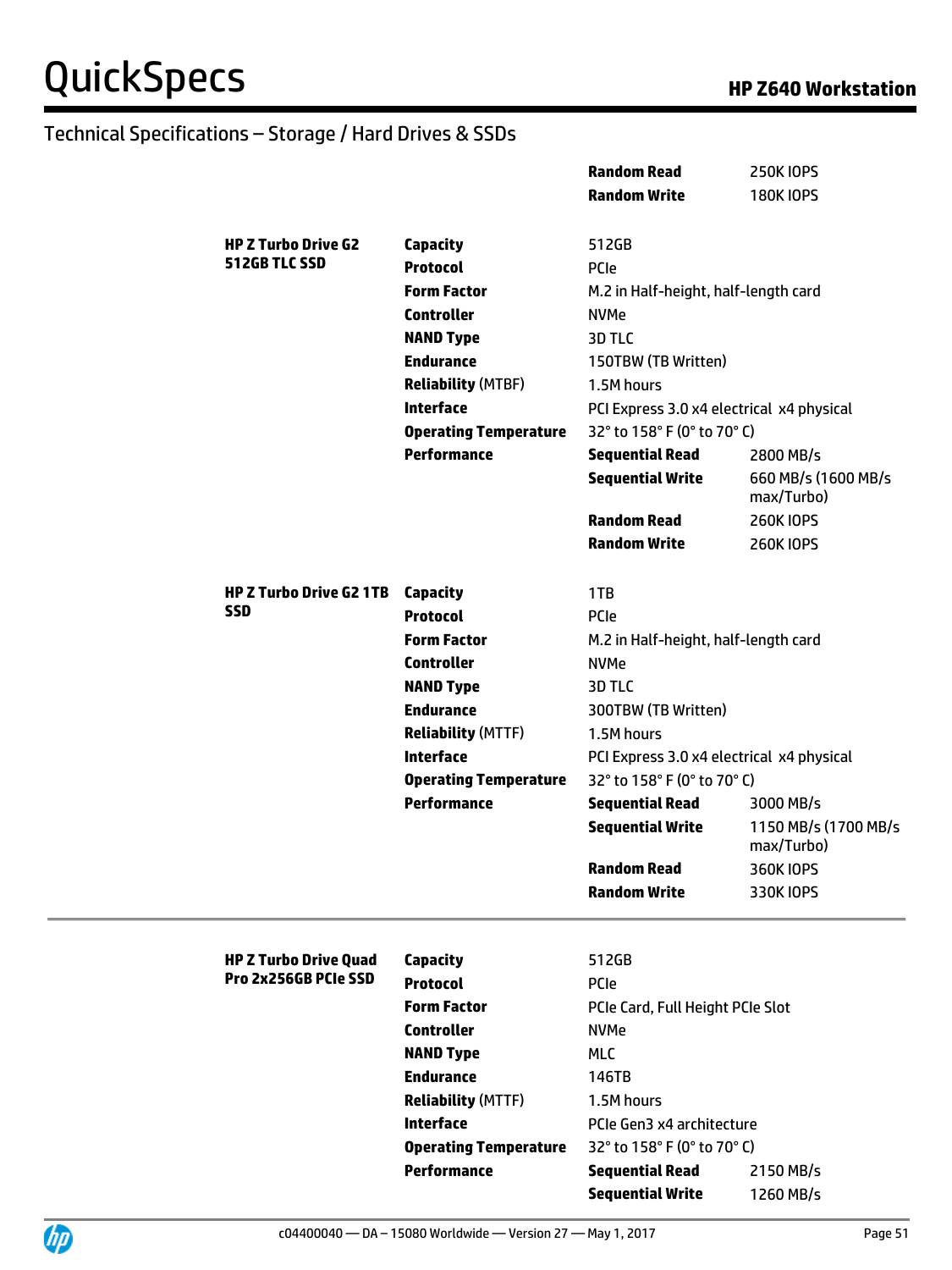|                              |                                       | <b>Random Read</b>                                  | 300K IOPS           |
|------------------------------|---------------------------------------|-----------------------------------------------------|---------------------|
|                              |                                       | <b>Random Write</b>                                 | <b>100KIOPS</b>     |
|                              |                                       |                                                     |                     |
| <b>HP Z Turbo Drive Quad</b> | <b>Capacity</b>                       | 1TB                                                 |                     |
| Pro 2x512GB PCIe SSD         | <b>Protocol</b>                       | <b>PCIe</b>                                         |                     |
|                              | <b>Form Factor</b>                    | PCIe Card, Full Height PCIe Slot                    |                     |
|                              | <b>Controller</b>                     | <b>NVMe</b>                                         |                     |
|                              | <b>NAND Type</b>                      | <b>MLC</b>                                          |                     |
|                              | <b>Endurance</b>                      | 292TB                                               |                     |
|                              | <b>Reliability (MTTF)</b>             | 1.5M hours                                          |                     |
|                              | <b>Interface</b>                      | PCIe Gen3 x4 architecture                           |                     |
|                              | <b>Operating Temperature</b>          | 32° to 158° F (0° to 70° C)                         |                     |
|                              | <b>Performance</b>                    | <b>Sequential Read</b>                              | 2150 MB/s           |
|                              |                                       | <b>Sequential Write</b>                             | 1550 MB/s           |
|                              |                                       | <b>Random Read</b>                                  | 300K IOPS           |
|                              |                                       | <b>Random Write</b>                                 | <b>100KIOPS</b>     |
|                              |                                       |                                                     |                     |
| <b>HP Z Turbo Drive Quad</b> | <b>Capacity</b>                       | 2TB                                                 |                     |
| Pro 2x1TB PCIe SSD           | <b>Protocol</b>                       | <b>PCIe</b>                                         |                     |
|                              | <b>Form Factor</b>                    | PCIe Card, Full Height PCIe Slot                    |                     |
|                              | <b>Controller</b>                     | <b>NVMe</b>                                         |                     |
|                              | <b>NAND Type</b>                      | <b>MLC</b>                                          |                     |
|                              | <b>Endurance</b>                      | 600TB                                               |                     |
|                              | <b>Interface</b>                      | PCI Express 3.0 x4 electrical x4 physical           |                     |
|                              | <b>Operating Temperature</b>          | 32° to 158° F (0° to 70° C)                         |                     |
|                              | <b>Performance</b>                    | <b>Sequential Read</b>                              | 3200 MB/s           |
|                              |                                       | <b>Sequential Write</b>                             | 1800 MB/s           |
|                              |                                       | <b>Random Read</b>                                  | 430K IOPS           |
|                              |                                       | <b>Random Write</b>                                 | 320K IOPS           |
| <b>HP Z Turbo Drive G2</b>   |                                       |                                                     |                     |
| 256GB TLC SSD                | Capacity                              | 256GB                                               |                     |
|                              | <b>Protocol</b><br><b>Form Factor</b> | <b>PCIe</b><br>M.2 in Half-height, half-length card |                     |
|                              | <b>Controller</b>                     | <b>NVMe</b>                                         |                     |
|                              | <b>NAND Type</b>                      | 3D TLC                                              |                     |
|                              | <b>Endurance</b>                      | 75TBW (TB Written)                                  |                     |
|                              | <b>Reliability (MTBF)</b>             | 1.5M hours                                          |                     |
|                              | <b>Interface</b>                      | PCI Express 3.0 x4 electrical x4 physical           |                     |
|                              | <b>Operating Temperature</b>          | 32° to 158° F (0° to 70° C)                         |                     |
|                              | <b>Performance</b>                    | <b>Sequential Read</b>                              | 2800 MB/s           |
|                              |                                       | <b>Sequential Write</b>                             | 320 MB/s (1100 MB/s |
|                              |                                       |                                                     | max/Turbo)          |
|                              |                                       | <b>Random Read</b>                                  | <b>250K IOPS</b>    |
|                              |                                       | <b>Random Write</b>                                 | <b>180K IOPS</b>    |
|                              |                                       |                                                     |                     |

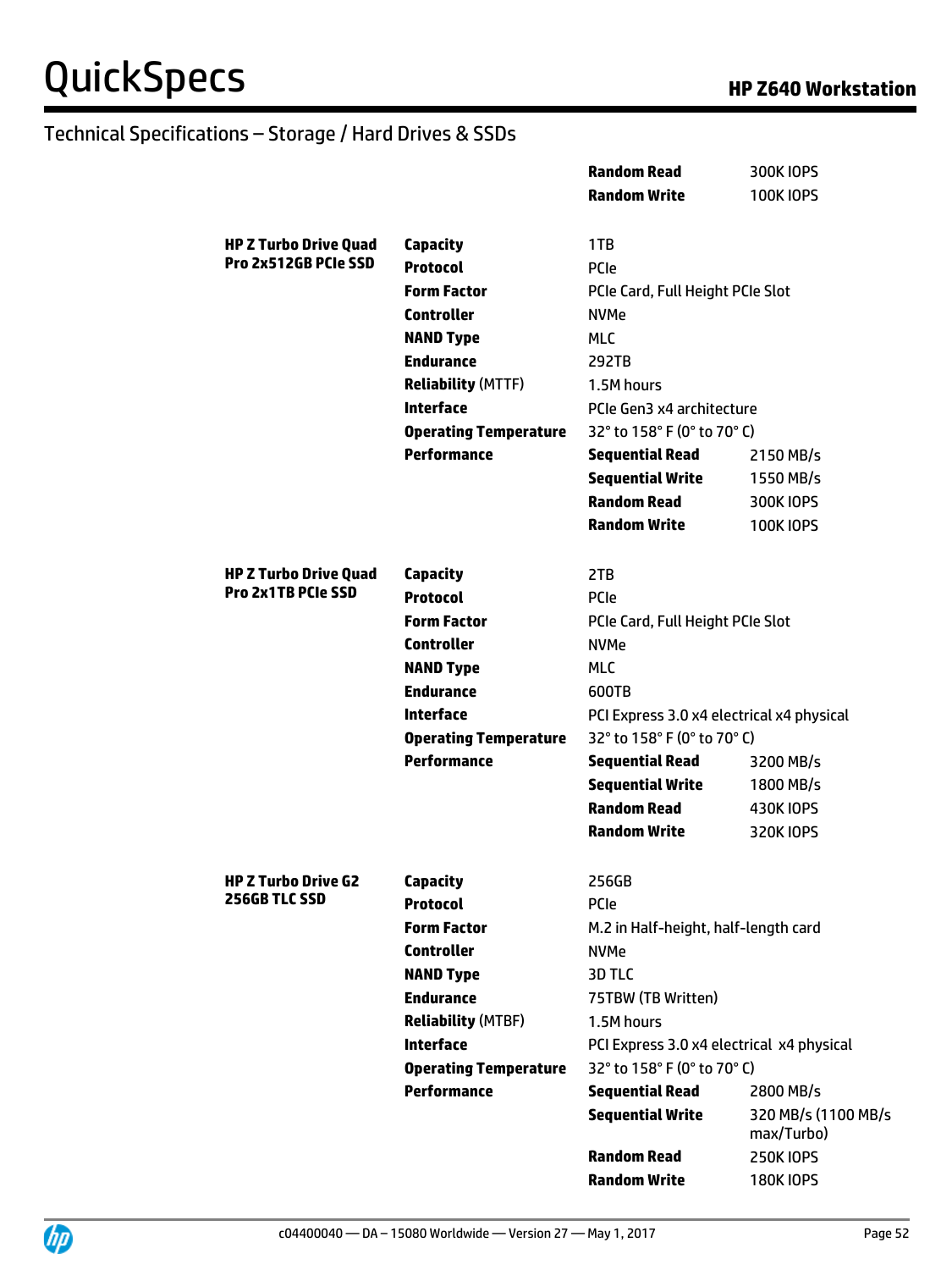| <b>HP Z Turbo Drive G2</b>     | <b>Capacity</b>              | 512GB                                     |                                    |
|--------------------------------|------------------------------|-------------------------------------------|------------------------------------|
| 512GB TLC SSD                  | <b>Protocol</b>              | <b>PCIe</b>                               |                                    |
|                                | <b>Form Factor</b>           | M.2 in Half-height, half-length card      |                                    |
|                                | <b>Controller</b>            | <b>NVMe</b>                               |                                    |
|                                | <b>NAND Type</b>             | 3D TLC                                    |                                    |
|                                | <b>Endurance</b>             | 150TBW (TB Written)                       |                                    |
|                                | <b>Reliability (MTBF)</b>    | 1.5M hours                                |                                    |
|                                | <b>Interface</b>             | PCI Express 3.0 x4 electrical x4 physical |                                    |
|                                | <b>Operating Temperature</b> | 32° to 158° F (0° to 70° C)               |                                    |
|                                | <b>Performance</b>           | <b>Sequential Read</b>                    | 2800 MB/s                          |
|                                |                              | <b>Sequential Write</b>                   | 660 MB/s (1600 MB/s<br>max/Turbo)  |
|                                |                              | <b>Random Read</b>                        | <b>260KIOPS</b>                    |
|                                |                              | <b>Random Write</b>                       | <b>260KIOPS</b>                    |
| <b>HP Z Turbo Drive G2 1TB</b> | <b>Capacity</b>              | 1TB                                       |                                    |
| <b>TLC SSD</b>                 | <b>Protocol</b>              | <b>PCIe</b>                               |                                    |
|                                | <b>Form Factor</b>           | M.2 in Half-height, half-length card      |                                    |
|                                | <b>Controller</b>            | <b>NVMe</b>                               |                                    |
|                                | <b>NAND Type</b>             | 3D TLC                                    |                                    |
|                                | <b>Endurance</b>             | 300TBW (TB Written)                       |                                    |
|                                | <b>Reliability (MTBF)</b>    | 1.5M hours                                |                                    |
|                                | <b>Interface</b>             | PCI Express 3.0 x4 electrical x4 physical |                                    |
|                                | <b>Operating Temperature</b> | 32° to 158° F (0° to 70° C)               |                                    |
|                                | <b>Performance</b>           | <b>Sequential Read</b>                    | 3000 MB/s                          |
|                                |                              | <b>Sequential Write</b>                   | 1150 MB/s (1700 MB/s<br>max/Turbo) |
|                                |                              | <b>Random Read</b>                        | 360K IOPS                          |
|                                |                              | <b>Random Write</b>                       | 330K IOPS                          |
| <b>HP Z Turbo Drive G2</b>     | Capacity                     | 256GB                                     |                                    |
| <b>256GB SED SSD</b>           | <b>Protocol</b>              | <b>PCIe</b>                               |                                    |
|                                | <b>Form Factor</b>           | Half-height, half-length                  |                                    |
|                                |                              |                                           |                                    |
|                                | <b>Controller</b>            | <b>NVMe</b>                               |                                    |
|                                | <b>NAND Type</b>             | <b>MLC</b>                                |                                    |
|                                | <b>Endurance</b>             | 150TBW (TB Written)                       |                                    |
|                                | <b>Reliability (MTTF)</b>    | 1.5M hours                                |                                    |
|                                | <b>Interface</b>             | PCI Express 3.0 x4 electrical x4 physical |                                    |
|                                | <b>Operating Temperature</b> | 32° to 158° F (0° to 70° C)               |                                    |
|                                | <b>Performance</b>           | <b>Sequential Read</b>                    | 3100 MB/s                          |
|                                |                              | <b>Sequential Write</b>                   | 1400 MB/s                          |
|                                |                              | <b>Random Read</b>                        | 330K IOPS                          |

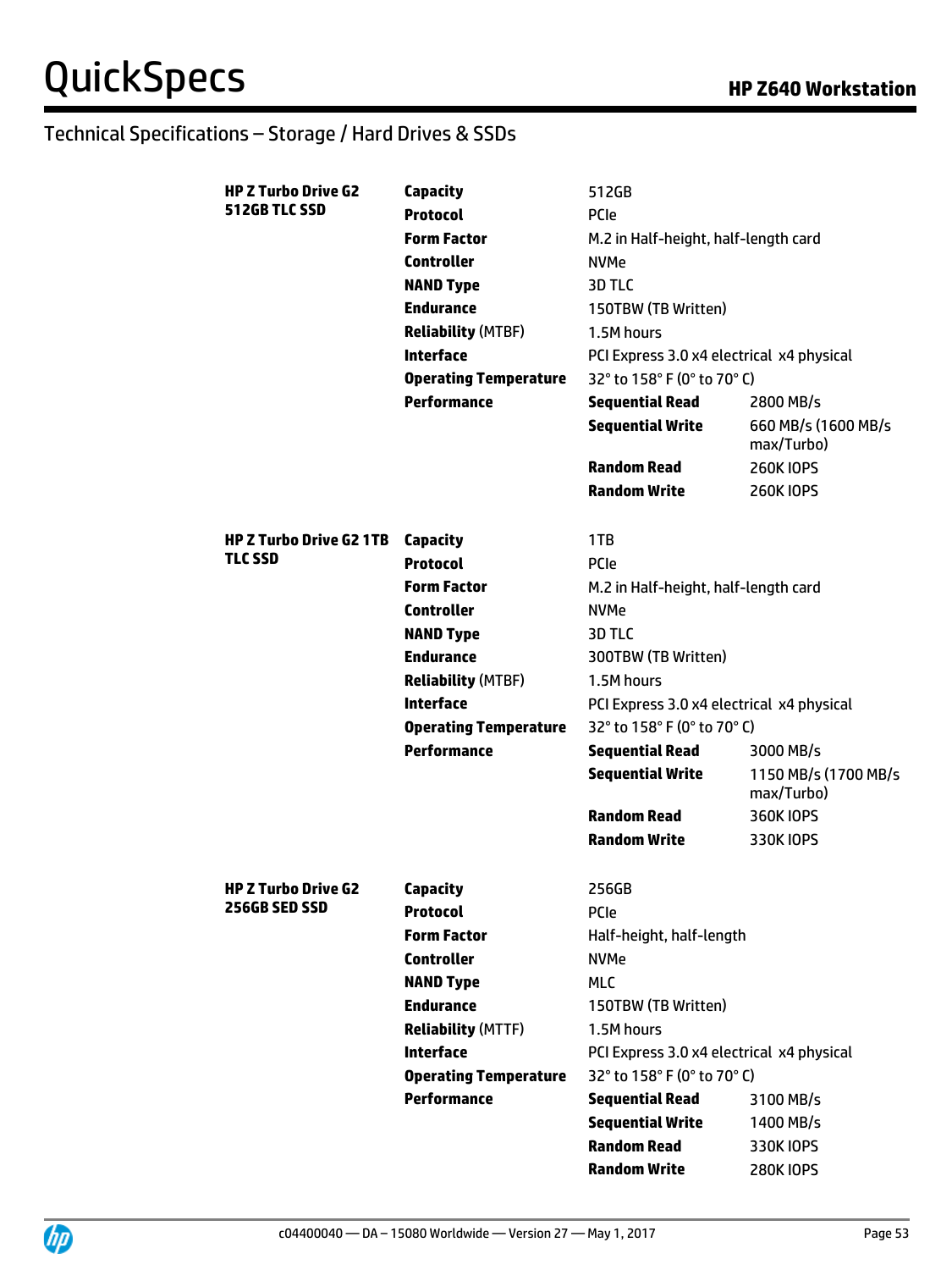|                                                              | <b>Self-Encrypting Drive</b><br><b>Support</b> | OPAL <sub>2</sub>                         |           |
|--------------------------------------------------------------|------------------------------------------------|-------------------------------------------|-----------|
| <b>HP Z Turbo Drive G2</b>                                   | <b>Capacity</b>                                | 512GB                                     |           |
| 512GB SED SSD                                                | <b>Protocol</b>                                | <b>PCIe</b>                               |           |
|                                                              | <b>Form Factor</b>                             | Half-height, half-length                  |           |
|                                                              | <b>Controller</b>                              | <b>NVMe</b>                               |           |
|                                                              | <b>NAND Type</b>                               | <b>MLC</b>                                |           |
|                                                              | <b>Endurance</b>                               | 300TBW (TB Written)                       |           |
|                                                              | <b>Reliability (MTBF)</b>                      | 1.5M hours                                |           |
|                                                              | <b>Interface</b>                               | PCI Express 3.0 x4 electrical x4 physical |           |
|                                                              | <b>Operating Temperature</b>                   | 32° to 158° F (0° to 70° C)               |           |
|                                                              | <b>Performance</b>                             | <b>Sequential Read</b>                    | 3200 MB/s |
|                                                              |                                                | <b>Sequential Write</b>                   | 1700 MB/s |
|                                                              |                                                | <b>Random Read</b>                        | 330K IOPS |
|                                                              |                                                | <b>Random Write</b>                       | 300K IOPS |
|                                                              | <b>Self-Encrypting Drive</b><br><b>Support</b> | OPAL <sub>2</sub>                         |           |
| <b>HP Z Turbo Drive Quad</b>                                 | <b>Capacity</b>                                | 256GB (one M.2 PCIe NVMe module)          |           |
| Pro 256GB SSD module                                         | <b>Interface</b>                               | PCI Express 3.0 x4 electrical x4 physical |           |
|                                                              | <b>Operating Temperature</b>                   | 32° to 158° F (0° to 70° C)               |           |
| <b>HP Z Turbo Drive Quad</b>                                 | <b>Capacity</b>                                | 512GB (one M.2 PCIe NVMe module)          |           |
| Pro 512GB SSD module                                         | <b>Interface</b>                               | PCI Express 3.0 x4 electrical x4 physical |           |
|                                                              | <b>Operating Temperature</b>                   | 32° to 158° F (0° to 70° C)               |           |
| <b>HP Z Turbo Drive Quad</b>                                 | <b>Capacity</b>                                | 1TB (one M.2 PCIe NVMe module)            |           |
| <b>Pro 1TB SSD module</b>                                    | <b>Interface</b>                               | PCI Express 3.0 x4 electrical x4 physical |           |
|                                                              | <b>Operating Temperature</b>                   | 32° to 158° F (0° to 70° C)               |           |
| Intel <sup>®</sup> 750 Series AIC PCIe Intel® 750 Series AIC | <b>Capacity</b>                                | 400GB                                     |           |
| <b>SSD</b><br>400GB PCIe SSD                                 | <b>Protocol</b>                                | <b>PCIe</b>                               |           |
|                                                              | <b>Form Factor</b>                             | PCIe Card, Half Height                    |           |
|                                                              | <b>Controller</b>                              | <b>NVMe</b>                               |           |
|                                                              | <b>NAND Type</b>                               | <b>MLC</b>                                |           |
|                                                              | <b>Endurance</b>                               | 127TBW (TB Written)                       |           |
|                                                              | <b>Reliability (MTBF)</b>                      | 1.2M hours                                |           |
|                                                              | <b>Operating Temperature</b>                   | 32° to 131° F (0° to 55° C)               |           |
|                                                              | <b>Performance</b>                             | <b>Sequential Read</b>                    | 2200 MB/s |
|                                                              |                                                | <b>Sequential Write</b>                   | 900 MB/s  |
|                                                              |                                                | <b>Random Read</b>                        | 430K IOPS |
|                                                              |                                                | <b>Random Write</b>                       | 230K IOPS |

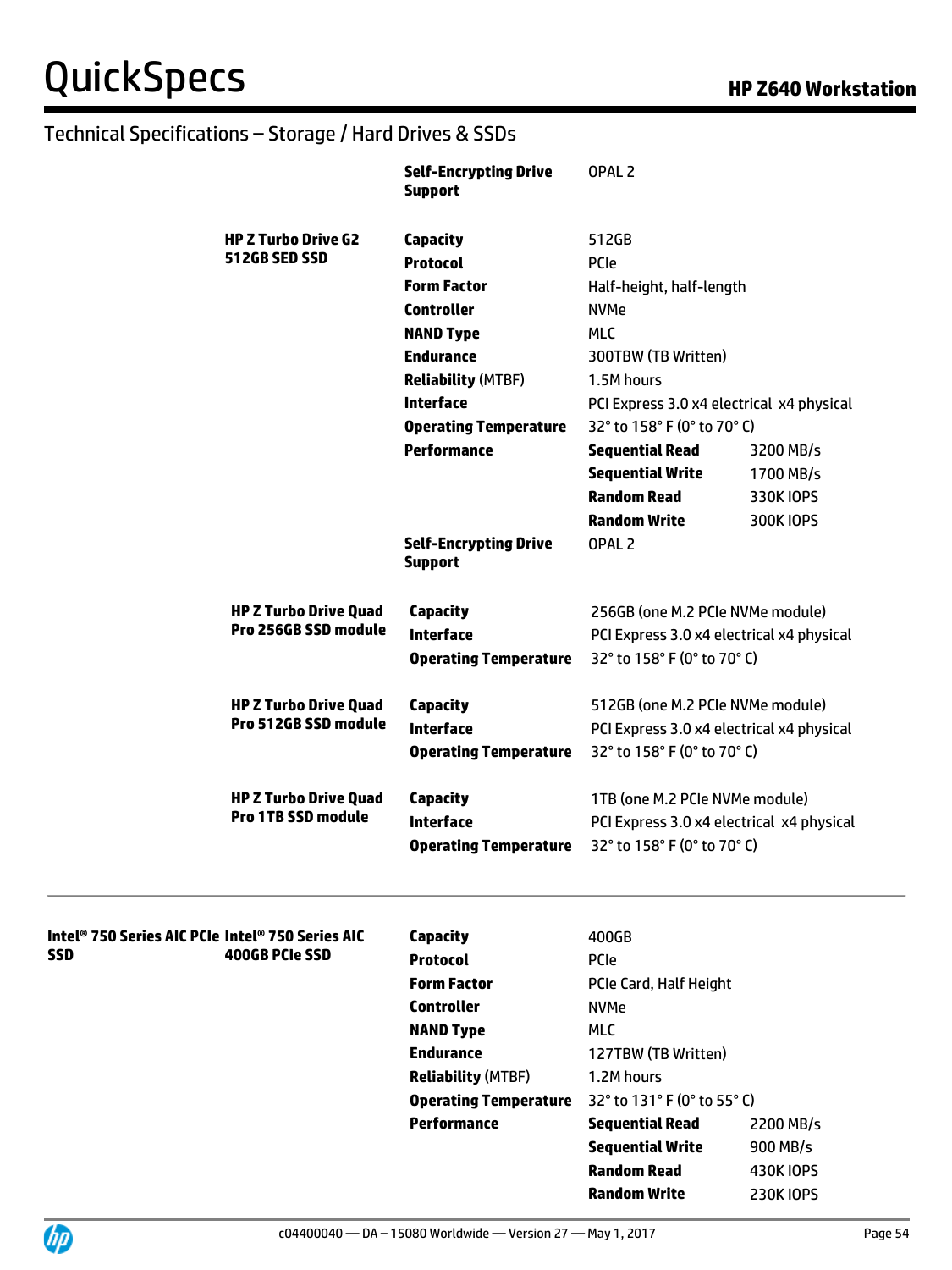| Intel® 750 Series AIC | <b>Capacity</b>              | 800GB                       |                  |
|-----------------------|------------------------------|-----------------------------|------------------|
| 800GB PCIe SSD        | <b>Protocol</b>              | <b>PCIe</b>                 |                  |
|                       | <b>Form Factor</b>           | PCIe Card, Half Height      |                  |
|                       | <b>Controller</b>            | <b>NVMe</b>                 |                  |
|                       | <b>NAND Type</b>             | <b>MLC</b>                  |                  |
|                       | <b>Endurance</b>             | 127TBW (TB Written)         |                  |
|                       | <b>Reliability (MTBF)</b>    | 1.2M hours                  |                  |
|                       | <b>Operating Temperature</b> | 32° to 131° F (0° to 55° C) |                  |
|                       | <b>Performance</b>           | Sequential Read             | 2100 MB/s        |
|                       |                              | <b>Sequential Write</b>     | 800 MB/s         |
|                       |                              | <b>Random Read</b>          | <b>420K IOPS</b> |
|                       |                              | Random Write                | <b>210KIOPS</b>  |
|                       |                              |                             |                  |
| Intel® 750 Series AIC | Capacity                     | 1.2TB                       |                  |
| <b>1.2TB PCIe SSD</b> | <b>Protocol</b>              | PCIe                        |                  |
|                       | <b>Form Factor</b>           | PCIe Card, Half Height      |                  |
|                       | <b>Controller</b>            | <b>NVMe</b>                 |                  |
|                       | <b>NAND Type</b>             | <b>MLC</b>                  |                  |
|                       | <b>Endurance</b>             | 127TBW (TB Written)         |                  |
|                       | <b>Reliability (MTBF)</b>    | 1.2M hours                  |                  |
|                       | <b>Operating Temperature</b> | 1.2TB                       |                  |
|                       | <b>Performance</b>           | <b>Sequential Read</b>      | 2500 MB/s        |
|                       |                              | <b>Sequential Write</b>     | 1200 MB/s        |
|                       |                              | <b>Random Read</b>          | 460K IOPS        |

#### **HARD DRIVE CONTROLLERS**

| 6Gb/s RAID Card<br><b>RAID Levels</b><br>Offers Integrated RAID (0, 1, 1E and 10)<br><b>PCI Data Burst Transfer Rate</b><br>Half Duplex x8, PCIe, 8000 MB/s<br><b>Half Duplex</b><br><b>SAS Bandwidth</b><br>600 MB/s per lane<br><b>PCI Card Type</b><br>3.3V Add-in Card<br><b>PCI Voltage</b><br>$12V \pm 10\%$ |
|--------------------------------------------------------------------------------------------------------------------------------------------------------------------------------------------------------------------------------------------------------------------------------------------------------------------|
|                                                                                                                                                                                                                                                                                                                    |
|                                                                                                                                                                                                                                                                                                                    |
|                                                                                                                                                                                                                                                                                                                    |
|                                                                                                                                                                                                                                                                                                                    |
|                                                                                                                                                                                                                                                                                                                    |
| <b>PCI Power</b><br>9.8W typical, Airflow min 200 LFM                                                                                                                                                                                                                                                              |
| <b>Bracket</b><br>Full height and low profile                                                                                                                                                                                                                                                                      |
| <b>Certification Level</b><br>PCI Express 3.0 compliant                                                                                                                                                                                                                                                            |
| LSI SAS2308/ Fusion MPT 2.0<br><b>SAS Processor</b>                                                                                                                                                                                                                                                                |
| <b>Internal Connectors</b><br>One x4 internal mini-SAS (SFF8087)                                                                                                                                                                                                                                                   |
| <b>External Connectors</b><br>One x4 external mini-SAS (SFF8088)                                                                                                                                                                                                                                                   |
| <b>Maximum Number of SCSI</b><br>256 Non-RAID SAS/SATA devices<br><b>Devices</b>                                                                                                                                                                                                                                   |
| <b>LED Indicators</b><br>N/A                                                                                                                                                                                                                                                                                       |

**PCI Bus** x8 lane PCIe 3.0 compliant

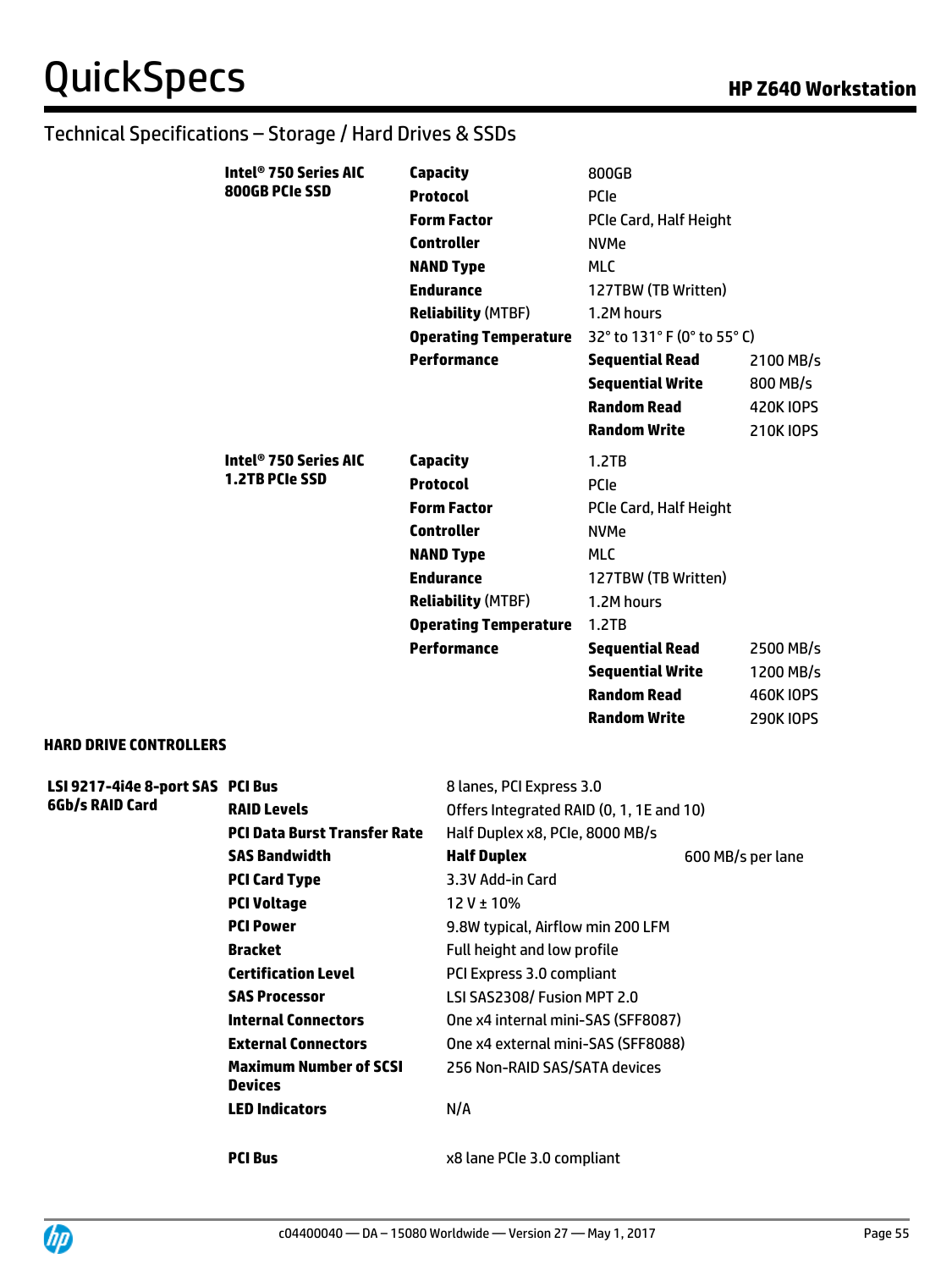#### Technical Specifications - Hard Drive Controllers

|                         | <b>RAID Levels</b>                              | RAID 0, 1, 5, and 6<br>RAID spans 10, 50 and 60                                                                          |
|-------------------------|-------------------------------------------------|--------------------------------------------------------------------------------------------------------------------------|
|                         | <b>PCI Card Type</b>                            | Low profile, single PCIe slot design with full height bracket.                                                           |
|                         | <b>PCI Voltage</b>                              | +3.3V Add-in Card                                                                                                        |
|                         | <b>PCI Power</b>                                | $+3.3V, +12V$                                                                                                            |
| LSI 9270-8i SAS 6Gb/s   | <b>Certification Level</b>                      | PCI-Express 3.0                                                                                                          |
| ROC RAID Card and iBBU9 | <b>10 Bus</b>                                   | Eight 6Gb/s and 3Gb/s compatible SAS/SATA ports                                                                          |
| Battery Backup Unit     | <b>SAS Processor</b>                            | LSISAS2208 Dual-Core RAID on Chip (ROC)                                                                                  |
|                         | <b>Internal Connectors</b>                      | Two SAS SFF8087 x4 (Mini-SAS)                                                                                            |
|                         | <b>External Connectors</b>                      | None                                                                                                                     |
|                         | <b>Maximum Number of SCSI</b><br><b>Devices</b> | Up to 128 SAS and/or SATA hard drives and SSDs<br><b>NOTE:</b> HP Workstations do not support this many internal drives. |
|                         | <b>LED Indicators</b>                           | Heartbeat LED on card                                                                                                    |
|                         |                                                 |                                                                                                                          |

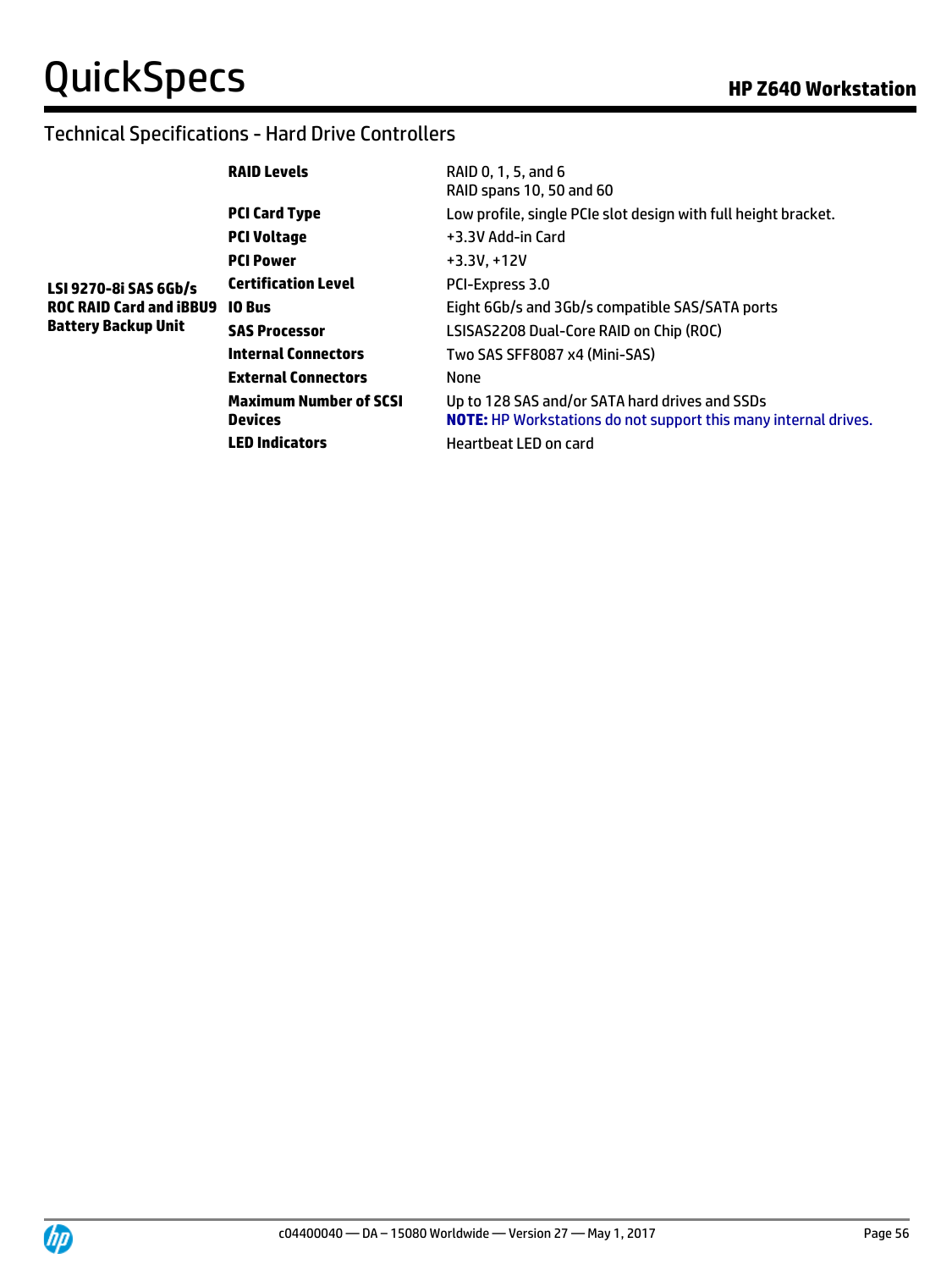# **QuickSpecs HP Z640 Workstation**

#### Technical Specifications - Graphics

#### **GRAPHICS**

| <b>NVIDIA NVS 310 512MB</b><br><b>Graphics</b> | <b>Form Factor</b>            | Low Profile:<br>2.713 inches in height × 6.150 inches in length<br>Weight: $~142$ grams                                                                                                                                                                                                                                                                                           |
|------------------------------------------------|-------------------------------|-----------------------------------------------------------------------------------------------------------------------------------------------------------------------------------------------------------------------------------------------------------------------------------------------------------------------------------------------------------------------------------|
|                                                | <b>Graphics Controller</b>    | <b>NVIDIA NVS 310</b><br>GPU: GF119-825                                                                                                                                                                                                                                                                                                                                           |
|                                                | <b>Bus Type</b>               | PCI Express x16, 2.0 compliant                                                                                                                                                                                                                                                                                                                                                    |
|                                                | <b>Memory</b>                 | Size: 512MB DDR3<br>Clock: 875Mhz<br>Memory Bandwidth: 14GB/s                                                                                                                                                                                                                                                                                                                     |
|                                                | <b>Connectors</b>             | 2 x DisplayPort                                                                                                                                                                                                                                                                                                                                                                   |
|                                                | <b>Maximum Resolution</b>     | Up to 2560 x 1600 (digital display) per display.                                                                                                                                                                                                                                                                                                                                  |
|                                                | <b>Image Quality Features</b> | The following video formats are supported:<br>- MPEG2<br>- MPEG4 Part 2 Advanced Simple Profile<br>- H.264 SVC codec support<br>- Support for 3D Blu Ray<br>$-VC1$<br>- DivX version 3.11 and later<br>- MVC                                                                                                                                                                      |
|                                                |                               | A full range of video resolutions are supported including 1080p, 1080i,<br>720p, 480p and 480i. The NVS 310 GPU provides hardware acceleration for<br>the computationally intensive parts of video processing, as well as provides<br>improved video playback speeds via faster decode and transcode.                                                                             |
|                                                | <b>Display Output</b>         | Up to 2 displays in the following configurations:                                                                                                                                                                                                                                                                                                                                 |
|                                                |                               | DisplayPort output:                                                                                                                                                                                                                                                                                                                                                               |
|                                                |                               | Drives two DisplayPort enabled digital display at resolutions up to<br>$\bullet$<br>2560 × 1600 at 60 Hz with reduced blanking, when connected<br>natively using the 2 DisplayPort connectors on the NVS 310<br>graphics card<br>Supports 2 monitors up to resolution of 1920 × 1200 at 60 Hz with<br>reduced blanking using DisplayPort 1.2 multi stream topology<br>technology. |
|                                                |                               | DVI-D output:<br>Drives two digital display at resolutions up to 1920 x 1200 at 60<br>Hz with reduced blanking using DisplayPort to DVI-D single-link<br>cable adaptors<br>Drives two digital display at resolutions up to 2560 x 1600 at 60 Hz<br>$\bullet$<br>with reduced blanking using DisplayPort to DVI-D dual-link cable<br>adaptors                                      |
|                                                |                               | <b>HDMI</b> output:<br>NVS 310 is capable of driving two high definition (HD) panels up to<br>$\bullet$<br>resolutions of 1920 × 1080P at 60 Hz using DisplayPort to HDMI<br>cable adaptors                                                                                                                                                                                       |

VGA display output:

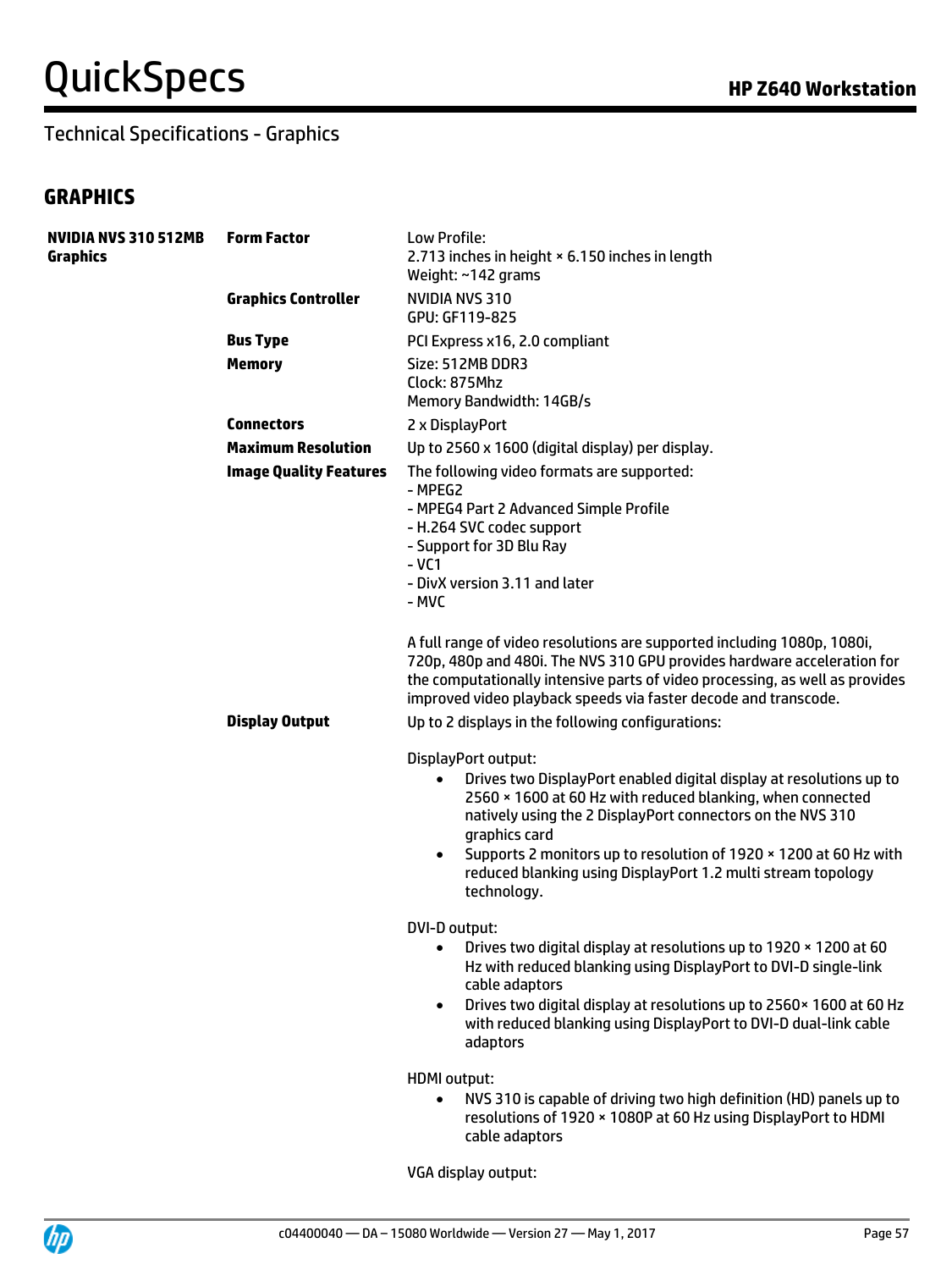|                               |                                | Drives two analog display at resolutions up to 1920 x 1200 at 60<br>Hz using DisplayPort to VGA cable adaptor                                                                                                                                                                           |
|-------------------------------|--------------------------------|-----------------------------------------------------------------------------------------------------------------------------------------------------------------------------------------------------------------------------------------------------------------------------------------|
|                               | <b>Shading Architecture</b>    | Shader Model 5.0                                                                                                                                                                                                                                                                        |
|                               | <b>Supported Graphics APIs</b> | DX11, OpenGL 4.1                                                                                                                                                                                                                                                                        |
|                               | <b>Available Graphics</b>      | Windows 8                                                                                                                                                                                                                                                                               |
|                               | <b>Drivers</b>                 | Genuine Windows 7 Professional (64-bit and 32-bit)<br>Microsoft Windows XP Professional (64-bit and 32-bit)<br>Red Hat Enterprise Linux(RHEL)<br>SUSE Linux Enterprise Desktop 11 (64-bit and 32-bit)                                                                                   |
|                               |                                |                                                                                                                                                                                                                                                                                         |
|                               |                                | HP qualified drivers may be preloaded or the latest HP qualified drivers are<br>available from the HP support Web site:                                                                                                                                                                 |
|                               |                                | http://welcome.hp.com/country/us/en/support.html                                                                                                                                                                                                                                        |
|                               |                                | SUSE Linux Enterprise drivers may also be obtained from:<br>ftp://download.nvidia.com/novell or http://www.nvidia.com                                                                                                                                                                   |
|                               | <b>Note</b>                    | 1. The thermal solution used on this card is an active fan heatsink.<br>2. Factory configured NVS 310 graphics card have no cable adpaters<br>included. Adapters must be ordered separately.<br>3. Option kit NVS 310 includes 2 DP to DVI-D cable adapters.                            |
| NVIDIA NVS 3101GB<br>Graphics | <b>Form Factor</b>             | Low Profile:<br>2.713 inches in height × 6.150 inches in length<br>Weight: ~142 grams                                                                                                                                                                                                   |
|                               | <b>Graphics Controller</b>     | NVIDIA NVS 310<br>GPU: GF119-825                                                                                                                                                                                                                                                        |
|                               | <b>Bus Type</b>                | PCI Express x16, 2.0 compliant                                                                                                                                                                                                                                                          |
|                               | <b>Memory</b>                  | Size: 1GBB DDR3<br>Clock: 875Mhz<br>Memory Bandwidth: 14GB/                                                                                                                                                                                                                             |
|                               | <b>Connectors</b>              | 2x DisplayPort 1.2                                                                                                                                                                                                                                                                      |
|                               | <b>Maximum Resolution</b>      | Up to 2560 x 1600 (digital display) per display.                                                                                                                                                                                                                                        |
|                               | <b>Image Quality Features</b>  | The following video formats are supported:<br>- MPEG2<br>- MPEG4 Part 2 Advanced Simple Profile<br>- H.264 SVC codec support<br>- Support for 3D Blu Ray<br>$-VC1$<br>- DivX version 3.11 and later<br>- MVC<br>A full range of video resolutions are supported including 1080p, 1080i, |
|                               |                                | 720p, 480p and 480i. The NVS 310 GPU provides hardware acceleration for<br>the computationally intensive parts of video processing, as well as provides<br>improved video playback speeds via faster decode and transcode.                                                              |
|                               | <b>Display Output</b>          | Up to 2 displays in the following configurations:                                                                                                                                                                                                                                       |

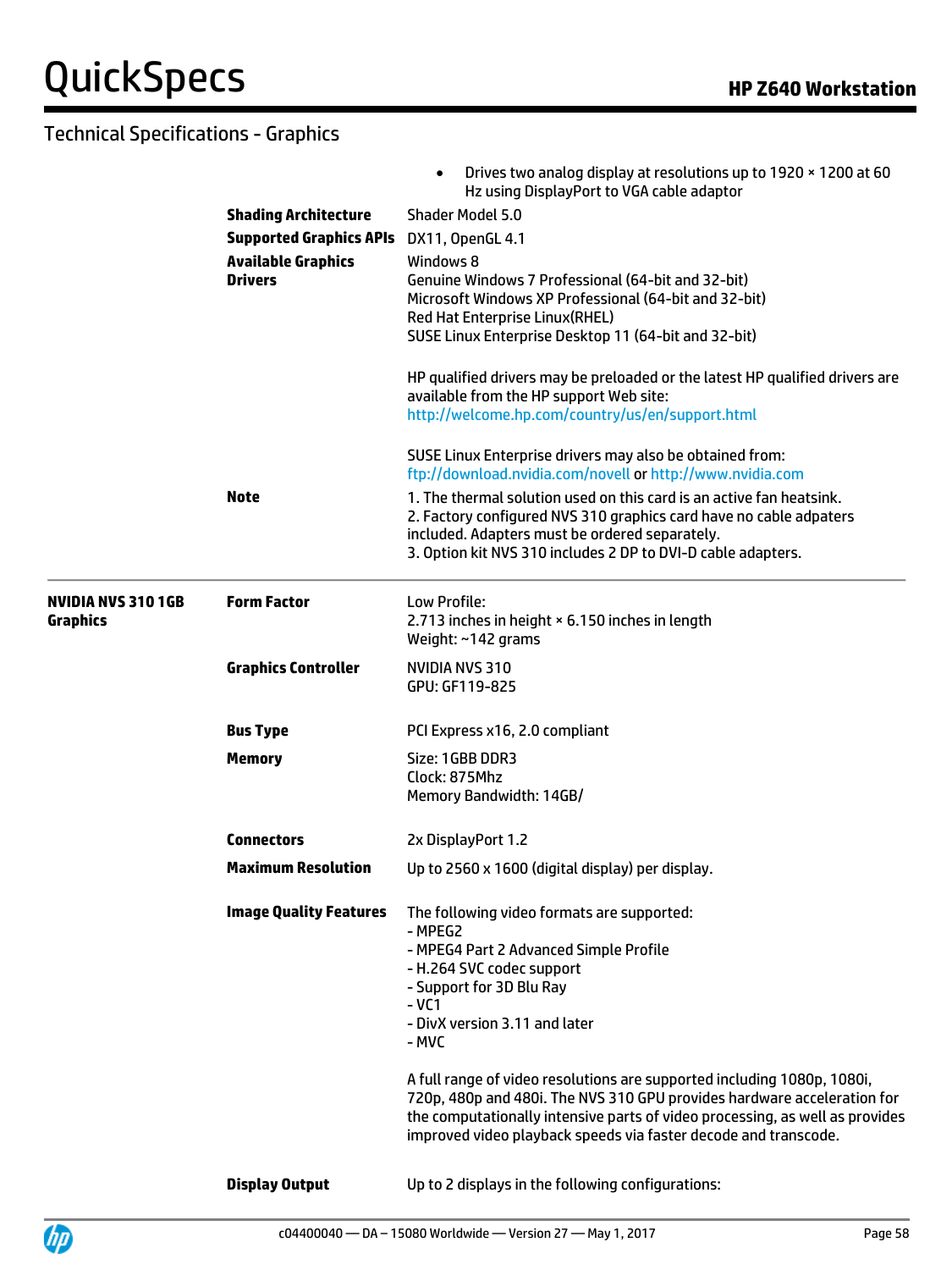DisplayPort output:

- Drives two DisplayPort enabled digital display at resolutions up to 2560 × 1600 at 60 Hz with reduced blanking, when connected natively using the 2 DisplayPort connectors on the NVS 310 graphics card
- Supports 2 monitors up to resolution of 1920 × 1200 at 60 Hz with reduced blanking using DisplayPort 1.2 multi stream topology technology.

DVI-D output:

- Drives two digital display at resolutions up to 1920 × 1200 at 60 Hz with reduced blanking using DisplayPort to DVI-D single-link cable adaptors
- Drives two digital display at resolutions up to 2560× 1600 at 60 Hz with reduced blanking using DisplayPort to DVI-D dual-link cable adaptors

HDMI output:

 NVS 310 is capable of driving two high definition (HD) panels up to resolutions of 1920 × 1080P at 60 Hz using DisplayPort to HDMI cable adaptors

VGA display output:

 Drives two analog display at resolutions up to 1920 × 1200 at 60 Hz using DisplayPort to VGA cable adaptors

| <b>Shading Architecture</b>              | Shader Model 5.0                                                                                                                                                                                                                                                                                                                                                                                                                                                                                                    |  |  |
|------------------------------------------|---------------------------------------------------------------------------------------------------------------------------------------------------------------------------------------------------------------------------------------------------------------------------------------------------------------------------------------------------------------------------------------------------------------------------------------------------------------------------------------------------------------------|--|--|
| Supported Graphics APIs DX11, OpenGL 4.1 |                                                                                                                                                                                                                                                                                                                                                                                                                                                                                                                     |  |  |
| Available Graphics<br>Drivers            | Windows 8.1<br>Windows 8<br>Genuine Windows 7 Professional (64-bit and 32-bit)<br>Red Hat Enterprise Linux (RHEL)<br>SUSE Linux Enterprise Desktop 11 (64-bit and 32-bit)                                                                                                                                                                                                                                                                                                                                           |  |  |
|                                          | HP qualified drivers may be preloaded or the latest HP qualified drivers are<br>available from the HP support Web site:<br>http://welcome.hp.com/country/us/en/support.html                                                                                                                                                                                                                                                                                                                                         |  |  |
|                                          | SUSE Linux Enterprise drivers may also be obtained from:<br>ftp://download.nvidia.com/novell or http://www.nvidia.com                                                                                                                                                                                                                                                                                                                                                                                               |  |  |
| Notes                                    | The thermal solution used on this card is an active fan heatsink.<br>$1_{-}$<br>Factory configured NVS 310 graphics card have no cable adpaters<br>2.<br>included. Adapters must be ordered separately.<br>Option kit NVS 310 includes 2 DP to DVI-D cable adapters.<br>3.<br>Configurations of three NVS 310 graphics cards in HP Z440<br>4.<br>Workstation require the HP Z440 Fan and Front Card Guide Kit,<br>configurable from the factory (CTO PN: G8T99AV) or as an<br>Aftermarket Option (AMO PN: J9P80AA). |  |  |

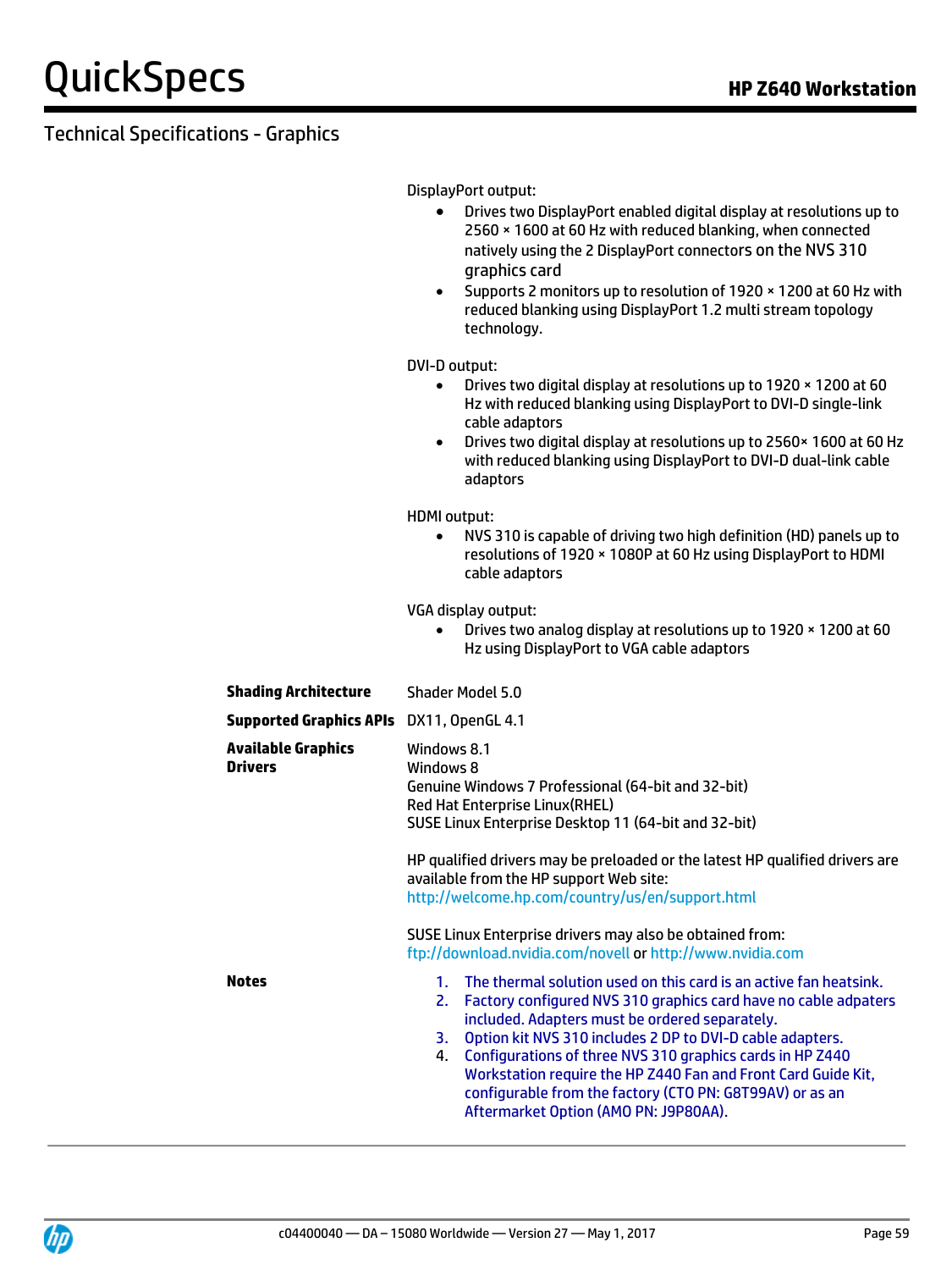| NVIDIA NVS 315 1GB<br><b>Graphics (for HP</b><br>Workstations) | <b>Form Factor</b>            | Low Profile:<br>2.713 inches in height × 5.7 inches in length<br>Weight: ~142 grams                                                                                                                                                                                                                                                                                                                                             |
|----------------------------------------------------------------|-------------------------------|---------------------------------------------------------------------------------------------------------------------------------------------------------------------------------------------------------------------------------------------------------------------------------------------------------------------------------------------------------------------------------------------------------------------------------|
|                                                                | <b>Graphics Controller</b>    | NVIDIA NVS 315 (using GF119-825 GPU)<br>Number of Cores: 48 CUDA cores<br>Max. Power: 19.3W<br><b>Cooling Solution: Active fan heatsink</b>                                                                                                                                                                                                                                                                                     |
|                                                                | <b>Bus Type</b>               | PCI Express x16, 2.0 compliant                                                                                                                                                                                                                                                                                                                                                                                                  |
|                                                                | <b>Memory</b>                 | Size: 1GB DDR3<br>Clock: 875Mhz<br>Memory Bandwidth: 14GB/s                                                                                                                                                                                                                                                                                                                                                                     |
|                                                                | <b>Connectors</b>             | DMS-59 output<br>Cables included:<br>- For CTO: DMS-59 to DVI cable<br>- For AMO: DMS-59 to DVI cable and DMS-59 to VGA cable                                                                                                                                                                                                                                                                                                   |
|                                                                | <b>Maximum Resolution</b>     | Maximum number of displays supported: 2                                                                                                                                                                                                                                                                                                                                                                                         |
|                                                                |                               | <b>Maximum Resolution Support:</b><br>- DMS-59 to VGA: 2048 x 1536 @ 85Hz<br>- DMS-59 to DVI: 1980 x 1200 @ 60Hz<br>- DMS-59 to DP: 2560 x 1600 @ 60Hz                                                                                                                                                                                                                                                                          |
|                                                                | <b>Image Quality Features</b> | See Display Output section.                                                                                                                                                                                                                                                                                                                                                                                                     |
|                                                                |                               | The following video formats are supported:<br>- MPEG2<br>- MPEG4 Part 2 Advanced Simple Profile<br>- H.264 SVC codec support<br>- Support for 3D Blu Ray<br>$-VC1$<br>- DivX version 3.11 or later<br>A full range of video resolutions are supported including 1080p, 1080i,<br>720p, 480p and 480i. The NVS 315 GPU provides hardware acceleration for<br>the computationally intensive parts of video processing, as well as |
|                                                                | <b>Display Output</b>         | provides improved video playback speeds via faster decode and transcode.<br>Up to 2 displays using one of the following DMS-59 cables:<br>DMS-59 to DVI<br>DMS-59 to VGA<br>DMS-59 to DP                                                                                                                                                                                                                                        |
|                                                                |                               | DisplayPort output:<br>- Drives two DisplayPort enabled digital displays at resolutions up to 2560<br>x 1600 at 60 Hz with reduced blanking, when connected via the DMS-59 to<br>DP adapter.                                                                                                                                                                                                                                    |
|                                                                |                               | DVI-D output:<br>- Drives two digital displays at resolutions up to 1920 x 1200 at 60 Hz with<br>reduced blanking using DMS-59 to DVI-D single-link cable adaptor                                                                                                                                                                                                                                                               |
|                                                                |                               | VGA display output:<br>- Drives two analog displays at resolutions up to 2048 x 1536 at 85 Hz<br>using DMS-59 to VGA cable adaptor.                                                                                                                                                                                                                                                                                             |
|                                                                | <b>Shading Architecture</b>   | Shader Model 5.0                                                                                                                                                                                                                                                                                                                                                                                                                |
|                                                                |                               |                                                                                                                                                                                                                                                                                                                                                                                                                                 |

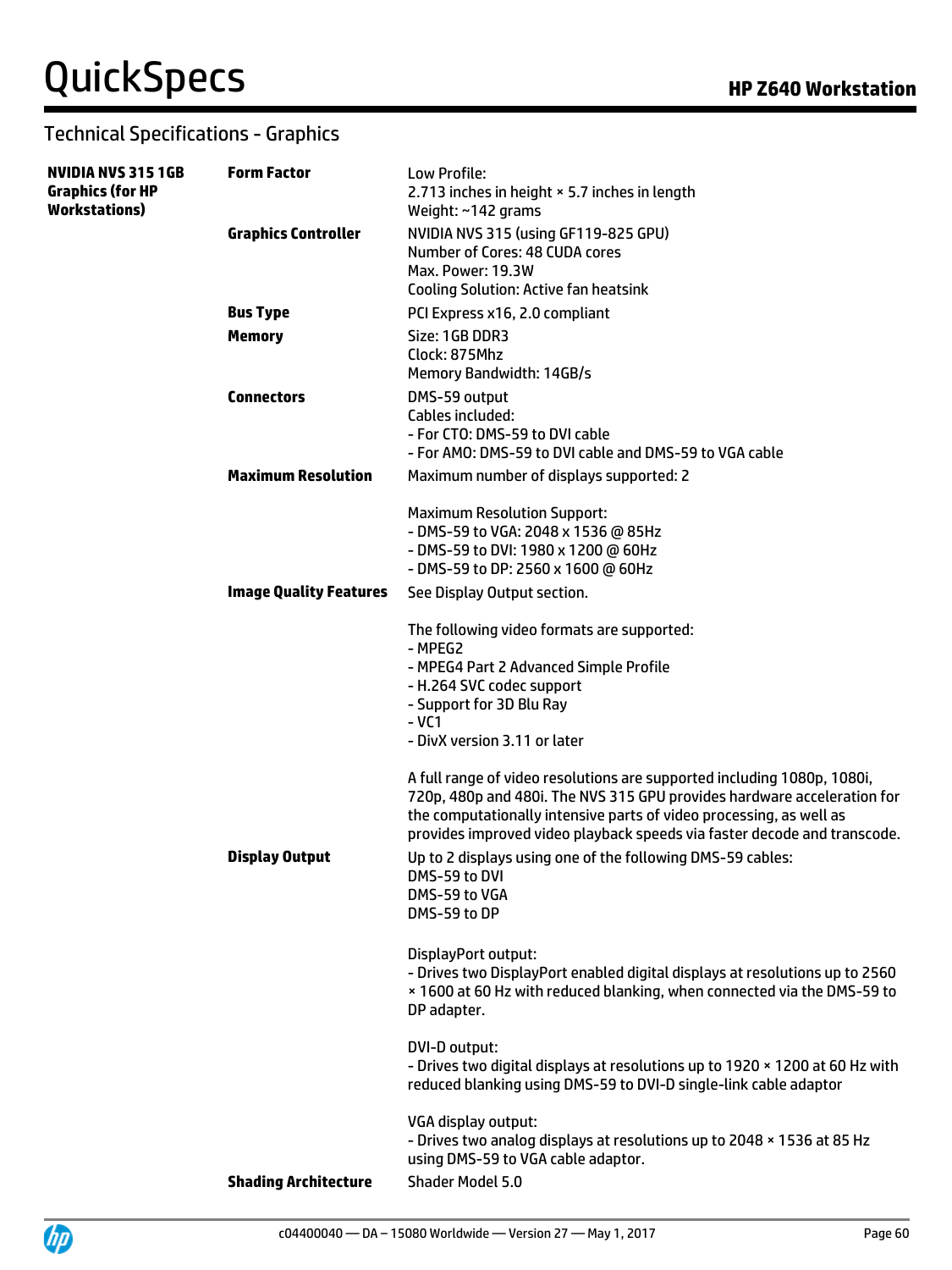|                           | Supported Graphics APIs DX11, OpenGL 4.3    |                                                                                                                                                                                                                                                                                                                                                                                                                                                                                                                                                 |  |  |
|---------------------------|---------------------------------------------|-------------------------------------------------------------------------------------------------------------------------------------------------------------------------------------------------------------------------------------------------------------------------------------------------------------------------------------------------------------------------------------------------------------------------------------------------------------------------------------------------------------------------------------------------|--|--|
|                           | <b>Available Graphics</b><br><b>Drivers</b> | Windows 8<br>Microsoft Windows 7 Professional (64-bit and 32-bit)<br>Microsoft Windows XP Professional (64-bit and 32-bit)<br>Red Hat Enterprise Linux(RHEL)<br>SUSE Linux Enterprise Desktop 11 (64-bit and 32-bit)                                                                                                                                                                                                                                                                                                                            |  |  |
|                           |                                             | HP qualified drivers may be preloaded or the latest HP qualified drivers are<br>available from the HP support Web site:<br>http://welcome.hp.com/country/us/en/support.html                                                                                                                                                                                                                                                                                                                                                                     |  |  |
|                           |                                             | SUSE Linux Enterprise drivers may also be obtained from:<br>ftp://download.nvidia.com/novell or http://www.nvidia.com                                                                                                                                                                                                                                                                                                                                                                                                                           |  |  |
|                           | <b>Notes</b>                                | 1. The thermal solution used on this card is an active fan heatsink.<br>2. Factory configured graphics card includes DMS-59 to DVI cable.<br>3. Option kit graphics card includes DMS-59 to DVI and DMS-59 to VGA<br>cables (one each).                                                                                                                                                                                                                                                                                                         |  |  |
| <b>NVIDIA NVS 510 2GB</b> | <b>Form Factor</b>                          | Low Profile, 2.713 inches × 6.3 inches, single slot                                                                                                                                                                                                                                                                                                                                                                                                                                                                                             |  |  |
| <b>Graphics</b>           | <b>Graphics Controller</b>                  | <b>NVS 510 GPU</b><br>Core Clock: 797 MHz<br>Memory Clock: 891 MHz<br><b>CUDA Cores: 192</b>                                                                                                                                                                                                                                                                                                                                                                                                                                                    |  |  |
|                           | <b>Bus Type</b>                             | PCI Express x16, Generation 2.0                                                                                                                                                                                                                                                                                                                                                                                                                                                                                                                 |  |  |
|                           | <b>Memory</b>                               | 2GB DDR3                                                                                                                                                                                                                                                                                                                                                                                                                                                                                                                                        |  |  |
|                           | <b>Connectors</b>                           | Four mini-DisplayPort.<br>Four mini-DisplayPort to DisplayPort adapters included.<br>(DisplayPort to DVI-D, DisplayPort to VGA, DisplayPort to HDMI, and<br>DisplayPort to Dual-Link DVI adapters available as separate accessories)                                                                                                                                                                                                                                                                                                            |  |  |
|                           | <b>Maximum Resolution</b>                   | Mini-DisplayPort connectors support ultra-high-resolution panels (up to<br>3840 x 2160 @ 60Hz)                                                                                                                                                                                                                                                                                                                                                                                                                                                  |  |  |
|                           |                                             | <b>NOTE:</b> This card supports up to four displays. For Windows XP, only 2 active<br>displays are supported.                                                                                                                                                                                                                                                                                                                                                                                                                                   |  |  |
|                           | <b>Image Quality Features</b>               | 10-bit internal display processing, including hardware support for 10-bit<br>scan-out                                                                                                                                                                                                                                                                                                                                                                                                                                                           |  |  |
|                           | <b>Display Output</b>                       | DisplayPort with Multi-Stream Technology (MST) and High Bit Rate 2<br>(HBR2) support.                                                                                                                                                                                                                                                                                                                                                                                                                                                           |  |  |
|                           |                                             | <b>Digital Display Support</b>                                                                                                                                                                                                                                                                                                                                                                                                                                                                                                                  |  |  |
|                           |                                             | 1. DisplayPort Output<br>- Drives four DisplayPort enabled digital display at resolutions up to 3840 x<br>2160 at 60 Hz with reduced blanking, when connected natively using the 4<br>DisplayPort connectors on the NVS 510 graphics card.<br>- DisplayPort Multi-Stream Topology (MST) Technology: Supports various<br>combinations of display resolutions and number of displays when using<br>DisplayPort multi stream topology technology - up to a maximum of 4<br>monitors at a resolution of 1920 × 1200 at 60 Hz with reduced blanking. |  |  |
|                           |                                             | 2. DVI-D Output<br>- Drives four digital displays at resolutions up to 1920 x 1200 at 60 Hz with                                                                                                                                                                                                                                                                                                                                                                                                                                                |  |  |

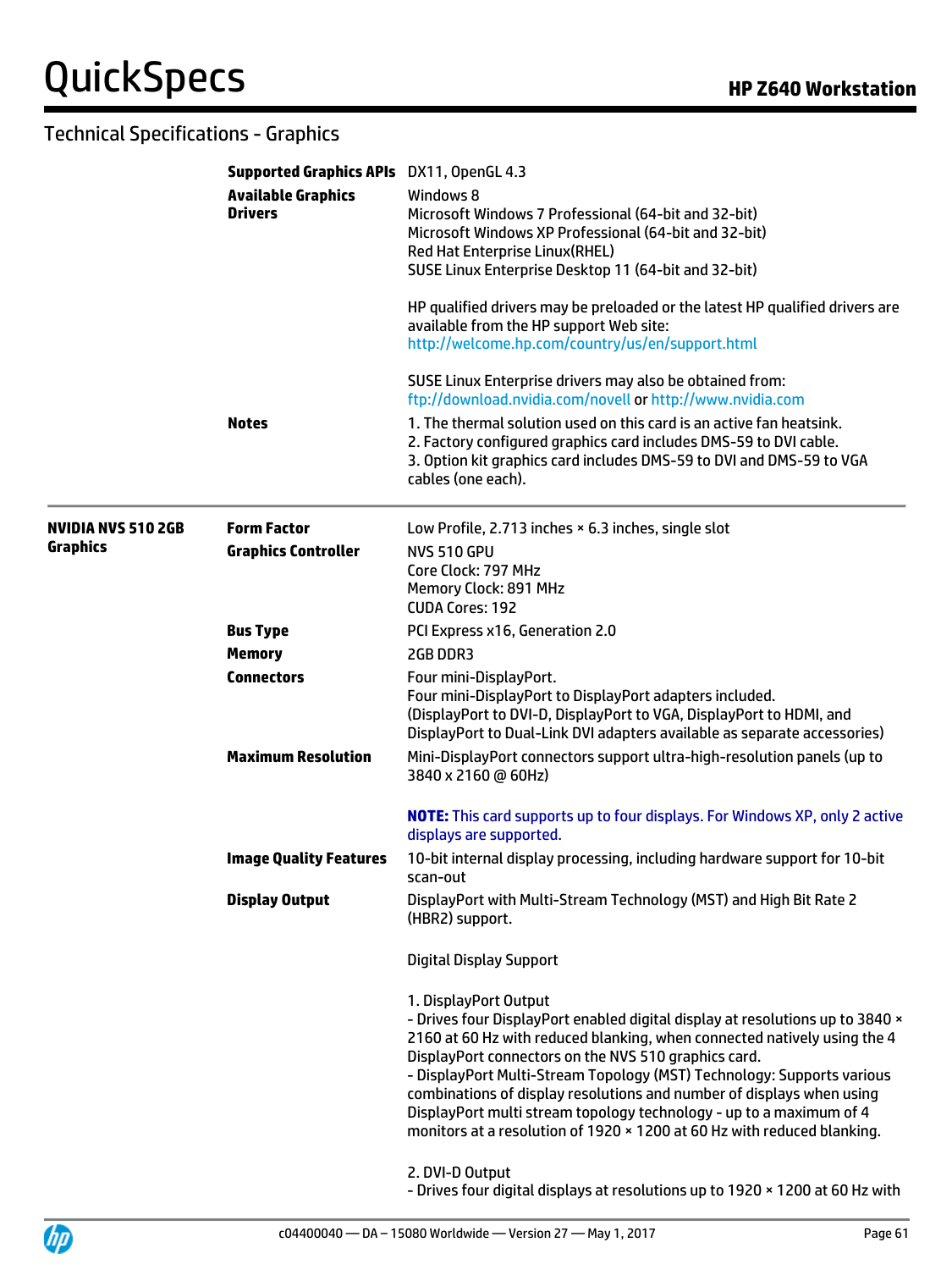|                                                                          |                                             | reduced blanking using DisplayPort to DVI-D single-link cable adaptors.<br>- Drives four digital displays at resolutions up to 2560x 1600 at 60 Hz with<br>reduced blanking using DisplayPort to DVI-D dual-link cable adaptors. |
|--------------------------------------------------------------------------|---------------------------------------------|----------------------------------------------------------------------------------------------------------------------------------------------------------------------------------------------------------------------------------|
|                                                                          |                                             | 3. HDMI Output<br>- The NVS 510 graphics board is capable of driving four high definition (HD)<br>panels up to resolutions of 1920 × 1080P at 60 Hz using DisplayPort to<br>HDMI cable adaptors.                                 |
|                                                                          |                                             | <b>Analog Display Support</b>                                                                                                                                                                                                    |
|                                                                          |                                             | 1. VGA display output<br>- Drives four analog displays at resolutions up to 1920 x 1200 at 60 Hz<br>using DisplayPort to VGA cable adaptors.                                                                                     |
|                                                                          |                                             | <b>Supported Graphics APIs</b> Full Microsoft DirectX 11, Shader Model 5.0 support<br>Full OpenGL 4.3 support                                                                                                                    |
|                                                                          | <b>Available Graphics</b><br><b>Drivers</b> | Genuine Windows 7 Professional (64-bit and 32-bit)<br>Microsoft Windows XP Professional (64-bit and 32-bit)<br>Red Hat Enterprise Linux(RHEL) 6 Desktop/Workstation<br>SUSE Linux Enterprise Desktop 11 (64-bit and 32-bit)      |
|                                                                          |                                             | HP qualified drivers may be preloaded or available from the HP support<br>Web site:                                                                                                                                              |
|                                                                          |                                             | http://welcome.hp.com/country/us/en/support.html                                                                                                                                                                                 |
|                                                                          | <b>Power Consumption</b><br><b>Note</b>     | 33.4 Watts                                                                                                                                                                                                                       |
|                                                                          |                                             | Heatsink cooler design is active.                                                                                                                                                                                                |
| <b>Graphics Cable Adapters Note</b>                                      |                                             | Graphics Cable Adapter option choice is available starting Feb 1 2013 for<br>the following graphics cards:<br>NVS 310, Quadro 410, Quadro K5000, FirePro V3900, FirePro W7000                                                    |
|                                                                          |                                             | New Graphics Cards introduced after Feb 1 2013 will be eligible for<br>choosing Graphics Cable Adapters, unless otherwise specified.                                                                                             |
|                                                                          |                                             | No cable choice for NVS 300, NVS 510.                                                                                                                                                                                            |
|                                                                          |                                             | Maximum number of cables allowed is 8.                                                                                                                                                                                           |
| <b>NVIDIA<sup>®</sup> Quadro<sup>®</sup> K420</b><br><b>1GB Graphics</b> | <b>Form Factor</b>                          | Low Profile:<br>2.713 inches × 6.3 inches, single slot                                                                                                                                                                           |
|                                                                          | <b>Graphics Controller</b>                  | NVIDIA <sup>®</sup> Quadro <sup>®</sup> K420<br><b>GPU: GK107</b>                                                                                                                                                                |
|                                                                          | <b>Bus Type</b>                             | PCI Express x16, 2.0 compliant                                                                                                                                                                                                   |
|                                                                          | <b>Memory</b>                               | Size: 1GB DDR3<br>Clock: 891MHz<br>Memory Bandwidth: 29GB/s                                                                                                                                                                      |
|                                                                          | <b>Connectors</b>                           | One dual-link DVI-I connector                                                                                                                                                                                                    |
|                                                                          |                                             |                                                                                                                                                                                                                                  |
|                                                                          | <b>Maximum Resolution</b>                   | One DisplayPort connector<br>VGA (via adapter cable):                                                                                                                                                                            |
|                                                                          |                                             |                                                                                                                                                                                                                                  |

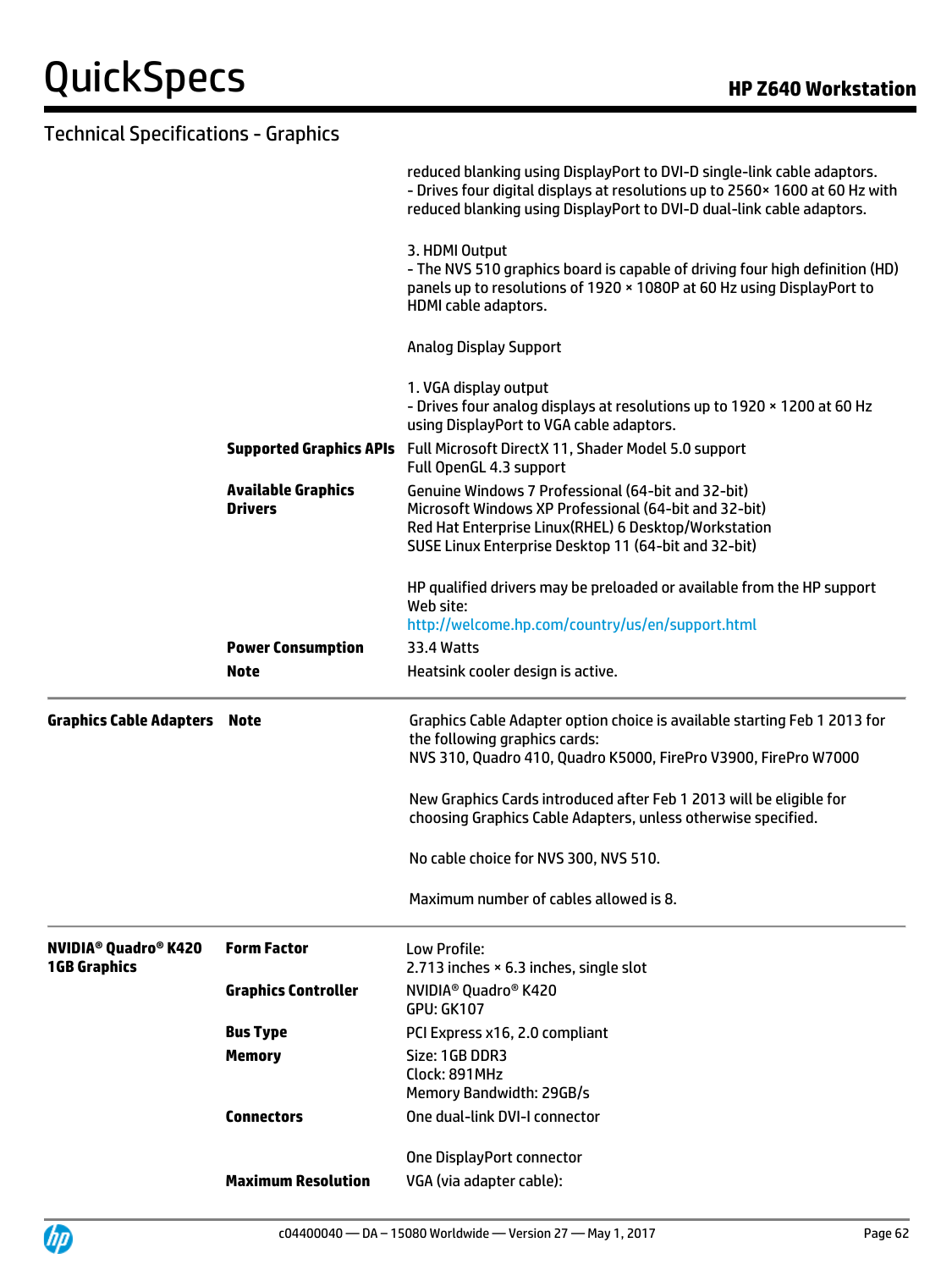|                                      |                                             | 2048 $\times$ 1536 $\times$ 32 bpp at 85 Hz<br>$\bullet$<br><b>Dual-link DVI</b><br>2560 × 1600 × 32 bpp at 60 Hz (reduced blanking)<br>$\bullet$                             |
|--------------------------------------|---------------------------------------------|-------------------------------------------------------------------------------------------------------------------------------------------------------------------------------|
|                                      |                                             | Single-link DVI<br>1920 × 1200 × 32 bpp at 60 Hz (reduced blanking)                                                                                                           |
|                                      |                                             | DisplayPort 1.2<br>3840 × 2160 × 30 bpp at 60 Hz                                                                                                                              |
|                                      | <b>RAMDAC</b>                               | 400 MHz integrated RAMDAC                                                                                                                                                     |
|                                      | <b>Display Output</b>                       | Maximum number of displays supported: 2                                                                                                                                       |
|                                      | <b>Shading Architecture</b>                 | Shader Model 5.0                                                                                                                                                              |
|                                      | <b>Supported Graphics APIs</b>              | DX11, OpenGL 4.4                                                                                                                                                              |
|                                      |                                             | Programming support for CUDA C, CUDA C++, DirectCompute 5.0, OpenCL,<br>Python, and Fortran                                                                                   |
|                                      | <b>Available Graphics</b><br><b>Drivers</b> | <b>Microsoft Windows 8.1</b><br><b>Microsoft Windows 8</b><br><b>Microsoft Windows 7</b>                                                                                      |
|                                      |                                             | Linux                                                                                                                                                                         |
|                                      | <b>Notes</b>                                | 1. Factory configured Quadro K420 does not include any video adapters.<br>Adapters must be ordered separately.<br>2. Option kit Quadro K420 includes one DP to DVI-D adapter. |
| NVIDIA® Quadro® K420<br>2GB Graphics | <b>Form Factor</b>                          | Low Profile:<br>2.713 inches $\times$ 6.3 inches<br><b>Cooling: Active</b>                                                                                                    |
|                                      | <b>Graphics Controller</b>                  | NVIDIA <sup>®</sup> Quadro <sup>®</sup> K420<br>GPU: GK107 with 192 CUDA cores<br>Power: 41W                                                                                  |
|                                      | <b>Bus Type</b>                             | PCI Express x16, 2.0 compliant                                                                                                                                                |
|                                      | Memorv                                      | Size: 2GB DDR3<br>Clock: 891MHz<br>Memory Bandwidth: 29GB/s<br>Memory Width: 128 bit                                                                                          |
|                                      | <b>Connectors</b>                           | One dual-link DVI-I connector<br>One DisplayPort connector                                                                                                                    |
|                                      |                                             | Factory Configured: No video cable adapter included<br>After market option kit: One DP-to-DVI adapter included with card                                                      |
|                                      |                                             | Additional DisplayPort-to-VGA or DisplayPort-to-DVI adapters are<br>available as Factory Configuration or Option Kit accessories.                                             |
|                                      | <b>Maximum Resolution</b>                   | VGA (via adapter cable):<br>- 2048 × 1536 × 32 bpp at 85 Hz                                                                                                                   |
|                                      |                                             | Dual-link DVI                                                                                                                                                                 |

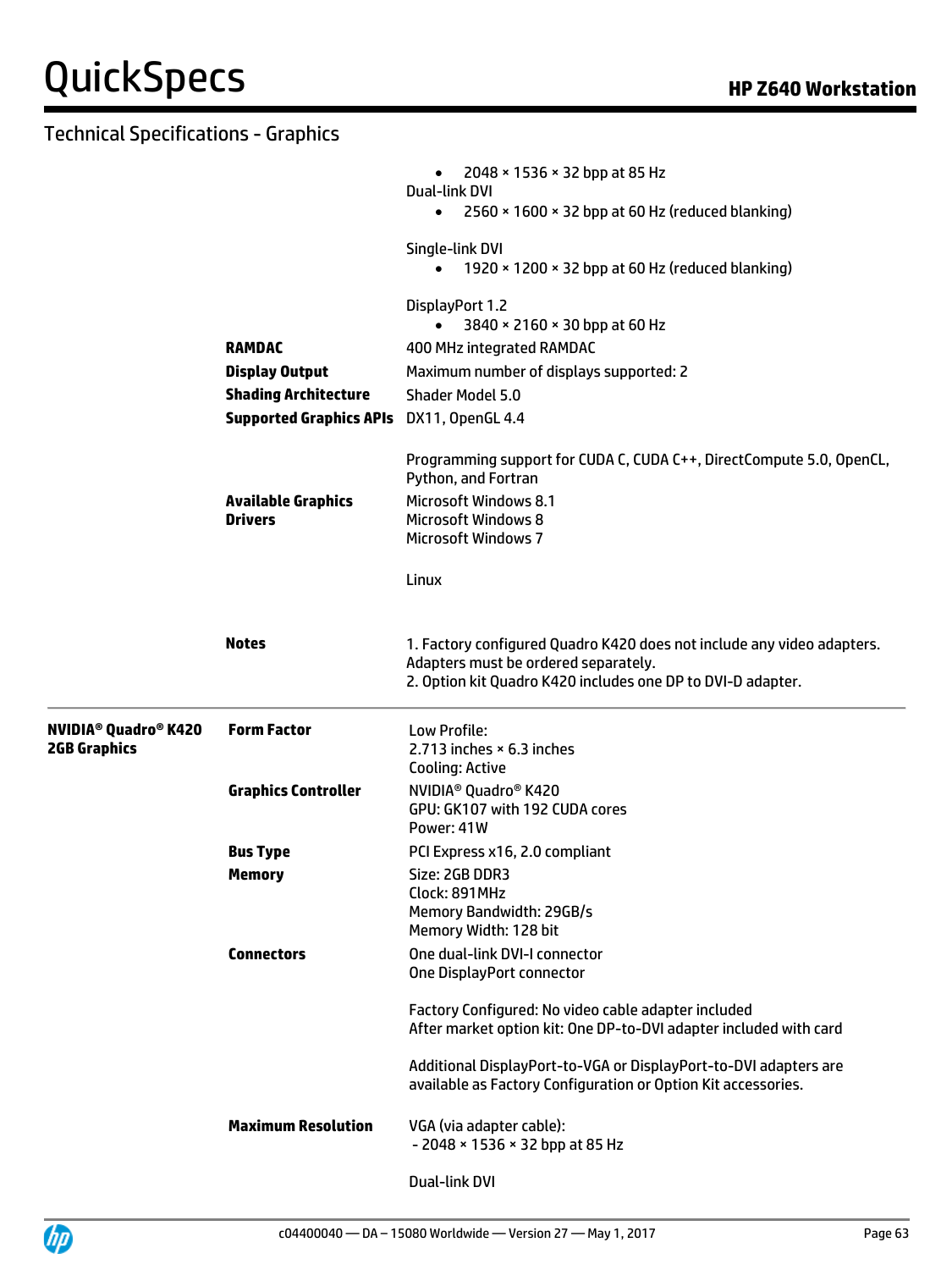|                                                                          |                                             | - 2560 × 1600 × 32 bpp at 60 Hz (reduced blanking)                                                                                                                                                                                                                              |
|--------------------------------------------------------------------------|---------------------------------------------|---------------------------------------------------------------------------------------------------------------------------------------------------------------------------------------------------------------------------------------------------------------------------------|
|                                                                          |                                             | Single-link DVI<br>$-1920 \times 1200 \times 32$ bpp at 60 Hz (reduced blanking)                                                                                                                                                                                                |
|                                                                          |                                             | DisplayPort 1.2<br>$-3840 \times 2160 \times 30$ bpp at 60 Hz                                                                                                                                                                                                                   |
|                                                                          | <b>Image Quality Features</b>               | 12-bit internal display pipeline (hardware support for 12-bit scanout on<br>supported panels, applications and connection)                                                                                                                                                      |
|                                                                          |                                             | Stereoscopic 3D display support including NVIDIA® 3D Vision™ technology,<br>3D DLP, Interleaved, and passive stereo                                                                                                                                                             |
|                                                                          | <b>Display Output</b>                       | Maximum number of displays:<br>- 2 direct attached monitors<br>- 4 using DP 1.2a with MST and HBR2 enabled monitors                                                                                                                                                             |
|                                                                          |                                             | Maximum number of DisplayPort displays possible (may require MST<br>and/or HBR2):<br>$-41920x1200$<br>$-22560x1600$<br>-13840x2160                                                                                                                                              |
|                                                                          |                                             | Maximum number of monitors across all available Quadro K420 outputs is<br>4.                                                                                                                                                                                                    |
|                                                                          | <b>Shading Architecture</b>                 | Shader Model 5.0                                                                                                                                                                                                                                                                |
|                                                                          | Supported Graphics APIs DX11, OpenGL 4.4    | Programming support for CUDA C, CUDA C++, DirectCompute 5.0, OpenCL,<br>Python, and Fortran                                                                                                                                                                                     |
|                                                                          | <b>Available Graphics</b><br><b>Drivers</b> | <b>Microsoft Windows 8.1</b><br><b>Microsoft Windows 8</b><br><b>Microsoft Windows 7</b><br>Linux - Full OpenGL implementation, complete with NVIDIA and ARB<br>extensions                                                                                                      |
|                                                                          | <b>Notes</b>                                | 1. Factory configured Quadro K420 does not include any video<br>adapters. Adapters must be ordered separately.<br>2. Option kit Quadro K420 includes one DP to DVI-D adapter.<br>3. Full Height Profile bracket installed. Low Profile bracket included<br>in after market kit. |
| <b>NVIDIA<sup>®</sup> Quadro<sup>®</sup> K620</b><br><b>2GB Graphics</b> | <b>Form Factor</b>                          | 2.713" H x 6.3" L<br>Single Slot, Low Profile<br>Full Height Profile bracket installed<br>Low Profile bracket included<br>Weight: 133 grams                                                                                                                                     |
|                                                                          | <b>Graphics Controller</b>                  | NVIDIA <sup>®</sup> Quadro® K620 Graphics Card<br>GM107 GPU<br>384 CUDA cores                                                                                                                                                                                                   |

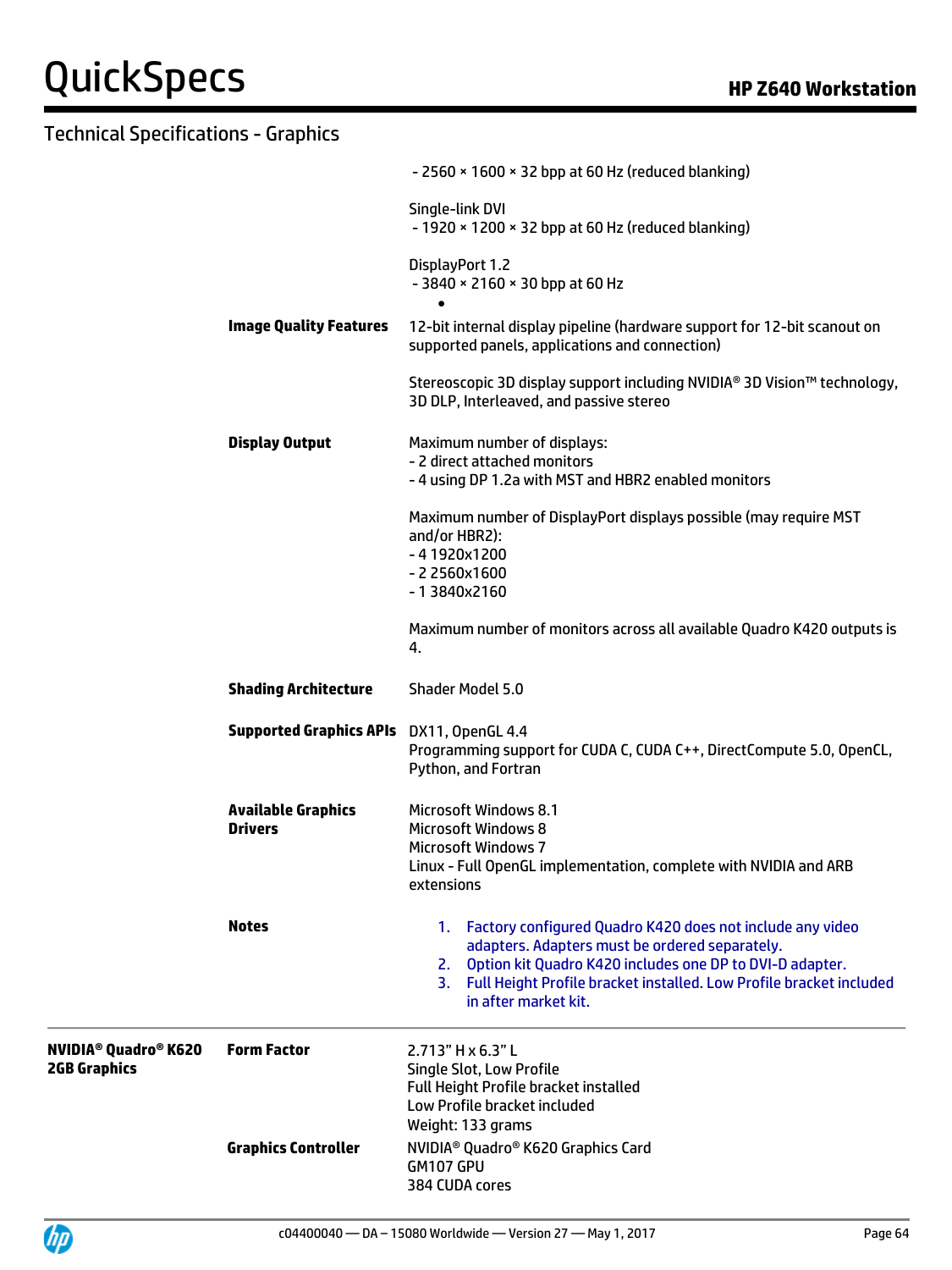|                                | Max Power: 45 Watts                                                       |
|--------------------------------|---------------------------------------------------------------------------|
| <b>Bus Type</b>                | PCI Express 2.0 x16                                                       |
| <b>Memory</b>                  | 2 GB GDDR3, 900 MHz                                                       |
|                                | 128-bit memory I/O path                                                   |
|                                | 29 GB/s memory bandwidth                                                  |
| <b>Connectors</b>              | 1 DL-DVI(I) output, 1 DisplayPort output                                  |
|                                | Factory Configured: No video cable adapter included                       |
|                                | Option Kit: One DP-to-DVI adapter included with card                      |
|                                |                                                                           |
|                                |                                                                           |
|                                | Additional DVI-to-VGA, DisplayPort-to-VGA or DisplayPort-to-DVI adapters  |
|                                | are available as Factory Configuration or Option Kit accessories          |
| <b>Maximum Resolution</b>      | DisplayPort 1.2:                                                          |
|                                | - up to 4096x2160 x 30 bpp @ 60Hz                                         |
|                                | - supports High Bit Rate 2 (HBR2) and Multi-Stream Transport (MST)        |
|                                | Dual Link DVI(I) output:                                                  |
|                                | - up to 2560 x 1600 x 32 bpp @ 60Hz                                       |
|                                |                                                                           |
|                                | Single Link-DVI(I) output:                                                |
|                                |                                                                           |
|                                | - up to 1920 x 1200 x 32 bpp @ 60Hz                                       |
| <b>Image Quality Features</b>  | 10-bit internal display processing pipeline                               |
|                                | 10-bit scan-out support                                                   |
| <b>Display Output</b>          | 1 Dual-link DVI-I connector                                               |
|                                | 1 Display Port connector                                                  |
| <b>Shading Architecture</b>    | Full Microsoft DirectX 11.1 Shader Model 5.0                              |
|                                |                                                                           |
| <b>Supported Graphics APIs</b> | OpenGL 4.4<br>DirectX 11.1                                                |
|                                | API support includes:                                                     |
|                                |                                                                           |
|                                | CUDA C, CUDA C++, DirectCompute 5.0, OpenCL, Java, Python, and Fortran    |
| <b>Available Graphics</b>      | Microsoft Windows 8.1                                                     |
| <b>Drivers</b>                 | <b>Microsoft Windows 8</b>                                                |
|                                | <b>Microsoft Windows 7</b>                                                |
|                                | Linux                                                                     |
|                                | HP qualified drivers may be preloaded or available from the HP support    |
|                                | Web site:                                                                 |
|                                | http://welcome.hp.com/country/us/en/support.html                          |
|                                |                                                                           |
|                                | SUSE Linux Enterprise drivers may also be obtained from:                  |
|                                | ftp://download.nvidia.com/novell or http://www.nvidia.com                 |
| <b>Notes</b>                   | Factory configured Quadro K620 does not include a video cable<br>1.       |
|                                | adapter. Video cable adapters must be ordered separately.                 |
|                                | Quadro K620 offered as an Option Kit (AMO) includes one DP-to-<br>2.      |
|                                | DVI video cable adapter. Additional cables must be ordered<br>separately. |
|                                |                                                                           |

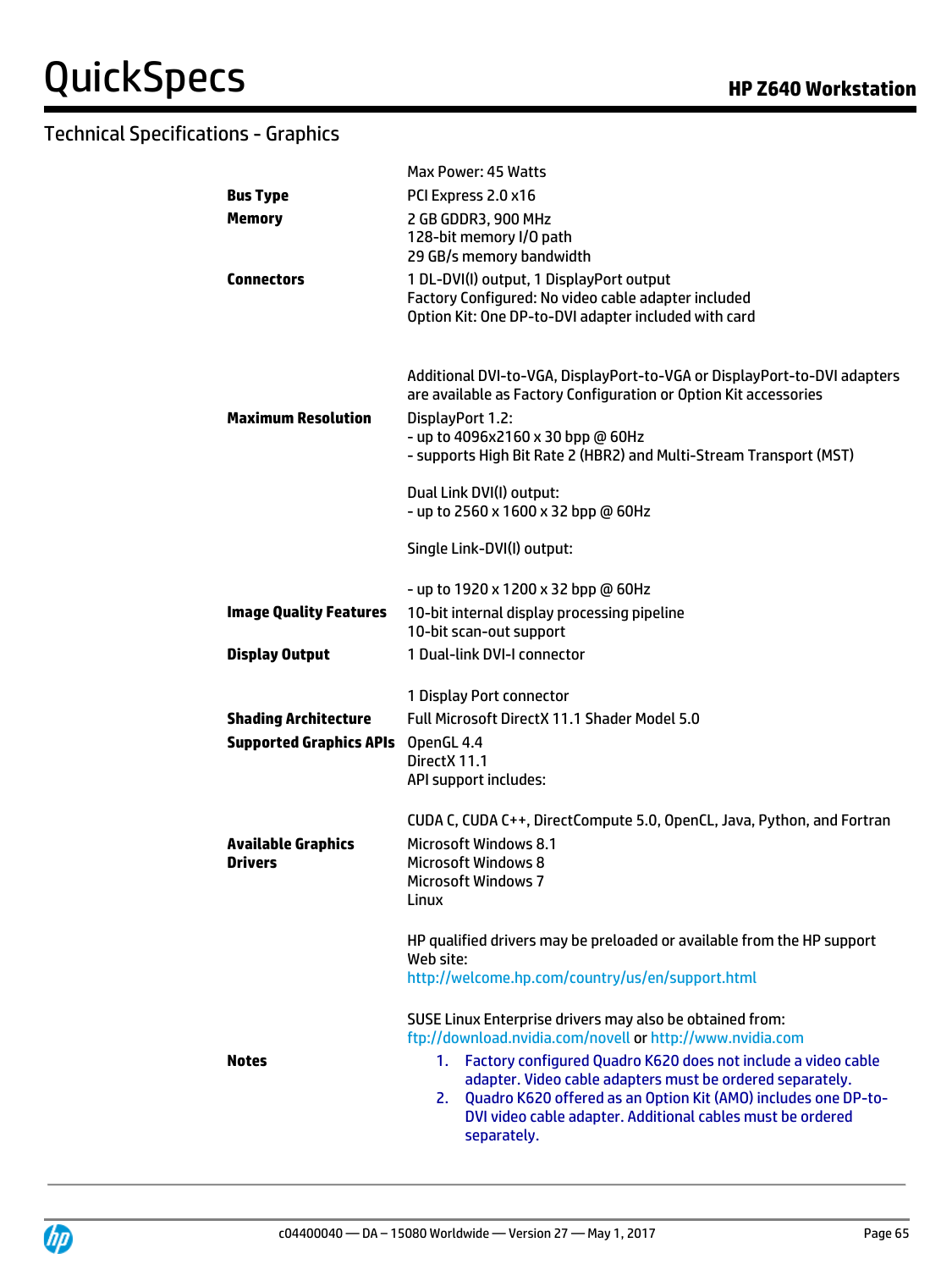| <b>4GB Graphics</b><br>NVIDIA® Quadro® K1200<br><b>4GB Graphics</b> |                                           | Dimensions: 2.71" H x 6.875" L<br>Single Slot, Low Profile<br><b>Cooling: Active</b><br>Weight: ~175 grams                        |
|---------------------------------------------------------------------|-------------------------------------------|-----------------------------------------------------------------------------------------------------------------------------------|
|                                                                     | <b>Graphics Controller</b>                | NVIDIA <sup>®</sup> Quadro® K1200 Graphics Card<br>GPU: GM107 with 512 CUDA cores<br>Power: 46 Watts                              |
|                                                                     | <b>Bus Type</b>                           | PCI Express 2.0 x16                                                                                                               |
|                                                                     | <b>Memory</b>                             | Size: 4GB GDDR5<br>Memory Bandwidth: 80 GB/s<br>Memory Width: 128-bit                                                             |
|                                                                     | <b>Connectors</b>                         | 4 mini-DisplayPort 1.2a                                                                                                           |
|                                                                     |                                           | Factory Configured Option: 4 mini-DP-to-DP adapters included with card<br>Option Kit: 4 mini-DP-to-DP adapters included with card |
|                                                                     |                                           | Additional DisplayPort-to-VGA or DisplayPort-to-DVI adapters are<br>available as accessories                                      |
|                                                                     | <b>Maximum Resolution</b>                 | DisplayPort:<br>- up to 4096 x 2160 x 30 bpp @ 60Hz<br>- supports High Bit Rate 2 (HBR2) and Multi-Stream Transport (MST)         |
|                                                                     |                                           | DL-DVI(I) output:<br>- up to 2560 x 1600 x 32 bpp @ 60Hz                                                                          |
|                                                                     |                                           | Single Link-DVI(I) output:<br>- up to 1920 x 1200 x 32 bpp @ 60Hz                                                                 |
|                                                                     |                                           | VGA (via adapter cable):<br>$-2048 \times 1536 \times 32$ bpp at 85 Hz                                                            |
|                                                                     | <b>Image Quality Features</b>             | 12-bit internal display pipeline (hardware support for 12-bit scanout on<br>supported panels, applications and connection)        |
|                                                                     | <b>Display Output</b>                     | Maximum number of displays<br>- 4 direct attached monitors                                                                        |
|                                                                     |                                           | Maximum number of DisplayPort displays possible:<br>$-41920x1200$<br>$-42560x1600$<br>$-44096x2160$                               |
|                                                                     |                                           | Maximum number of monitors across all available Quadro K1200 outputs<br>is 4.                                                     |
|                                                                     | <b>Shading Architecture</b>               | Shader Model 5.0                                                                                                                  |
|                                                                     | <b>Supported Graphics APIs</b> OpenGL 4.4 |                                                                                                                                   |

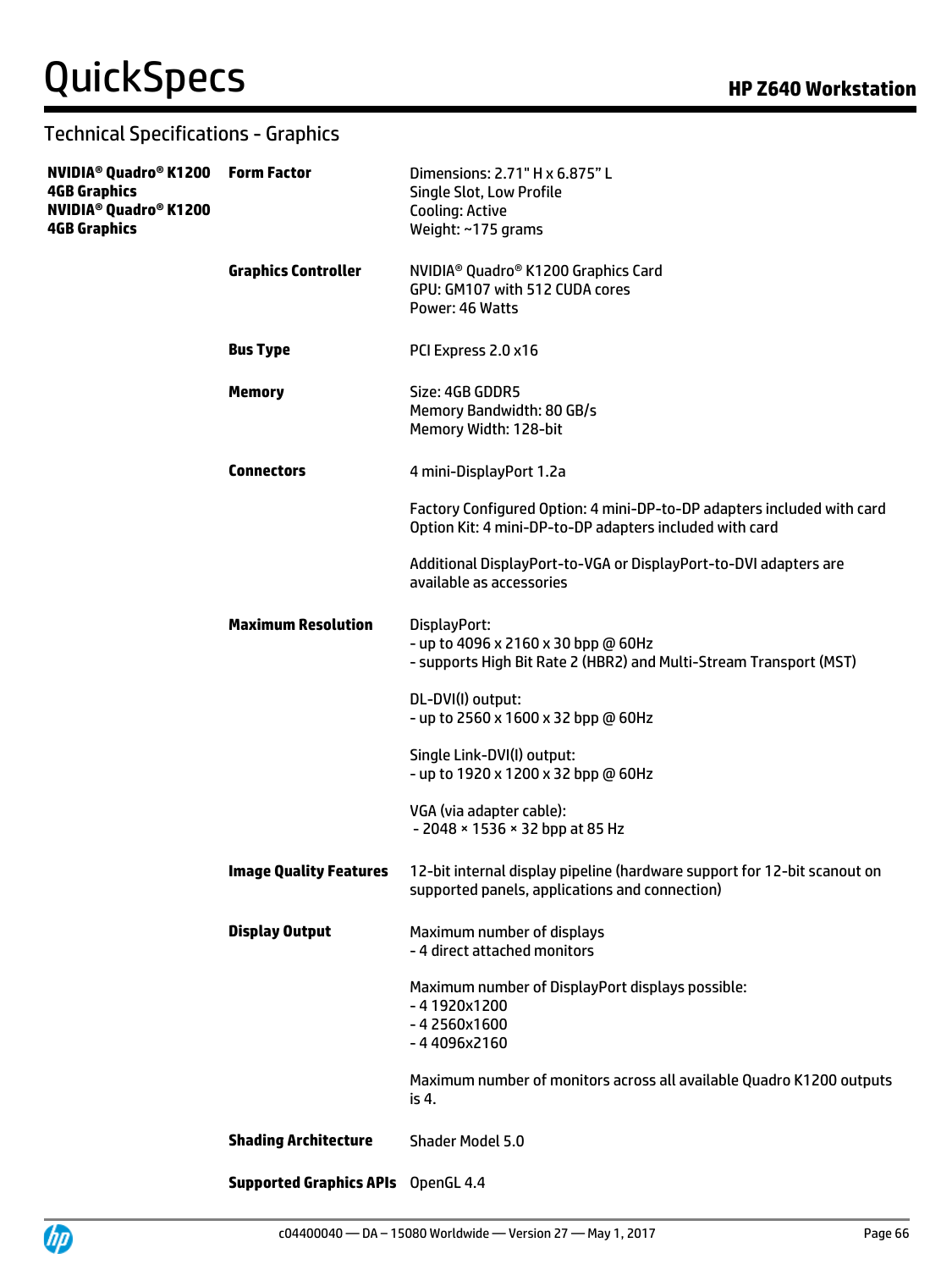| Direct X 11.1                                                                                                                                                                                                                                                                                                                                                                                                                                                                                                                  |  |
|--------------------------------------------------------------------------------------------------------------------------------------------------------------------------------------------------------------------------------------------------------------------------------------------------------------------------------------------------------------------------------------------------------------------------------------------------------------------------------------------------------------------------------|--|
| API support includes:<br>CUDA C, CUDA C++, DirectCompute 5.0, OpenCL, Java, Python, and Fortran                                                                                                                                                                                                                                                                                                                                                                                                                                |  |
| Microsoft Windows 8.1<br><b>Microsoft Windows 8</b><br><b>Microsoft Windows 7</b><br>Linux - Full OpenGL implementation, complete with NVIDIA and ARB<br>extensions                                                                                                                                                                                                                                                                                                                                                            |  |
| HP qualified drivers may be preloaded or available from the HP support<br>Web site:<br>http://welcome.hp.com/country/us/en/support.html                                                                                                                                                                                                                                                                                                                                                                                        |  |
| 1. Quadro K1200 offered as Factory Configured Option includes 4<br>miniDP to DP video cable adapters. Other video cable adapters<br>must be ordered separately.<br>Quadro K1200 offered as an Option Kit includes 4 mini-DP to DP<br>2.<br>adapters. Additional cables must be ordered separately.<br>A total maximum of 4 active monitors are supported across all<br>3.<br>display output types. This may be accomplished by using daisy<br>chained DisplayPort 1.2 displays (displays must support MST and<br><b>HBR2).</b> |  |
|                                                                                                                                                                                                                                                                                                                                                                                                                                                                                                                                |  |

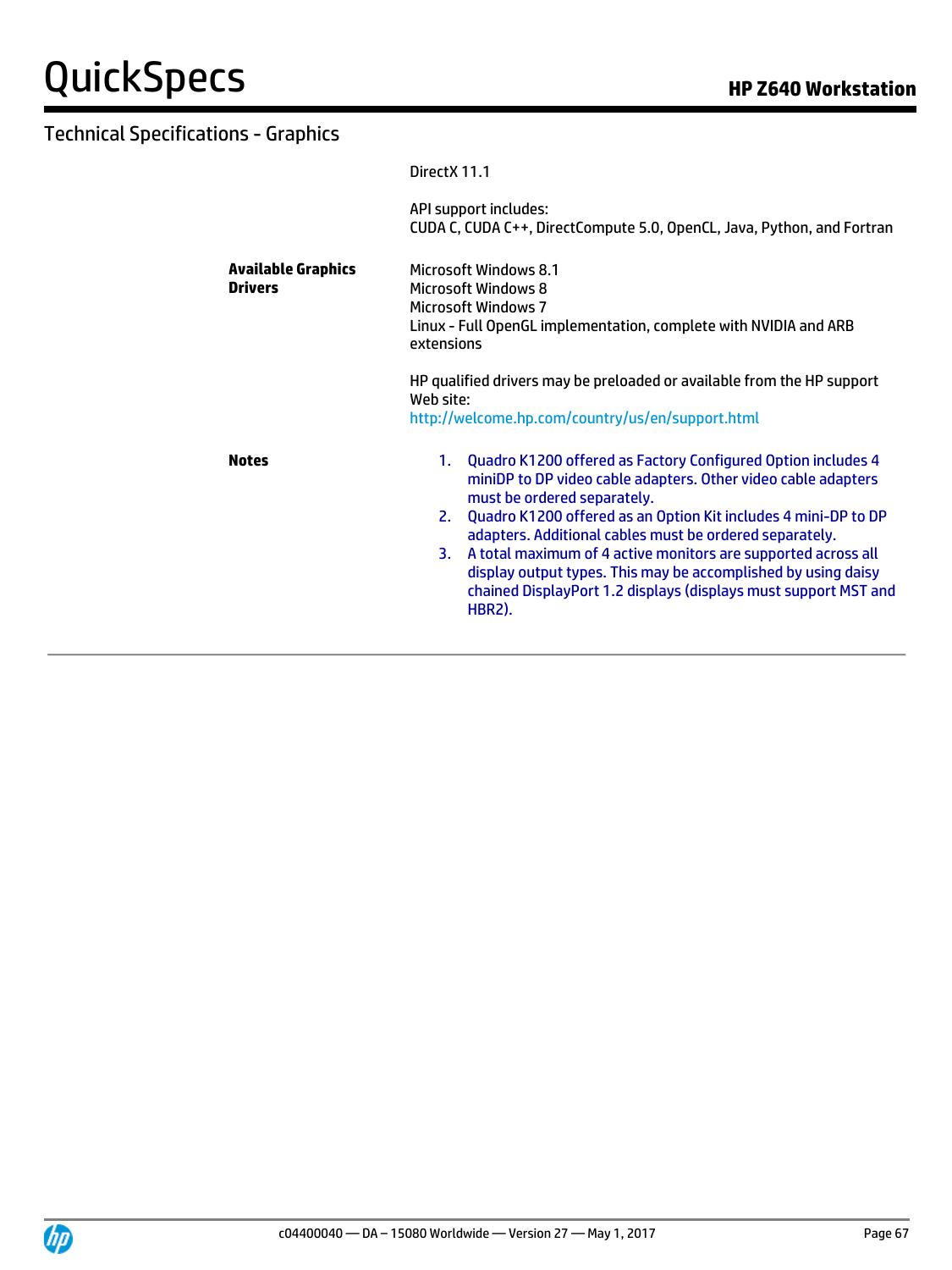| NVIDIA <sup>®</sup> Quadro® K2200 Form Factor<br><b>4GB Graphics</b> |                                             | 4.38" H x 7.97" L<br>Single Slot, Full Height<br>Weight: 240 grams                                                                                                                                                                                                                                                                                                                                    |
|----------------------------------------------------------------------|---------------------------------------------|-------------------------------------------------------------------------------------------------------------------------------------------------------------------------------------------------------------------------------------------------------------------------------------------------------------------------------------------------------------------------------------------------------|
|                                                                      | <b>Graphics Controller</b>                  | NVIDIA <sup>®</sup> Quadro® K2200 Graphics Card<br>GM107 GPU<br>640 CUDA cores<br>Max Power: 67.7 Watts                                                                                                                                                                                                                                                                                               |
|                                                                      | <b>Bus Type</b>                             | PCI Express 2.0 x16                                                                                                                                                                                                                                                                                                                                                                                   |
|                                                                      | <b>Memory</b>                               | 4 GB GDDR5, 2500 MHz<br>128-bit memory I/O path<br>80 GB/s memory bandwidth                                                                                                                                                                                                                                                                                                                           |
|                                                                      | <b>Connectors</b>                           | 1 DL-DVI(I) output, 2 DisplayPort outputs<br>Factory Configured Option: No video cable adapter included<br>Option Kit: One DP-to-DVI adapter included with card                                                                                                                                                                                                                                       |
|                                                                      |                                             | Additional DVI-to-VGA, DisplayPort-to-VGA or DisplayPort-to-DVI adapters<br>are available as accessories                                                                                                                                                                                                                                                                                              |
|                                                                      | <b>Maximum Resolution</b>                   | DisplayPort:<br>- up to 4096 x 2160 x 30 bpp @ 60Hz<br>- supports High Bit Rate 2 (HBR2) and Multi-Stream Transport (MST)                                                                                                                                                                                                                                                                             |
|                                                                      | <b>Display Output</b>                       | DL-DVI(I) output:<br>- up to 2560 x 1600 x 32 bpp @ 60Hz<br>VGA:                                                                                                                                                                                                                                                                                                                                      |
|                                                                      |                                             | Requires use of DVI-to-VGA and/or DP-to-VGA video cable<br>$\bullet$<br>adapters<br>400 MHz integrated RAMDAC<br>$\bullet$<br>Max resolution: 2048 x 1536 x 32 bpp @ 85 Hz<br>$\bullet$                                                                                                                                                                                                               |
|                                                                      |                                             | DL-DVI(I):<br>Max resolution: 2560 x 1600 x 32 bpp @ 60 Hz<br>$\bullet$                                                                                                                                                                                                                                                                                                                               |
|                                                                      |                                             | <b>SL-DVI(I):</b><br>Max resolution: 1920 x 1200 x 32 bpp @ 60 Hz<br>٠                                                                                                                                                                                                                                                                                                                                |
|                                                                      |                                             | DisplayPort:<br>• Supports HBR2 and MST<br>Max resolution: 4096 x 2160 x 30 bpp @ 60 Hz (only one monitor<br>$\bullet$<br>can be connected to a Quadro K2200 DisplayPort connector at this<br>resolution)<br>Max number of DisplayPort daisy-chained monitors or hub<br>$\bullet$<br>connected monitors from a single Quadro K2200 DisplayPort<br>connector: 4 with maximum resolution of 1920 x 1200 |
|                                                                      |                                             | Maximum number of monitors across all available Quadro K2200 outputs is<br>4.                                                                                                                                                                                                                                                                                                                         |
|                                                                      | <b>Shading Architecture</b>                 | Full Microsoft DirectX 11.1 Shader Model 5.0                                                                                                                                                                                                                                                                                                                                                          |
|                                                                      | <b>Supported Graphics APIs</b>              | OpenGL 4.4<br>DirectX 11.1<br>API support includes:<br>CUDA C, CUDA C++, DirectCompute 5.0, OpenCL, Java, Python, and Fortran                                                                                                                                                                                                                                                                         |
|                                                                      | <b>Available Graphics</b><br><b>Drivers</b> | <b>Microsoft Windows 8.1</b><br><b>Microsoft Windows 8</b>                                                                                                                                                                                                                                                                                                                                            |



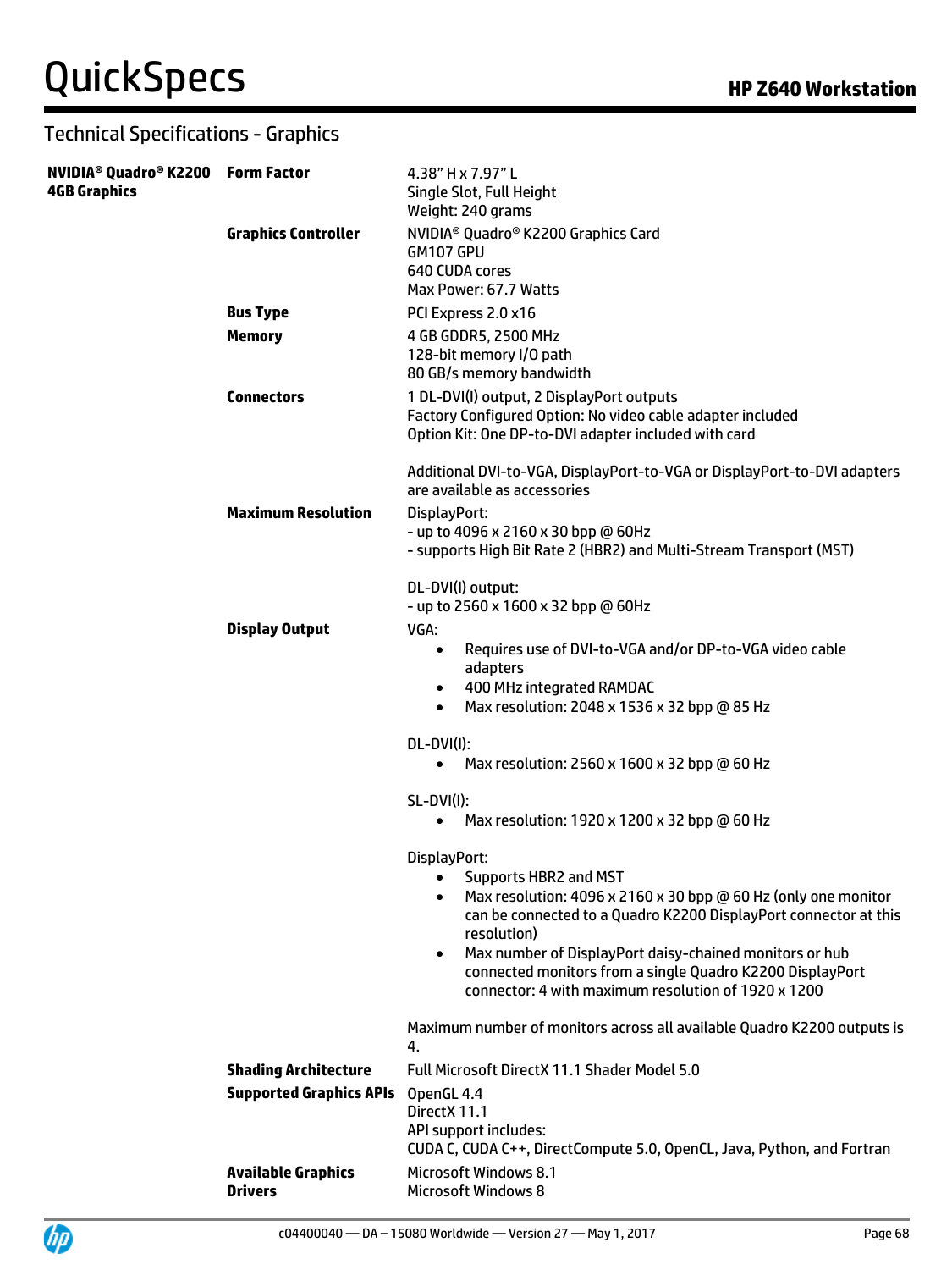| <b>Technical Specifications - Graphics</b>                                       |                               |                                                                                                                                                                                                                                                                                                                                                                                                                                                                                                                                                                                                                                               |
|----------------------------------------------------------------------------------|-------------------------------|-----------------------------------------------------------------------------------------------------------------------------------------------------------------------------------------------------------------------------------------------------------------------------------------------------------------------------------------------------------------------------------------------------------------------------------------------------------------------------------------------------------------------------------------------------------------------------------------------------------------------------------------------|
|                                                                                  |                               | <b>Microsoft Windows 7</b><br>Linux                                                                                                                                                                                                                                                                                                                                                                                                                                                                                                                                                                                                           |
|                                                                                  |                               | HP qualified drivers may be preloaded or available from the HP support<br>Web site: http://welcome.hp.com/country/us/en/support.html                                                                                                                                                                                                                                                                                                                                                                                                                                                                                                          |
|                                                                                  | <b>Note</b>                   | 1. Quadro K2200 offered as Factory Configured Option does not<br>include a video cable adapter. Video cable adapters must be<br>ordered separately.<br>2. Quadro K2200 offered as an Option Kit includes one DP-to-DVI<br>video cable adapter. Additional cables must be ordered separately.<br>3. A total maximum of 4 active monitors are supported across all<br>display output types. This may be accomplished by using daisy<br>chained DisplayPort 1.2 displays or a DisplayPort 1.2 hub device.<br>4. A DisplayPort hub device may be used to connect multiple<br>DisplayPort monitors to a single Quadro K2200 DisplayPort<br>output. |
| NVIDIA <sup>®</sup> Quadro <sup>®</sup> M2000 Form Factor<br><b>4GB Graphics</b> |                               | Dimensions: 4.376" H x 6.6" L<br>Single Slot, Full Height<br><b>Cooling: Active</b><br>Weight: 239 grams                                                                                                                                                                                                                                                                                                                                                                                                                                                                                                                                      |
|                                                                                  | <b>Graphics Controller</b>    | NVIDIA <sup>®</sup> Quadro® M2000 Graphics Card<br>GPU: GM206 with 768 CUDA cores<br>Power: 75 Watts                                                                                                                                                                                                                                                                                                                                                                                                                                                                                                                                          |
|                                                                                  | <b>Bus Type</b>               | PCI Express 3.0 x16                                                                                                                                                                                                                                                                                                                                                                                                                                                                                                                                                                                                                           |
|                                                                                  | <b>Memory</b>                 | Size: 4GB GDDR5<br>Memory Bandwidth: 105.7 GB/s<br>Memory Width: 128-bit                                                                                                                                                                                                                                                                                                                                                                                                                                                                                                                                                                      |
|                                                                                  | <b>Connectors</b>             | 4x DisplayPort 1.2a                                                                                                                                                                                                                                                                                                                                                                                                                                                                                                                                                                                                                           |
|                                                                                  |                               | Factory Configured Option: No video cable adapter included<br>After Market Option: No video cable adapter included                                                                                                                                                                                                                                                                                                                                                                                                                                                                                                                            |
|                                                                                  |                               | Additional DisplayPort-to-VGA, DisplayPort-to-HDMI, or DisplayPort-to-<br>DVI adapters are available as accessories                                                                                                                                                                                                                                                                                                                                                                                                                                                                                                                           |
|                                                                                  | <b>Maximum Resolution</b>     | DisplayPort:<br>- up to 4096 x 2160 x 30 bpp @ 60Hz<br>- up to 2560 x 1600 x 30 bpp @ 120 Hz<br>- supports High Bit Rate 2 (HBR2) and Multi-Stream Transport (MST)                                                                                                                                                                                                                                                                                                                                                                                                                                                                            |
|                                                                                  |                               | Using two DP outputs, the M2000 can drive one dual DP input display with<br>5120 x 2880 x 30 bpp @ 60Hz resolution.                                                                                                                                                                                                                                                                                                                                                                                                                                                                                                                           |
|                                                                                  | <b>Image Quality Features</b> | 12-bit internal display pipeline (hardware support for 12-bit scanout on<br>supported panels, applications and connection)                                                                                                                                                                                                                                                                                                                                                                                                                                                                                                                    |
|                                                                                  |                               | Stereoscopic 3D display support including NVIDIA® 3D Vision™ technology,<br>3D DLP, Interleaved, and passive stereo                                                                                                                                                                                                                                                                                                                                                                                                                                                                                                                           |

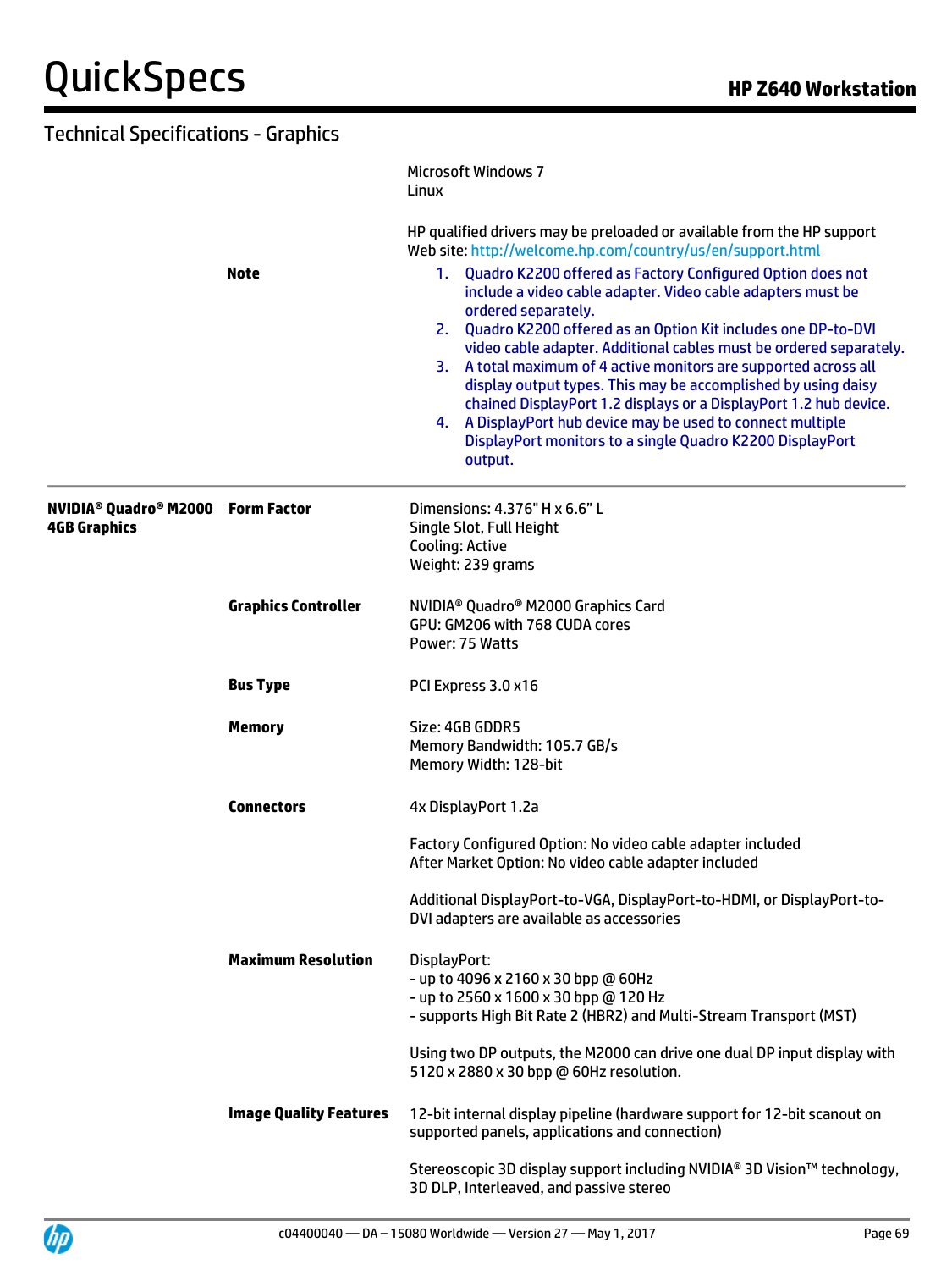|                                                   | <b>Display Output</b>                       | Maximum number of displays<br>- 4 direct attached monitors                                                                                          |
|---------------------------------------------------|---------------------------------------------|-----------------------------------------------------------------------------------------------------------------------------------------------------|
|                                                   |                                             | Maximum number of monitors across all available Quadro M2000 outputs<br>is 4.                                                                       |
|                                                   | <b>Shading Architecture</b>                 | <b>Shader Model 5.0</b>                                                                                                                             |
|                                                   | <b>Supported Graphics APIs</b> OpenGL 4.5   | DirectX 12                                                                                                                                          |
|                                                   |                                             | API support includes:<br>CUDA C, CUDA C++, DirectCompute 5.0, and OpenCL software                                                                   |
|                                                   | <b>Available Graphics</b><br><b>Drivers</b> | <b>Microsoft Windows 10</b><br><b>Microsoft Windows 7</b>                                                                                           |
|                                                   |                                             | Linux - Full OpenGL implementation, complete with NVIDIA and ARB<br>extensions                                                                      |
|                                                   |                                             | HP qualified drivers may be preloaded or available from the HP support<br>Web site:                                                                 |
|                                                   |                                             | http://welcome.hp.com/country/us/en/support.html                                                                                                    |
|                                                   | <b>Notes</b>                                | 1. Quadro M2000 offered as Factory Configured Option does not<br>include a video cable adapter. Video cable adapters must be<br>ordered separately. |
|                                                   |                                             | 2. Quadro M2000 offered as an After Market Option does not include<br>video cables. Video cable adapters must be ordered separately.                |
| <b>NVIDIA Quadro P2000</b><br><b>5GB Graphics</b> | <b>Form Factor</b>                          | Dimensions: 4.4"Hx7.9"L<br><b>Single Slot</b>                                                                                                       |
|                                                   |                                             | <b>Cooling: Active</b><br>Weight: 260 grams                                                                                                         |
|                                                   |                                             |                                                                                                                                                     |
|                                                   | <b>Graphics Controller</b>                  | NVIDIA Quadro P2000 Graphics Card<br>Power: 75 Watts                                                                                                |
|                                                   | <b>Bus Type</b>                             | PCI Express 3.0 x16                                                                                                                                 |
|                                                   | <b>Memory</b>                               | Size: 5GB GDDR5<br>Memory Bandwidth: 140 GB/s                                                                                                       |
|                                                   |                                             | Memory Width: 160-bit                                                                                                                               |
|                                                   | <b>Connectors</b>                           | 4x DisplayPort 1.4                                                                                                                                  |
|                                                   |                                             | Factory Configured Option: No adapter included with card<br>After Market Option: No video cable adapter included                                    |
|                                                   |                                             | Additional DVI to VGA, DisplayPort™ to VGA, DisplayPort™ to DVI, and<br>DisplayPort™ to Dual-Link DVI adapters available as accessories.            |

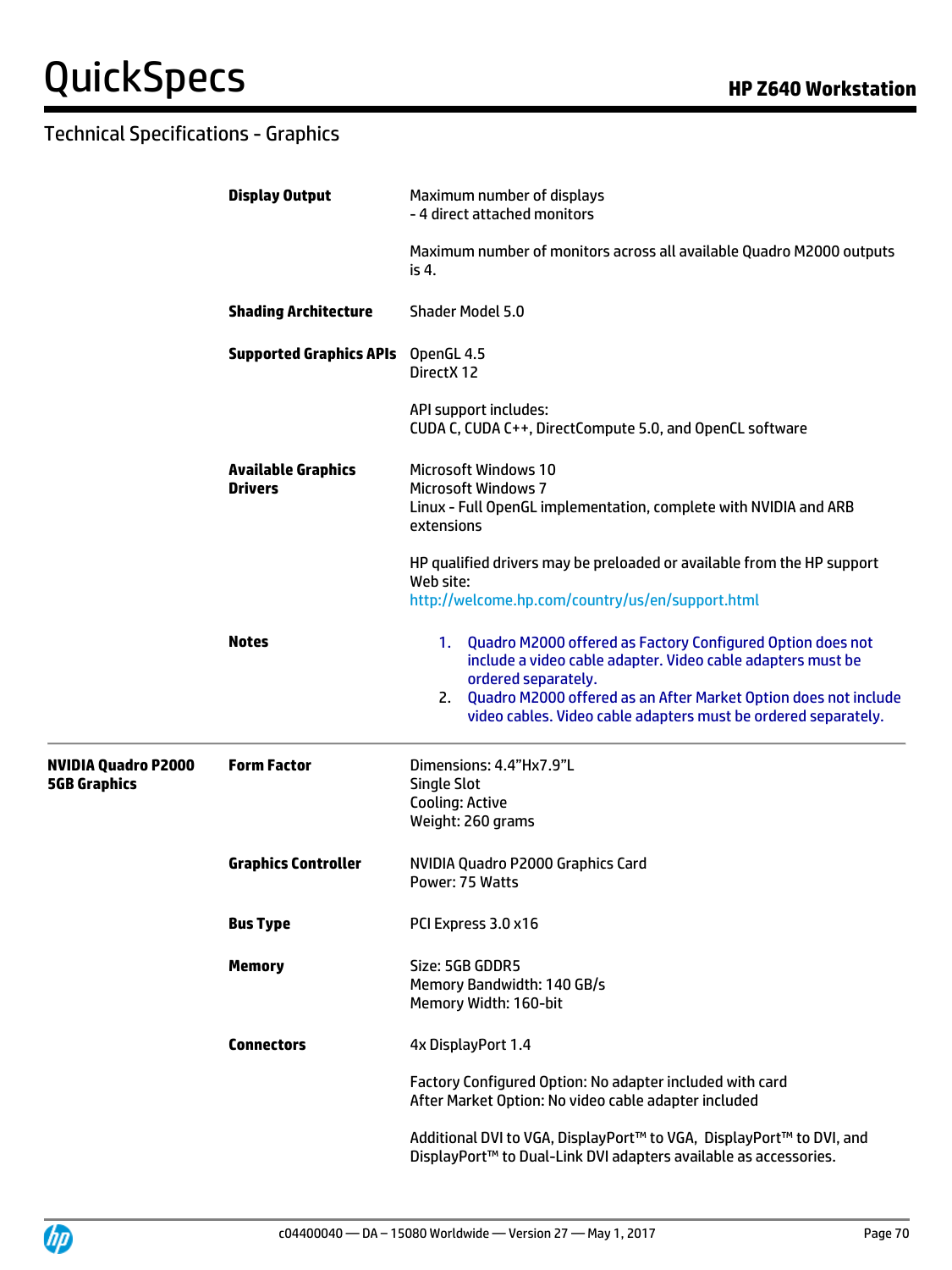|                                          | <b>Maximum Resolution</b>                        | DisplayPort:<br>- up to 5120 x 2880 x 24 bpp @ 60Hz<br>- supports High Bit Rate 2 (HBR2) and Multi-Stream Transport (MST) DP 1.3<br>& 1.4 ready.                                                                                                                                                  |
|------------------------------------------|--------------------------------------------------|---------------------------------------------------------------------------------------------------------------------------------------------------------------------------------------------------------------------------------------------------------------------------------------------------|
|                                          |                                                  | DL-DVI(I) output:<br>- up to 2560 x 1600 x 32 bpp @ 60 Hz                                                                                                                                                                                                                                         |
|                                          |                                                  | Single Link-DVI(I) output:<br>- up to 1920 x 1200 x 32 bpp @ 60Hz                                                                                                                                                                                                                                 |
|                                          |                                                  | HDMI 2.0 (requires DP to HDMI adapter):<br>5120 x 2880 x 24 bpp @ 60Hz                                                                                                                                                                                                                            |
|                                          | <b>Image Quality Features</b>                    | 12-bit internal display pipeline (hardware support for 12-bit scanout on<br>supported panels, applications and connection)                                                                                                                                                                        |
|                                          |                                                  | Stereoscopic 3D display support including NVIDIA® 3D Vision™ technology,<br>NVIDIA <sup>®</sup> Mosaic and nView.                                                                                                                                                                                 |
|                                          | <b>Display Output</b>                            | Maximum number of displays<br>- 4 direct attached monitors                                                                                                                                                                                                                                        |
|                                          |                                                  | Maximum number of monitors across all available Quadro P2000 outputs<br>is 4.                                                                                                                                                                                                                     |
|                                          | <b>Shading Architecture</b>                      | <b>Shader Model 5.1</b>                                                                                                                                                                                                                                                                           |
|                                          | <b>Supported Graphics APIs</b>                   | OpenGL® 4.5<br>DirectX <sup>®</sup> 12                                                                                                                                                                                                                                                            |
|                                          |                                                  | API support includes:<br>CUDA C, CUDA C++, DirectCompute 5.0, OpenCL, Java, Python, and Fortran<br>software                                                                                                                                                                                       |
|                                          | <b>Available Graphics</b><br><b>Drivers</b>      | <b>Microsoft Windows 10</b><br>Microsoft Windows 7 Professional 64bit<br>Linux - Full OpenGL implementation, complete with NVIDIA and ARB<br>extensions                                                                                                                                           |
|                                          |                                                  | HP qualified drivers may be preloaded or available from the HP support<br>Web site:<br>http://welcome.hp.com/country/us/en/support.html                                                                                                                                                           |
|                                          | <b>Notes</b>                                     | Quadro P2000 offered as Factory Configured Option does not<br>1.<br>include a video cable adapter. Video cable adapters must be<br>ordered separately.<br>Quadro P2000 offered as an After Market Option does not include<br>2.<br>video cables. Video cable adapters must be ordered separately. |
| AMD FirePro W2100 2GB<br><b>Graphics</b> | <b>Form Factor</b><br><b>Graphics Controller</b> | Low Profile, half length (full-height bracket included)<br>AMD FirePro™ W2100 professional graphics<br>Power: <50W                                                                                                                                                                                |

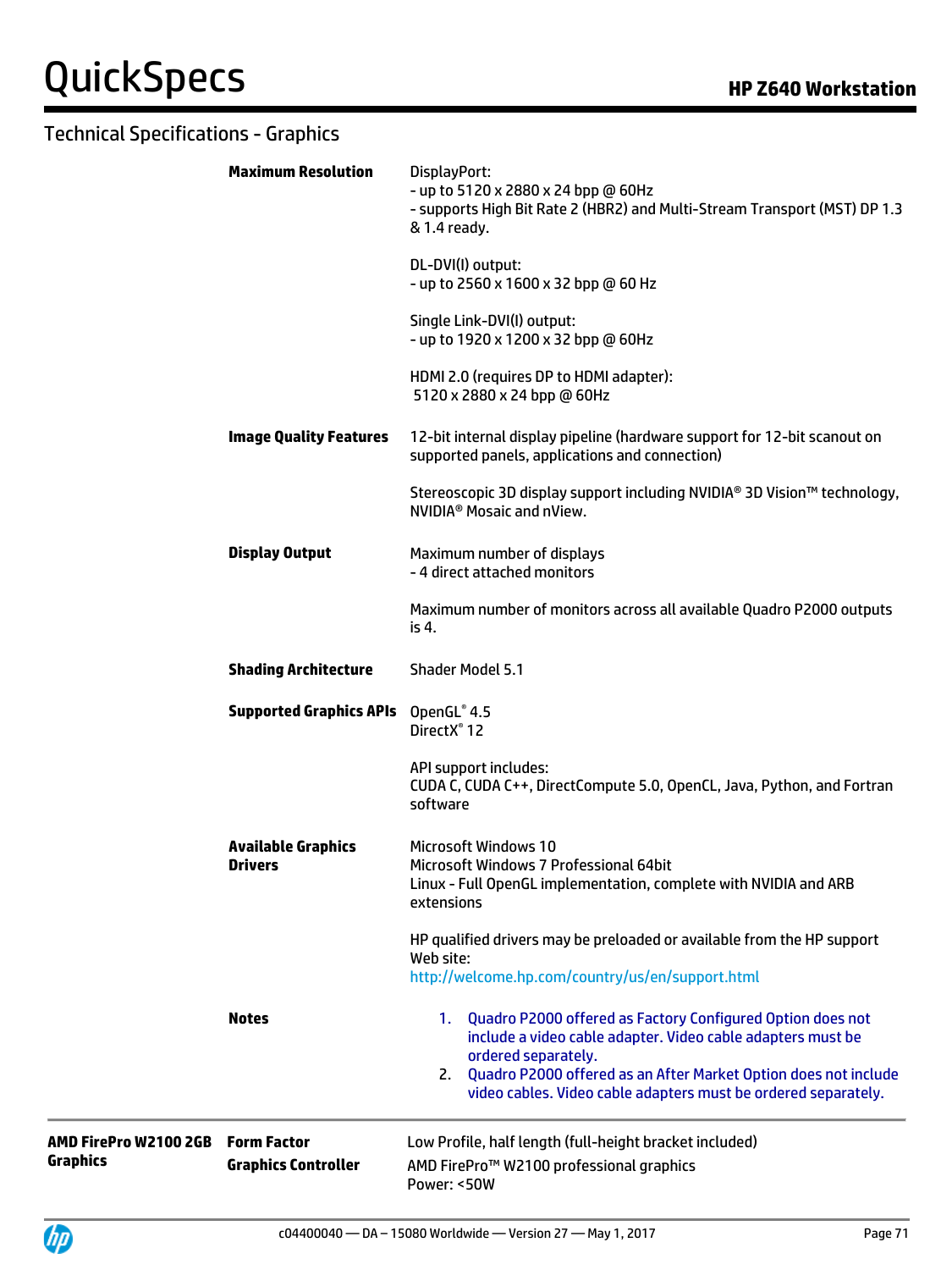|                             | <b>Cooling: Active</b>                                                                                                                                                                                                                                                                         |
|-----------------------------|------------------------------------------------------------------------------------------------------------------------------------------------------------------------------------------------------------------------------------------------------------------------------------------------|
| <b>Bus Type</b>             | PCI Express® x8, Generation 3.0                                                                                                                                                                                                                                                                |
| <b>Memory</b>               | 2GB DDR3 memory<br>Memory Bandwidth: 14.4 GB/s                                                                                                                                                                                                                                                 |
| <b>Connectors</b>           | 2x Display Port 1.2 connectors                                                                                                                                                                                                                                                                 |
|                             | Factory Configured: No video cable adapter included<br>Option Kit: One DP-to-DVI adapter included with card<br>Additional DisplayPort-to-VGA or DisplayPort-to-DVI adapters are available                                                                                                      |
|                             | as Factory Configuration or Option Kit accessories.                                                                                                                                                                                                                                            |
| <b>Maximum Resolution</b>   | DisplayPort 1.2:<br>- up to 4096x2160 x 30 bpp @ 60Hz                                                                                                                                                                                                                                          |
|                             | Dual Link DVI(I) (requires adapter cable):<br>- up to 2560 x 1600 x 32 bpp @ 60Hz                                                                                                                                                                                                              |
|                             | Single Link-DVI(I)(requires adapter):<br>- up to 1920 x 1200 x 32 bpp @ 60Hz                                                                                                                                                                                                                   |
|                             | VGA(requires adapter):                                                                                                                                                                                                                                                                         |
| <b>Display Output</b>       | - up to 1920 x 1200 x 32 bpp @ 60Hz<br>2 x DisplayPort <sup>®</sup> 1.2                                                                                                                                                                                                                        |
| <b>Shading Architecture</b> | Shader Model 5.0                                                                                                                                                                                                                                                                               |
|                             | Supported Graphics APIs OpenCL™ 1.2, DirectX® 11 and OpenGL 4.4                                                                                                                                                                                                                                |
| <b>Available Graphics</b>   | Windows 8.1 (64-bit and 32-bit)                                                                                                                                                                                                                                                                |
| <b>Drivers</b>              | Windows 7 (64-bit and 32-bit)                                                                                                                                                                                                                                                                  |
|                             | Red Hat Enterprise Linux (RHEL)<br>SUSE Linux Enterprise Desktop 11(64-bit and 32-bit)<br><b>Ubuntu</b>                                                                                                                                                                                        |
|                             | HP qualified drivers may be preloaded or available from the HP support<br>Web site:<br>http://welcome.hp.com/country/us/en/support.html                                                                                                                                                        |
|                             | NOTE: Depending on the card model, native DisplayPort™ connectors<br>and/or certified DisplayPort™ active or passive adapters to convert your<br>monitor's native input to your card's DisplayPort™ or Mini-DisplayPort™<br>connector(s) may be required. See www.amd.com/firepro for details. |

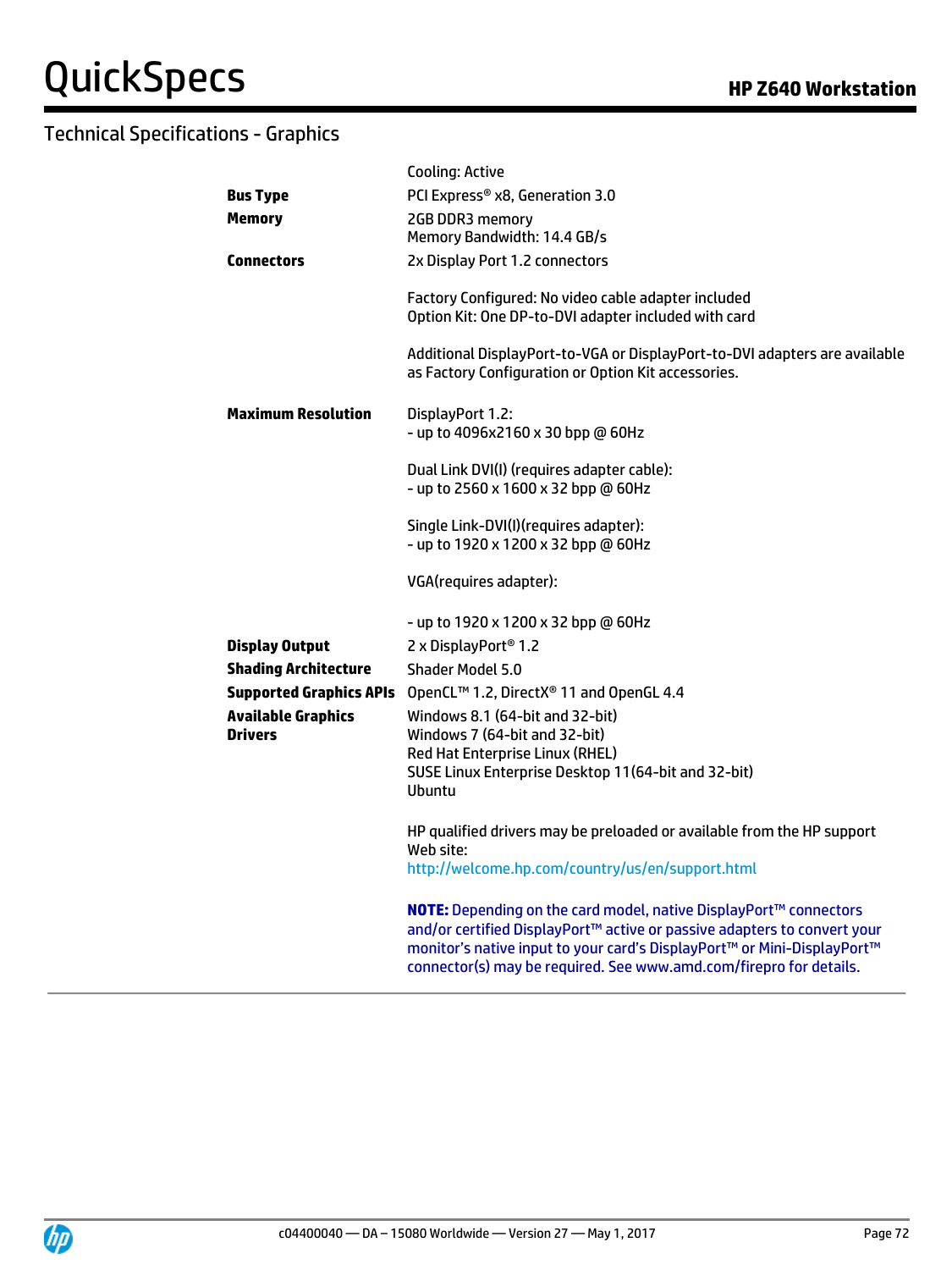| AMD FirePro W4300 4GB<br><b>Graphics</b> | <b>Form Factor</b>                          | Low Profile, single slot (6.6" x 3.118")<br>Full Height, single slot (6.6" x 4.725")                                                                                                                                                                                                                                                                                                                       |
|------------------------------------------|---------------------------------------------|------------------------------------------------------------------------------------------------------------------------------------------------------------------------------------------------------------------------------------------------------------------------------------------------------------------------------------------------------------------------------------------------------------|
|                                          | <b>Graphics Controller</b>                  | AMD FirePro W4300 graphics<br><b>GPU Frequency: 930Mhz</b><br>Memory Clock Speed: 1500Mhz<br>GPU: 768 Stream Processors organized into 12 Compute Units<br>Power: <50 Watts<br><b>Cooling: Active</b>                                                                                                                                                                                                      |
|                                          | <b>Bus Type</b>                             | PCI Express® x16, Generation 3.0                                                                                                                                                                                                                                                                                                                                                                           |
|                                          | <b>Memory</b>                               | <b>4GB GDDR5 memory</b><br>Memory Bandwidth: up to 96 GB/s<br>Memory Width: 128 bit                                                                                                                                                                                                                                                                                                                        |
|                                          | <b>Connectors</b>                           | 4x Mini Display Port 1.2 connectors with HBR2 and MST support.                                                                                                                                                                                                                                                                                                                                             |
|                                          |                                             | Factory Configured: No video cable adapter included<br>After market option kit: No video cable adapter included                                                                                                                                                                                                                                                                                            |
|                                          |                                             | Additional DisplayPort-to-VGA, DisplayPort-to-HDMI, or DisplayPort-to-<br>DVI adapters are available as Factory Configuration or Option Kit<br>accessories.                                                                                                                                                                                                                                                |
|                                          | <b>Maximum Resolution</b>                   | DisplayPort:<br>$-$ 4096x2160 @24bpp (3 x 4K @ 60Hz, 4 x 4K @ 30Hz)                                                                                                                                                                                                                                                                                                                                        |
|                                          | <b>Image Quality Features</b>               | Advanced support for 8-bit, 10-bit, and 16-bit per RGB color component.<br>High bandwidth scaler for high quality up and downscaling<br>Incorporated Adaptive-Sync enables FreeSync™ technology from AMD that<br>allows<br>GPU control of display refresh rates for tear-free and jitter-free image<br>quality<br>when rotating models or viewing video content. (Requires FreeSync<br>compliant displays) |
|                                          | <b>Display Output</b>                       | Max number of monitors supported using DisplayPort 1.2a:<br>4 direct attached monitors<br>$\bullet$                                                                                                                                                                                                                                                                                                        |
|                                          |                                             | 6 using DP 1.2a with MST and HBR2 enabled monitors<br>$\bullet$                                                                                                                                                                                                                                                                                                                                            |
|                                          |                                             | Monitor chaining from a single DisplayPort (subject to a max of 6 total<br>monitors across all outputs, requires use of DisplayPort enabled monitors<br>supporting MST and HBR2):<br>one 4096x2160 display<br>$\bullet$<br>two 2560x1600 displays<br>$\bullet$<br>four 1920x1200 displays<br>$\bullet$                                                                                                     |
|                                          | <b>Shading Architecture</b>                 | Shader Model 5.0                                                                                                                                                                                                                                                                                                                                                                                           |
|                                          | <b>Supported Graphics APIs</b>              | OpenGL 4.4<br>OpenCL 2.0<br>DirectX 12.0                                                                                                                                                                                                                                                                                                                                                                   |
|                                          | <b>Available Graphics</b><br><b>Drivers</b> | Windows 10 (64-bit and 32-bit)<br>Windows <sup>®</sup> 7 (64-bit and 32-bit)<br>Linux                                                                                                                                                                                                                                                                                                                      |

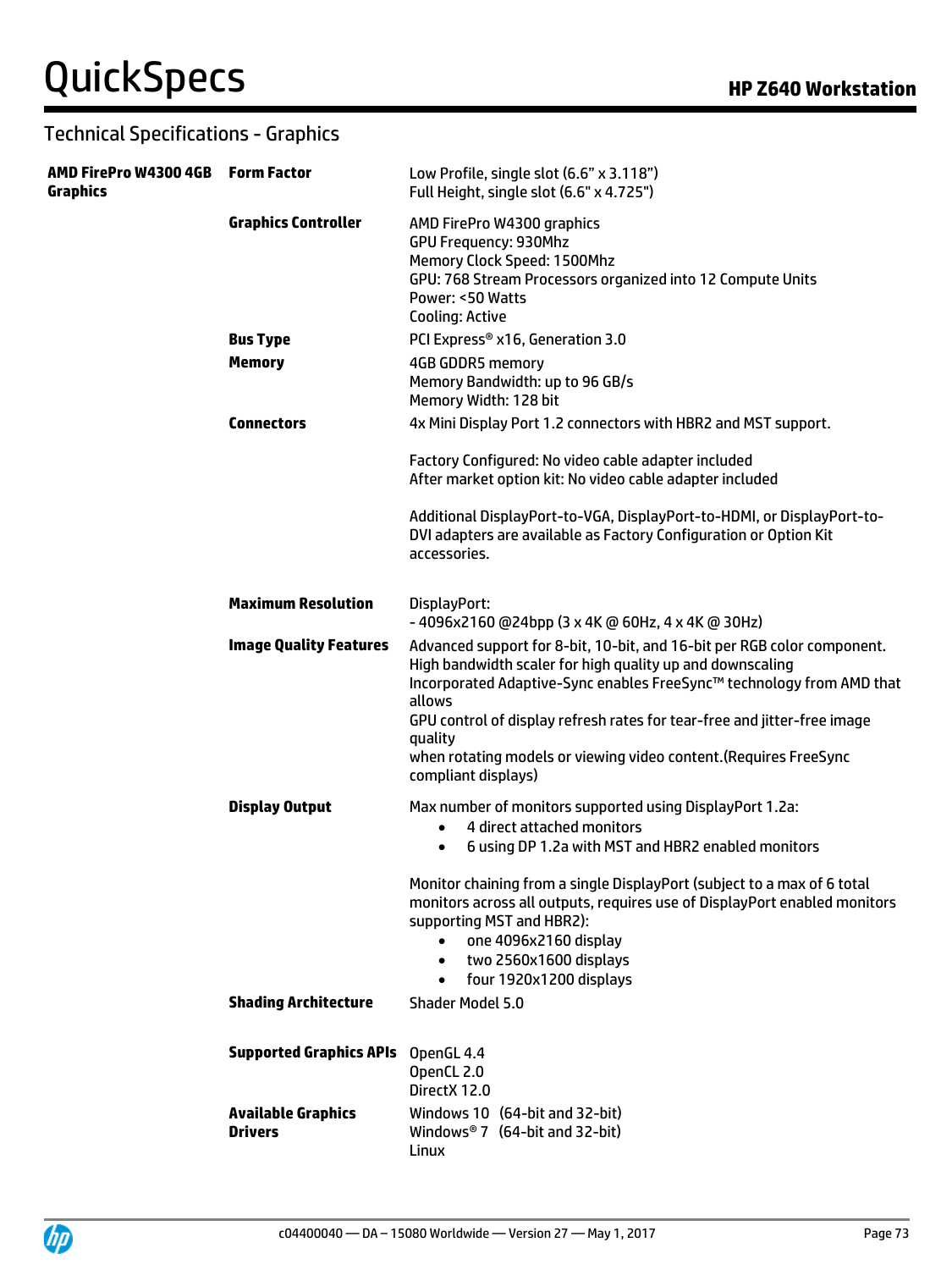|                                          | <b>Notes</b>               | HP qualified drivers may be preloaded or available from the HP support<br>Web site:<br>http://welcome.hp.com/country/us/en/support.html<br>1. AMD Eyefinity technology supports up to six DisplayPort™<br>monitors on an enabled graphics card. Supported display quantity,<br>type and resolution vary by model and board design; confirm<br>specifications with manufacturer before purchase. To enable more<br>than two displays, or multiple displays from a single output,<br>additional hardware such as DisplayPort-ready monitors or<br>DisplayPort 1.2 MST-enabled hubs may be required. A maximum<br>of two active adapters is recommended for consumer systems.<br>See www.amd.com/eyefinityfaq for full details.<br>2. Configurations of two FirePro W4300 graphics cards in HP Z440<br>Workstation require the HP Z440 Fan and Front Card Guide Kit,<br>configurable from the factory (CTO PN: G8T99AV) or as an<br>Aftermarket Option (AMO PN: J9P80AA). |
|------------------------------------------|----------------------------|------------------------------------------------------------------------------------------------------------------------------------------------------------------------------------------------------------------------------------------------------------------------------------------------------------------------------------------------------------------------------------------------------------------------------------------------------------------------------------------------------------------------------------------------------------------------------------------------------------------------------------------------------------------------------------------------------------------------------------------------------------------------------------------------------------------------------------------------------------------------------------------------------------------------------------------------------------------------|
| AMD FirePro W5100 4GB<br><b>Graphics</b> | <b>Form Factor</b>         | Full height, single slot (6.75" X 4.376")                                                                                                                                                                                                                                                                                                                                                                                                                                                                                                                                                                                                                                                                                                                                                                                                                                                                                                                              |
|                                          | <b>Graphics Controller</b> | AMD FirePro W5100 graphics<br><b>GPU Frequency: 930Mhz</b><br>GPU: 768 Stream Processors organized into 12 Compute Units<br>Power: <75 Watts<br><b>Cooling: Active</b>                                                                                                                                                                                                                                                                                                                                                                                                                                                                                                                                                                                                                                                                                                                                                                                                 |
|                                          | <b>Bus Type</b>            | PCI Express® x16, Generation 3.0                                                                                                                                                                                                                                                                                                                                                                                                                                                                                                                                                                                                                                                                                                                                                                                                                                                                                                                                       |
|                                          | <b>Memory</b>              | 4GB GDDR5 memory<br>Memory Bandwidth: up to 96 GB/s<br>Memory Width: 128 bit                                                                                                                                                                                                                                                                                                                                                                                                                                                                                                                                                                                                                                                                                                                                                                                                                                                                                           |
|                                          | <b>Connectors</b>          | 4x Display Port 1.2 connectors with HBR2 and MST support.                                                                                                                                                                                                                                                                                                                                                                                                                                                                                                                                                                                                                                                                                                                                                                                                                                                                                                              |
|                                          |                            | Factory Configured: No video cable adapter included<br>After market option kit: No video cable adapter included                                                                                                                                                                                                                                                                                                                                                                                                                                                                                                                                                                                                                                                                                                                                                                                                                                                        |
|                                          |                            | Additional DisplayPort-to-VGA or DisplayPort-to-DVI adapters are<br>available as Factory Configuration or Option Kit accessories.                                                                                                                                                                                                                                                                                                                                                                                                                                                                                                                                                                                                                                                                                                                                                                                                                                      |
|                                          | <b>Maximum Resolution</b>  | DisplayPort:<br>-4096x2160 @24bpp 60Hz                                                                                                                                                                                                                                                                                                                                                                                                                                                                                                                                                                                                                                                                                                                                                                                                                                                                                                                                 |
|                                          |                            | Dual Link DVI:<br>- 2560x1600 (requires DP to DL-DVI adapter)                                                                                                                                                                                                                                                                                                                                                                                                                                                                                                                                                                                                                                                                                                                                                                                                                                                                                                          |
|                                          |                            | Single Link DVI:<br>- 1920x1200 (requires DP to DVI adapter)                                                                                                                                                                                                                                                                                                                                                                                                                                                                                                                                                                                                                                                                                                                                                                                                                                                                                                           |
|                                          |                            | VGA:<br>- 1920x1200 (requires DP to VGA adapter)                                                                                                                                                                                                                                                                                                                                                                                                                                                                                                                                                                                                                                                                                                                                                                                                                                                                                                                       |

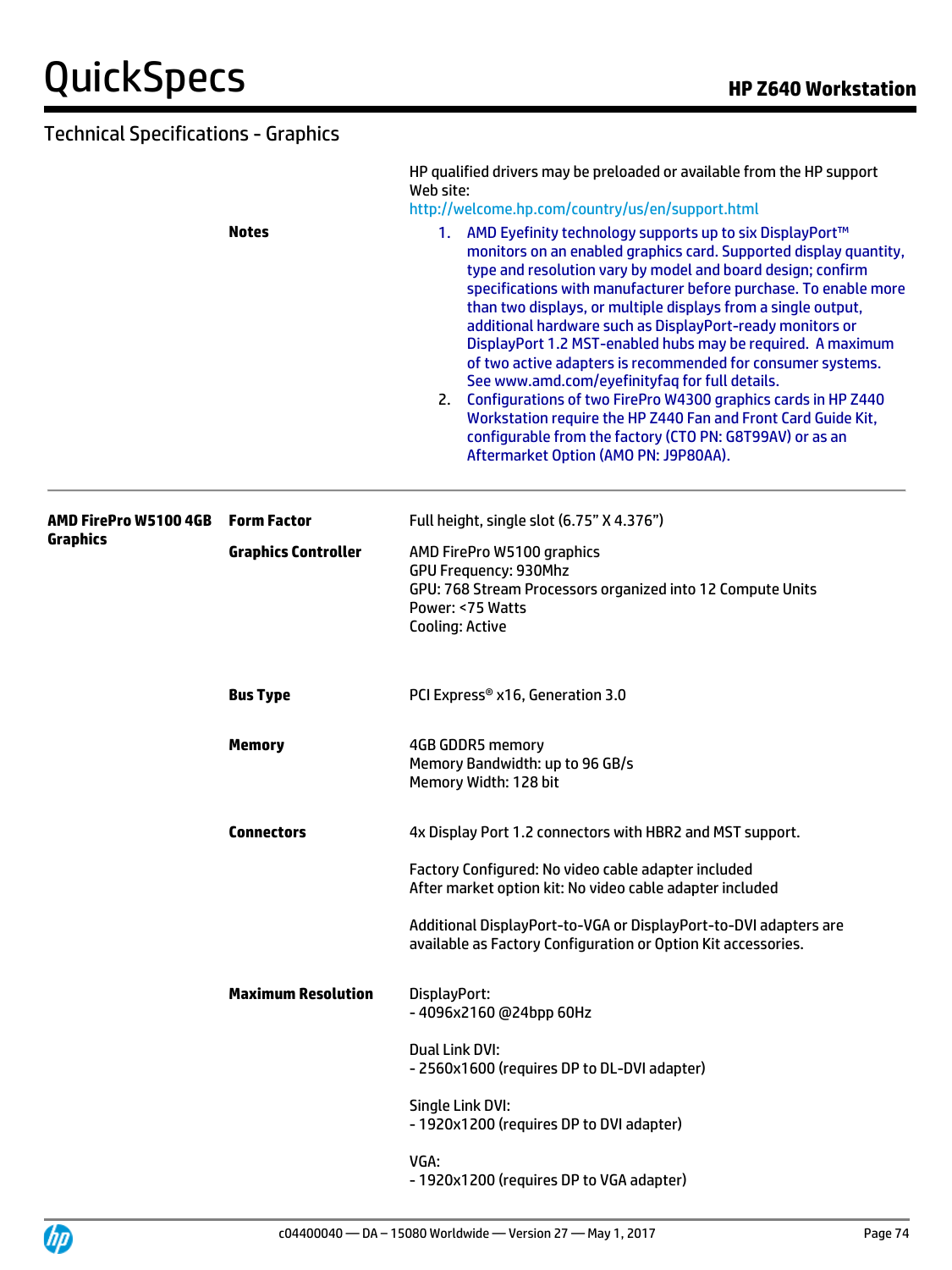# **QuickSpecs HP Z640 Workstation**

|                                                                                       | <b>Image Quality Features</b>               | Advanced support for 8-bit, 10-bit, and 16-bit per RGB color component.<br>High bandwidth scaler for high quality up and downscaling                                                                                                                                                                                                                                                                                                                                                                                                                                           |
|---------------------------------------------------------------------------------------|---------------------------------------------|--------------------------------------------------------------------------------------------------------------------------------------------------------------------------------------------------------------------------------------------------------------------------------------------------------------------------------------------------------------------------------------------------------------------------------------------------------------------------------------------------------------------------------------------------------------------------------|
|                                                                                       | <b>Display Output</b>                       | Max number of monitors supported using DisplayPort 1.2a:<br>- 4 direct attached monitors<br>- 6 using DP 1.2a with MST and HBR2 enabled monitors                                                                                                                                                                                                                                                                                                                                                                                                                               |
|                                                                                       |                                             | Monitor chaining from a single DisplayPort (subject to a max of 6 total<br>monitors across all outputs, requires use of DisplayPort enabled monitors<br>supporting MST and HBR2):<br>- one 4096x2160 display<br>- two 2560x1600 displays<br>- four 1920x1200 displays                                                                                                                                                                                                                                                                                                          |
|                                                                                       | <b>Shading Architecture</b>                 | Shader Model 5.0                                                                                                                                                                                                                                                                                                                                                                                                                                                                                                                                                               |
|                                                                                       | <b>Supported Graphics APIs</b>              | OpenGL 4.4<br>OpenCL 1.2 and 2.0<br>DirectX 11.2 / 12<br><b>AMD Mantle</b>                                                                                                                                                                                                                                                                                                                                                                                                                                                                                                     |
|                                                                                       | <b>Available Graphics</b><br><b>Drivers</b> | Windows 8.1 / 8 (64-bit and 32-bit)<br>Windows <sup>®</sup> 7 (64-bit and 32-bit)<br>Linux                                                                                                                                                                                                                                                                                                                                                                                                                                                                                     |
|                                                                                       |                                             | HP qualified drivers may be preloaded or available from the HP support<br>Web site:<br>http://welcome.hp.com/country/us/en/support.html                                                                                                                                                                                                                                                                                                                                                                                                                                        |
|                                                                                       | <b>Notes</b>                                | 1. AMD Eyefinity technology supports up to six DisplayPort™ monitors on<br>an enabled graphics card. Supported display quantity, type and resolution<br>vary by model and board design; confirm specifications with manufacturer<br>before purchase. To enable more than two displays, or multiple displays<br>from a single output, additional hardware such as DisplayPort-ready<br>monitors or DisplayPort 1.2 MST-enabled hubs may be required. A<br>maximum of two active adapters is recommended for consumer systems.<br>See www.amd.com/eyefinityfag for full details. |
|                                                                                       | <b>Form Factor</b>                          | Full height, single slot (6.75" X 4.376")                                                                                                                                                                                                                                                                                                                                                                                                                                                                                                                                      |
| <b>NVIDIA<sup>®</sup> Quadro<sup>®</sup> M4000 Form Factor</b><br><b>8GB Graphics</b> |                                             | Dimensions: 4.4" H x 9.5" L<br>Single Slot, Full Height<br><b>Cooling: Active</b><br>Weight: 475 grams (without extender)                                                                                                                                                                                                                                                                                                                                                                                                                                                      |
|                                                                                       | <b>Graphics Controller</b>                  | NVIDIA <sup>®</sup> Quadro <sup>®</sup> M4000<br>GPU: GM204 with 1664 CUDA cores<br>Power: 120 Watts                                                                                                                                                                                                                                                                                                                                                                                                                                                                           |

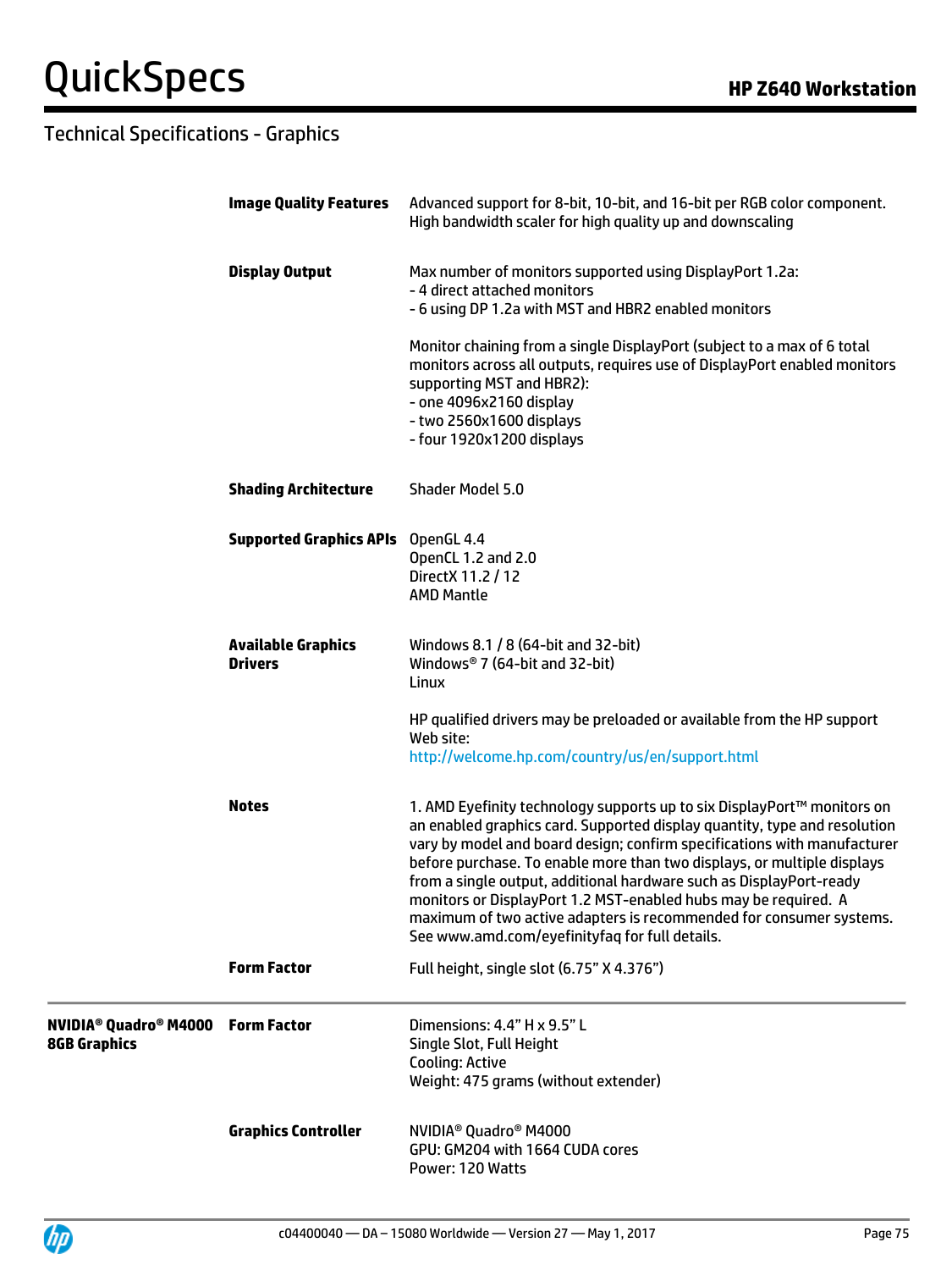| <b>Bus Type</b>               | PCI Express 3.0 x16                                                                                                                                                                                                               |
|-------------------------------|-----------------------------------------------------------------------------------------------------------------------------------------------------------------------------------------------------------------------------------|
| <b>Memory</b>                 | Size: 8GB GDDR5<br>Memory Bandwidth: 192 GB/s<br>Memory Width: 256-bit                                                                                                                                                            |
| <b>Connectors</b>             | 4 DisplayPort 1.2a<br>Factory configured Option: No video cable adapter included<br>After market option kit: No video cable adapter included                                                                                      |
|                               | Additional DisplayPort-to-VGA or DisplayPort-to-DVI adapters are<br>available as accessories                                                                                                                                      |
| <b>Maximum Resolution</b>     | DisplayPort:<br>- single DisplayPort up to 4096 x 2160 x 30 bpp @ 60Hz<br>- supports High Bit Rate 2 (HBR2) and Multi-Stream Transport (MST)                                                                                      |
|                               | DL-DVI(I) output:<br>- up to 2560 x 1600 x 32 bpp @ 60Hz                                                                                                                                                                          |
|                               | Single Link-DVI(I) output:<br>- up to 1920 x 1200 x 32 bpp @ 60Hz                                                                                                                                                                 |
|                               | VGA (via adapter cable):<br>- 2048 × 1536 × 32 bpp at 85 Hz                                                                                                                                                                       |
| <b>Image Quality Features</b> | 12-bit internal display pipeline (hardware support for 12-bit scanout on<br>supported panels, applications and connection)                                                                                                        |
|                               | NVIDIA <sup>®</sup> 3D Vision™ technology, 3D DLP, Interleaved, and other 3D stereo<br>format support                                                                                                                             |
|                               | Full OpenGL quad buffered stereo support                                                                                                                                                                                          |
|                               | Support for large-scale, ultra-high resolution visualization using the<br>NVIDIA <sup>®</sup> SVS platform which includes NVIDIA <sup>®</sup> Mosaic, NVIDIA <sup>®</sup> Sync and<br>NVIDIA <sup>®</sup> Warp/Blend technologies |
| <b>Display Output</b>         | Maximum number of displays<br>- 4 direct attached monitors<br>- 4 using DP 1.2a with MST and HBR2 enabled monitors                                                                                                                |
|                               | Maximum number of DisplayPort displays possible:<br>$-41920x1200$<br>$-42560x1600$<br>-44096x2160<br>- 2 5120x2880 (requires dual DP input capable 5k displays)                                                                   |
|                               | Maximum number of monitors across all available Quadro M4000 outputs<br>is 4.                                                                                                                                                     |

**Shading Architecture** Shader Model 5.0

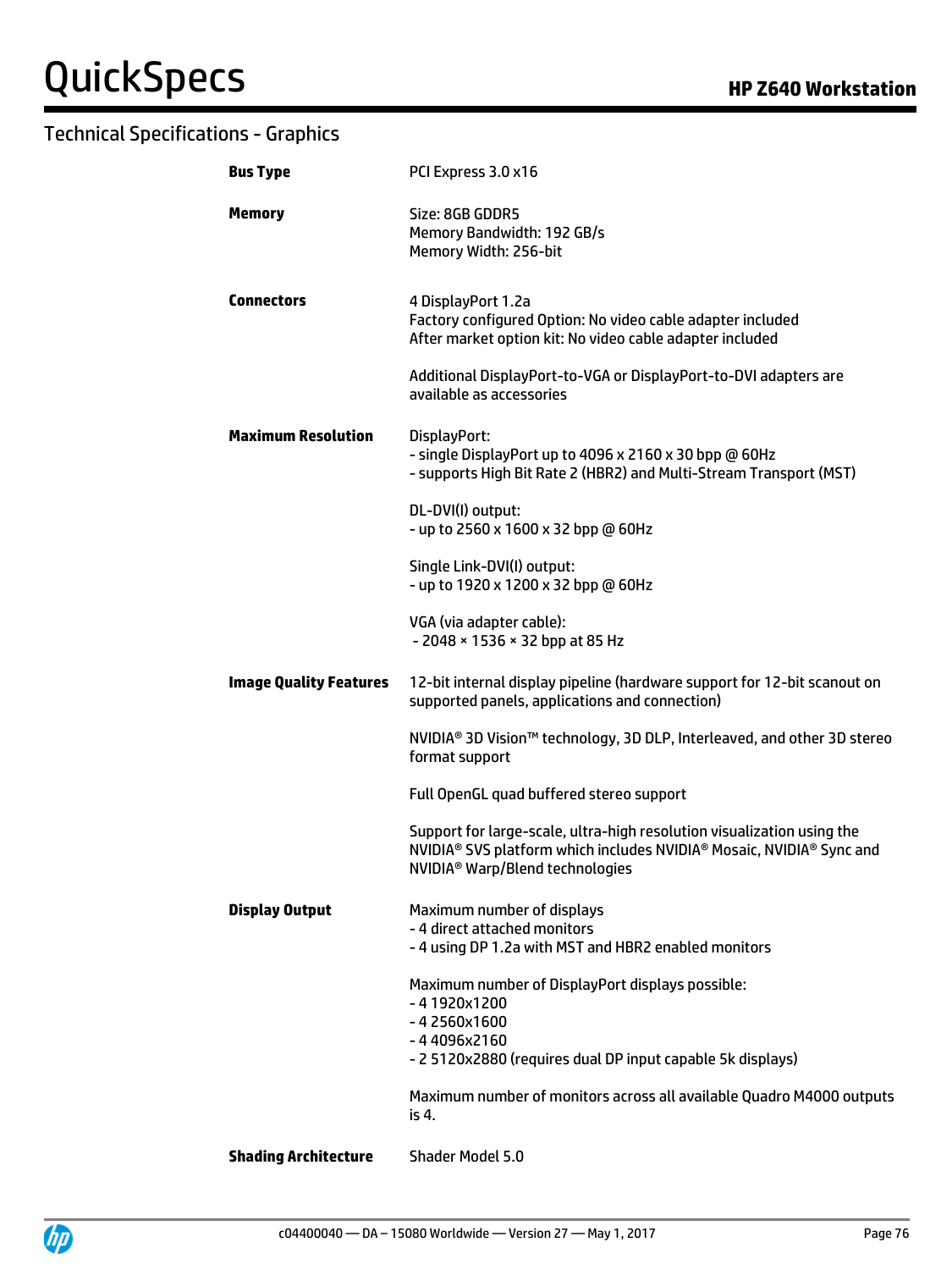| <b>Technical Specifications - Graphics</b>                                            |                                             |                                                                                                                                                                                                                                                                                                                                                                                    |
|---------------------------------------------------------------------------------------|---------------------------------------------|------------------------------------------------------------------------------------------------------------------------------------------------------------------------------------------------------------------------------------------------------------------------------------------------------------------------------------------------------------------------------------|
|                                                                                       | <b>Supported Graphics APIs</b> OpenGL 4.5   | DirectX 12                                                                                                                                                                                                                                                                                                                                                                         |
|                                                                                       |                                             | API support includes:<br>CUDA C, CUDA C++, DirectCompute 5.0, OpenCL, Java, Python, and Fortran                                                                                                                                                                                                                                                                                    |
|                                                                                       | <b>Available Graphics</b><br><b>Drivers</b> | <b>Microsoft Windows 10</b><br><b>Microsoft Windows 8.1</b><br><b>Microsoft Windows 8</b><br><b>Microsoft Windows 7</b><br>Linux - Full OpenGL implementation, complete with NVIDIA and ARB<br>extensions                                                                                                                                                                          |
|                                                                                       | <b>Notes</b>                                | HP qualified drivers may be preloaded or available from the HP support<br>Web site:<br>http://welcome.hp.com/country/us/en/support.html<br>1. Configurations using the Quadro M4000 graphics card in HP Z440<br>Workstation require the HP Z440 Fan and Front Card Guide Kit,<br>configurable from the factory (CTO PN: G8T99AV) or as an Aftermarket<br>Option (AMO PN: J9P80AA). |
| <b>NVIDIA<sup>®</sup> Quadro<sup>®</sup> M5000 Form Factor</b><br><b>8GB Graphics</b> |                                             | Dimensions: 4.4" H x 10.5" L<br>Dual Slot, Full Height<br>Cooling: Active<br>Weight: 525 grams (without extender)                                                                                                                                                                                                                                                                  |
|                                                                                       | <b>Graphics Controller</b>                  | NVIDIA <sup>®</sup> Quadro <sup>®</sup> M5000<br>GPU: GM204 with 2048 CUDA cores<br>Power: 150 Watts                                                                                                                                                                                                                                                                               |
|                                                                                       | <b>Bus Type</b>                             | PCI Express 3.0 x16                                                                                                                                                                                                                                                                                                                                                                |
|                                                                                       | <b>Memory</b>                               | Size: 8GB GDDR5 ECC capable<br>Memory bandwidth: 211GB/s<br>Memory Width: 256-bit                                                                                                                                                                                                                                                                                                  |
|                                                                                       | <b>Connectors</b>                           | 1 Dual Link DVI-I<br>4 DisplayPort 1.2a                                                                                                                                                                                                                                                                                                                                            |
|                                                                                       |                                             | Factory configured option: No adapter included with card.<br>After market option kit: No adaptor included with card.                                                                                                                                                                                                                                                               |
|                                                                                       |                                             | Additional DVI to VGA, DisplayPort to VGA, DisplayPort to DVI, and<br>DisplayPort to Dual-Link DVI adapters available as accessories                                                                                                                                                                                                                                               |
|                                                                                       | <b>Maximum Resolution</b>                   | DisplayPort:<br>- up to four 4096 x 2160 x 30 bpp @ 60Hz displays<br>- up to two 5120 x 2880 @ 60Hz displays<br>- supports High Bit Rate 2 (HBR2) and Multi-Stream Transport (MST)                                                                                                                                                                                                 |
|                                                                                       |                                             | DL-DVI(I) output:                                                                                                                                                                                                                                                                                                                                                                  |

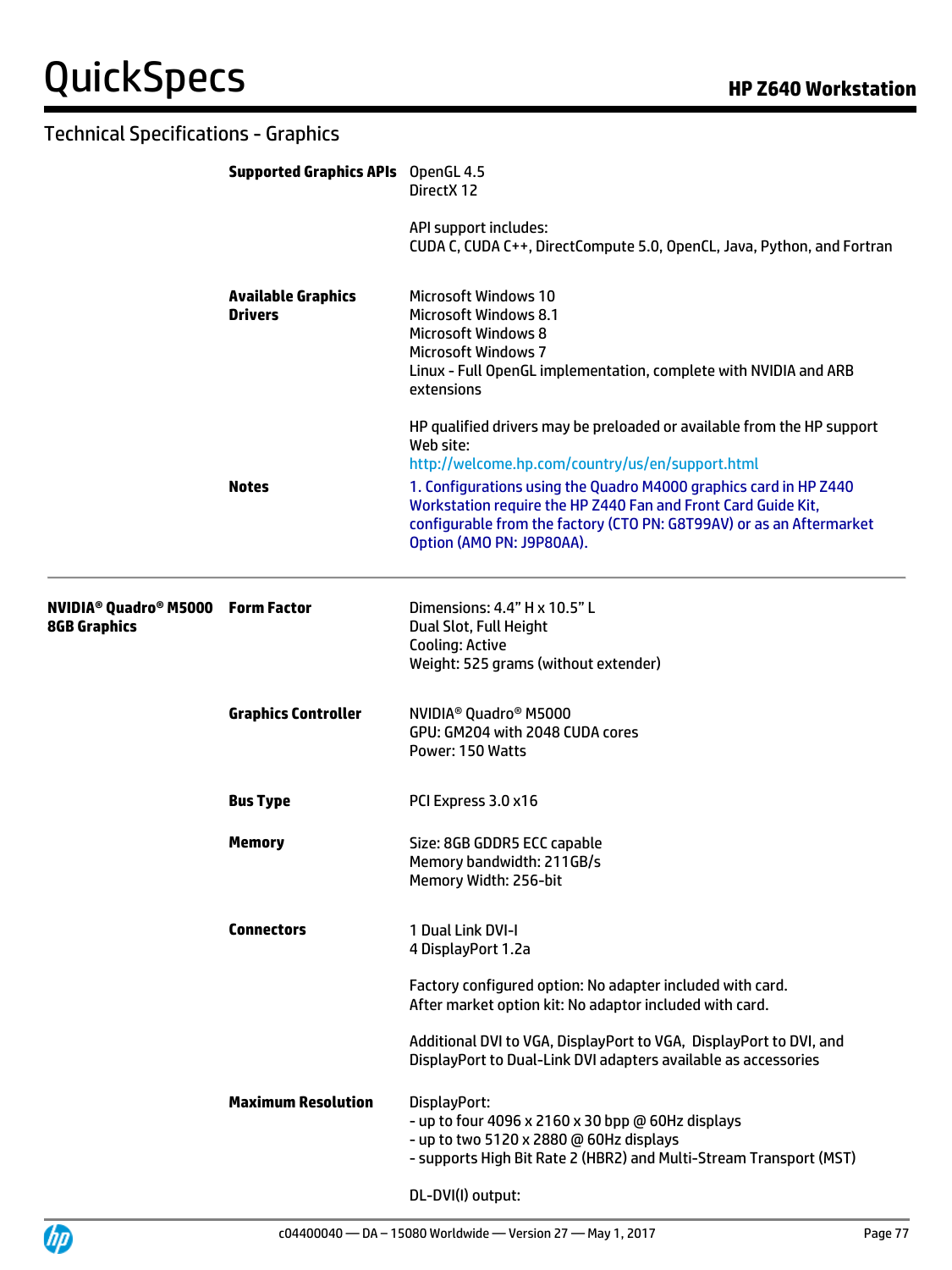|                                             | - up to 2560 x 1600 x 32 bpp @ 60Hz                                                                                                                                                                                                |
|---------------------------------------------|------------------------------------------------------------------------------------------------------------------------------------------------------------------------------------------------------------------------------------|
|                                             | Single Link-DVI(I) output:<br>- up to 1920 x 1200 x 32 bpp @ 60Hz                                                                                                                                                                  |
|                                             | VGA (via adapter cable):<br>- 2048 × 1536 × 32 bpp at 85 Hz                                                                                                                                                                        |
| <b>Image Quality Features</b>               | 12-bit internal display pipeline (hardware support for 12-bit scanout on<br>supported panels, applications and connection)                                                                                                         |
|                                             | NVIDIA <sup>®</sup> 3D Vision <sup>™</sup> technology, 3D DLP, Interleaved, and other 3D stereo<br>format support.                                                                                                                 |
|                                             | Full OpenGL quad buffered stereo support.                                                                                                                                                                                          |
|                                             | Support for large-scale, ultra-high resolution visualization using the<br>NVIDIA <sup>®</sup> SVS platform which includes NVIDIA <sup>®</sup> Mosaic, NVIDIA <sup>®</sup> Sync and<br>NVIDIA <sup>®</sup> Warp/Blend technologies. |
| <b>Display Output</b>                       | Maximum number of displays<br>- 4 direct attached monitors<br>- 4 using DP 1.2a with MST and HBR2 enabled monitors                                                                                                                 |
|                                             | Maximum number of DisplayPort displays possible (may require MST<br>and/or HBR2):<br>$-41920x1200$<br>$-42560x1600$                                                                                                                |
|                                             | -44096x2160<br>- 2 5120x2880 (requires dual DP input 5k displays)                                                                                                                                                                  |
|                                             | Maximum number of monitors across all available Quadro M5000 outputs<br>is 4.                                                                                                                                                      |
| <b>Shading Architecture</b>                 | Shader Model 5.0                                                                                                                                                                                                                   |
| <b>Supported Graphics APIs</b>              | OpenGL 4.5<br>Direct X 12                                                                                                                                                                                                          |
|                                             | API support for NVIDIA's CUDA™ C, CUDA C++, DirectCompute 5.0, OpenCL,<br>Java, Python, Fortran                                                                                                                                    |
| <b>Available Graphics</b><br><b>Drivers</b> | <b>Microsoft Windows 10</b><br><b>Microsoft Windows 8.1</b><br><b>Microsoft Windows 8</b><br><b>Microsoft Windows 7</b>                                                                                                            |
|                                             | Linux - Full OpenGL implementation, complete with NVIDIA and ARB<br>extensions                                                                                                                                                     |
|                                             | HP qualified drivers may be preloaded or available from the HP support<br>Web site:                                                                                                                                                |
| <b>Notes</b>                                | http://welcome.hp.com/country/us/en/support.html<br>1. Factory configured Quadro M5000 does not include a video cable                                                                                                              |
|                                             | adapter. Video cable adapters must be ordered separately.                                                                                                                                                                          |

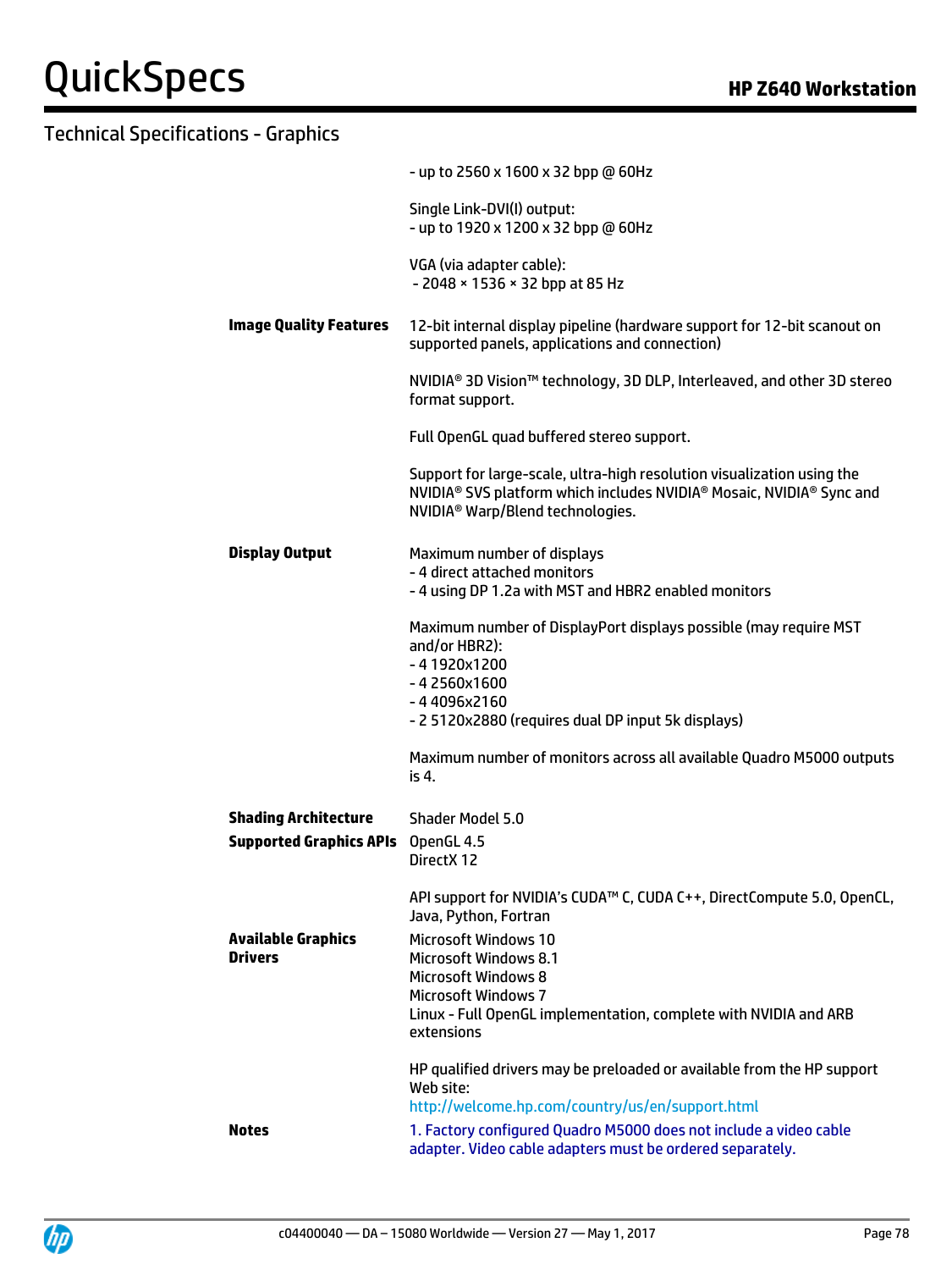2. A total maximum of 4 active monitors are supported across all display output types. This may be accomplished by using daisy chained DisplayPort 1.2 displays (displays must support MST and HBR2). 3. Configurations of a single Quadro M5000 graphics card in HP Z440 Workstation require the HP Z440 Fan and Front Card Guide Kit, configurable from the factory (CTO PN: G8T99AV) or as an Aftermarket Option (AMO PN: J9P80AA).

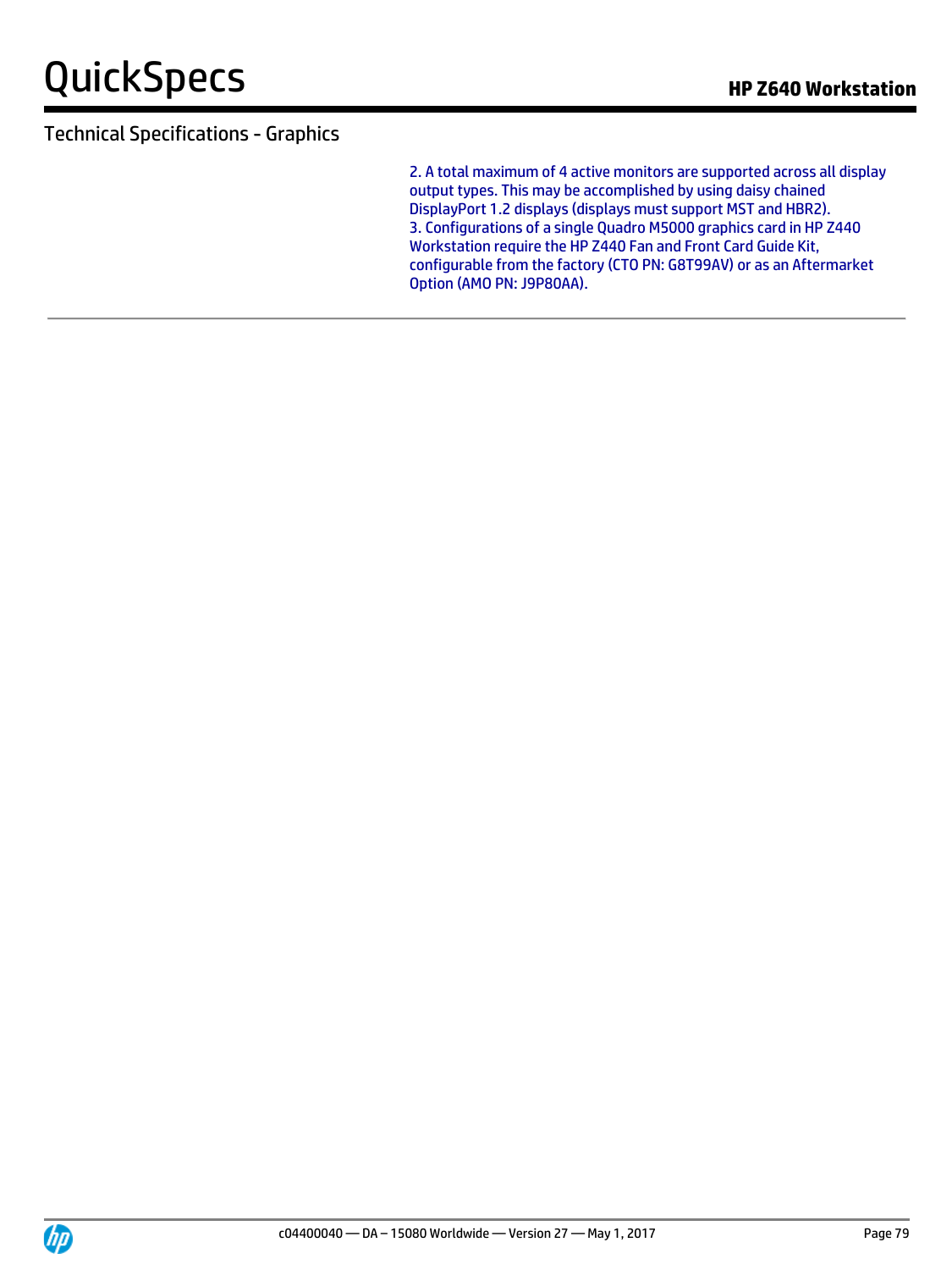| NVIDIA <sup>®</sup> Quadro® M6000 Form Factor<br><b>24GB Graphics</b> |                               | 4.4" H x 10.5" L<br>Dual Slot<br>Power: 250 Watts<br>Weight: 1023 grams                                                                                                                                                                                                                                                                                                                        |
|-----------------------------------------------------------------------|-------------------------------|------------------------------------------------------------------------------------------------------------------------------------------------------------------------------------------------------------------------------------------------------------------------------------------------------------------------------------------------------------------------------------------------|
|                                                                       | <b>Graphics Controller</b>    | NVIDIA <sup>®</sup> Quadro® M6000 Graphics Card based on the GM200 GPU<br>Core Count: 3072<br>Base Clock: 1026 MHz<br>Boost Clock: 1152 MHz<br>Idle Clock: 324 MHz                                                                                                                                                                                                                             |
|                                                                       | <b>Bus Type</b>               | PCI Express 3.0 x16                                                                                                                                                                                                                                                                                                                                                                            |
|                                                                       | <b>Memory</b>                 | 24GB GDDR5<br>384-bit memory I/O path<br>317 GB/s memory bandwidth<br><b>ECC Memory (disabled by default)</b>                                                                                                                                                                                                                                                                                  |
|                                                                       | <b>Connectors</b>             | DP(x4)<br>Dual-Link DVI-I<br><b>Optional Stereo</b><br><b>SLI connector</b><br>Quadro Sync connector<br>One 8-pin auxiliary power connector<br>Factory configured option: No adapter included with card.<br>Option Kit: No adaptor included with card.<br>Dual-Link DVI to VGA, DisplayPort to VGA, DisplayPort to DVI, and<br>DisplayPort to Dual-Link DVI adapters available as accessories. |
|                                                                       | <b>Image Quality Features</b> | . DisplayPort with Multi-Stream Technology (MST) and High Bit Rate 2<br>(HBR2), HDMI 1.4, and HDCP 1.3 support<br>. NVIDIA 3D Vision™ technology<br>• NVIDIA Premium Mosaic and nView                                                                                                                                                                                                          |
|                                                                       | <b>Display Output</b>         | 400 MHz integrated RAMDAC<br>. Maximum resolution over VGA (requires DVI to VGA cable or DP to VGA<br>adapter): 2048 × 1536 × 32 bpp at 85 Hz                                                                                                                                                                                                                                                  |
|                                                                       |                               | Dual-link internal TMDS (DVI 1.0)<br>• Maximum resolution over digital port (single GPU and SLI mode): 2560 ×<br>1600 × 32 bpp at 60 Hz (reduced blanking)                                                                                                                                                                                                                                     |
|                                                                       |                               | Single-link internal TMDS (DVI 1.0)<br>• Maximum resolution over digital port (single GPU and SLI mode):1920 ×<br>1200 × 32 bpp at 60 Hz (reduced blanking)                                                                                                                                                                                                                                    |
|                                                                       |                               | DisplayPort 1.2a with MST and HBR2. Each DisplayPort connector has the<br>following capabilities:<br>· Maximum pixel clock: 592 MPixel/s<br>· Maximum bandwidth: 17.2 Gbps                                                                                                                                                                                                                     |

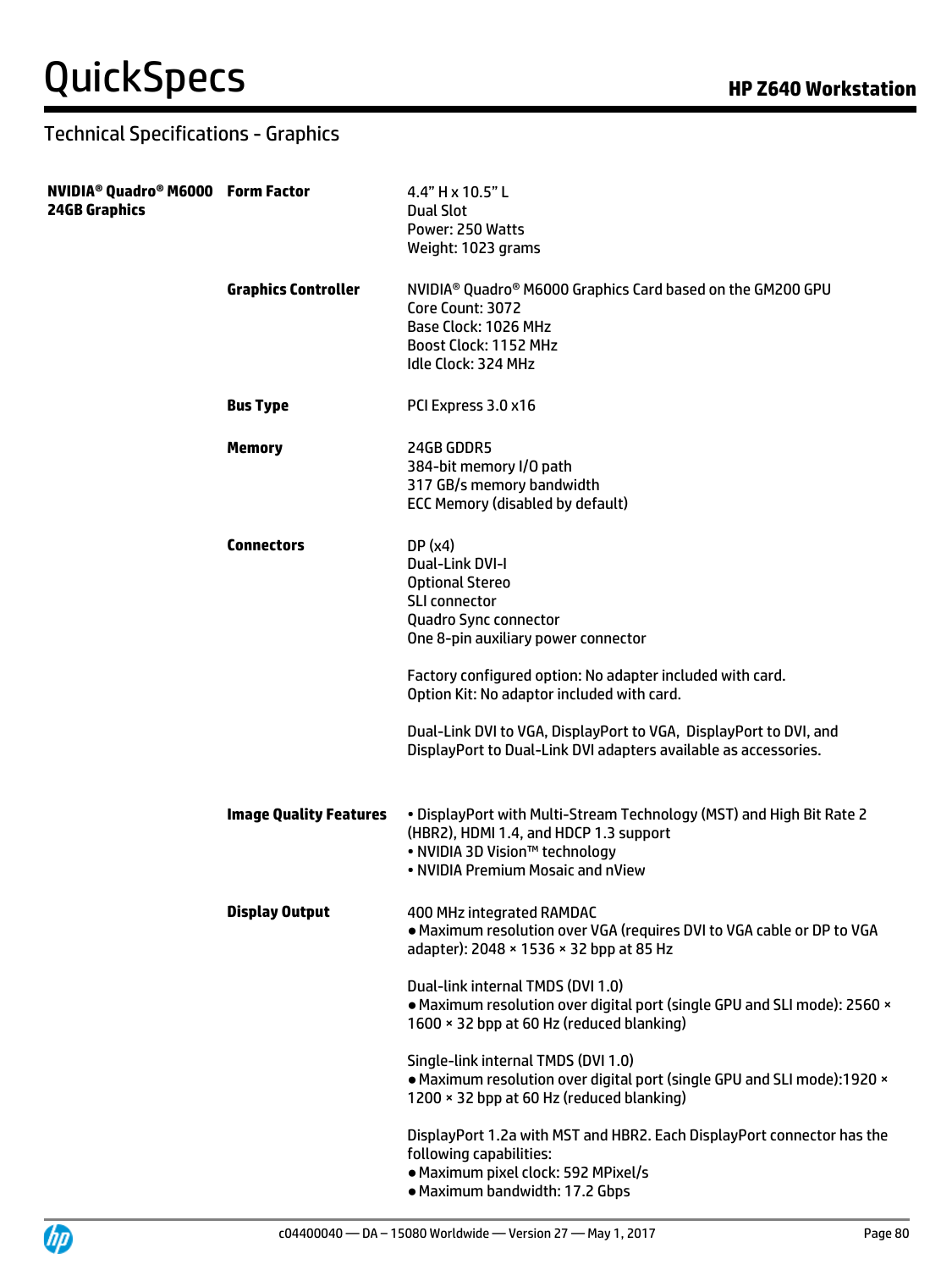|                                                                            |                                                | • Example maximum resolution: 4096 × 2160 × 30 bpp at 60Hz                                                                                                                                                                                                               |
|----------------------------------------------------------------------------|------------------------------------------------|--------------------------------------------------------------------------------------------------------------------------------------------------------------------------------------------------------------------------------------------------------------------------|
|                                                                            |                                                | <b>HDMI</b><br>• Maximum resolution (requires DP to HDMI adapter): 4096 × 2160 × 8 bpp<br>at 60Hz                                                                                                                                                                        |
|                                                                            | <b>Shading Architecture</b>                    | Shader Model 5.0                                                                                                                                                                                                                                                         |
|                                                                            | <b>Supported Graphics APIs</b> Full OpenGL 4.4 | <b>Full DirectX 12</b><br>API support includes:<br>CUDA C, CUDA C++, DirectCompute 5.0, OpenCL, Java, Python, and Fortran                                                                                                                                                |
|                                                                            | <b>Available Graphics</b><br><b>Drivers</b>    | Windows 10<br>Windows 8.1<br>Windows 8<br><b>Windows 7 Professional</b><br>Linux                                                                                                                                                                                         |
|                                                                            |                                                | HP qualified drivers may be preloaded or available from the HP support<br>Web site:<br>http://www8.hp.com/us/en/drivers.html                                                                                                                                             |
|                                                                            | <b>Notes</b>                                   | 1. NVIDIA GRID VGX Pass Through feature supported on NVIDIA® Quadro®<br>M6000 to enable direct mapping of GPU to Virtual Machine.<br>2. No display output adapter included.<br>3. For HP Z840 Workstation configurations, the 1125W power supply<br>option must be used. |
| <b>NVIDIA<sup>®</sup> Quadro<sup>®</sup> P5000</b><br><b>16GB Graphics</b> | <b>Form Factor</b>                             | Full-Height Dual Slot (4.4" Height x 10.5" Length)<br>Weight: 815 grams / 1.80 lbs                                                                                                                                                                                       |
|                                                                            | <b>Graphics Controller</b>                     | Quadro <sup>™</sup> P5000 graphics<br>GPU: 2560 NVIDIA CUDA® Parallel Processing Cores<br>Power: 180 Watts<br><b>Cooling: Active</b>                                                                                                                                     |
|                                                                            | <b>Memory</b>                                  | 16GB GDDR5X memory<br>Memory Bandwidth: Up to 288 GB/s<br>Memory Width: 256 bit<br><b>ECC Memory (disabled by default)</b>                                                                                                                                               |

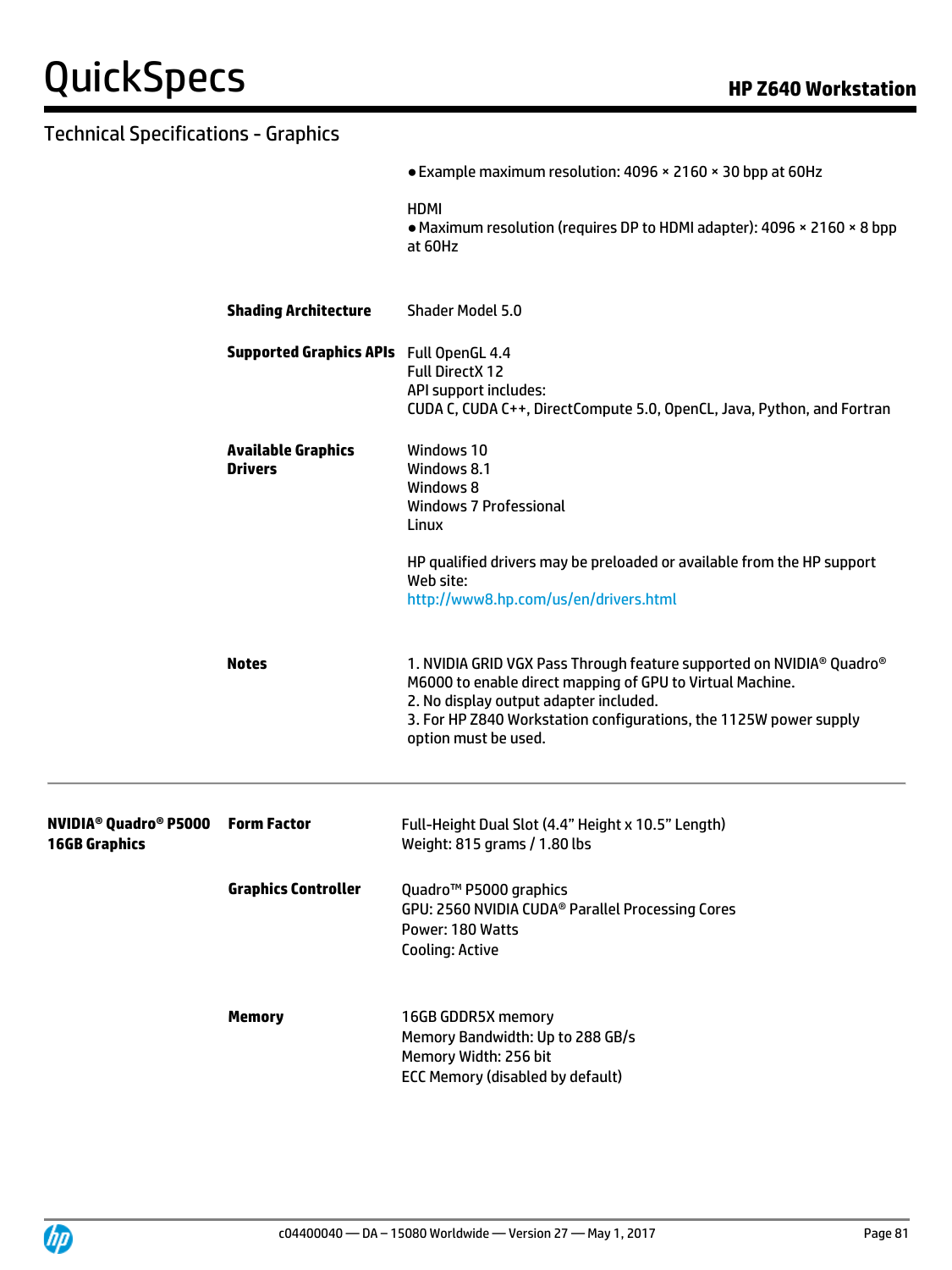| <b>Connectors</b>                           | DP (x4) with HDR support<br>DL-DVI(D)<br>3-pin mini-DIN connector<br><b>SLI connector</b><br>Quadro Sync connector (compatible with Quadro II Sync)<br>One 8-pin auxiliary power connector<br>Factory configured option: No video cable adapter included with card.<br>After market option Kit: No video cable adaptor included with card.<br>DVI to VGA, DisplayPort to VGA, DisplayPort to DVI, and DisplayPort to Dual- |
|---------------------------------------------|----------------------------------------------------------------------------------------------------------------------------------------------------------------------------------------------------------------------------------------------------------------------------------------------------------------------------------------------------------------------------------------------------------------------------|
|                                             | Link DVI adapters available as accessories.                                                                                                                                                                                                                                                                                                                                                                                |
| <b>Maximum Resolution</b>                   | 5K support @ 60Hz<br>1x single-cable 5K monitor, or 2x dual-cable 5K monitors                                                                                                                                                                                                                                                                                                                                              |
| <b>Image Quality Features</b>               | Advanced support for 8-bit, 10-bit, and 12-bit per RGB color                                                                                                                                                                                                                                                                                                                                                               |
|                                             | component.<br>HDCP 2.2 support over DisplayPort, DVI, and HDMI connectors<br>NVIDIA 3D Vision™ and other 3D stereo technologies<br>NVIDIA Mosaic and nView Desktop Management                                                                                                                                                                                                                                              |
| Display Outputs <sup>1</sup>                | 4x DP1.4 HDR outputs (up to 3840x2160 UHD @ 120Hz refresh, or up to 8K<br>at $30Hz$ )<br>1x Dual-link DVI-D output (up to 2560 x 1600 @ 60 Hz and 1920x1200 @<br>120 Hz)                                                                                                                                                                                                                                                   |
| <b>GPU Architecture</b>                     | NVIDIA Pascal™                                                                                                                                                                                                                                                                                                                                                                                                             |
|                                             | Supported Graphics APIs DirectX®12, OpenGL® 4.5, OpenCL™ 1.0, Vulkan™ 1.0<br>Developer API support includes: CUDA C, CUDA C++, DirectCompute 5.0,<br>OpenCL, Java, Python, and Fortran                                                                                                                                                                                                                                     |
| <b>Available Graphics</b><br><b>Drivers</b> | Windows <sup>®</sup> 10 64-bit<br>Windows <sup>®</sup> 7 64-bit<br>Linux 64-bit                                                                                                                                                                                                                                                                                                                                            |
| <b>Notes</b>                                | HP qualified drivers may be preloaded or available from the HP support Web<br>site:<br>http://welcome.hp.com/country/us/en/support.html<br>1- Supports up to a total of 4 displays<br>2- For HP Z440 Workstations, the 700W power supply option must be<br>used.<br>For HP Z840 Workstation configurations, the 1125W power supply<br>3-<br>option must be used for multiple P5000 configurations.                         |

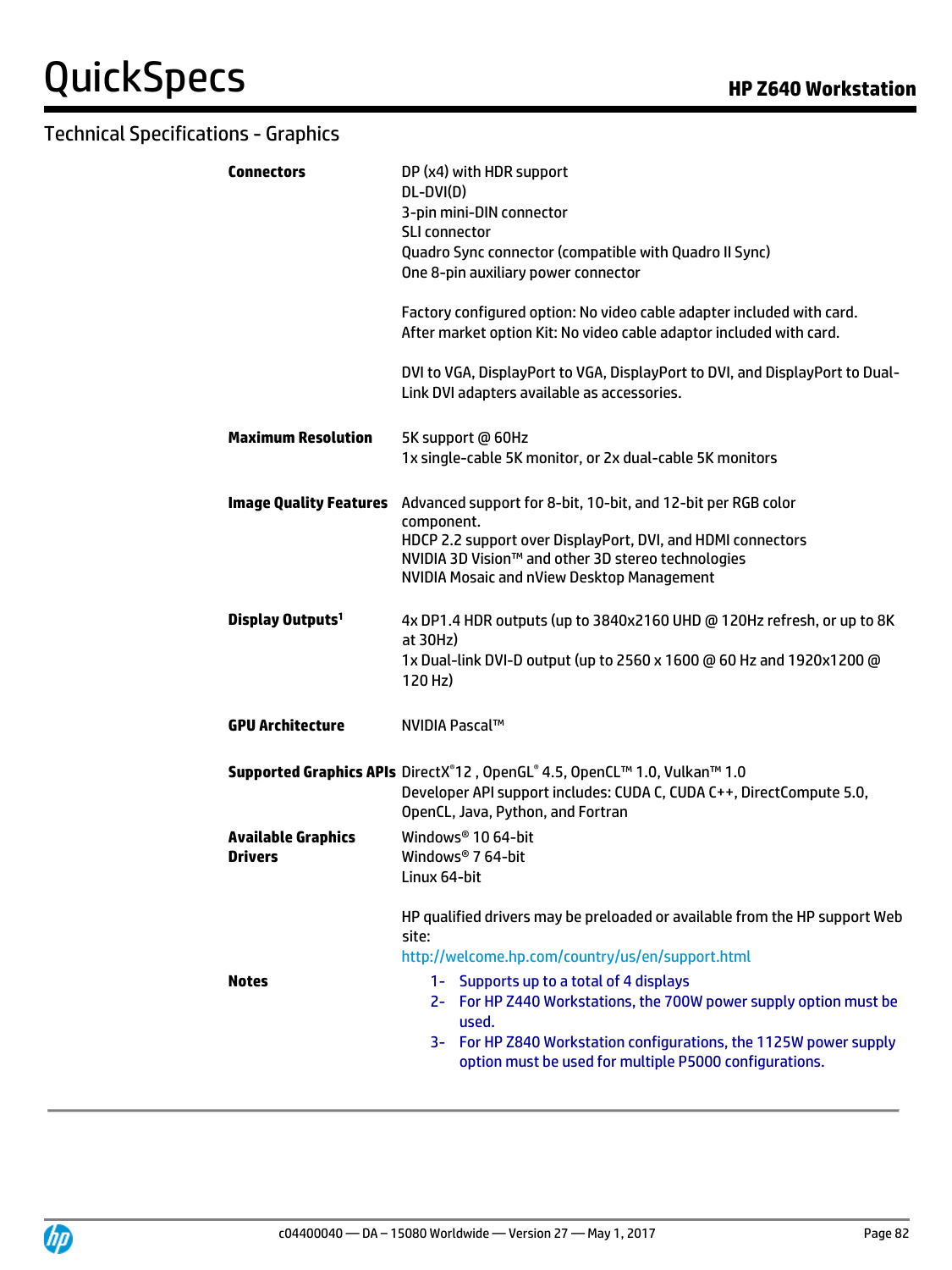| NVIDIA <sup>®</sup> Quadro® P6000 Form Factor<br><b>24GB Graphics</b> |                                             | Full-Height Dual Slot (4.4" Height x 10.5" Length)<br>Weight: 967 grams / 2.14 lbs                                                                                                                                                                                                                                                                                                                                         |
|-----------------------------------------------------------------------|---------------------------------------------|----------------------------------------------------------------------------------------------------------------------------------------------------------------------------------------------------------------------------------------------------------------------------------------------------------------------------------------------------------------------------------------------------------------------------|
|                                                                       | <b>Graphics Controller</b>                  | Quadro <sup>™</sup> P6000 graphics<br>GPU: 3840 NVIDIA CUDA <sup>®</sup> Parallel Processing Cores<br>Power: 250 Watts<br>Cooling: Active                                                                                                                                                                                                                                                                                  |
|                                                                       | <b>Memory</b>                               | 24GB GDDR5X memory<br>Memory Bandwidth: Up to 432 GB/s<br>Memory Width: 384 bit<br><b>ECC Memory (disabled by default)</b>                                                                                                                                                                                                                                                                                                 |
|                                                                       | <b>Connectors</b>                           | DP (x4) with HDR support<br>DL-DVI(I)<br>3-pin mini-DIN connector<br><b>SLI connector</b><br>Quadro Sync connector (compatible with Quadro II Sync)<br>One 8-pin auxiliary power connector<br>Factory configured option: No video cable adapter included with card.<br>After market option Kit: No video cable adaptor included with card.<br>DVI to VGA, DisplayPort to VGA, DisplayPort to DVI, and DisplayPort to Dual- |
|                                                                       | <b>Maximum Resolution</b>                   | Link DVI adapters available as accessories.<br>5K support @ 60Hz<br>1x single-cable 5K monitor, or 2x dual-cable 5K monitors                                                                                                                                                                                                                                                                                               |
|                                                                       |                                             | <b>Image Quality Features</b> Advanced support for 8-bit, 10-bit, and 12-bit per RGB color<br>component.<br>HDCP 2.2 support over DisplayPort, DVI, and HDMI connectors<br>NVIDIA 3D Vision™ and other 3D stereo technologies<br><b>NVIDIA Mosaic and nView</b>                                                                                                                                                            |
|                                                                       | Display Outputs <sup>1</sup>                | 4x DP1.4 HDR outputs (up to 3840x2160 UHD @ 120Hz refresh, or up to 8K<br>at $30Hz$ )<br>1x Dual-link DVI-D output (up to 2560 x 1600 @ 60 Hz and 1920x1200 @<br>120 Hz)                                                                                                                                                                                                                                                   |
|                                                                       | <b>GPU Architecture</b>                     | <b>NVIDIA Pascal™</b>                                                                                                                                                                                                                                                                                                                                                                                                      |
|                                                                       |                                             | Supported Graphics APIs DirectX®12, OpenGL®4.5, OpenCL™1.0, Vulkan™1.0<br>Developer API support includes: CUDA C, CUDA C++, DirectCompute 5.0,<br>OpenCL, Java, Python, and Fortran                                                                                                                                                                                                                                        |
|                                                                       | <b>Available Graphics</b><br><b>Drivers</b> | Windows <sup>®</sup> 10 64-bit<br>Windows <sup>®</sup> 7 64-bit<br>Linux 64-bit                                                                                                                                                                                                                                                                                                                                            |

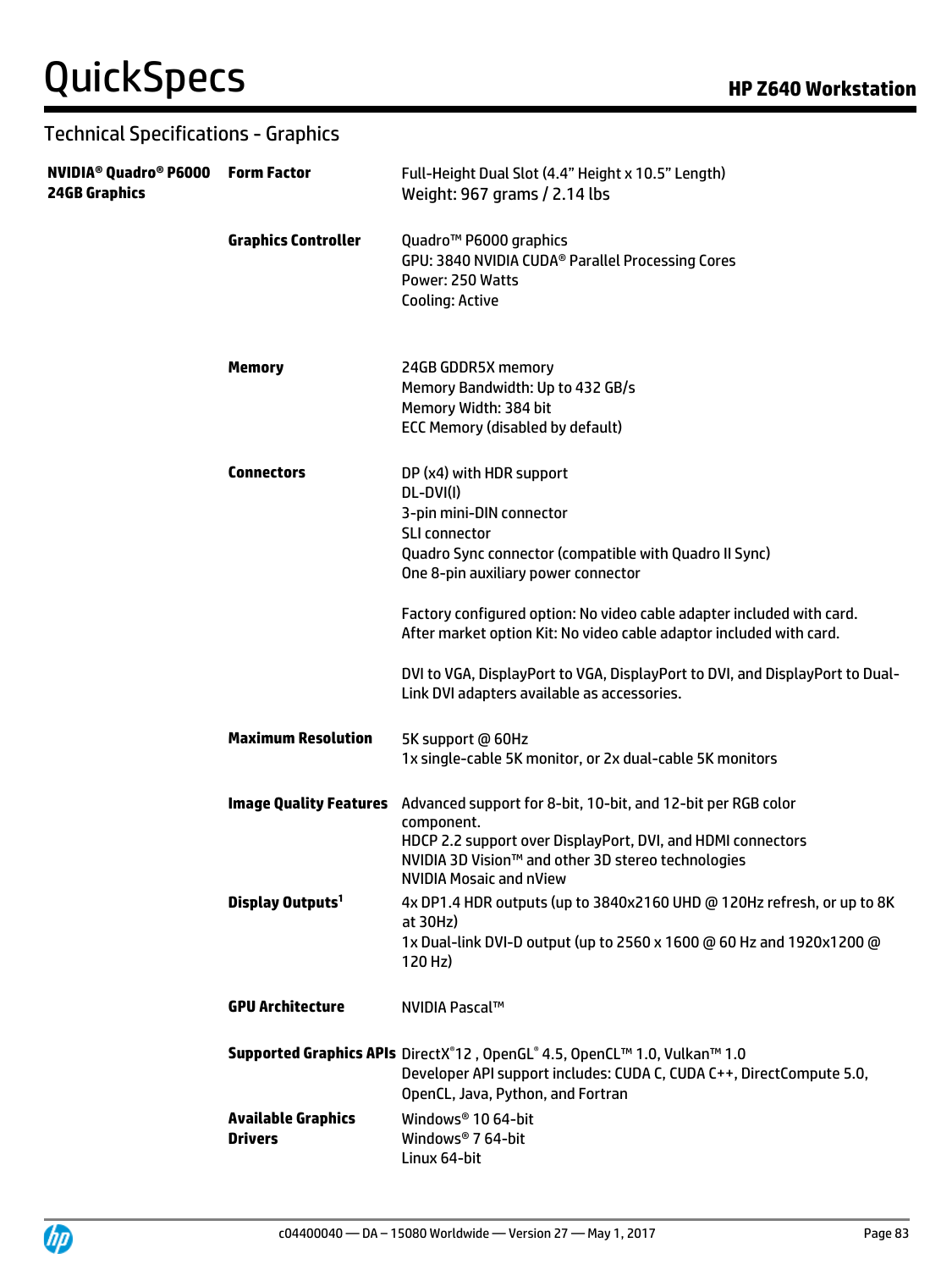|                                          | <b>Notes</b>                  | HP qualified drivers may be preloaded or available from the HP support Web<br>site:<br>http://welcome.hp.com/country/us/en/support.html<br>1- Supports up to a total of 4 displays<br>2- For HP Z440 Workstations, the 700W power supply option must be<br>used.<br>3- For HP Z840 Workstation configurations, the 1125W power supply<br>option must be used for multiple P5000 configurations. |
|------------------------------------------|-------------------------------|-------------------------------------------------------------------------------------------------------------------------------------------------------------------------------------------------------------------------------------------------------------------------------------------------------------------------------------------------------------------------------------------------|
| AMD FirePro W7100 8GB<br><b>Graphics</b> | <b>Form Factor</b>            | Full height, single slot (9.5" X 4.376")                                                                                                                                                                                                                                                                                                                                                        |
|                                          | <b>Graphics Controller</b>    | AMD FirePro W7100 graphics<br>GPU: 1792 Stream Processors organized into 28 Compute Units<br>Power: <75 Watts<br><b>Cooling: Active</b>                                                                                                                                                                                                                                                         |
|                                          | <b>Bus Type</b>               | PCI Express® x16, Generation 3.0                                                                                                                                                                                                                                                                                                                                                                |
|                                          | <b>Memory</b>                 | 8GB GDDR5 memory<br>Memory Bandwidth: up to 176 GB/s<br>Memory Width: 256 bit                                                                                                                                                                                                                                                                                                                   |
|                                          | <b>Connectors</b>             | 4x Display Port 1.2a connectors with HBR2 and MST support.                                                                                                                                                                                                                                                                                                                                      |
|                                          |                               | Factory Configured: No video cable adapter included<br>After market option kit: No video cable adapter included                                                                                                                                                                                                                                                                                 |
|                                          |                               | Additional DisplayPort-to-VGA or DisplayPort-to-DVI adapters are available<br>as Factory Configuration or Option Kit accessories.                                                                                                                                                                                                                                                               |
|                                          | <b>Maximum Resolution</b>     | DisplayPort:<br>-4096x2160 @24bpp 60Hz                                                                                                                                                                                                                                                                                                                                                          |
|                                          |                               | Dual Link DVI:<br>- 2560x1600 (requires DP to DL-DVI adapter)                                                                                                                                                                                                                                                                                                                                   |
|                                          |                               | Single Link DVI:<br>- 1920x1200 (requires DP to DVI adapter)                                                                                                                                                                                                                                                                                                                                    |
|                                          |                               | VGA:<br>- 1920x1200 (requires DP to VGA adapter)                                                                                                                                                                                                                                                                                                                                                |
|                                          | <b>Image Quality Features</b> | Advanced support for 8-bit, 10-bit, and 16-bit per RGB color component.<br>High bandwidth scaler for high quality up and downscaling                                                                                                                                                                                                                                                            |
|                                          | <b>Display Output</b>         | Max number of monitors supported using DisplayPort 1.2a:<br>- 4 direct attached monitors<br>- 6 using DP 1.2a with MST and HBR2 enabled monitors                                                                                                                                                                                                                                                |

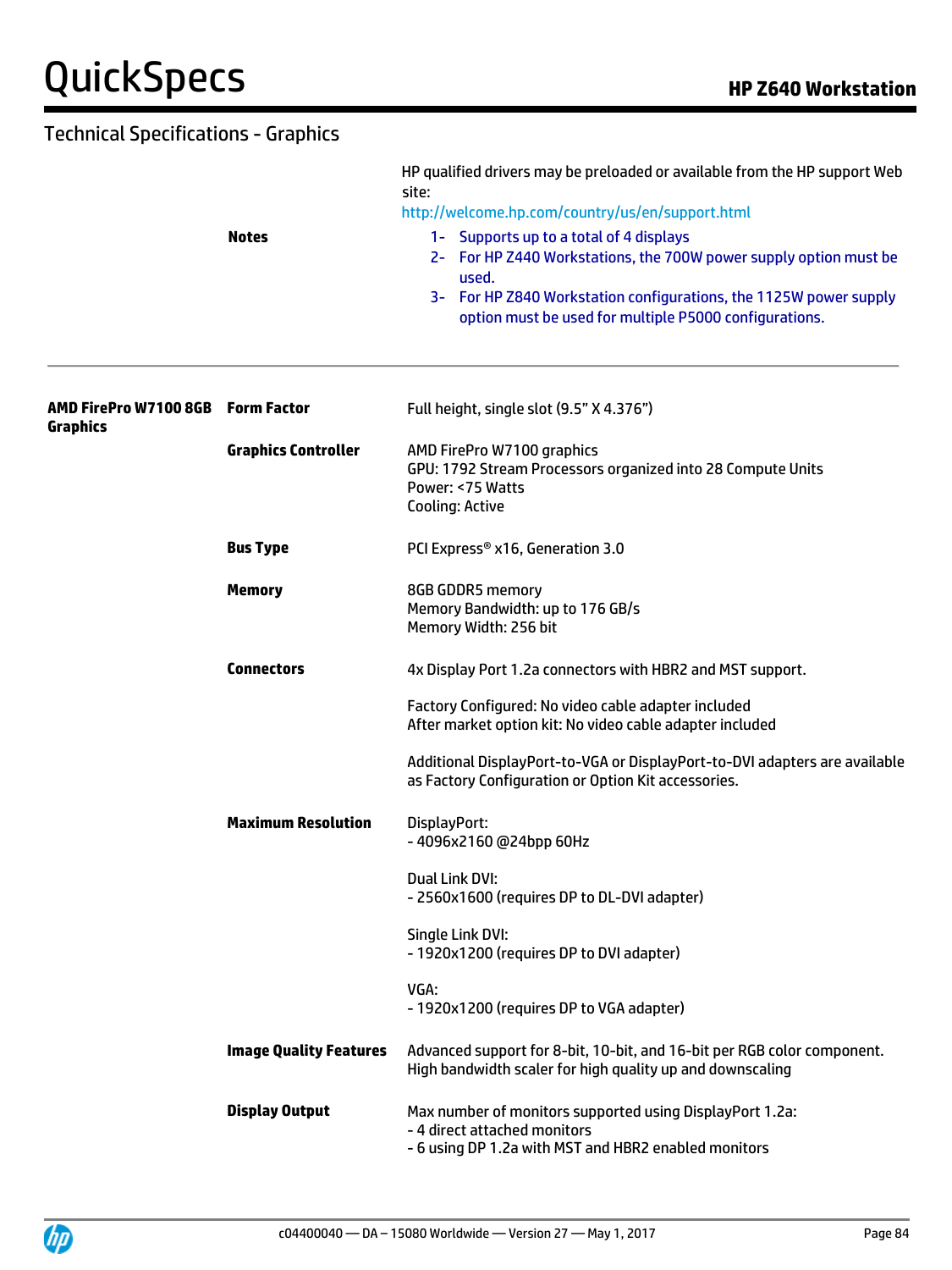|                     |                                             | Monitor chaining from a single DisplayPort (subject to a max of 6 total<br>monitors across all outputs, requires use of DisplayPort enabled monitors<br>supporting MST and HBR2):<br>- one 4096x2160 display<br>- two 2560x1600 displays<br>- four 1920x1200 displays                                                                                                                                                                                                                                                                                                                                                                                                                                                                                                                                          |
|---------------------|---------------------------------------------|----------------------------------------------------------------------------------------------------------------------------------------------------------------------------------------------------------------------------------------------------------------------------------------------------------------------------------------------------------------------------------------------------------------------------------------------------------------------------------------------------------------------------------------------------------------------------------------------------------------------------------------------------------------------------------------------------------------------------------------------------------------------------------------------------------------|
|                     | <b>Shading Architecture</b>                 | Shader Model 5.0                                                                                                                                                                                                                                                                                                                                                                                                                                                                                                                                                                                                                                                                                                                                                                                               |
|                     | <b>Supported Graphics APIs</b> OpenGL 4.4   | OpenCL 1.2 and 2.0<br>DirectX 11.2 / 12<br><b>AMD Mantle</b>                                                                                                                                                                                                                                                                                                                                                                                                                                                                                                                                                                                                                                                                                                                                                   |
|                     | <b>Available Graphics</b><br><b>Drivers</b> | Windows 8.1 / 8 (64-bit and 32-bit)<br>Windows <sup>®</sup> 7 (64-bit and 32-bit)<br>Linux                                                                                                                                                                                                                                                                                                                                                                                                                                                                                                                                                                                                                                                                                                                     |
|                     |                                             | HP qualified drivers may be preloaded or available from the HP support<br>Web site:<br>http://welcome.hp.com/country/us/en/support.html                                                                                                                                                                                                                                                                                                                                                                                                                                                                                                                                                                                                                                                                        |
|                     | <b>Notes</b>                                | 1. AMD Eyefinity technology supports up to six DisplayPort™ monitors on<br>an enabled graphics card. Supported display quantity, type and resolution<br>vary by model and board design; confirm specifications with manufacturer<br>before purchase. To enable more than two displays, or multiple displays<br>from a single output, additional hardware such as DisplayPort-ready<br>monitors or DisplayPort 1.2 MST-enabled hubs may be required. See<br>www.amd.com/eyefinityfaq for full details.<br>2. OpenGL 4.4 support available with driver 14.301.xxx or later.<br>3. OpenCL 2.0 support planned in driver updates for early 2015.<br>4. For HP Z440 Workstation configurations, the HP Z4 Fan and Front Card<br>Guide Kit, which is available both CTO (G8T99AV) and AMO (J9P80AA), is<br>required. |
| Radeon™ Pro WX 7100 | <b>Form Factor</b>                          | Full-Height Single Slot (9.5" Length)                                                                                                                                                                                                                                                                                                                                                                                                                                                                                                                                                                                                                                                                                                                                                                          |
| <b>8GB Graphics</b> | <b>Graphics Controller</b>                  | Radeon <sup>™</sup> Pro WX 7100 graphics<br>GPU: 2304 Stream Processors organized into 36 Compute Units<br>Power: 130 Watts<br><b>Cooling: Active</b>                                                                                                                                                                                                                                                                                                                                                                                                                                                                                                                                                                                                                                                          |
|                     | <b>Memory</b>                               | 8GB GDDR5 memory<br>Memory Bandwidth: 7 Gbps / 224 GB/s<br>Memory Width: 256 bit                                                                                                                                                                                                                                                                                                                                                                                                                                                                                                                                                                                                                                                                                                                               |
|                     | <b>Connectors</b>                           | 4x Display Port 1.4 - HDR ready connectors with HBR3 and MST support.                                                                                                                                                                                                                                                                                                                                                                                                                                                                                                                                                                                                                                                                                                                                          |
|                     |                                             | Factory Configured: No video cable adapter included<br>After market option kit: No video cable adapter included                                                                                                                                                                                                                                                                                                                                                                                                                                                                                                                                                                                                                                                                                                |

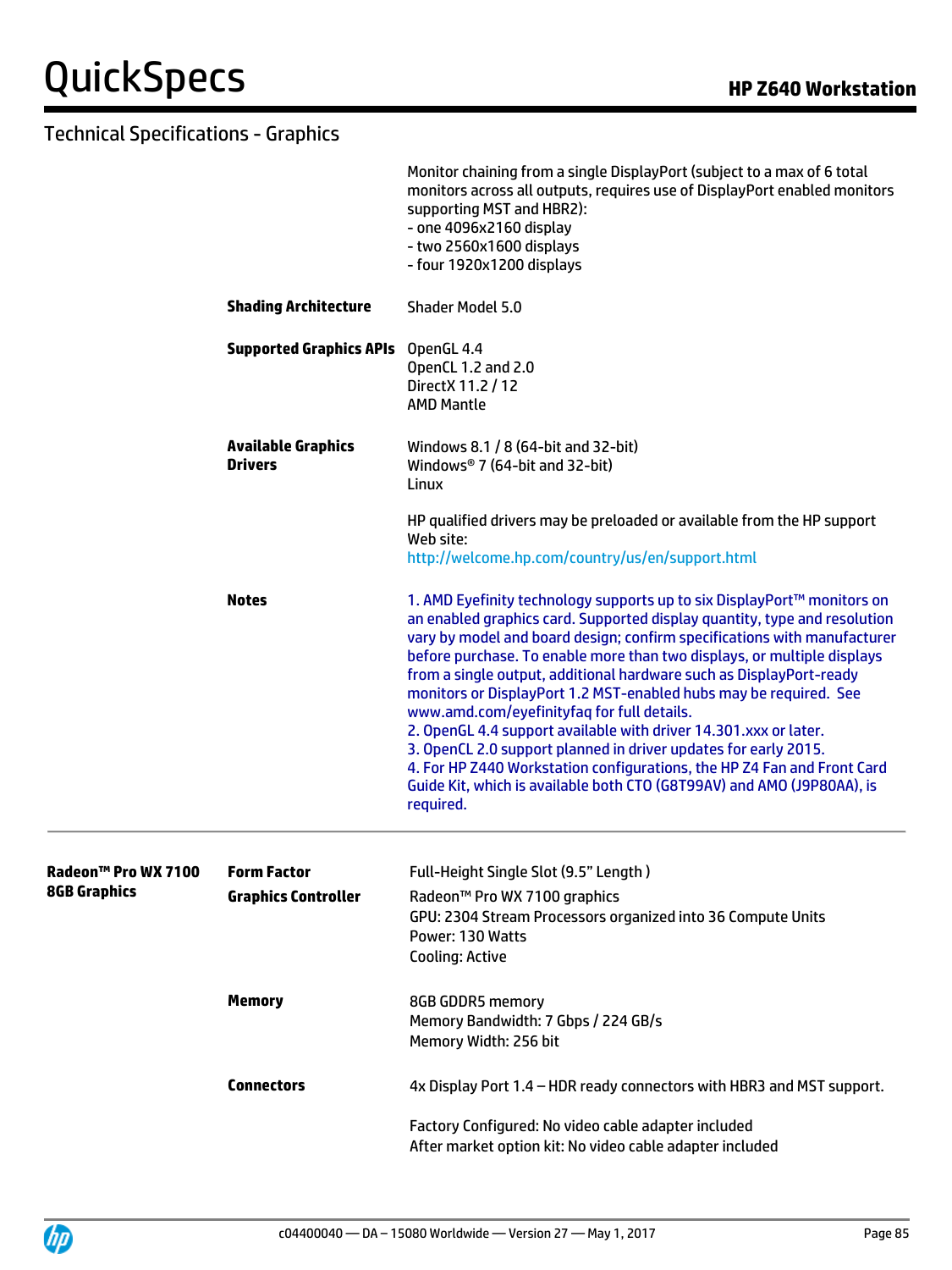|                                                           | Additional DisplayPort-to-VGA or DisplayPort-to-DVI adapters are<br>available as Factory Configuration or Option Kit accessories.                                                                                                                                                                                                                                                                                                                                                                                                                                                                                                                                                                                                                                                                                                                                                                                                                                                                                                                                                                                                                                                                                                                                                                                                                                                                                                                                                                                                                                                                        |  |
|-----------------------------------------------------------|----------------------------------------------------------------------------------------------------------------------------------------------------------------------------------------------------------------------------------------------------------------------------------------------------------------------------------------------------------------------------------------------------------------------------------------------------------------------------------------------------------------------------------------------------------------------------------------------------------------------------------------------------------------------------------------------------------------------------------------------------------------------------------------------------------------------------------------------------------------------------------------------------------------------------------------------------------------------------------------------------------------------------------------------------------------------------------------------------------------------------------------------------------------------------------------------------------------------------------------------------------------------------------------------------------------------------------------------------------------------------------------------------------------------------------------------------------------------------------------------------------------------------------------------------------------------------------------------------------|--|
| <b>Maximum Resolution</b>                                 | 5K support @ 60Hz<br>1x single-cable 5K monitor, or 2x dual-cable 5K monitors<br>$\bullet$                                                                                                                                                                                                                                                                                                                                                                                                                                                                                                                                                                                                                                                                                                                                                                                                                                                                                                                                                                                                                                                                                                                                                                                                                                                                                                                                                                                                                                                                                                               |  |
| <b>Image Quality Features</b>                             | Advanced support for 8-bit, 10-bit, and 16-bit per RGB color<br>component. High bandwidth scaler for high quality up and<br>downscaling                                                                                                                                                                                                                                                                                                                                                                                                                                                                                                                                                                                                                                                                                                                                                                                                                                                                                                                                                                                                                                                                                                                                                                                                                                                                                                                                                                                                                                                                  |  |
| <b>Display Output</b>                                     | 4 full physical DP1.3 HBR3 / DP1.4 HDR outputs<br>FreeSync support                                                                                                                                                                                                                                                                                                                                                                                                                                                                                                                                                                                                                                                                                                                                                                                                                                                                                                                                                                                                                                                                                                                                                                                                                                                                                                                                                                                                                                                                                                                                       |  |
| <b>GPU Architecture</b><br><b>Supported Graphics APIs</b> | <b>GCN 4th Generation</b><br>DirectX <sup>®</sup> 12<br>OpenGL® 4.5<br>OpenCL™ 2.0<br>Vulkan <sup>™</sup> 1.0                                                                                                                                                                                                                                                                                                                                                                                                                                                                                                                                                                                                                                                                                                                                                                                                                                                                                                                                                                                                                                                                                                                                                                                                                                                                                                                                                                                                                                                                                            |  |
| <b>Available Graphics</b><br>Drivers                      | Windows 10 64-bit<br>Windows <sup>®</sup> 7 64-bit<br>Linux 64-bit                                                                                                                                                                                                                                                                                                                                                                                                                                                                                                                                                                                                                                                                                                                                                                                                                                                                                                                                                                                                                                                                                                                                                                                                                                                                                                                                                                                                                                                                                                                                       |  |
|                                                           | HP qualified drivers may be preloaded or available from the HP support<br>Web site:<br>http://welcome.hp.com/country/us/en/support.html                                                                                                                                                                                                                                                                                                                                                                                                                                                                                                                                                                                                                                                                                                                                                                                                                                                                                                                                                                                                                                                                                                                                                                                                                                                                                                                                                                                                                                                                  |  |
| <b>Notes</b>                                              | HDR content requires that the system be configured with a<br>1.<br>fully HDR-ready content chain, including: graphics card,<br>monitor/TV, graphics driver and application. Video content<br>must be graded in HDR and viewed with an HDR-ready<br>player. Windowed mode content requires operating system<br>support.<br>Radeon VR Ready Creator Products are select Radeon Pro and<br>2.<br>AMD FirePro <sup>™</sup> GPUs that meet or exceed the Oculus Rift or<br>HTC Vive recommended specifications for video cards/GPUs.<br>Other hardware (including CPU) and system requirements<br>recommended by Oculus Rift or HTC Vive should also be met<br>in order to operate the applicable HMDs as intended. As VR<br>technology, HMDs and other VR hardware and software<br>evolve and/or become available, these criteria may change<br>without notice.<br>AMD PowerTune and AMD ZeroCore Power are technologies<br>3.<br>offered by certain FirePro™ and Radeon™ Pro products, which<br>are designed to intelligently manage GPU power consumption<br>in response to certain GPU load conditions.<br>As of September 2016, certified for DisplayPort™ 1.4 HBR3<br>4.<br>and ready for DisplayPort™ 1.4 HDR based on independent<br>verification by DisplayPort™ testing authority. HDR content<br>requires that the system be configured with a fully HDR-ready<br>content chain, including: graphics card, monitor/TV, graphics<br>driver and application. Video content must be graded in HDR<br>and viewed with an HDR-ready player. Windowed mode<br>content requires operating system support. |  |

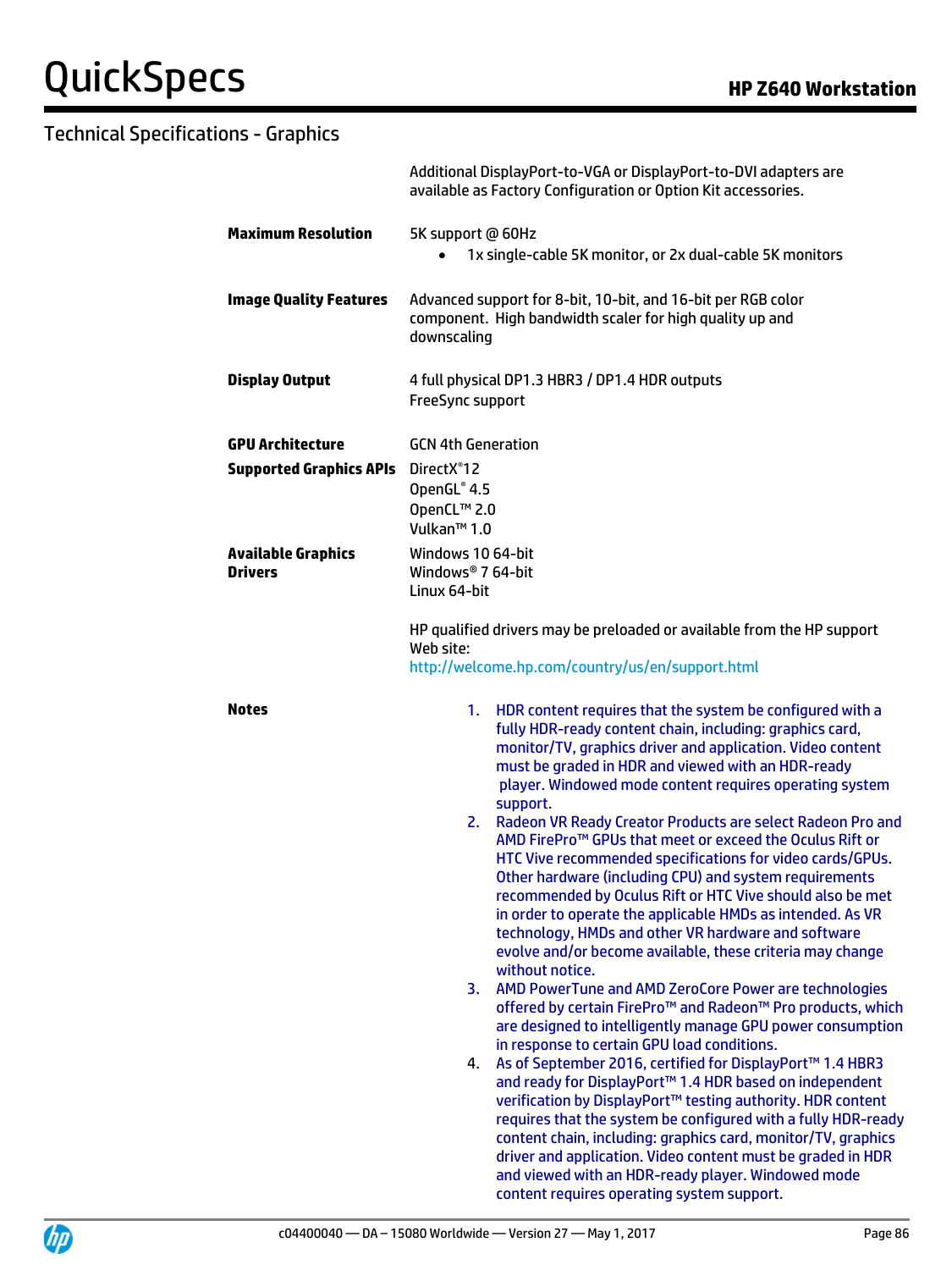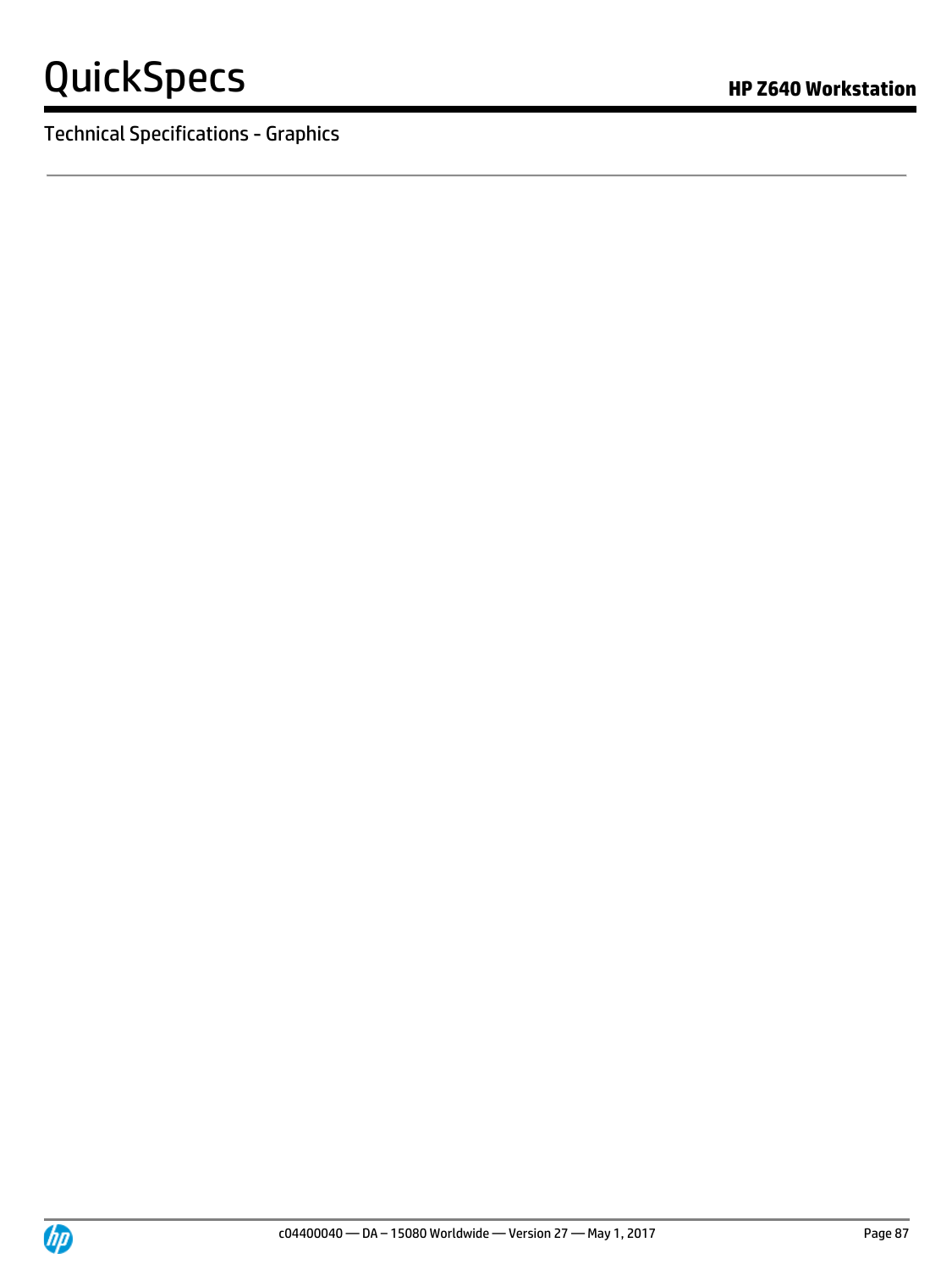## Technical Specifications - High Performance GPU Computing

### **HIGH PERFORMANCE GPU COMPUTING**

| NVIDIA Tesla K40<br><b>Workstation Compute</b><br><b>Processor</b> | <b>Form Factor</b>                           | Size: 4.376 inches by 10.5 inches<br><b>Slots: Dual Slot</b><br>Power Connectors: One 6-pin and one 8-pin<br>Weight: ~826 grams                                                                                    |
|--------------------------------------------------------------------|----------------------------------------------|--------------------------------------------------------------------------------------------------------------------------------------------------------------------------------------------------------------------|
|                                                                    | <b>System Interface</b>                      | PCI Express Gen3 ×16                                                                                                                                                                                               |
|                                                                    | <b>Video Outputs</b>                         | None.                                                                                                                                                                                                              |
|                                                                    | <b>Memory</b>                                | 12GB GDDR5,<br>memory path: 384-bit<br>memory clock: 3Ghz                                                                                                                                                          |
|                                                                    | Peak Memory Bandwidth 288 GB/s               |                                                                                                                                                                                                                    |
|                                                                    | <b>Supported APIs</b>                        | CUDA, OpenACC, OpenCL 1.2 API support includes:<br>C, C++, Java, Python, and Fortran                                                                                                                               |
|                                                                    | <b>Supported Operating</b><br><b>Systems</b> | Windows 8 (64-bit)<br>Genuine Windows 7 Professional (64-bit)<br>Red Hat Enterprise Linux (RHEL) 5, 6 Desktop/Workstation (64-bit)<br>SUSE Linux Enterprise Desktop 11 (64-bit)                                    |
|                                                                    |                                              | HP qualified drivers may be preloaded or available from the HP support<br>Web site:<br>http://welcome.hp.com/country/us/en/support.html                                                                            |
|                                                                    | <b>Processor Cores</b>                       | Novell SUSE Linux Enterprise drivers may also be obtained from:<br>ftp://download.nvidia.com/novell or http://www.nvidia.com<br>GK110B GPU<br>Base Clock: 745 MHz<br>Boost Clock: up to 875 MHz<br>2888 CUDA cores |
|                                                                    | <b>Power Consumption</b>                     | $~235$ Watts                                                                                                                                                                                                       |
|                                                                    |                                              | <b>NOTE:</b> A 1125W PSU is required for any K40 configuration on the Z820                                                                                                                                         |

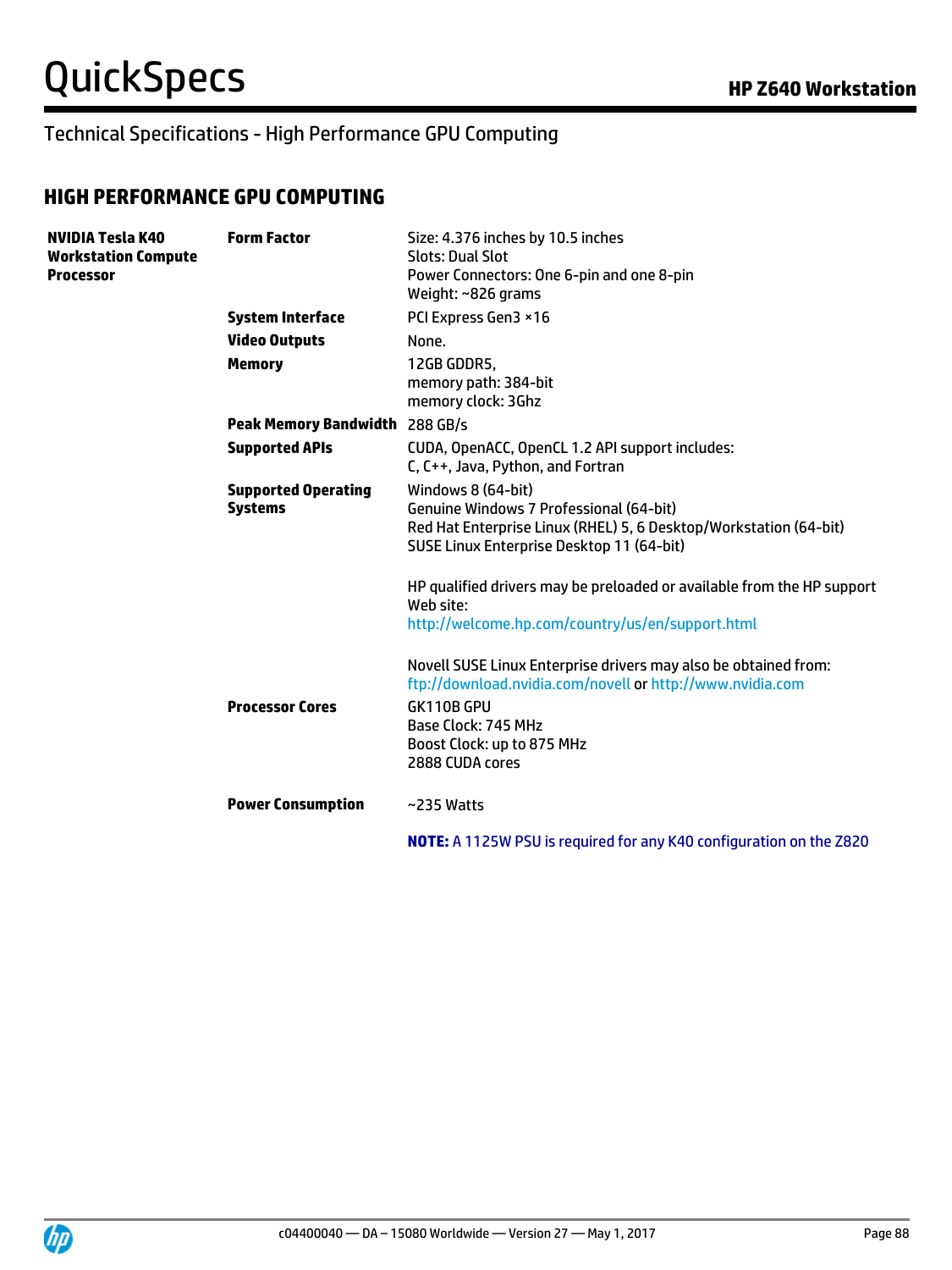### **OPTICAL AND REMOVABLE STORAGE**

| <b>HP 9.5mm Slim DVD</b><br>Writer | <b>Description</b>                           | 9.5mm height, tray-load                                                                                                                                                       |                                                                                                                                                                                 |
|------------------------------------|----------------------------------------------|-------------------------------------------------------------------------------------------------------------------------------------------------------------------------------|---------------------------------------------------------------------------------------------------------------------------------------------------------------------------------|
|                                    | <b>Mounting Orientation</b>                  | Either horizontal or vertical                                                                                                                                                 |                                                                                                                                                                                 |
|                                    | <b>Interface Type</b>                        | SATA/ATAPI                                                                                                                                                                    |                                                                                                                                                                                 |
|                                    | <b>Dimensions (WxHxD)</b>                    | 128 x 9.5 x 127mm                                                                                                                                                             |                                                                                                                                                                                 |
|                                    | <b>Supported Media Types</b>                 | DVD-RAM<br>DVD+R<br>DVD+RW<br>DVD+R DL<br><b>DVD-RDL</b><br>DVD-R<br><b>DVD-RW</b><br>CD-R<br>CD-RW                                                                           |                                                                                                                                                                                 |
|                                    | <b>Disc Capacity</b>                         | DVD-ROM                                                                                                                                                                       | 8.5 GB DL or 4.7 GB standard                                                                                                                                                    |
|                                    |                                              | <b>Full Stroke DVD</b>                                                                                                                                                        | < 200 ms (seek)                                                                                                                                                                 |
|                                    |                                              | <b>Full Stroke CD</b>                                                                                                                                                         | < 200 ms (seek)                                                                                                                                                                 |
|                                    | <b>Maximum Data Transfer</b><br><b>Rates</b> | <b>CD ROM Read</b>                                                                                                                                                            | CD-ROM, CD-R Up to 24X<br>CD-RW Up to 24X                                                                                                                                       |
|                                    |                                              | <b>DVD ROM Read</b>                                                                                                                                                           | DVD-RAM Up to 8X<br>DVD+RW Up to 8X<br>DVD-RW Up to 8X<br>DVD+R DL Up to 8X<br>DVD-R DL Up to 8X<br>DVD-ROM Up to 8X<br>DVD-ROM DL Up to 8X<br>DVD+R Up to 8X<br>DVD-R Up to 8X |
|                                    | <b>Power</b>                                 | Source                                                                                                                                                                        | SATA DC power receptacle                                                                                                                                                        |
|                                    |                                              | <b>DC Power Requirements</b>                                                                                                                                                  | 5 VDC $\pm$ 5%-100 mV ripple p-p                                                                                                                                                |
|                                    |                                              | <b>DC Current</b>                                                                                                                                                             | 5 VDC -< 800 mA typical, <1600 mA<br>maximum                                                                                                                                    |
|                                    | <b>Operating Environmental Temperature</b>   |                                                                                                                                                                               | 41° to 122° F (5° to 50° C)                                                                                                                                                     |
|                                    | (all conditions non-                         | <b>Relative Humidity</b>                                                                                                                                                      | 10% to 80%                                                                                                                                                                      |
|                                    | condensing)                                  | Maximum Wet Bulb Temperature                                                                                                                                                  | 84°F (29°C)                                                                                                                                                                     |
|                                    | <b>Operating Systems</b><br><b>Supported</b> | Windows 10, Windows 7 Professional 32-bit and 64-bit,<br>Home 32*.<br>Red Hat Enterprise Linux(RHEL) WS4**, 5, 6 Desktop/Workstation<br>SUSE Linux Enterprise Desktop 10 & 11 | Windows Vista Business 64*, Windows Vista Business 32*, Windows Vista<br>Home Basic 32*, Windows 2000, Windows XP Professional or Windows XP                                    |
|                                    |                                              | operating system.                                                                                                                                                             | * No driver is required for this device. Native support is provided by the                                                                                                      |

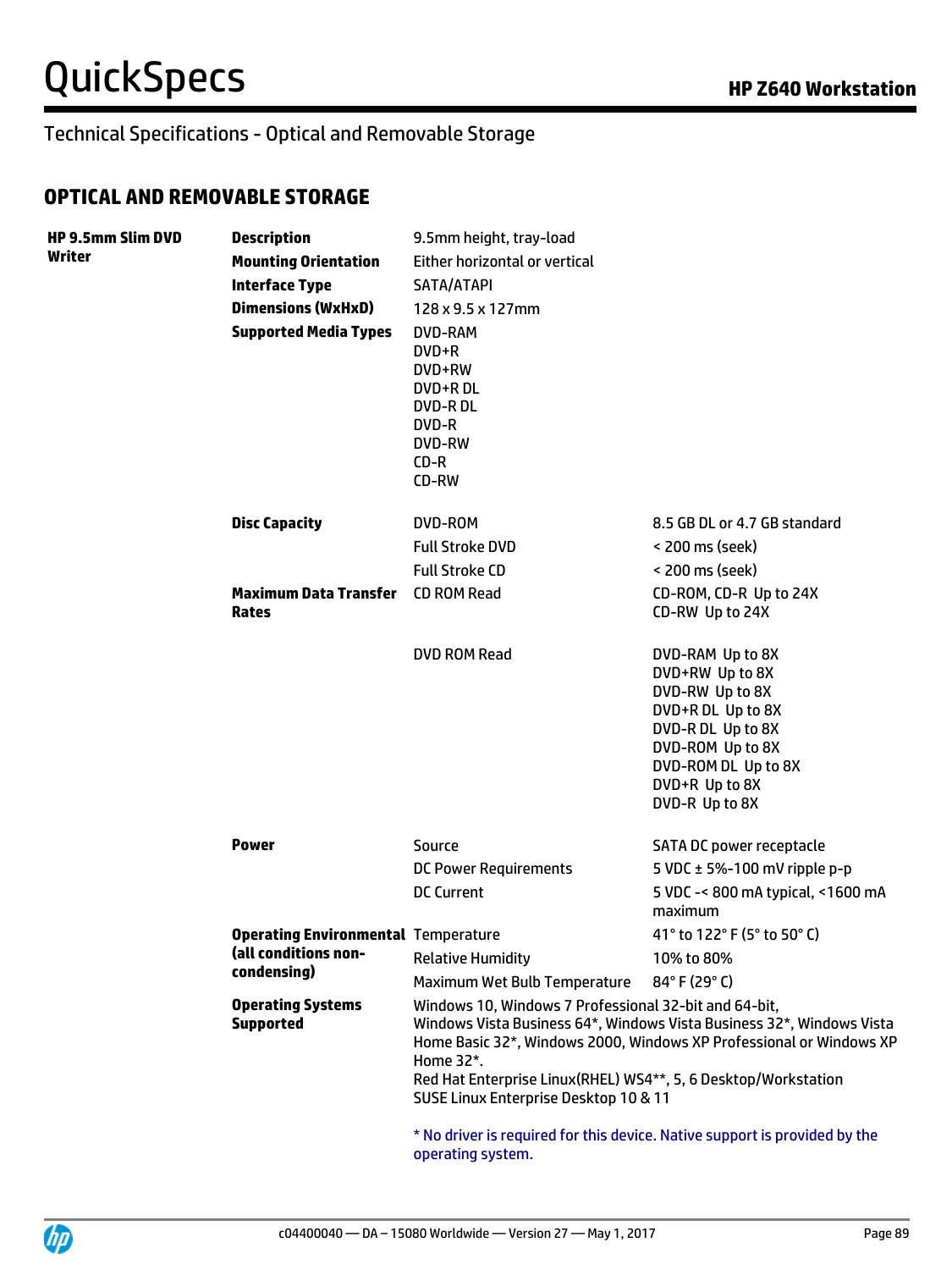|                                                          | <b>Kit Contents</b>                                                                                               | 9.5mm Slim DVD Writer, 5.25" ODD Bay adapter/carrier, slim SATA<br>data/power cable, installation guide                                                                                                                                                                                                                                                                                                                                    |                                                                    |
|----------------------------------------------------------|-------------------------------------------------------------------------------------------------------------------|--------------------------------------------------------------------------------------------------------------------------------------------------------------------------------------------------------------------------------------------------------------------------------------------------------------------------------------------------------------------------------------------------------------------------------------------|--------------------------------------------------------------------|
| HP 9.5mm Slim DVD-ROM Description                        |                                                                                                                   | 9.5mm height, tray-load                                                                                                                                                                                                                                                                                                                                                                                                                    |                                                                    |
| <b>Drive</b>                                             | <b>Mounting Orientation</b>                                                                                       | Either horizontal or vertical                                                                                                                                                                                                                                                                                                                                                                                                              |                                                                    |
|                                                          | <b>Interface Type</b>                                                                                             | SATA / ATAPI                                                                                                                                                                                                                                                                                                                                                                                                                               |                                                                    |
|                                                          | <b>Dimensions (WxHxD)</b>                                                                                         | 128 x 9.5 x 127mm                                                                                                                                                                                                                                                                                                                                                                                                                          |                                                                    |
|                                                          | <b>Disc Capacity</b>                                                                                              | <b>DVD-ROM</b>                                                                                                                                                                                                                                                                                                                                                                                                                             | Single layer: Up to 4.7 GB<br>Double layer: Up to 8.5 GB           |
|                                                          | <b>Access Times</b>                                                                                               | <b>DVD-ROM Single Layer</b>                                                                                                                                                                                                                                                                                                                                                                                                                | < 110 ms (typical)                                                 |
|                                                          |                                                                                                                   | <b>CD-ROM Mode 1</b>                                                                                                                                                                                                                                                                                                                                                                                                                       | < 110 ms (typical)                                                 |
|                                                          |                                                                                                                   | <b>Full Stroke DVD</b>                                                                                                                                                                                                                                                                                                                                                                                                                     | < 230 ms (typical)                                                 |
|                                                          |                                                                                                                   | <b>Full Stroke CD</b>                                                                                                                                                                                                                                                                                                                                                                                                                      | < 220 ms (typical)                                                 |
|                                                          | <b>Power</b>                                                                                                      | Source                                                                                                                                                                                                                                                                                                                                                                                                                                     | <b>SATA DC power receptacle</b>                                    |
|                                                          |                                                                                                                   | <b>DC Power Requirements</b>                                                                                                                                                                                                                                                                                                                                                                                                               | 5 VDC $\pm$ 5%-100 mV ripple p-p                                   |
|                                                          |                                                                                                                   | <b>DC Current</b>                                                                                                                                                                                                                                                                                                                                                                                                                          | 5 VDC - < 800 m A typical, < 1600 m A<br>maximum                   |
|                                                          | <b>Operating Environmental Temperature</b>                                                                        |                                                                                                                                                                                                                                                                                                                                                                                                                                            | 41° to 122° F (5° to 50° C)                                        |
|                                                          | (all conditions non-<br>condensing)                                                                               | <b>Relative Humidity</b>                                                                                                                                                                                                                                                                                                                                                                                                                   | 10% to 80%                                                         |
|                                                          |                                                                                                                   | Maximum Wet Bulb Temperature                                                                                                                                                                                                                                                                                                                                                                                                               | 84°F (29°C)                                                        |
|                                                          | <b>Operating Systems</b><br><b>Supported</b>                                                                      | Windows 8.1, Windows 8 32-bit and 64-bit, Windows 7 Professional 32-bit<br>and 64-bit,<br>Windows Vista Business 64*, Windows Vista Business 32*, Windows Vista<br>Home Basic 32*, Windows 2000, Windows XP Professional or Windows XP<br>Home 32*.<br>Red Hat Enterprise Linux(RHEL) WS4**, 5, 6 Desktop/Workstation<br>SUSE Linux Enterprise Desktop 10 & 11<br>No driver is required for this device. Native support is provided by the |                                                                    |
|                                                          | <b>Kit Contents</b>                                                                                               | operating system.<br>data/power cable, installation quide                                                                                                                                                                                                                                                                                                                                                                                  | 9.5mm Slim DVD-ROM Drive, 5.25" ODD Bay adapter/carrier, slim SATA |
| HP 9.5mm Slim BDXL Blu- Description<br><b>Ray Writer</b> | <b>Mounting Orientation</b><br><b>Interface Type</b><br><b>Dimensions (WxHxD)</b><br><b>Supported Media Types</b> | 9.5mm height, tray-load<br>Either horizontal or vertical<br>SATA/ATAPI<br>$128 \times 9.5 \times 127$ mm<br>BD-ROM<br>BD-R<br><b>BD-RE</b><br>DVD-RAM<br>DVD+R<br>DVD+RW<br>DVD+R DL<br>DVD-R DL                                                                                                                                                                                                                                           |                                                                    |

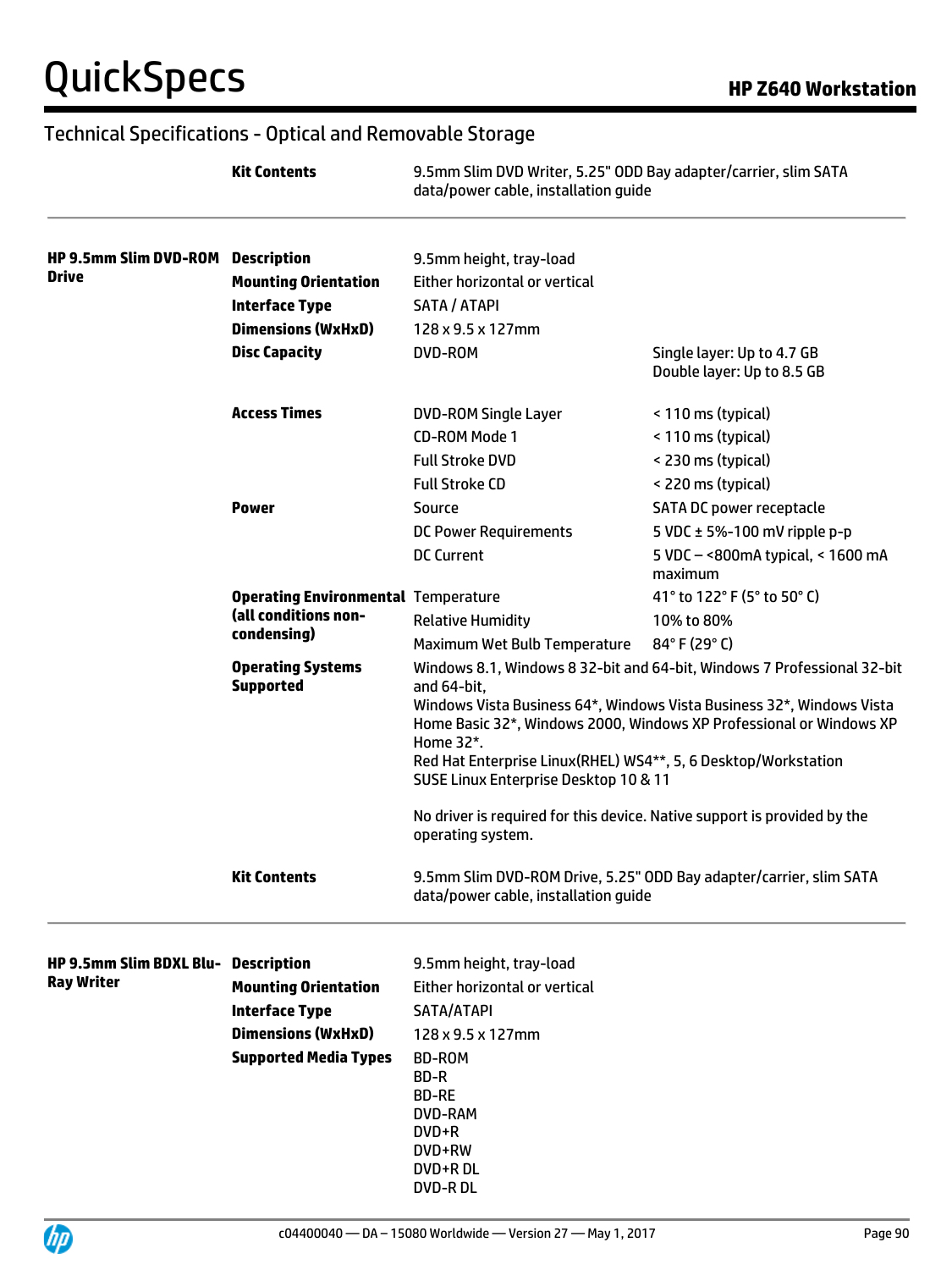|                                                   | DVD-R<br>DVD-RW<br>CD-R<br>CD-RW |                                                                                                                                                                                                                                                                                                   |
|---------------------------------------------------|----------------------------------|---------------------------------------------------------------------------------------------------------------------------------------------------------------------------------------------------------------------------------------------------------------------------------------------------|
| <b>Disc Capacity</b>                              | DVD-ROM                          | 8.5 GB DL or 4.7 GB standard                                                                                                                                                                                                                                                                      |
|                                                   | Blu-ray                          | 25 GB (single-layer)<br>50 GB (dual-layer)<br>100/128 GB (BDXL)                                                                                                                                                                                                                                   |
|                                                   | <b>Full Stroke DVD</b>           | < 230 ms (seek)                                                                                                                                                                                                                                                                                   |
|                                                   | <b>Full Stroke CD</b>            | < 220 ms (seek)                                                                                                                                                                                                                                                                                   |
|                                                   | Blu-ray                          | < 230 ms (seek) (Full Stroke Blu-ray)                                                                                                                                                                                                                                                             |
|                                                   | <b>Startup Time</b>              | (Time to drive ready from tray<br>loading)<br>BD-ROM (SL/DL) 25S / 28S<br>BD-R (SL/DL) 25S / 28S<br>BD-RE (SL/DL) 25S / 28S<br>DVD-ROM (SL/DL) 18S / 18S<br>DVD-R (SL/DL) 25S / 25S<br>DVD-RW<br><b>25S</b><br>DVD+R (SL/DL) 25S / 25S<br>DVD+RW<br><b>25S</b><br>DVD-RAM<br>45S<br>CD-ROM<br>15S |
| <b>Maximum Data Transfer</b> CD ROM Read<br>Rates |                                  | CD-ROM, CD-R Up to 24X<br>CD-RW Up to 24X                                                                                                                                                                                                                                                         |
|                                                   | DVD ROM Read                     | DVD-RAM Up to 8X<br>DVD+RW Up to 8X<br>DVD-RW Up to 8X<br>DVD+R DL Up to 8X<br>DVD-R DL Up to 8X<br>DVD-ROM Up to 8X<br>DVD-ROM DL Up to 8X<br>DVD+R Up to 8X<br>DVD-R Up to 8X                                                                                                                   |
|                                                   | Blu-ray                          | BD-ROM Up to 6X<br>BD-ROM DL Up to 6X<br>Up to 6X<br>BD-R<br><b>BD-RDL</b><br>Up to 6X<br>Up to 6X<br>BD-R<br>BD-RE SL/DL Up to 6X                                                                                                                                                                |
| <b>Power</b>                                      | Source                           | SATA DC power receptacle                                                                                                                                                                                                                                                                          |
|                                                   | <b>DC Power Requirements</b>     | 5 VDC $\pm$ 5%-100 mV ripple p-p                                                                                                                                                                                                                                                                  |
|                                                   | <b>DC Current</b>                | 5 VDC -900 mA typical, 2000mA<br>maximum                                                                                                                                                                                                                                                          |
| <b>Operating Environmental Temperature</b>        |                                  | 41° to 122° F (5° to 50° C)                                                                                                                                                                                                                                                                       |
| (all conditions non-                              | <b>Relative Humidity</b>         | 10% to 80%                                                                                                                                                                                                                                                                                        |
| condensing)                                       | Maximum Wet Bulb Temperature     | 84°F (29°C)                                                                                                                                                                                                                                                                                       |

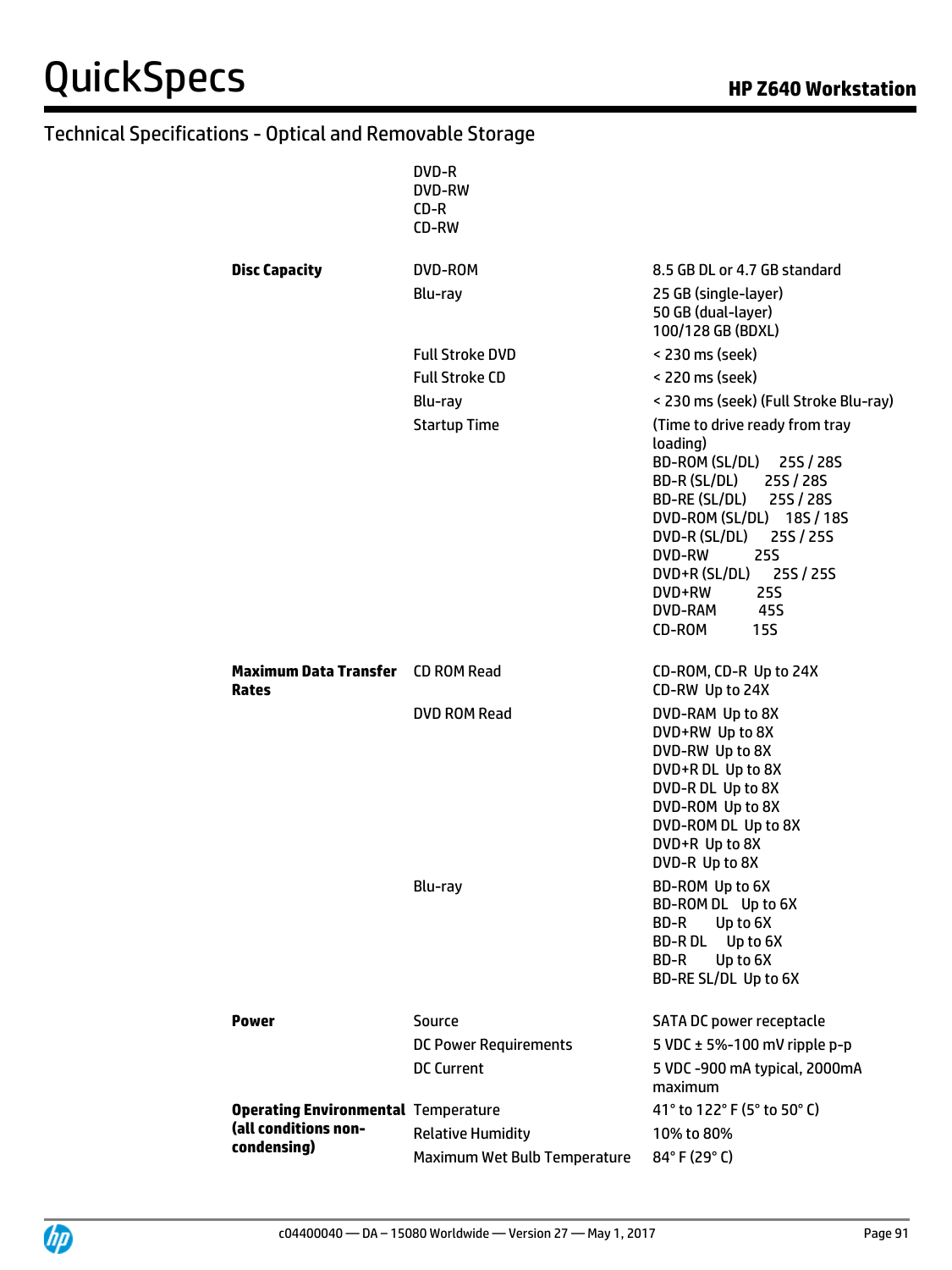| <b>Operating Systems</b><br><b>Supported</b> | Windows 8.1, Windows 8 32-bit and 64-bit, Windows 7 Professional 32-bit<br>and 64-bit.<br>Windows Vista Business 64*, Windows Vista Business 32*, Windows Vista<br>Home Basic 32*, Windows 2000, Windows XP Professional or Windows XP<br>Home 32*.<br>Red Hat Enterprise Linux (RHEL) WS4**, 5, 6 Desktop/Workstation<br>SUSE Linux Enterprise Desktop 10 & 11                                                                                          |  |
|----------------------------------------------|----------------------------------------------------------------------------------------------------------------------------------------------------------------------------------------------------------------------------------------------------------------------------------------------------------------------------------------------------------------------------------------------------------------------------------------------------------|--|
|                                              | No driver is required for this device. Native support is provided by the<br>operating system.                                                                                                                                                                                                                                                                                                                                                            |  |
| <b>Kit Contents</b>                          | 9.5mm Slim BDXL Blu-Ray Writer, 5.25" ODD Bay adapter/carrier, slim<br>SATA data/power cable, installation guide                                                                                                                                                                                                                                                                                                                                         |  |
|                                              | As Blu-ray is a new format containing new technologies, certain disc,<br>digital connection, compatibility and/or performance issues may arise, and<br>do not constitute defects in the product. Flawless playback on all systems<br>is not guaranteed. In order for some Blu-ray titles to play, they may<br>require a DVI or HDMI digital connection and your display may require<br>HDCP support. HD-DVD movies cannot be played on this workstation. |  |

| <b>HP DX115 Removable</b><br><b>Drive Enclosure</b> | <b>Interface Type</b>        | Compatible with SAS or SATA controllers. Offers 6Gb/s performance when<br>used with 6Gb/s HDDs.                                                                                                                                                                                                                                                                                                                            |
|-----------------------------------------------------|------------------------------|----------------------------------------------------------------------------------------------------------------------------------------------------------------------------------------------------------------------------------------------------------------------------------------------------------------------------------------------------------------------------------------------------------------------------|
|                                                     | <b>Dimensions (WxHxD)</b>    | 147.6mm W x 41.1mm H x 205mm L<br>$(5.81" W \times 1.62" H \times 8.08" L)$                                                                                                                                                                                                                                                                                                                                                |
|                                                     | <b>Approvals</b>             | Frame and Carrier: 1.73 kg (3.8 lbs.)<br>Carrier: 0.45 kg (1 lbs.)                                                                                                                                                                                                                                                                                                                                                         |
| <b>HP 15-in-1 Media Card</b><br>Reader              | <b>Description</b>           | Supports hardware ECC (Error Correction Code) function<br>Supports hardware CRC (Cyclic Redundancy Check) function<br>Supports MS 4-bit parallel transfer mode<br>Supports MS-PRO 4-bit parallel transfer mode<br>Supports MS PRO-HG Duo 4-bit parallel transfer mode<br>Supports SD 4-bit parallel transfer mode<br>Supports UHS-104 SD 4-bit card (version 3.0)<br>Supports CF v6.0 with PIO mode 6 and Ultra DMA 7 mode |
|                                                     | <b>Interface Type</b>        | USB 3.0 High-speed interface<br>Note: If there is a USB2 connection, USB2 transfer speeds are supported.                                                                                                                                                                                                                                                                                                                   |
|                                                     | <b>Dimensions (WxHxD)</b>    | 4.9 x 4 x 1 in (124.5 x 101.6 x 25.4 mm) Fits conveniently in the 5.25" drive<br>bay.                                                                                                                                                                                                                                                                                                                                      |
|                                                     | <b>Supported Media Types</b> | CompactFlash Type I<br>CompactFlash Type II<br>Microdrive<br>Secure Digital Card (SD)<br>Secure Digital High Capacity (SDHC)<br>SD Extended Capacity Memory Card (SDXC)<br>SD Ultra High Speed II(SD UHSII)<br><b>Memory Stick</b><br><b>Memory Stick Select</b><br><b>Memory Stick Duo (MS Duo)</b><br>Memory Stick PRO (MS PRO)<br>Memory Stick PRO Duo (MS PRO Duo)                                                     |

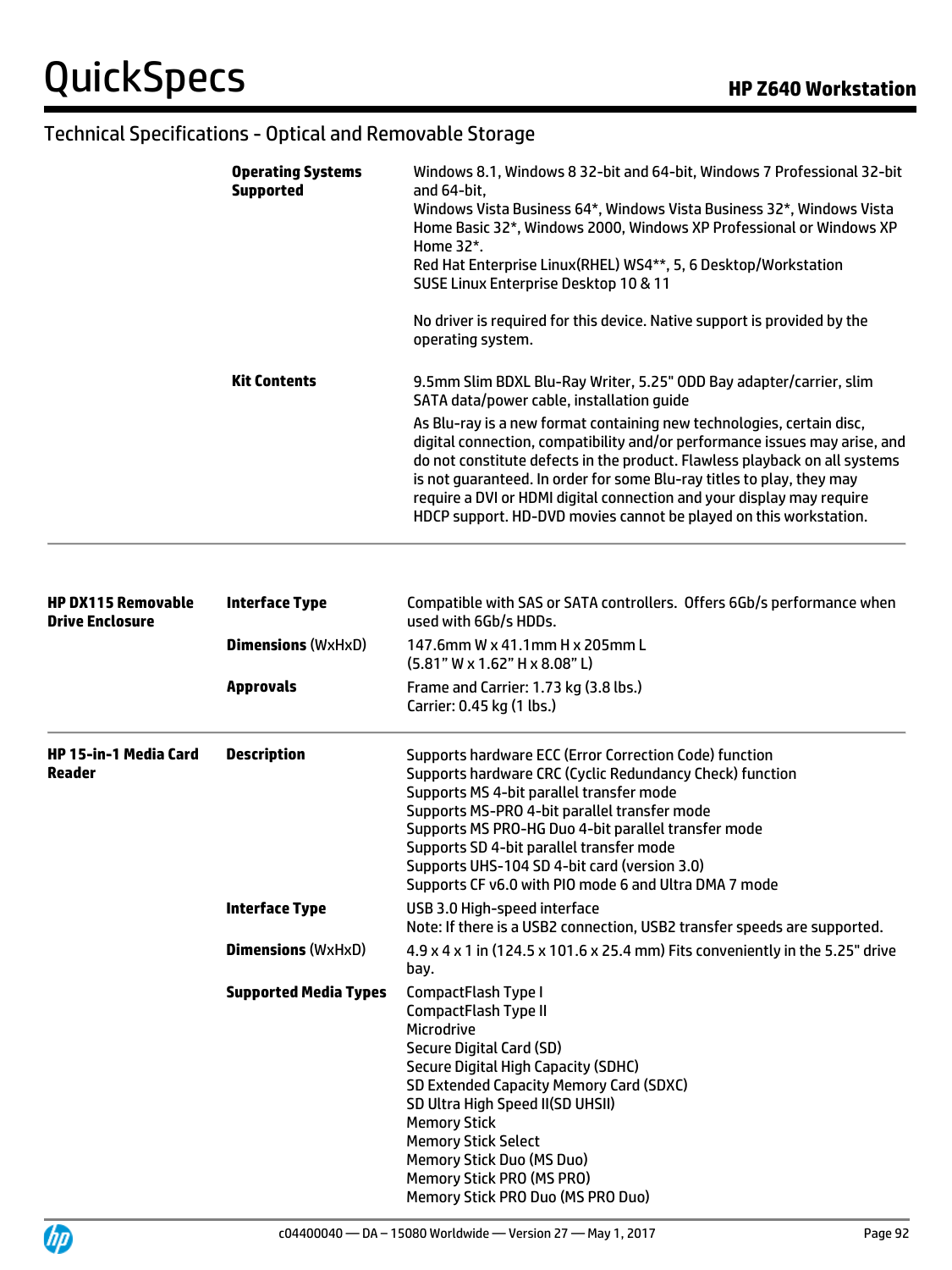|                                              | <b>Memory Stick PRO-HG Duo</b><br><b>MagicGate Memory Stick (MG)</b><br><b>MagicGate Memory Stick Duo</b>                                                                                                                                                                                                                                                                                                                                                                                                                                                                                                                             |
|----------------------------------------------|---------------------------------------------------------------------------------------------------------------------------------------------------------------------------------------------------------------------------------------------------------------------------------------------------------------------------------------------------------------------------------------------------------------------------------------------------------------------------------------------------------------------------------------------------------------------------------------------------------------------------------------|
|                                              | These additional media types are supported with a card adapter.<br><b>Memory Stick Micro (M2)</b><br>miniSD<br>miniSD High Capacity<br>Micro SD Memory Card (MicroSD)<br>Micro SD High Capacity Memory Card (MicroSDHC)                                                                                                                                                                                                                                                                                                                                                                                                               |
|                                              | Test Parameters/Conditions - Power applied, unit operating on system ±5%                                                                                                                                                                                                                                                                                                                                                                                                                                                                                                                                                              |
| <b>Operating Systems</b><br><b>Supported</b> | Windows 8 Pro (64-bit)*<br>Windows 8.1 $(64-bit)*$<br>Windows 8 $(64-bit)*$<br>Windows 7 Ultimate (32-bit)**<br>Windows 7 Ultimate (64-bit)**<br>Windows 7 Professional (32-bit)**<br>Windows 7 Professional (64-bit)**<br>Windows 7 Home Basic**<br>Windows 7 Home Premium (32-bit)**<br>Windows 7 Home Premium (64-bit)**<br><b>Windows Vista Business 64</b><br><b>Windows Vista Business 32</b><br><b>Windows Vista Home Basic 32</b><br>Windows XP Professional                                                                                                                                                                  |
|                                              | Windows XP Home 32<br>No driver is required for this device. Native support is provided by the<br>operating system.<br>Not all features are available in all editions of Windows 8. Systems may<br>require upgraded and/or separately purchased hardware, drivers and/or<br>software to take full advantage of Windows 8 functionality. See<br>http://www.microsoft.com.<br>Not all features are available in all editions of Windows 7. This system may<br>require upgraded and/or separately purchased hardware to take full<br>advantage of Windows 7 functionality.<br>Seehttp://www.microsoft.com/windows/windows-7/for details. |
| <b>Kit Contents</b>                          | Windows 8 Pro (64-bit)*<br>Windows 8.1 $(64-bit)*$<br>Windows 8 $(64-bit)*$<br>Windows 7 Ultimate (32-bit)**<br>Windows 7 Ultimate (64-bit)**<br>Windows 7 Professional (32-bit)**<br>Windows 7 Professional (64-bit)**<br>Windows 7 Home Basic**<br>Windows 7 Home Premium (32-bit)**<br>Windows 7 Home Premium (64-bit)**<br><b>Windows Vista Business 64</b><br><b>Windows Vista Business 32</b><br><b>Windows Vista Home Basic 32</b><br><b>Windows XP Professional</b><br>Windows XP Home 32<br>No driver is required for this device. Native support is provided by the<br>operating system.                                    |

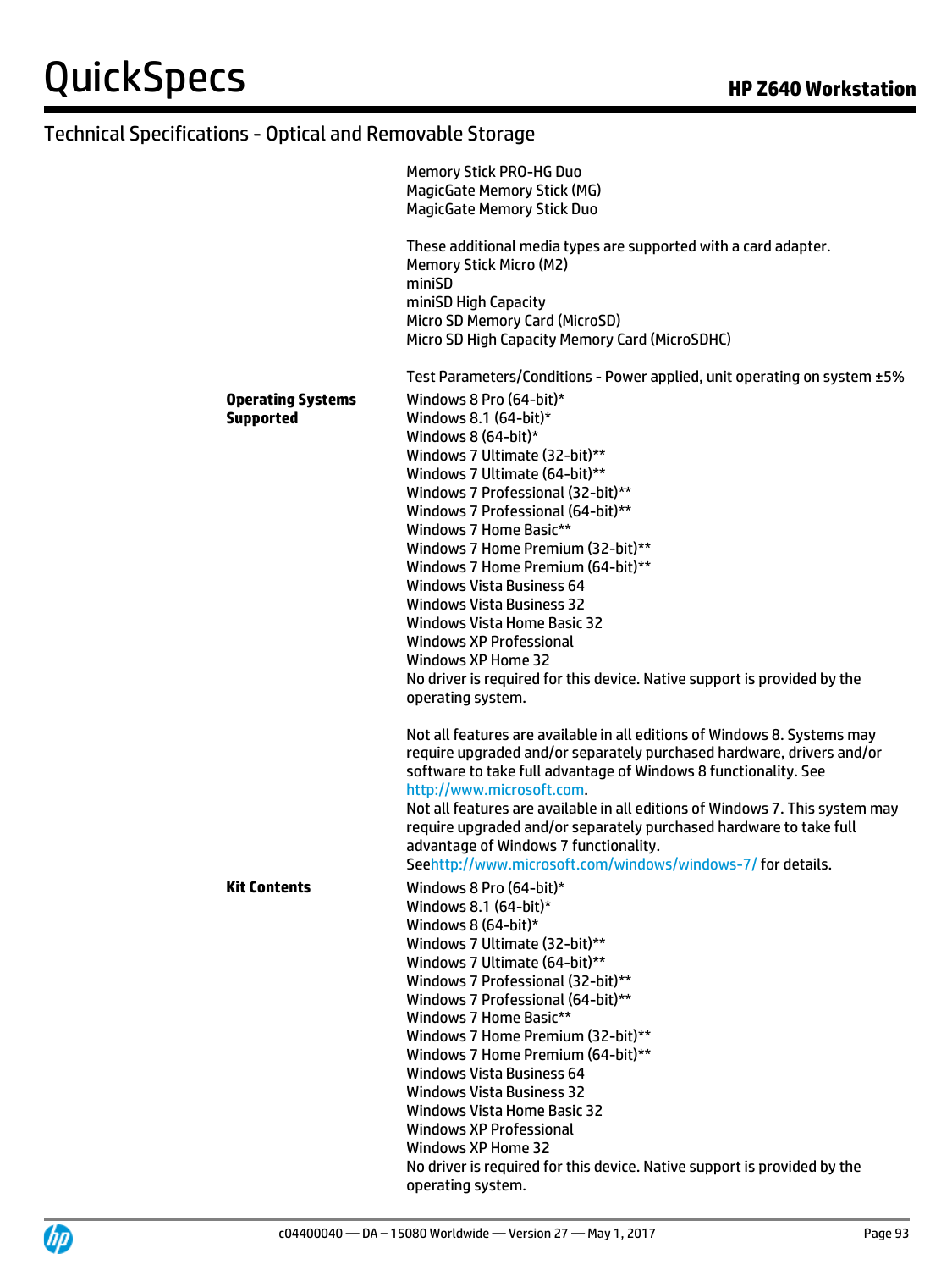|                  | Not all features are available in all editions of Windows 8. Systems may<br>require upgraded and/or separately purchased hardware, drivers and/or<br>software to take full advantage of Windows 8 functionality. See<br>http://www.microsoft.com.         |
|------------------|-----------------------------------------------------------------------------------------------------------------------------------------------------------------------------------------------------------------------------------------------------------|
|                  | Not all features are available in all editions of Windows 7. This system may<br>require upgraded and/or separately purchased hardware to take full<br>advantage of Windows 7 functionality.<br>Seehttp://www.microsoft.com/windows/windows-7/for details. |
| <b>Approvals</b> | USB-IF, WHQL, Compliant with USB Mass Storage Class Bulk only Transport<br>Specification Rev. 1.0.<br>Compliant Intel® Front Panel I/O Connectivity Design Guide V. 1.3, FCC, CE,<br>BSMI, C-Tick, VCCI, MIC, cUL, TUVT                                   |
| Weight           | 0.35 lbs. (0.16 kg)                                                                                                                                                                                                                                       |

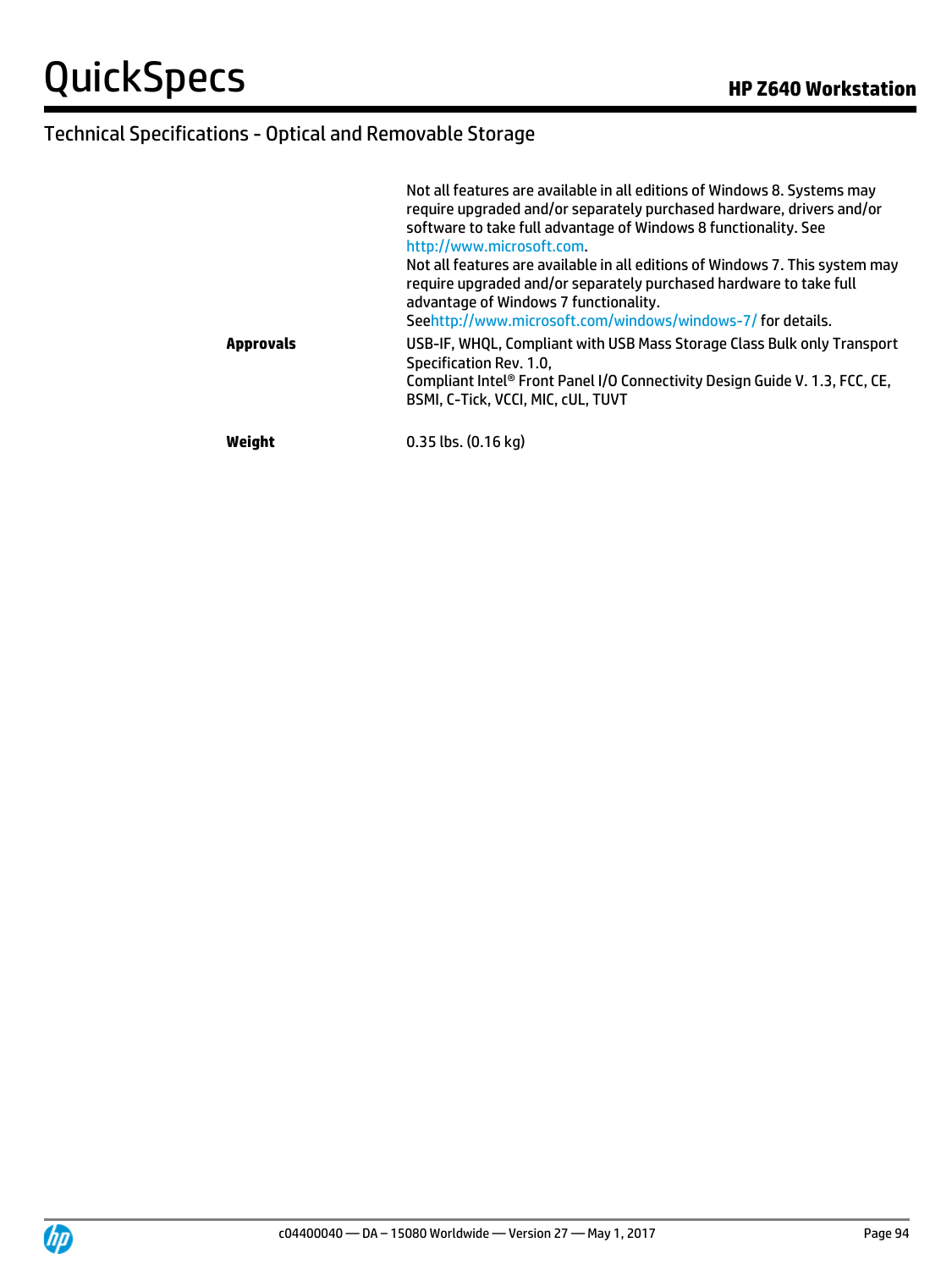Technical Specifications – Controller Cards

#### **CONTROLLER CARDS**

| <b>HP IEEE 1394b FireWire</b><br><b>PCIe Card</b>  | <b>Data Transfer Rate</b>                      | Supports up to 800 Mb/s                                                                                                                                                                                                  |
|----------------------------------------------------|------------------------------------------------|--------------------------------------------------------------------------------------------------------------------------------------------------------------------------------------------------------------------------|
|                                                    | <b>Devices Supported</b>                       | IEEE-1394 compliant devices                                                                                                                                                                                              |
|                                                    | <b>Bus Type</b>                                | PCIe card full height PCIe slots                                                                                                                                                                                         |
|                                                    | <b>Ports</b>                                   | Two IEEE-1394b bilingual 9-Pin connectors (Rear)                                                                                                                                                                         |
|                                                    | <b>Internal Connectors</b>                     | One 10-Pin Header connector                                                                                                                                                                                              |
|                                                    | <b>System Requirements</b>                     | Windows 8.1 64-bit, Windows 7 Professional 32-bit and 64-bit, SLED 11<br>and RHEL 6. Intel® i5 series or higher processor, min 2GB of RAM, 20GB<br>Hard Drive, CD-ROM drive, built in sound system, Available PCIe slot. |
|                                                    |                                                | <b>Temperature - Operating</b> $50^{\circ}$ to $131^{\circ}$ F (10 $^{\circ}$ to 55 $^{\circ}$ C)                                                                                                                        |
|                                                    | <b>Temperature - Storage</b>                   | -22° to 140° F (-30° to 60° C)                                                                                                                                                                                           |
|                                                    | <b>Relative Humidity -</b><br><b>Operating</b> | 20% to 80%                                                                                                                                                                                                               |
|                                                    | <b>Compliances</b>                             | FCC Part 15B, cULus 60950, CE Mark EN55022B(1995)/EN55024-1998 STD,<br>Taiwan BSMI CNS13438, Korea MIC                                                                                                                   |
|                                                    | <b>Operating Systems</b><br><b>Supported</b>   | Windows 8.1 64-bit, Windows 7 Professional 32-bit and 64-bit                                                                                                                                                             |
| <b>HP Thunderbolt-2 PCIe 1- Data Transfer Rate</b> |                                                | Supports up to 20 Gb/s (20,000 Mb/s)                                                                                                                                                                                     |
| port I/O Card                                      | <b>Devices Supported</b>                       | Thunderbolt™ certified devices                                                                                                                                                                                           |
|                                                    | <b>Bus Type</b>                                | PCIe card, full or half height PCIe slots                                                                                                                                                                                |
|                                                    | <b>Ports</b>                                   | One Thunderbolt™ 2 external 20-Pin output connectors (Rear)<br>One full size DisplayPort input connector (Rear)                                                                                                          |
|                                                    | <b>Internal Connectors</b>                     | One 5-Pin header connector                                                                                                                                                                                               |
|                                                    | <b>System Requirements</b>                     | Genuine Windows 7 Professional 64-bit, Genuine Windows 8.1 64-bit,<br>Intel® i5 series or higher processor, 4-GB RAM, 20-GB Hard Drive, available<br>PCIe slot.                                                          |
|                                                    |                                                | <b>Temperature - Operating</b> 50° to 131° F (10° to 55° C)                                                                                                                                                              |
|                                                    | <b>Temperature - Storage</b>                   | -22° to 140° F (-30° to 60° C)                                                                                                                                                                                           |
|                                                    | <b>Relative Humidity -</b><br><b>Operating</b> | 20% to 80%                                                                                                                                                                                                               |
|                                                    | <b>Compliances</b>                             | FCC Part 15B, cULus 60950, CE Mark EN55022B(1995)/EN55024-1998 STD,<br>Taiwan BSMI CNS13438, Korea MIC                                                                                                                   |
|                                                    | <b>Operating Systems</b><br><b>Supported</b>   | Genuine Windows 7 Professional 64-bit, Genuine Windows 8.1 64-bit                                                                                                                                                        |
|                                                    | <b>Kit Contents</b>                            | HP Thunderbolt™ 2 PCIe 1-port I/O Card, full height and half height<br>bracket, DisplayPort to DisplayPort cable, internal header cables (2), user<br>documentation and warranty card.                                   |

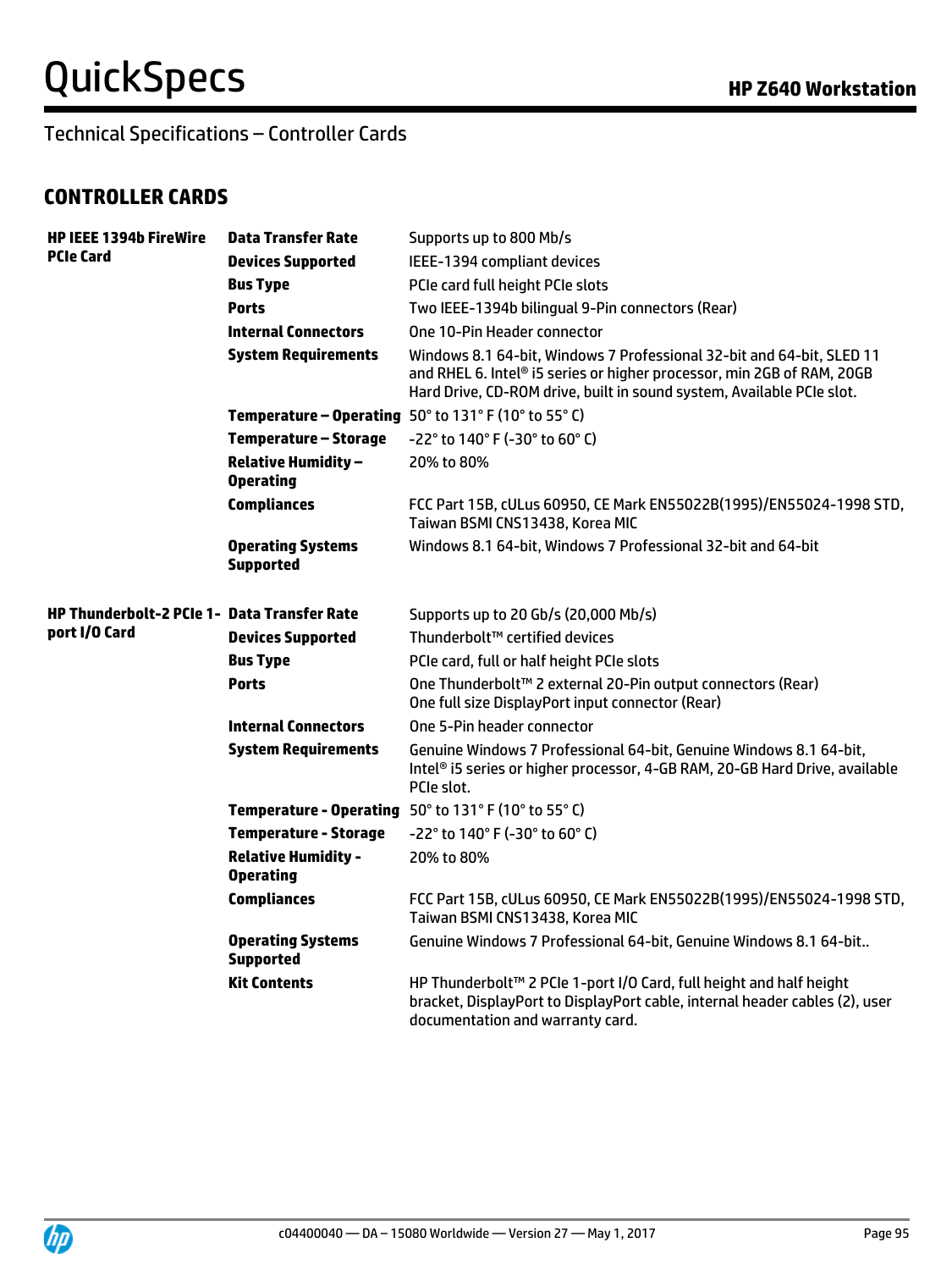#### **NETWORKING AND COMMUNICATIONS**

| Integrated Intel® I218LM Connector<br><b>PCIe GbE Controller</b> |                              | RJ-45 (motherboard integration)                                                                                                                                                                                                                                                        |
|------------------------------------------------------------------|------------------------------|----------------------------------------------------------------------------------------------------------------------------------------------------------------------------------------------------------------------------------------------------------------------------------------|
|                                                                  | <b>Controller</b>            | Intel® I218LM GbE platform LAN connect networking controller                                                                                                                                                                                                                           |
|                                                                  | <b>Memory</b>                | 3 KB FIFO packet buffer memory (both Tx and Rx)                                                                                                                                                                                                                                        |
|                                                                  | <b>Data Rates Supported</b>  | 10/100/1000 Mbps                                                                                                                                                                                                                                                                       |
|                                                                  | <b>Compliance</b>            | 802.1as, 802.1p, 802.1Q, 802.3, 802.3ab, 802.3az, 802.3i, 802.3u, 802.3x,<br>802.3z                                                                                                                                                                                                    |
|                                                                  | <b>Bus Architecture</b>      | PCI Express 1.1 (x1) and SMBus                                                                                                                                                                                                                                                         |
|                                                                  | <b>Data Transfer Mode</b>    | PCIe-based interface for active state operation (SO state) and SMBus for<br>host and management traffic (Sx low power state)                                                                                                                                                           |
|                                                                  | <b>Power Requirement</b>     | Requires 3.3V only (integrated regulators)                                                                                                                                                                                                                                             |
|                                                                  | <b>Boot ROM Support</b>      | Yes                                                                                                                                                                                                                                                                                    |
|                                                                  | <b>Network Transfer Mode</b> | Full-duplex; Half-duplex (not supported for the 1000BASE-T transceiver)                                                                                                                                                                                                                |
|                                                                  | <b>Network Transfer Rate</b> | 10BASE-T (half-duplex) 10 Mbps<br>10BASE-T (full-duplex) 20 Mbps<br>100BASE-TX (half-duplex) 100 Mbps<br>100BASE-TX (full-duplex) 200 Mbps<br>1000BASE-T (full-duplex) 2000 Mbps                                                                                                       |
|                                                                  |                              | Management Capabilities WOL, auto MDI crossover, PXE, Multi-port teaming, RSS, Advanced cable<br>diagnostics<br>AMT 9.1 support, vPro compliant                                                                                                                                        |
| <b>Adapter</b>                                                   |                              | HP X520 10GbE Dual Port Hardware Certifications FCC B, UL, CE, VCCI, BSMI, CTICK, KCC                                                                                                                                                                                                  |
| <b>HP 10GbE SFP+ SR</b><br><b>Transceiver</b>                    | <b>Operating Temperature</b> | <b>OC to 45C</b><br>(32F to 113F)                                                                                                                                                                                                                                                      |
|                                                                  | <b>Operating Humidity</b>    | 0% to 85%, noncondensing                                                                                                                                                                                                                                                               |
|                                                                  | Dimensions (H x W x D)       | $0.47(h) \times 0.54(w) \times 2.19(d)$ inches<br>$(1.19 \times 1.38 \times 5.57$ cm)                                                                                                                                                                                                  |
| <b>HP 10GbE SFP+ SR</b>                                          | <b>Connector</b>             | Two RJ-45                                                                                                                                                                                                                                                                              |
| Transceiver                                                      | Controller                   | Intel® Ethernet I350 Controller                                                                                                                                                                                                                                                        |
|                                                                  | <b>Data Rates Supported</b>  | 10/100/1000 Mbps, Half- and full-duplex                                                                                                                                                                                                                                                |
|                                                                  | <b>Compliance</b>            | 802.3, 802.3u, 802.3x, 802.3ab, 802.3ad, 802.1p, 802.1Q, 802.3az, IEEE<br>1588<br>PCIe v2.0 standard<br>RoHS (6 of 6)<br>FCC (U.S. only) Class B<br>DOC (Canada) Class B<br>CE EN 55024, EN55022 Class B<br><b>VCCI Class II</b><br><b>UL 1950</b><br><b>CSA 950</b><br>EN 60950<br>CE |

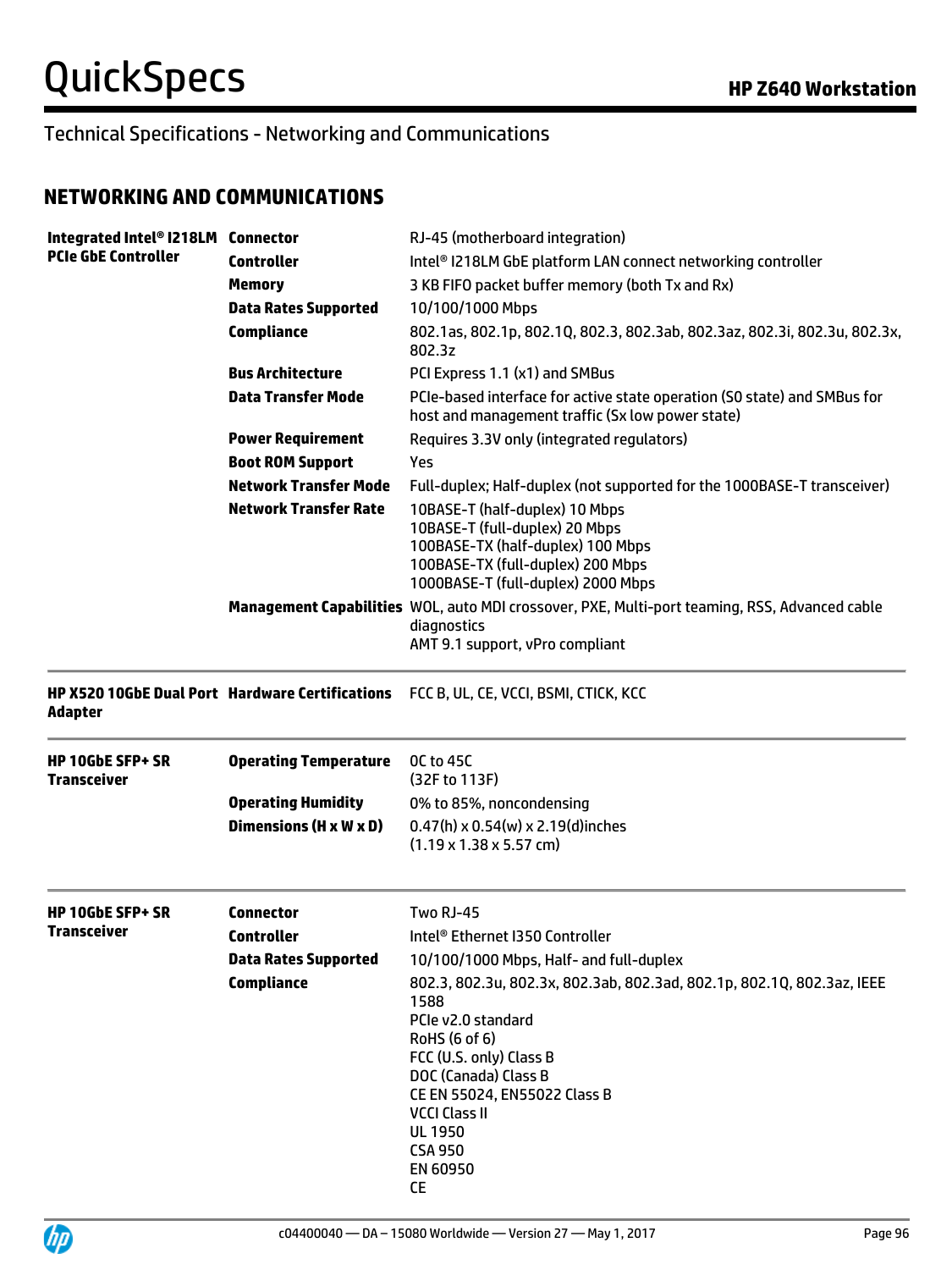|                               |                                                  | <b>ACPI 1.1a</b><br>Microsoft WHQL (Windows Hardware Quality Labs)                                                                                                                                                                                                                                                                                                                                    |
|-------------------------------|--------------------------------------------------|-------------------------------------------------------------------------------------------------------------------------------------------------------------------------------------------------------------------------------------------------------------------------------------------------------------------------------------------------------------------------------------------------------|
|                               | <b>Data Path Width</b>                           | Four lane (x4) PCI Express compatible with x4, x8, and x16 PCI Express<br>slots                                                                                                                                                                                                                                                                                                                       |
|                               | <b>Power Requirement</b>                         | 4.1W idle without EEE link partner<br>3.2W idle with EEE link partner<br>4.2W maximum                                                                                                                                                                                                                                                                                                                 |
|                               | <b>Network Transfer Rate</b>                     | 10BASE-T (half-duplex) 10 Mb/s<br>10BASE-T (full-duplex) 20 Mb/s<br>100BASE-TX (half-duplex) 100 Mb/s<br>100BASE-TX (full-duplex) 200 Mb/s<br>1000BASE-T (full-duplex) 2000 Mb/s                                                                                                                                                                                                                      |
|                               | <b>Operating Temperature</b>                     | 32° to 131° F (0° to 55° C)                                                                                                                                                                                                                                                                                                                                                                           |
|                               | <b>Operating Humidity</b>                        | 10% to 95% non-condensing                                                                                                                                                                                                                                                                                                                                                                             |
|                               | <b>Dimensions</b> $(H \times W \times D)$        | 5.3 x 2.5 in (13.50cm x 6.4 cm) (without brackets)                                                                                                                                                                                                                                                                                                                                                    |
|                               | <b>Operating System Driver</b><br><b>Support</b> | Windows 7 Professional 32-bit and 64-bit.<br>Red Hat Enterprise Linux (RHEL) WS4, 5, 6 Desktop/Workstation<br>Novell SLED 10 & SLED 11                                                                                                                                                                                                                                                                |
|                               | <b>Kit Contents</b>                              | HP 361T PCIe Dual Port Gigabit NIC PCA with a standard height bracket<br>attached to it (the low profile bracket is included in the clamshell that the<br>PCA ships in)<br>Product Warranty statement and the Quick Install Card (QIC).                                                                                                                                                               |
| Intel® X540-T2 10GbE          | <b>Operating Temperature</b>                     | 32° to 131° F (0° to 55° C)                                                                                                                                                                                                                                                                                                                                                                           |
| <b>Dual Port Adapter</b>      | <b>Operating Humidity</b>                        | 5% to 95% non-condensing                                                                                                                                                                                                                                                                                                                                                                              |
|                               | <b>Dimensions</b> $(H \times W \times D)$        | Standard PCIe with full height bracket installed, half height bracket<br>included.<br>$0.7 \times 2.7 \times 6.0$ in                                                                                                                                                                                                                                                                                  |
|                               | <b>Support</b>                                   | <b>Operating System Driver</b> The HP driver drop is a unified package that includes the X540-T2 driver. It<br>is the same driver as is used for the 561T. Currently, it includes drivers for<br>Win7-32, Win7-x64, Win8-x64, and Win81-x64.                                                                                                                                                          |
|                               | Kit Contents                                     | Intel® X540 10Gb Ethernet Dual port adapter, Installation guide, Warranty<br>card.                                                                                                                                                                                                                                                                                                                    |
|                               | <b>NOTES</b>                                     | Windows Server 2012 R2, Windows Server 2012, Windows 8, Windows<br>Server 2008 R2, Windows 7, Windows Server 2008 SP2, Windows Vista<br>SP2, Windows Server 2003 R2, Windows Server 2003 SP2, Linux Stable<br>Kernel version 3.x, 2.6,x, Red Hat Enterprise Linux 5, 6, SUSE Linux<br>Enterprise Server 10, 11, FreeBSD 9, VMware ESX/ESXi. Note: Not all OS's<br>supported on all HP Z Workstations. |
| <b>HP 361T PCIe Dual Port</b> | <b>Connector</b>                                 | Two RJ-45                                                                                                                                                                                                                                                                                                                                                                                             |
| <b>Gigabit NIC</b>            | <b>Controller</b>                                | Intel® Ethernet I350 Controller                                                                                                                                                                                                                                                                                                                                                                       |
|                               | <b>Data Rates Supported</b>                      | 10/100/1000 Mbps, Half- and full-duplex                                                                                                                                                                                                                                                                                                                                                               |
|                               | <b>Compliance</b>                                | 802.3, 802.3u, 802.3x, 802.3ab, 802.3ad, 802.1p, 802.1Q, 802.3az, IEEE<br>1588<br>PCIe v2.0 standard<br>RoHS (6 of 6)                                                                                                                                                                                                                                                                                 |

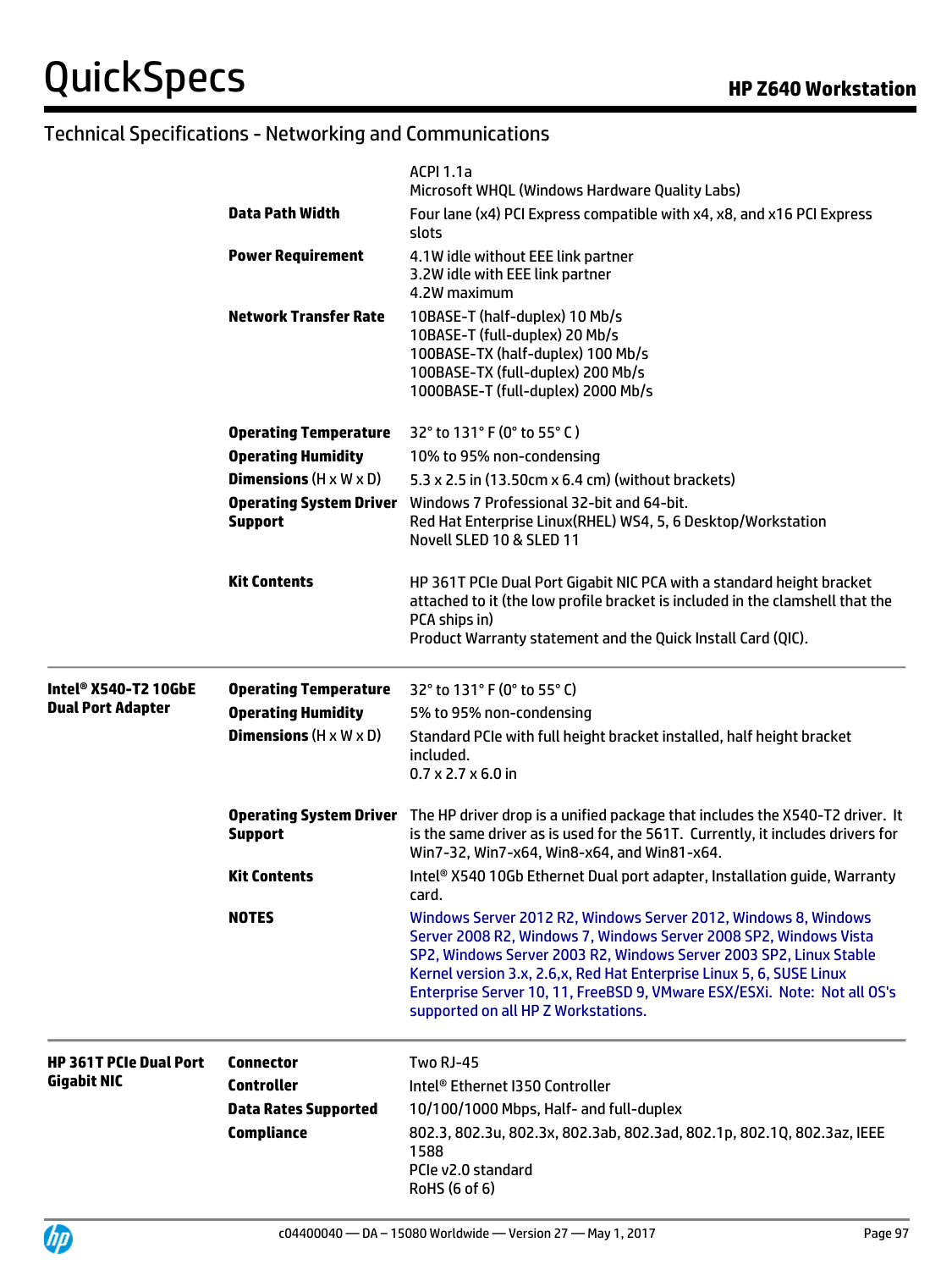|                                                         |                                                  | FCC (U.S. only) Class B<br>DOC (Canada) Class B<br>CE EN 55024, EN55022 Class B<br><b>VCCI Class II</b><br><b>UL 1950</b><br><b>CSA 950</b><br><b>EN 60950</b><br>CE.<br><b>ACPI 1.1a</b><br>Microsoft WHQL (Windows Hardware Quality Labs) |
|---------------------------------------------------------|--------------------------------------------------|---------------------------------------------------------------------------------------------------------------------------------------------------------------------------------------------------------------------------------------------|
|                                                         | Data Path Width                                  | Four lane (x4) PCI Express compatible with x4, x8, and x16 PCI Express<br>slots                                                                                                                                                             |
|                                                         | <b>Power Requirement</b>                         | 4.1W idle without EEE link partner<br>3.2W idle with EEE link partner<br>4.2W maximum                                                                                                                                                       |
|                                                         | <b>Network Transfer Rate</b>                     | 10BASE-T (half-duplex) 10 Mb/s<br>10BASE-T (full-duplex) 20 Mb/s<br>100BASE-TX (half-duplex) 100 Mb/s<br>100BASE-TX (full-duplex) 200 Mb/s<br>1000BASE-T (full-duplex) 2000 Mb/s                                                            |
|                                                         | <b>Operating Temperature</b>                     | 32° to 131° F (0° to 55° C)                                                                                                                                                                                                                 |
|                                                         | <b>Operating Humidity</b>                        | 10% to 95% non-condensing                                                                                                                                                                                                                   |
|                                                         | <b>Dimensions</b> $(H \times W \times D)$        | 5.3 x 2.5 in (13.50cm x 6.4 cm) (without brackets)                                                                                                                                                                                          |
|                                                         | <b>Operating System Driver</b><br><b>Support</b> | Windows 7 Professional 32-bit and 64-bit.<br>Red Hat Enterprise Linux(RHEL) WS4, 5, 6 Desktop/Workstation<br>Novell SLED 10 & SLED 11                                                                                                       |
|                                                         | <b>Kit Contents</b>                              | HP 361T PCIe Dual Port Gigabit NIC PCA with a standard height bracket<br>attached to it (the low profile bracket is included in the clamshell that the<br>PCA ships in)<br>Product Warranty statement and the Quick Install Card (QIC).     |
| Intel <sup>®</sup> 7260 802.11<br>a/b/g/n PCIe WLAN NIC | <b>Operating Humidity</b>                        | <b>Operating</b><br>10% to 90% (non-condensing)<br>Non-operating 5% to 95% (non-condensing)                                                                                                                                                 |
|                                                         | <b>Dimensions</b> $(H \times W \times D)$        | Native HMC: 26.8 x 30.0 x 2.4 mm<br>Carrier Card Assembly 3.3 x 4.7 in (84 x 119 mm)                                                                                                                                                        |
|                                                         | <b>Kit Contents</b>                              | PCIe x1 card with full height bracket, rf antenna, antenna cable, separate<br>low profile bracket, software CD and warranty.                                                                                                                |
|                                                         |                                                  |                                                                                                                                                                                                                                             |

#### **NOTES**:

- 1. WLAN supplier's client utility is required for Cisco Compatible Extensions support with Microsoft Windows XP. WLAN may also be compatible with certain third-party software supplicants. WLAN supplier IHV extensions required for Cisco Compatible Extensions support for Microsoft Windows Vista.
- 2. Check latest software/driver release for updates on supported security features.
- 3. Maximum output power may vary by country according to local regulations.
- 4. In Power Save Polling mode and on battery power.
- 5. Receiver sensitivity is measured at a packet error rate of 8% for 802.11b (CCK modulation) and a packet error rate of 10% for 802.11a/g (OFDM modulation).

#### **Operating Temperature** 0 to 80 C

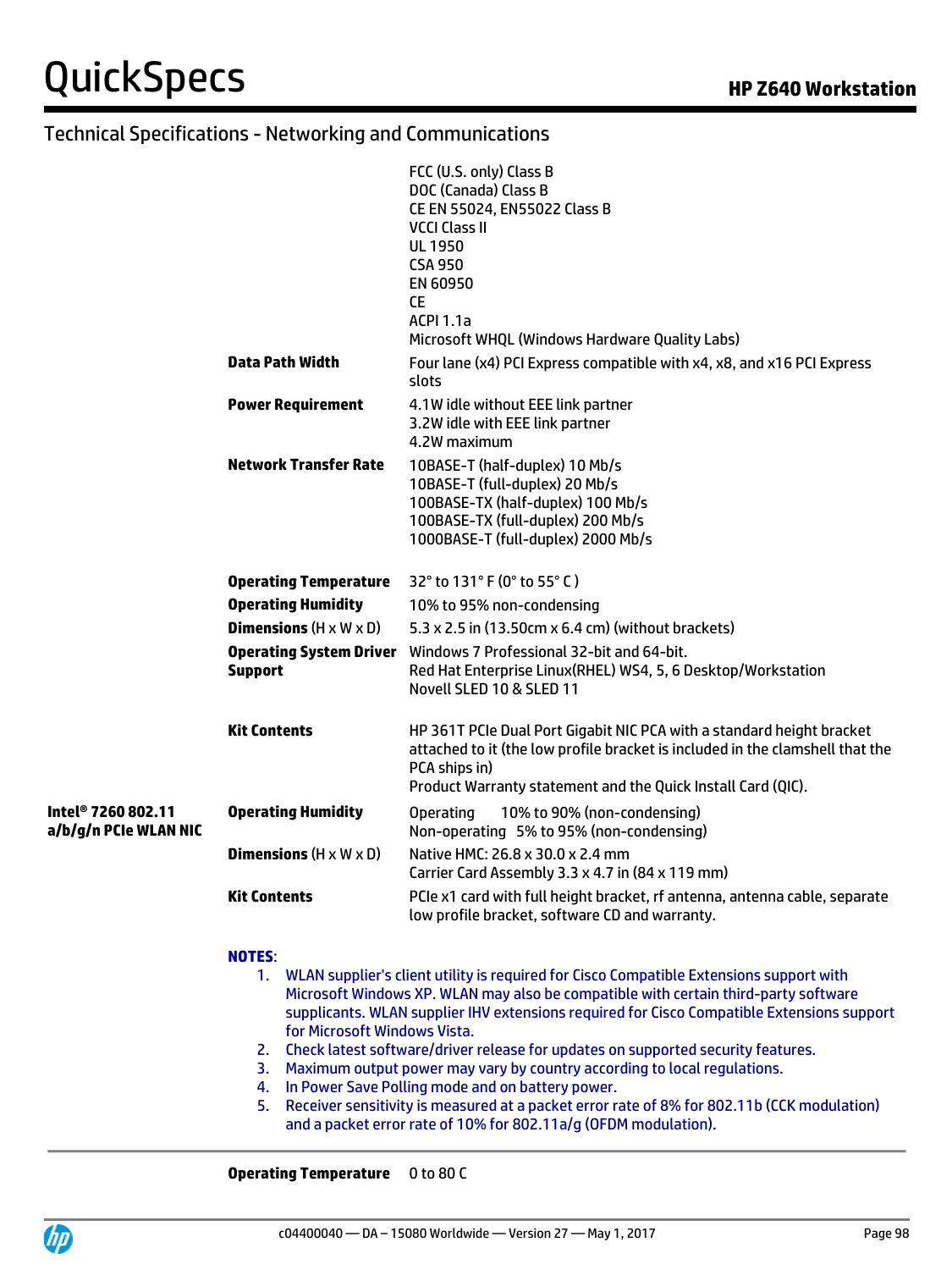| Intel <sup>®</sup> 8260 802.11<br>a/b/g/n/ac with<br><b>Bluetooth 4.2 PCIe NIC</b> | <b>Operating Humidity</b> | Non-operating 50% to 90% RH non-condensing (at temperatures of 25C<br>to 35C)                                                       |
|------------------------------------------------------------------------------------|---------------------------|-------------------------------------------------------------------------------------------------------------------------------------|
|                                                                                    | <b>Kit Contents</b>       | WLAN module with PCIe x1 card, Dual band antenna, USB cable for internal<br>Bluetooth connection, installation quide, warranty card |

| <b>Date of change:</b> | <b>Version History:</b> |         | <b>Description of change:</b>                                                                                                                                                                                                                                                                                 |
|------------------------|-------------------------|---------|---------------------------------------------------------------------------------------------------------------------------------------------------------------------------------------------------------------------------------------------------------------------------------------------------------------|
| August 21              | V1                      | Added   | Style and technical specifications,                                                                                                                                                                                                                                                                           |
| October 1, 2014        | From v1 to v2           | Added   | Cyberlink Power2Go on supported components: software, Foxit<br>PhantomPDF Express to supported components: software, note to<br>supported components: memory, Optical drives, DVD, BD-XL specs                                                                                                                |
|                        |                         | Changed | Processor table with corrected turbo specs for E5-1660v3, Declared<br>Noise Emissions section, stable & consistent offerings, system technical<br>specifications: system board, supported components: optical and<br>removable storage, supported components: graphics, Zero-ed out Noise<br><b>Emissions</b> |
|                        |                         | Removed | "Cyberlink MediaSuite" from supported components: software                                                                                                                                                                                                                                                    |
| January 1, 2015        | From v2 to v3           | Added   | HP 256 GB SED Opal 2 SSD, AMD FirePro W7100 GPU, Intel® X540 and<br>Ubuntu OS                                                                                                                                                                                                                                 |
|                        |                         | Changed | OS Overview Section, Chassis Dimensions, Power Suply note and links                                                                                                                                                                                                                                           |
| February 1, 2015       | From v3 to v4           | Added   | Windows 8.1 EM, AMD FirePro W5100 4GB specs, HP DX115 notes                                                                                                                                                                                                                                                   |
|                        |                         | Changed | Internal I/O USB from Overview and System Board sections                                                                                                                                                                                                                                                      |
|                        |                         | Removed | NVIDIA Tesla K20c Compute Processor from High Performance GPU<br>Computing                                                                                                                                                                                                                                    |
| March 1, 2015          | From v4 to v5           | Added   | OS Support, RAID Interfaces Support, 600 and 300 GB SAS 15K SFF HDD,<br>4TB SATA HDD                                                                                                                                                                                                                          |
|                        |                         | Changed | Linux Installer Kit, Hard Drives description notes, ACPI support from BIOS<br>section                                                                                                                                                                                                                         |
| April 1, 2015          | From v5 to v6           | Changed | Hard Drive and Memory Notes from Supported Components section.<br>Memory Speed Supported and Memory Info from System Board section                                                                                                                                                                            |
| May 1, 2015            | From v6 to v7           | Added   | Integrated RAID for PCIe SSDs and note to Supported Hard Drive<br>Controllers section                                                                                                                                                                                                                         |
|                        |                         | Changed | Note 1 from Hard Drive Controllers                                                                                                                                                                                                                                                                            |
| July 1, 2015           | From v7 to v8           | Added   | 1TB SATA 7200 rpm 8GB 3.5" SSHD (hybrid), NVIDIA® Quadro® M6000<br>12GB Graphics, 3Dconnexion CADMouse, HP 2.5in HDD/SSD 2-in-1 ODD<br>Bay Bracket, Notes for Other software                                                                                                                                  |
|                        |                         | Changed | HP Optical Bay HDD Mounting Bracket, Notes for the Storage section                                                                                                                                                                                                                                            |
|                        |                         | Removed | 600GB SAS 15K rpm 6Gb/s 3.5" HDD, 300GB SAS 15K rpm 6Gb/s 3.5"<br>HDD,                                                                                                                                                                                                                                        |
| August 1, 2015         | From v8 to v9           | Added   | Windows 10 64-bit, SUSE Linux Enterprise Desktop 11 SP3, 12 in OS,<br>Overview; NVIDIA NVS 310 1GB Graphics in Professional 2D; NVIDIA®<br>Quadro <sup>®</sup> K420 2GB Graphics in Entry 3D Graphics section.                                                                                                |
|                        |                         | Changed | Intel® Xeon® E5-1603 v3, Intel® Xeon® E5-1630 v3 to Stable &<br>Consistent Offerings.                                                                                                                                                                                                                         |
|                        |                         | Removed | Windows 8.1 64-bit, Windows 8.1 Emerging Market                                                                                                                                                                                                                                                               |
| September 1, 2015      | From v9 to v10          | Added   | HP 512GB SATA SED SSD in storage, LSI iBBU09 Battery Backup Unit in<br>hard drive controllers                                                                                                                                                                                                                 |
|                        |                         | Changed | <b>SATA SSDs notes</b>                                                                                                                                                                                                                                                                                        |

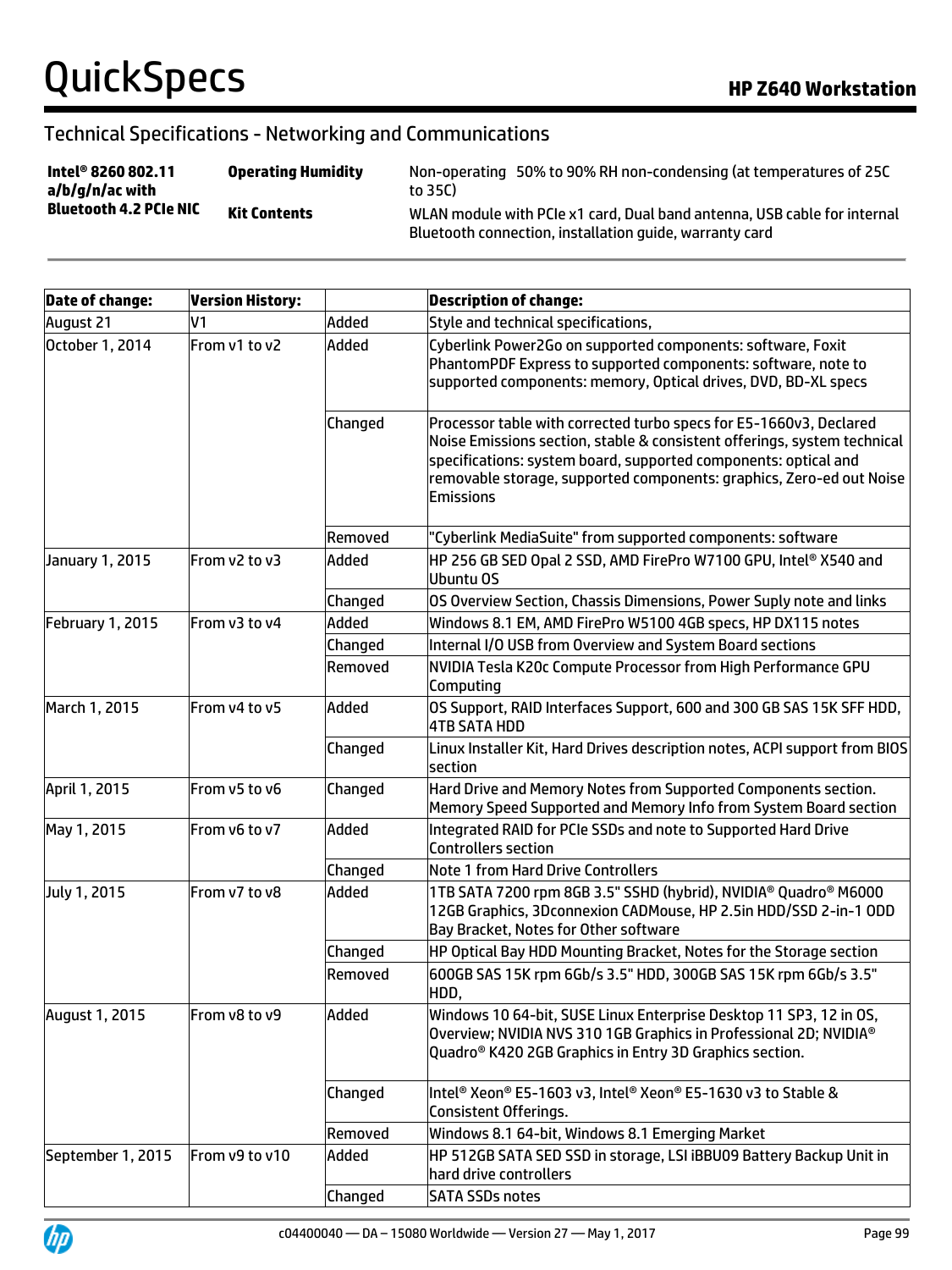# **QuickSpecs HP Z640 Workstation**

## Summary of Changes

|                         |                 | Removed | Intel <sup>®</sup> Pro 1500 180GB SATA SSD in Storage and supported components                                                                                                                                                                                                               |
|-------------------------|-----------------|---------|----------------------------------------------------------------------------------------------------------------------------------------------------------------------------------------------------------------------------------------------------------------------------------------------|
| November 1, 2015        | From v10 to v11 | Added   | Storage PCIe notes, HP Z Turbo Drive Quad Pro, 256GB, and 512GB SSD<br>modules, NVIDIA® Quadro® M4000 8GB Graphics, NVIDIA® Quadro®<br>M5000 8GB Graphics, notes from Other Hardware section;                                                                                                |
|                         |                 | Changed | Controller Cards section notes; HP Remote Graphics Software (RGS) 7.1,<br>MS Office Home & Business 2016 from Software section; Windows 8.1<br>Professional, Windows 10 Pro 64 and Windows 10 Pro downgrade to<br>Windows 7 Professional 64, RHEL v6.6, 7 from Operative Systems<br>section. |
| <b>February 1, 2016</b> | From v11 to v12 | Added   | HP Enterprise Class 240GB SATA SSD and HP Enterprise Class 480GB<br>SATA SSD, NVIDIA® Quadro® K1200 4GB Graphics, HP PS/2 Business Slim<br>Keyboard, HP USB Business Slim Keyboard, HP Wireless Business Slim<br>Keyboard                                                                    |
|                         |                 | Changed | <b>SATA SSDs notes</b>                                                                                                                                                                                                                                                                       |
|                         |                 | Removed | Samsung Enterprise 240GB SATA SSD, Samsung Enterprise 480GB SATA<br>SSD, NVIDIA® Quadro® K5200 8GB Graphics, NVIDIA® Quadro® K6000<br>12GB Graphics.                                                                                                                                         |
| March 1, 2016           | From v12 to v13 | Added   | Windows 10 Home 64 High-end and Note in Overview and Supported<br>Components; AMD FirePro W4300 4GB Graphics in Mid-Ranga Category,<br>Intel <sup>®</sup> 8260 802.11 a/b/g/n/ac with Bluetooth 4.2 PCIe NIC in Networking<br>and Communications                                             |
|                         |                 | Changed | Note 1 in Supported Components, Operative Systems                                                                                                                                                                                                                                            |
|                         |                 | Removed | Ubuntu 14.04 from Overview OS; NVIDIA NVS 310 512MB Graphics,<br>NVIDIA <sup>®</sup> Quadro® K420 1GB Graphics in Graphics                                                                                                                                                                   |
| March 31, 2016          | From v13 to v14 | Added   | Intel® Xeon® E5-2600 v4 Series CPU, HP Z Turbo Drive G2 1TB SSD, AMD<br>FirePro W2100 2GB Graphics, DDR4-2400 ECC Registered DIMMs                                                                                                                                                           |
|                         |                 | Changed | Hard Drives, PCIe notes, Intel® Active Management Technology updated<br>with E5-2600 v4 processors                                                                                                                                                                                           |
| May 1, 2016             | From v14 to v15 | Added   | M2000 and M6000 24GB graphics                                                                                                                                                                                                                                                                |
|                         |                 | Changed | AMD W2100 from "mid-range 3D" to "entry 3D" category,                                                                                                                                                                                                                                        |
|                         |                 | Removed | K4200 and K5200 graphics                                                                                                                                                                                                                                                                     |
| June 6, 2016            | From v15 to v16 | Added   | E5-1600 v4 CPUs to Overview and Supported Components sections,<br><b>Enterprise Class status to 4TB SATA HDD</b>                                                                                                                                                                             |
|                         |                 | Removed | Win 8.1 to Win 7 downgrade offrering from Overview and Operating<br>Systems under Supported Components sections                                                                                                                                                                              |
| July 1, 2016            | From v16 to v17 | Added   | Added HP USB Hardened Mouse and HP Keyed Cable Lock 10mm                                                                                                                                                                                                                                     |
| September 1, 2016       | From v17 to v18 | Added   | Z Turbo SED and notes for PCIe SSDs, Specs for SATA SSDs                                                                                                                                                                                                                                     |
|                         |                 | Removed | Windows 8.1, NVIDIA <sup>®</sup> Quadro <sup>®</sup> M6000 12GB Graphics                                                                                                                                                                                                                     |
| October 1, 2016         | From v18 to v19 | Added   | PCIe TLC SSDs, 2) Added Intel® 750 Series PCIe SSDs, 3), 1TB Enterprise<br>HDD                                                                                                                                                                                                               |
|                         |                 | Removed | Intel <sup>®</sup> Xeon® E5 1600-2600 v3, HP Z Turbo Drive Quad Pro 2x256,<br>2x512, 4GB DDR4-2133 ECC Registered RAM, 32GB DDR4-2133 ECC Load<br>Reduced (LR) RAM, Windows 8.1 Pro 64-bit, Windows 7 Professional 64-<br>bit                                                                |
| November 1, 2016        | From v19 to v20 | Added   | 1TB SATA 7200 rpm HDD (Enterprise Class), HP Z Turbo Drive G2 TLC<br>SSDs, HP Z Turbo Drive Quad Pro SSDs module, Intel® 750 Series AIC<br><b>SSDs</b>                                                                                                                                       |
|                         |                 | Changed | Intel <sup>®</sup> Xeon E5-2600 Series CPU and notes                                                                                                                                                                                                                                         |

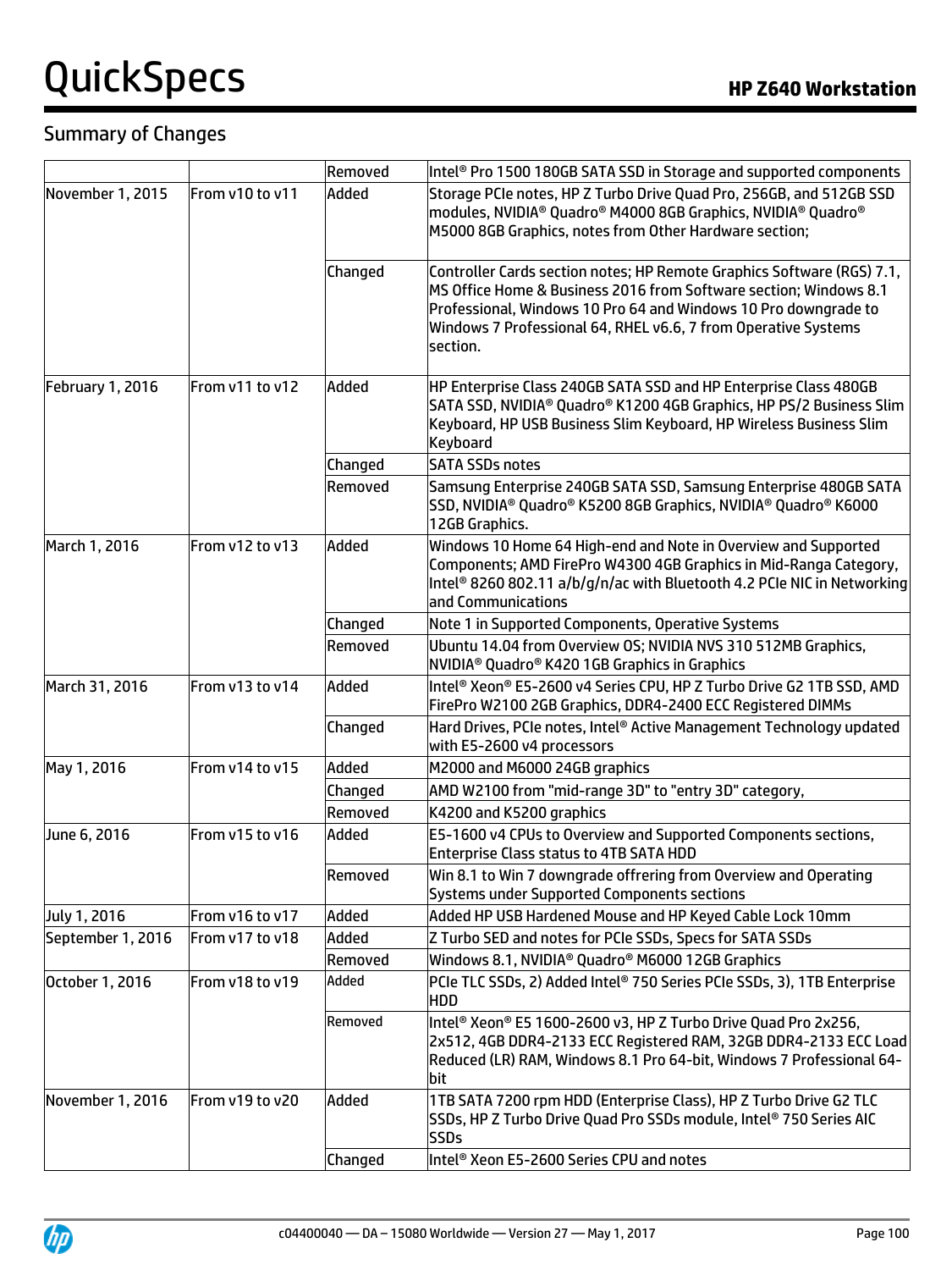# QuickSpecs **Manual Contract Contract Contract Contract Contract Contract Contract Contract Contract Contract Contract Contract Contract Contract Contract Contract Contract Contract Contract Contract Contract Contract Contr**

#### Summary of Changes

|                  |                  | Removed | Intel <sup>®</sup> Xeon E5-2600 v3 Series CPU and notes, 4, 32, and 64GB DDR4-<br>2133 RAM DIMMs                                                                                    |
|------------------|------------------|---------|-------------------------------------------------------------------------------------------------------------------------------------------------------------------------------------|
| January 1, 2016  | From y20 to y21  | Added   | Radeon Pro WX 7100 8GB graphics, HP Z Turbo Drive G2 256GB TLC, HP Z<br>Turbo Drive G2 512GB TLC, HP Z Turbo Drive G2 1TB TLC, 2TB SATA SSD,<br>l9.5mm Slim DVD-Writer.             |
| February 1, 2017 | IFrom v21 to v22 | Changed | HP 9.5mm Slim SuperMulti DVD Writer                                                                                                                                                 |
| March 1, 2017    | From y22 to y23  | Added   | NVIDIA Quadro P5000 16GB Graphics and NVIDIA Quadro P6000 24GB<br>Graphics                                                                                                          |
| April 1, 2017    | From y23 to y24  | Changed | System Board section TMP notes; Trusted Platform Module (TPM) 1.2<br>(Infineon SLB 9660). Upgradable to TPM 2.0 through Firmware v5.51<br>upgrade (Infineon SLB9665).               |
| April 14, 2017   | From y24 to y25  | Removed | The System Configuration (High-end) & Declared Noise Emissions (in<br>accordance with ISO 7779 and ISO 9296) subsections under The<br>DECLARED NOISE EMISSIONS section was removed. |
| May 1, 2017      | From y25 to y26  | Added   | The NVIDIA® Quadro® P2000 5GB Graphics to Mid-range 3D Graphics                                                                                                                     |
|                  |                  | Changed | Changed The HP 9.5mm Slim SuperMulti DVD Writer for The HP 9.5mm<br><b>Slim DVD Writer.</b>                                                                                         |
| May 1, 2017      | IFrom v26 to v27 | Added   | The NVIDIA® Quadro® P4000 8GB Graphics to High End 3D Graphics                                                                                                                      |